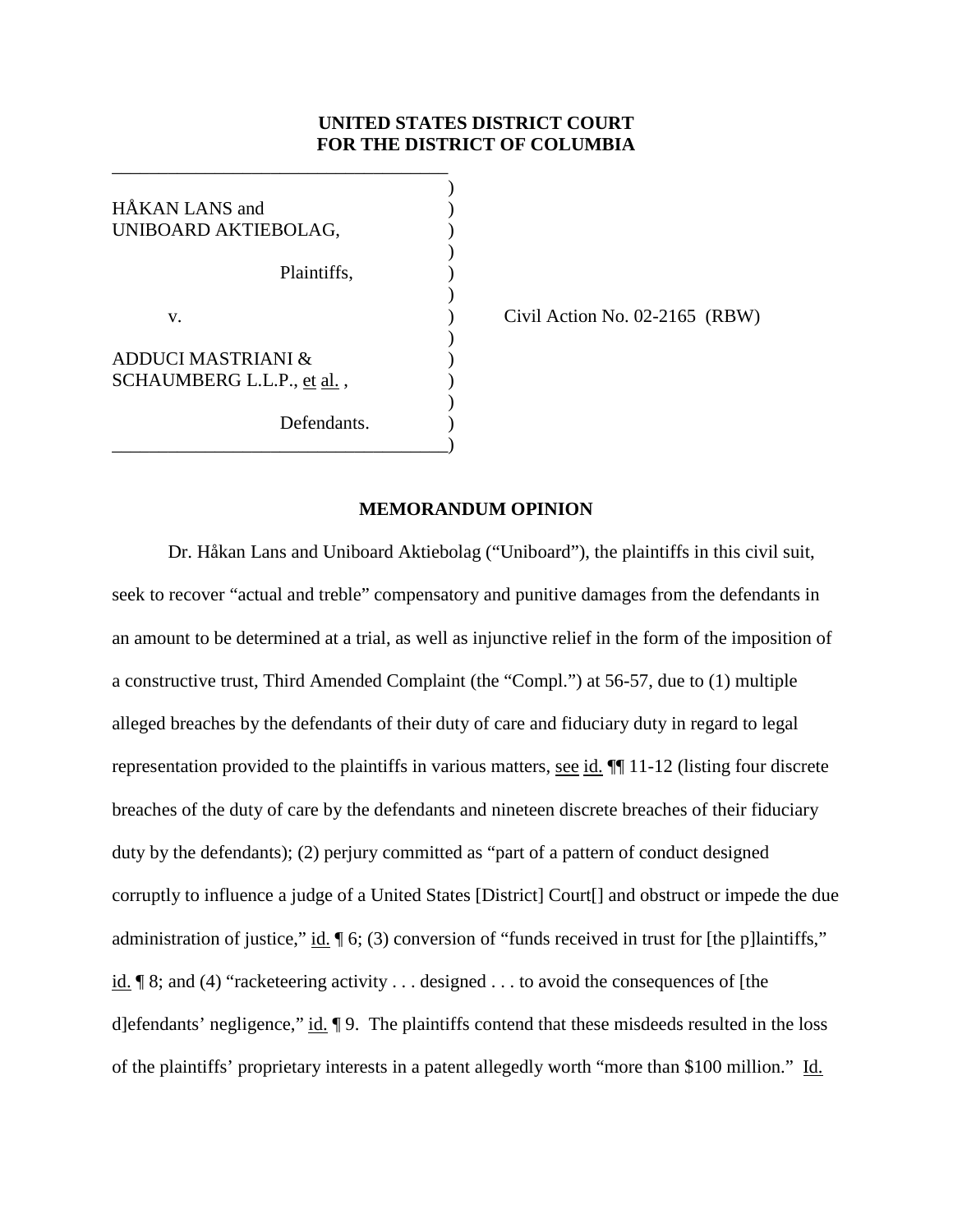¶ 13. Currently before the Court are separate dispositive motions: a motion to dismiss for lack of personal jurisdiction and forum non conveniens filed by defendants Delphi  $\&$  Co. ("Delphi"), Peter Utterström, and Talbot Lindström (collectively the "Delphi Defendants"), and a motion for partial judgment on the pleadings filed by defendants Adduci, Mastriani & Schaumberg, L.L.P. ("AMS"), Louis Mastriani, Tom Schaumberg, and V. James Adduci (collectively the "AMS Defendants"). Upon carefully considering the plaintiffs' Third Amended Complaint, the defendants' motions, and all memoranda and exhibits submitted with these filings,<sup>[1](#page-112-0)</sup> the Court concludes for the reasons that follow that it must deny the Delphi Defendants' motion and grant in part the AMS Defendants' motion.

### **I. Background**[2](#page-1-0)

Although the facts giving rise to this litigation are relatively straightforward, the procedural history of this case is a long and tortured one. In the mid-1970s, Dr. Lans, "one of the most well[-]regarded scientists in Sweden," Compl. ¶ 15, "began working on the development of a color graphics system for computers and data processing and display systems," id. ¶ 24. This work resulted in the invention of "a system and apparatus for managing the picture memory of a digital color graphics imaging system," id. (internal quotation marks omitted),

 $\frac{1}{1}$ <sup>1</sup> In addition to the plaintiffs' Third Amended Complaint, the Delphi Defendants' motion to dismiss, and the AMS Defendants' motion for partial judgment on the pleadings (the "AMS Defs.' Mot."), the Court considered the following documents in reaching its decision: (1) the Memorandum of Law in Support of Motion to Dismiss Claims Against the Delphi Defendants for Lack of Personal Jurisdiction and on the Ground of Forum Non Conveniens (the "Delphi Defs.' Mem."); (2) the Plaintiffs' Memorandum of Points and Authorities in Opposition to the Delphi Defendants' Motion to Dismiss the Plaintiffs' Third Amended Complaint (the "Pls.' Delphi Opp'n"); (3) the Reply Memorandum in Support of Motion to Dismiss Claims Against the Delphi Defendants for Lack of Personal Jurisdiction and on the Ground of Forum Non Conveniens (the "Delphi Defs.' Reply"); (4) the Memorandum of Points and Authorities in Support of the AMS Defendants' Motion for Judgment on the Pleadings (the "AMS Defs.' Mem."); (5) the Memorandum of Law in Opposition to the AMS Defendants' Motion for Judgment on the Pleadings (the "Pls.' AMS Opp'n"); and (6) the AMS Defendants' Reply to Plaintiffs' Opposition to Motion for Judgment on the Pleadings (the "AMS Defs.' Reply").

<span id="page-1-1"></span><span id="page-1-0"></span> $2$  All of the facts discussed herein are either alleged in the plaintiffs' Third Amended Complaint or are matters of public record.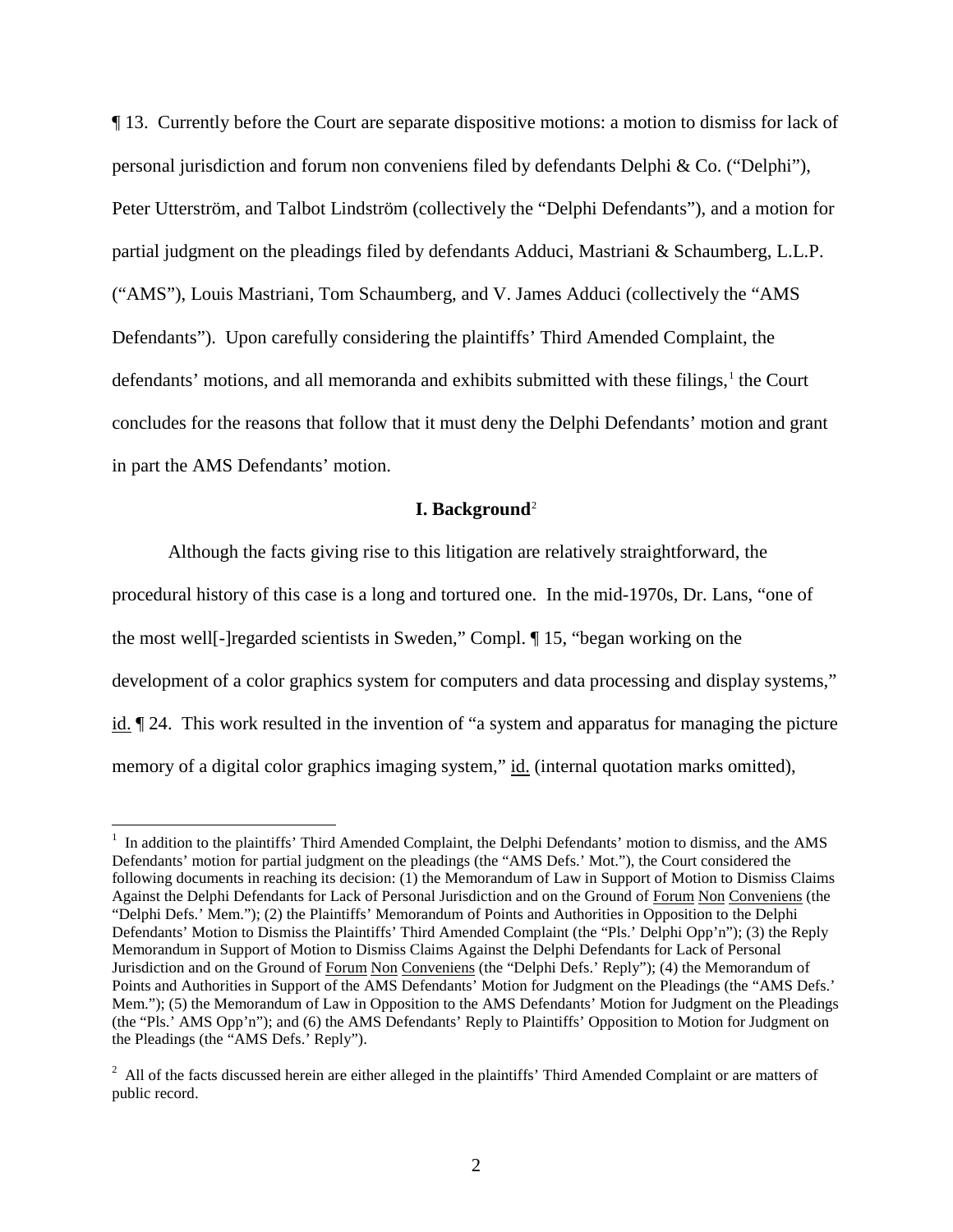which Dr. Lans patented in the United States, Germany, Denmark, Finland, Italy, Japan, and Norway, id. ¶¶ 24-25. This patent, U.S. Patent No. 4,303,986 (the "'986 Patent"), was registered in the United States on December 1, 1981, and expired on January 9, 1999. Id. ¶ 26.

"Since at least 1985, Dr. Lans has been the [m]anaging [d]irector and sole shareholder of Uniboard," a "Swedish corporation with its principal place of business" in Salsjöbaden, Sweden. Id. ¶ 16. "On October 19, 1989, . . . Dr. Lans assigned [his] rights in the '986 Patent to Uniboard." Id. ¶ 30. That same day, "Uniboard entered into a non-exclusive agreement to license the '986 Patent to IBM." Id. Dr. Lans also "signed a document . . . that clarified his retention of the ownership of the '986 Patent while transferring the licensing rights under the '986 Patent to Uniboard." Id. ¶ 31.

Six years later, Peter Utterström, the managing partner of Swedish law firm Delphi, id. ¶¶ 21-22, "approached Dr. Lans about enforcing the '986 Patent and convinced Dr. Lans to meet with him and Lindstr[ö]m," id. ¶ 32, a District of Columbia attorney affiliated with Delphi as "of counsel," id.  $\parallel$  23, to discuss the project, id.  $\parallel$  32. Lindström, in turn, contacted AMS, id.  $\parallel$  33, "a District of Columbia law firm . . . claim[ing] to have extensive experience in patent matters," id. ¶ 17, "after which Lindstr[ö]m and Utterstr[ö]m of Delphi and Mastriani and Schaumberg[, principals] of AMS[,] began to correspond about the possibility of pursuing patent infringers of the '986 Patent," id. ¶¶ 18-19, 33. "As part of their review of the '986 Patent in 1995, Delphi, Lindstr[ö]m[,] and Utterstr[ö]m determined that IBM had entered into a non-exclusive license agreement to use the '986 Patent," a fact they shared with AMS. Id. ¶ 34.

Mastriani wrote Dr. Lans directly in March of 1996, urging Dr. Lans to "pursu[e] infringers of the '986 Patent," and suggesting that "litigation could be brought in the name of a company to which Dr. Lans could assign the '986 Patent." Id.  $\parallel$  35. "On May 9, 1996, Mastriani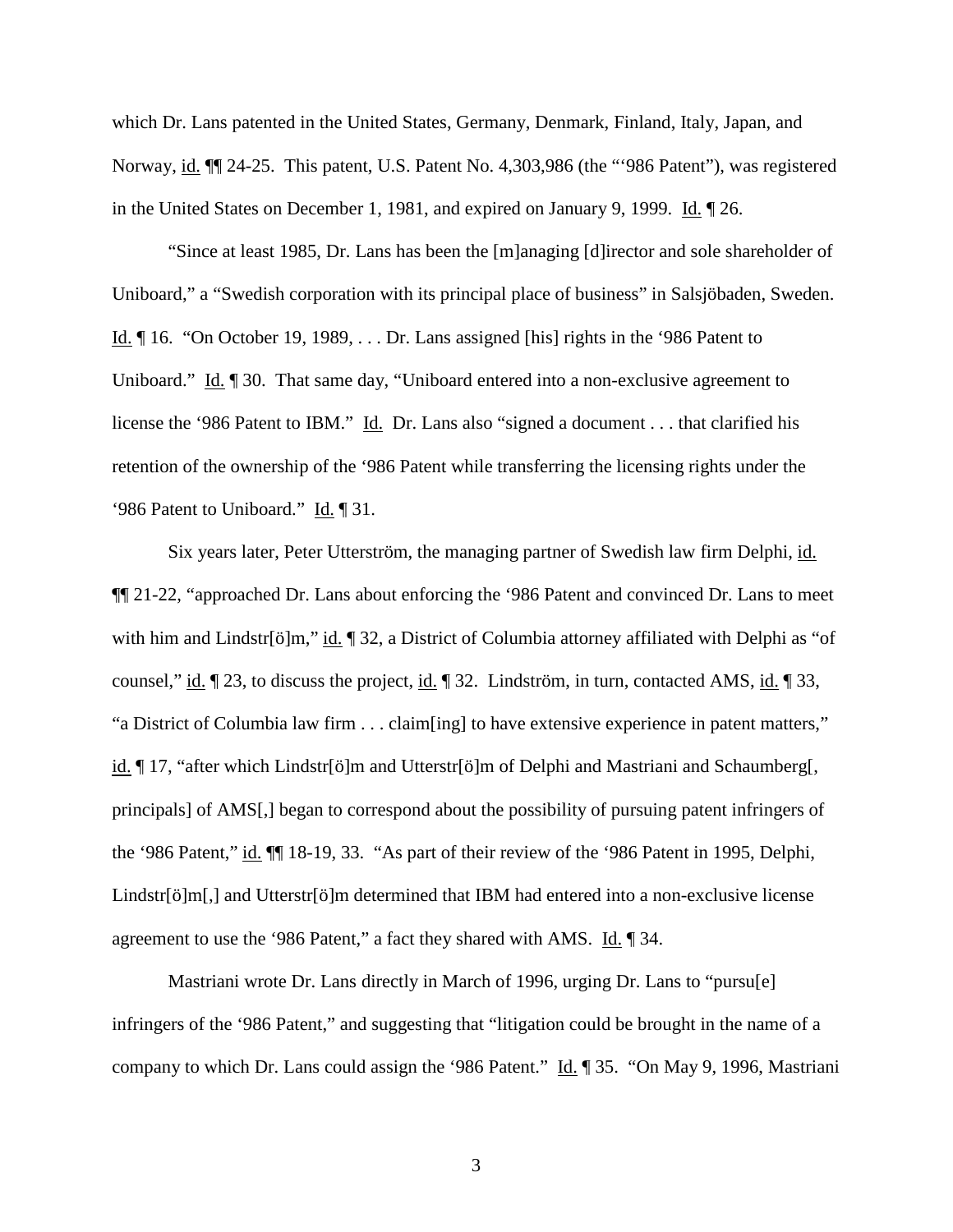faxed Lindstr[ö]m a request that he set up a meeting with Dr. Lans on May 17, 1996[,] in Stockholm," and "faxed a proposal to Dr. Lans requesting that Delphi and AMS represent him in connection with pursuing infringers of the '986 Patent." Id. ¶ 36. Twelve days after this May 17 meeting with Dr. Lans, Shaumberg, Utterström, and Lindström, id. ¶ 38, "Mastriani sent a proposal to Dr. Lans for notifying and suing infringers of the '986 Patent," id. ¶ 39. In that proposal, "Mastriani acknowledged that the '986 Patent would expire in December [of] 1998," although the actual expiration date was January 9, 1999. Id.

On or about August 9, 1996, Dr. Lans entered into a fee agreement with AMS and Delphi (the "Fee Agreement"). Id. ¶ 45. "Under the [terms of] the Fee Agreement, Dr. Lans was to receive 67% of all recoveries from infringers of the '986 Patent, and the attorneys were to receive 33%, to be divided as they chose." Id. ¶ 41. "The Fee Agreement gave AMS and Delphi the right of access to all licensing and litigation concerning the '986 Patent . . . anywhere in the world," id. ¶ 42, and also vested AMS and Delphi with "complete discretion in the conduct of negotiations concerning licensing strategy," id.  $\parallel$  43. Further, the Fee Agreement vested AMS with "exclusive discretion in the conduct of litigation." Id. 144.

"From September [of] 1996 through March [of] 1997, AMS sent approximately 100 letters giving notice of the '986 Patent to potential infringers . . . ." Id. ¶ 49. All of these notices were sent in Dr. Lans's name. Id. Mastriani, Adduci (a principal of AMS), and Schaumberg also met with Utterström and Lindström in July of 1997 at AMS's office in Washington, D.C., to discuss, inter alia, whether suits for infringement of the '986 Patent "should be brought in Dr. Lans'[s] name or in the name of . . . Uniboard." Id.  $\P$ [20, 60. Ultimately, the defendants "decided that the lawsuit[s] should be filed in Dr. Lans'[s] name only." Id.  $\P$  60.

On October 24, 1997, AMS filed separate patent infringement suits in this Court—all in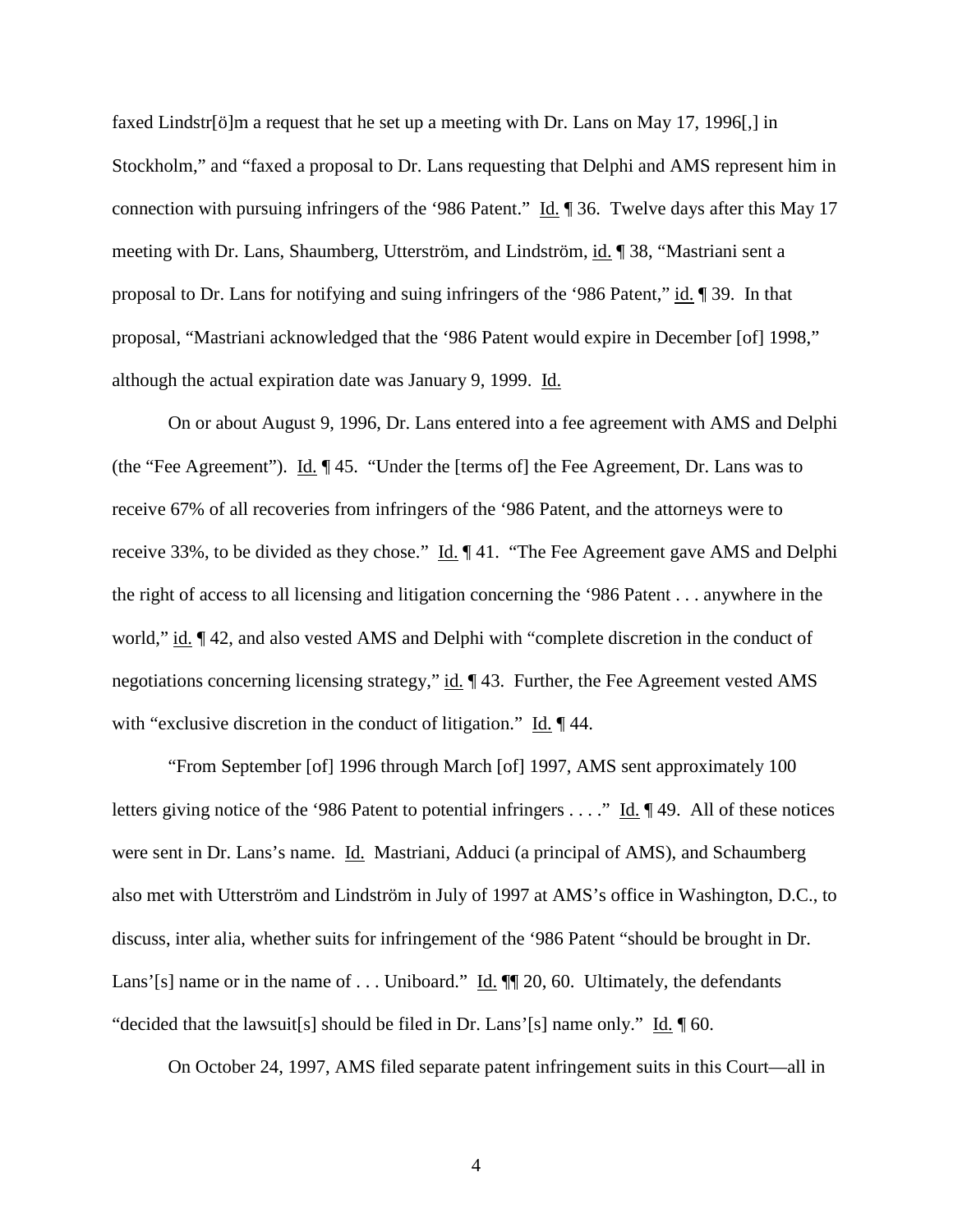the name of Dr. Lans—against Digital Equipment Corporation ("Digital Equipment"), Gateway 2000, Inc. ("Gateway"), Hewlett-Packard Company ("Hewlett-Packard"), Packard Bell NEC, Inc. ("Packard Bell"), Dell Computer Corporation ("Dell"), Compaq Computer Corporation ("Compaq"), Acer America Corporation ("Acer"), and AST Research, Inc. (collectively the "Computer Companies"). See generally Lans v. Digital Equip. Corp., Civil Action No. 97-2493 (JGP) (D.D.C.); Lans v. Gateway 2000, Inc., Civil Action No. 97-2523 (RBW) (D.D.C.); Lans v. Hewlett-Packard Co., Civil Action No. 97-2524 (JGP) (D.D.C.); Lans v. Packard Bell NEC, Inc., Civil Action No. 97-2525 (JGP) (D.D.C.); Lans v. Dell Computer Corp., Civil Action No. 97- 2526 (RBW) (D.D.C.); Lans v. Compaq Computer Corp., Civil Action No. 97-2527 (JGP) (D.D.C.); Lans v. Acer Am. Corp., Civil Action No. 97-2528 (JGP) (D.D.C.); Lans v. AST Research, Inc., Civil Action No. 97-2529 (JGP) (D.D.C.).<sup>[3](#page-1-1)</sup> These civil actions (collectively the "Lans Civil Actions") were assigned to Judge Penn of this Court until his passing in October of 2007.

As part of the discovery process in the Lans Civil Actions, "Gateway asked IBM for a copy of the document under which Uniboard claimed the right to assign rights in the '986 Patent to IBM." Compl. ¶ 90. After receiving a copy of this document, Gateway filed a motion to dismiss Dr. Lans's complaint or, in the alternative, for summary judgment "based upon a lack of standing and attached the assignment from [Dr.] Lans to Uniboard in support of its motion." Id. ¶ 91. Thereafter, the other Computer Companies filed motions to dismiss for the same reason. See id. ¶ 96. AMS responded on Dr. Lans's behalf by filing both oppositions to these motions and motions for leave to file amended complaints substituting Uniboard as the plaintiff in each of

<span id="page-4-0"></span><sup>&</sup>lt;sup>2</sup><br>3 <sup>3</sup> AMS also filed patent infringement actions in Dr. Lans's name against Olsy North America, Inc. and Siemens Nixdorf Information Systems, Inc., but the complaints in those cases were dismissed pursuant to settlement agreements entered into by the parties. See generally Lans v. Olsy N. Am., Inc., Civil Action No. 97-2530 (JGP) (D.D.C.); Lans v. Siemens Nixdorf Info. Sys., Inc., Civil Action No. 98-50 (JGP) (D.D.C.).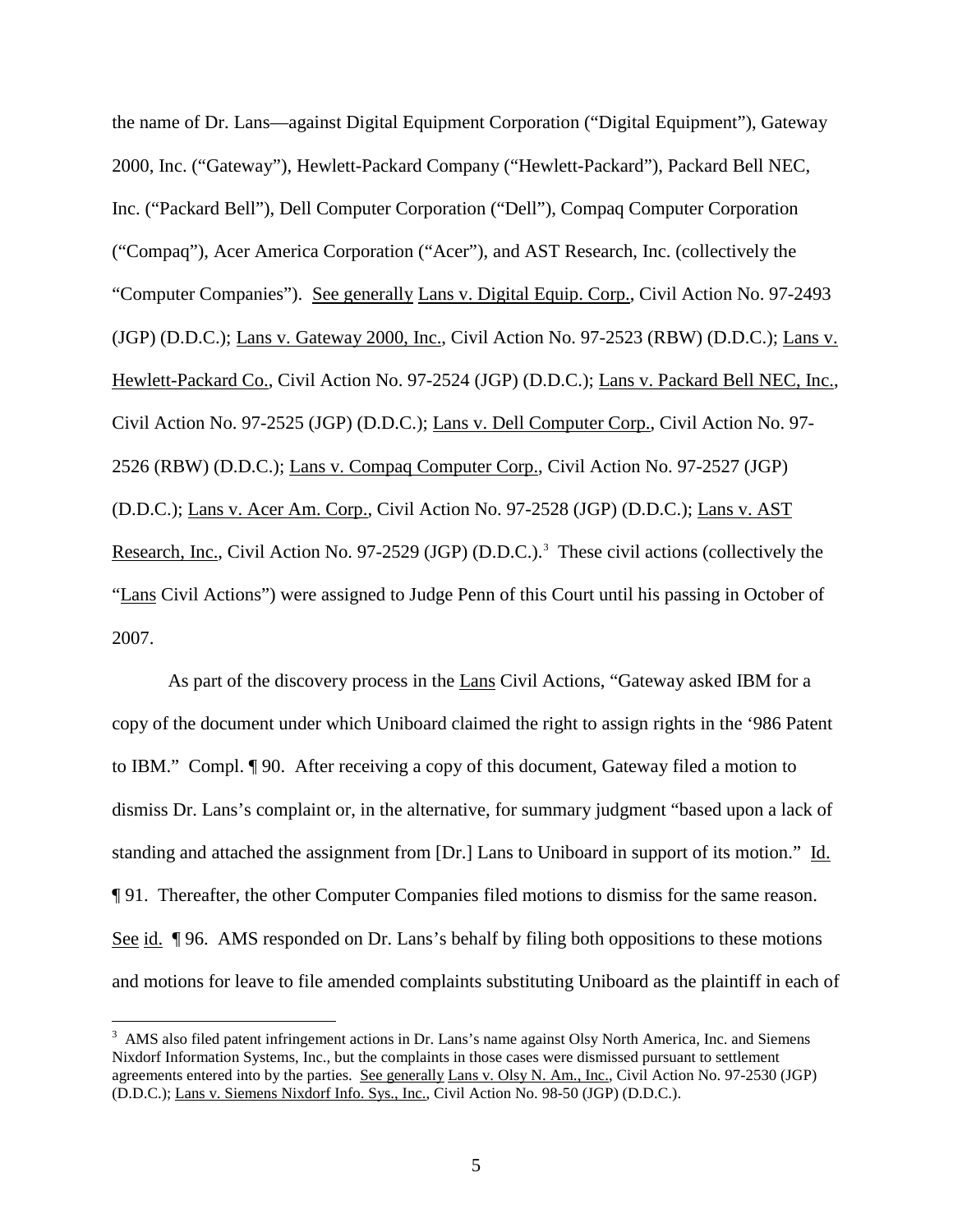the Lans Civil Actions.

On November 23, 1999, Judge Penn issued a memorandum opinion granting Gateway's

motion for summary judgment and denying Dr. Lans's motion seeking leave to file an amended

complaint. Lans v. Gateway 2000, Inc., 8[4](#page-4-0) F. Supp. 2d 112, 123 (D.D.C. 1999) ("Lans I").<sup>4</sup>

Judge Penn described the factual background of the case before him as follows:

Prior to filing his motion for leave to amend by substituting plaintiffs, [Dr.] Lans had denied that the '986 [P]atent had ever been assigned. [Dr.] Lans's original complaint made no mention of Uniboard or any assignment. During discovery, [Dr.] Lans appeared to resist disclosing any information that would cast doubt on his status as patentee. For example, in response to an interrogatory filed in a related case, [Dr.] Lans declared that there has been no assignment of the '986 [P]atent. Furthermore, that same interrogatory response indicates that [Dr.] Lans was the party licensing the patent to IBM, when in fact Uniboard was the licensor in the transaction.

Apparently, even when confronted with [the] defendant's repeated discovery requests surrounding any assignment, [Dr.] Lans neglected to inform even his attorneys that an assignment had taken place. Finally, after being confronted by [the] defendant with a copy of the assignment, [Dr.] Lans recalled that he had signed the document approximately ten years ago in the context of granting a license to IBM under the ['986 Patent]. As such, [Dr.] Lans now understands that the patent is owned by his whollyowned company, Uniboard.

Id. at 114 (internal quotation marks, citations, and footnotes omitted).

Based on these factual findings, Judge Penn concluded that Dr. Lans's motion for leave

to file an amended complaint was without merit because the Court lacked subject-matter

jurisdiction to permit Dr. Lans, who did not own the '986 Patent, to file an amended complaint,

id. at 115-17, and because Dr. Lans's failure to name Uniboard as the plaintiff in the case was

<span id="page-5-0"></span>not the type of "honest and understandable mistake" necessary to permit substitution of a

 $\frac{1}{4}$ <sup>4</sup> Judge Penn also denied as moot Gateway's motion to dismiss, and dismissed the complaint with prejudice. Lans v. Gateway 2000, Inc., Civil Action No. 97-2523, Order (D.D.C. Nov. 23, 1999).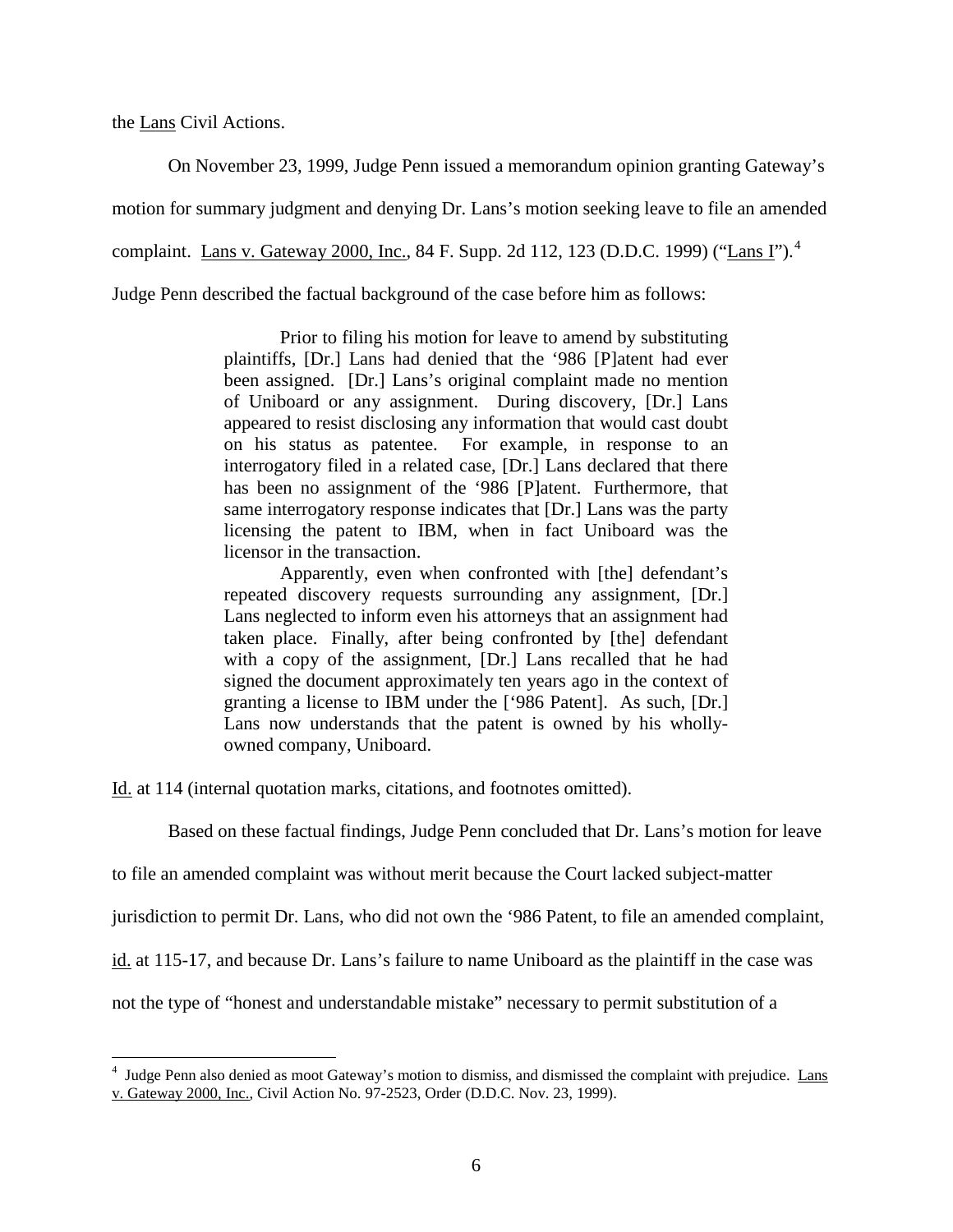plaintiff under Federal Rule of Civil Procedure 17(a), id. at 117-22. Judge Penn explained this

latter conclusion at length:

[Dr.] Lans argues simultaneously that he both forgot that he had made the assignment and that he thought the assignment was invalid—the Court finds this dual position untenable. [Dr.] Lans was in control of all the information regarding the assignment since it was executed. As previously noted, [Dr.] Lans was able to inform his attorneys of the license to IBM, but then appears to have conveniently forgotten the assignment to Uniboard, which was a vital aspect of that transaction. Prior to the declaration in support of his motion to amend, [Dr.] Lans never expressed any doubts as to the assignment's validity. In any event, it was entirely within [Dr.] Lans's ability to verify the validity of the assignment, establish ownership of the patent, and sue in the name of the proper plaintiff. When [Dr.] Lans's attorneys inquired as to whether he had made any assignments of the patent, [Dr.] Lans should have told them about the assignment to IBM and his belief that the assignment was invalid. If he had done that, counsel might have proceeded differently<sup>[]</sup> and avoided this present situation. The Court cannot escape the conclusion that [Dr.] Lans chose to conceal all information about the assignment, possibly even from his attorneys, until confronted with irrefutable evidence that the assignment had occurred.

Id. at 122. Judge Penn went on to grant Gateway's motion for summary judgment and dismiss

Lans v. Gateway 2000, Inc., Civil Action No. 97-2523, because it was "clear that [Dr.] Lans, in

his individual capacity, lack[ed] the requisite standing to bring this claim against [the]

defendant." Id. at 123. He subsequently issued memoranda opinions in the other Lans Civil

Actions incorporating his decision in Lans I.

Despite this setback, AMS continued to represent Dr. Lans in all of the Lans Civil

<span id="page-6-0"></span>Actions.<sup>[5](#page-5-0)</sup> And, on December 22, 1999, AMS filed a notice of appeal in the United States Court

 <sup>5</sup> <sup>5</sup> Dr. Lans alleges that "there is no record that the AMS Defendants ever sent [him] a copy of [Judge Penn's] opinion dismissing the [civil action against Gateway]." Compl. ¶ 96. Circuitous statements of this nature do not qualify as the kind of "plain statement of the claim" envisioned by Federal Rule of Civil Procedure 8(a)(2). If Dr. Lans believes in good faith that the AMS Defendants never sent him a copy of Judge Penn's Lans I decision, he should say so without equivocation, rather than making an insinuation to that effect.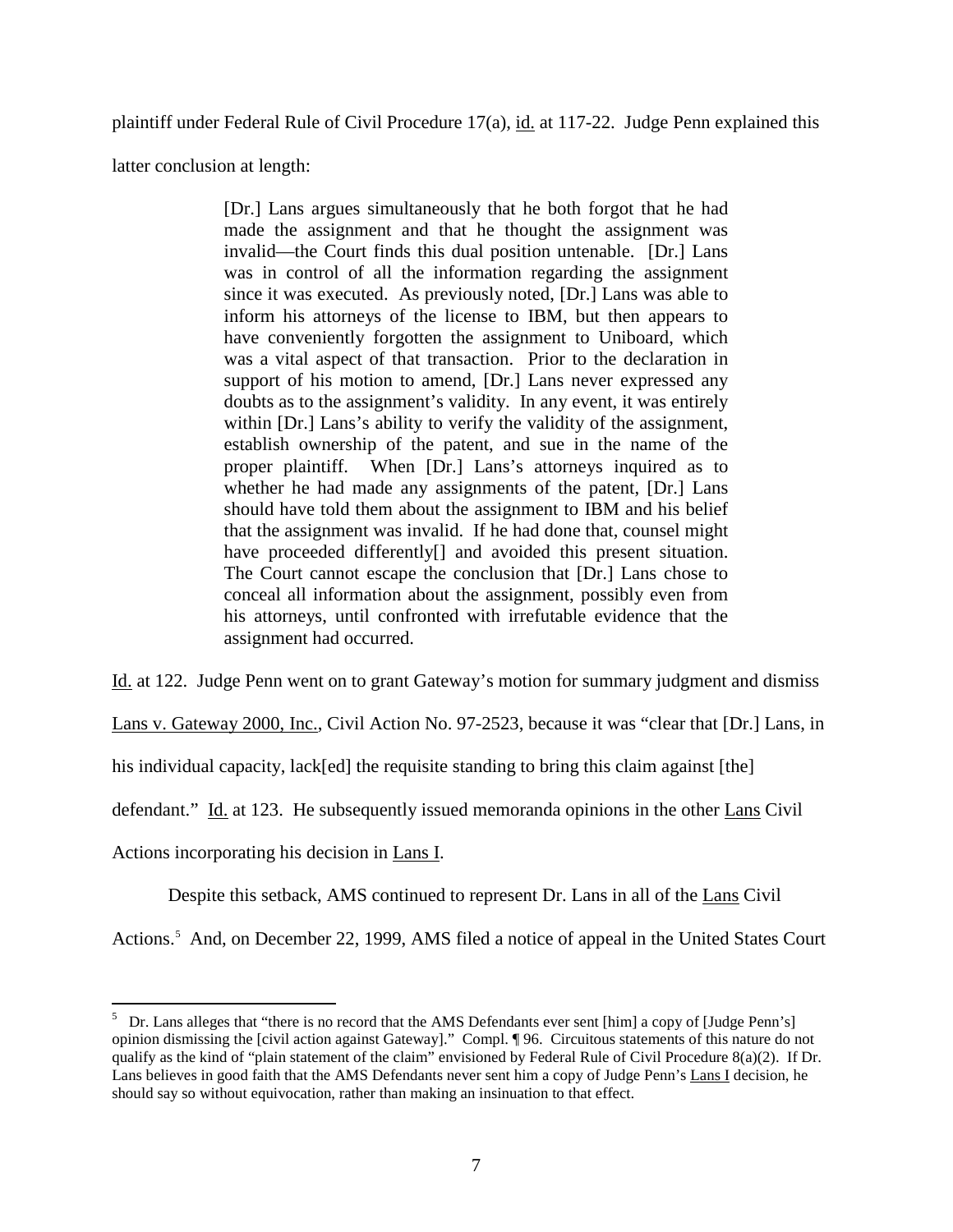of Appeals for the Federal Circuit on behalf of Dr. Lans challenging Judge Penn's orders of dismissal. See Lans v. Gateway 2000, Inc., 110 F. Supp. 2d 1, 3 (D.D.C. 2000) ("Lans II"). A little over a month later, on January 24, 2000, AMS filed motions for reconsideration of those same orders with Judge Penn pursuant to Federal Rule of Civil Procedure 60(b)(2), alleging that newly discovered evidence had been located by Dr. Lans. Id. Judge Penn denied those motions in memoranda opinions and orders issued on April 13, 2000, see, e.g., id. at 4-10 (holding that the "evidence" produced by Dr. Lans did not qualify as newly discovered evidence within the meaning of Rule 60(b)(2)), which Dr. Lans, through AMS, appealed.

AMS also initiated a separate patent infringement suit on behalf of Uniboard against all of the Computer Companies. See generally Uniboard Aktiebolag v. Acer Am. Corp., Civil Action No. 99-3153 (RBW) (D.D.C.). The Computer Companies promptly moved to either dismiss Uniboard's complaint or, in the alternative, for summary judgment on the ground that Uniboard failed to notify infringers of its patent or their infringement in the manner prescribed by 35 U.S.C. § 287(a) until it filed its complaint in November of 1999.<sup>[6](#page-6-0)</sup> Uniboard Aktiebolag v. Acer Am. Corp., 118 F. Supp. 2d 19, 22 (D.D.C. 2000). As the '986 Patent had expired on January 9, 1999, the Computer Companies argued that the notice they received came eleven months too late to give rise to any measurable period of damages. Id.

In a memorandum opinion issued on August 31, 2000, Judge Penn, who presided over the

<span id="page-7-0"></span>35 U.S.C. § 287(a) (2006).

 $\frac{1}{6}$  $6\,$  35 U.S.C. § 287(a) provides, in relevant part:

Patentees . . . may give notice to the public that the same is patented, either by fixing thereon the word "patent" or . . . by fixing to it . . . a label containing a like notice. In the event of failure so to mark, no damages shall be recovered by the patentee in any action for infringement, except on proof that the infringer was notified of the infringement and continued to infringe thereafter, in which event damages may be recovered only for infringement occurring after such notice. Filing of an action for infringement shall constitute such notice.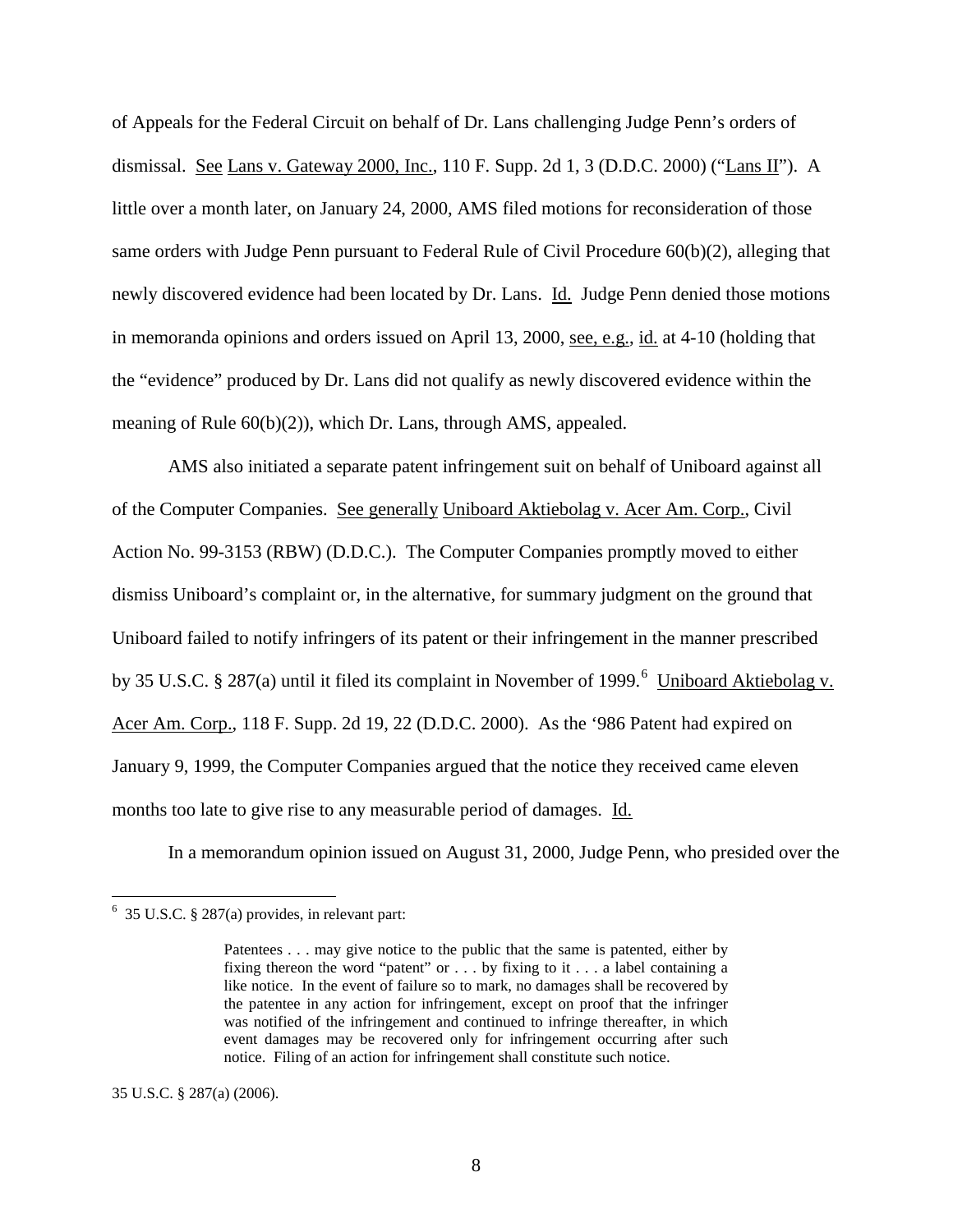Uniboard case as well,<sup>[7](#page-7-0)</sup> concluded that "[a]ny knowledge the [Computer Companies] might have had of the [ir] infringements [of the '986 Patent] before Uniboard gave them actual notice [was] irrelevant" as a matter of law. Id. at 24. He further reasoned that his prior holding in Lans I compelled him to hold that "[a]ny notice provided by [Dr.] Lans in his personal capacity [was] not attributable to Uniboard," id. at 25, and therefore agreed with the Computer Companies that Uniboard did not provide notice to the defendants of their alleged infringement of the '986 Patent in the manner required by § 287(a) until after the '986 Patent had expired, id. at 25-27. Accordingly, he granted the Computer Companies' motions and dismissed Uniboard's complaint with prejudice. Id. at 27. Acting once again on behalf of Dr. Lans, AMS timely appealed this determination to the Federal Circuit. Lans v. Digital Equip. Corp., 252 F.3d 1320, 1326 (Fed. Cir. 2001).

The Federal Circuit resolved all three of the appeals filed by AMS on behalf of the plaintiffs in a decision issued on June 4, 2001. The Federal Circuit "first address[ed] [Judge Penn's] dismissal of Uniboard's complaint," concluding that Judge Penn had "correctly ruled that Uniboard ha[d] not stated a claim on which relief may be granted," id. at 1326, 1328, because "notice from someone closely associated with the patentee does not satisfy § 287(a)," id. at 1327, "Uniboard's licensees did not mark their products," and "Uniboard did not inform the Computer Companies of infringement before expiration of the '986 [P]atent," id. at 1328. The circuit court further concluded that in light of the "unusual circumstances" presented by the case, id., Judge Penn "remained well within [his] broad discretion in denying [Dr.] Lans's motion for leave to amend his complaint," id. at 1329. Finally, the circuit court held that Judge Penn "did not abuse [his] discretion in denying [Dr.] Lans relief from judgment under Rule 60(b)(2)." Id.

<span id="page-8-0"></span><sup>-&</sup>lt;br>7  $\frac{7}{10}$  Uniboard was originally assigned to a different member of the Court, but was transferred to Judge Penn due to its relation to the Lans Civil Actions. See LCvR 40.5(a), (c).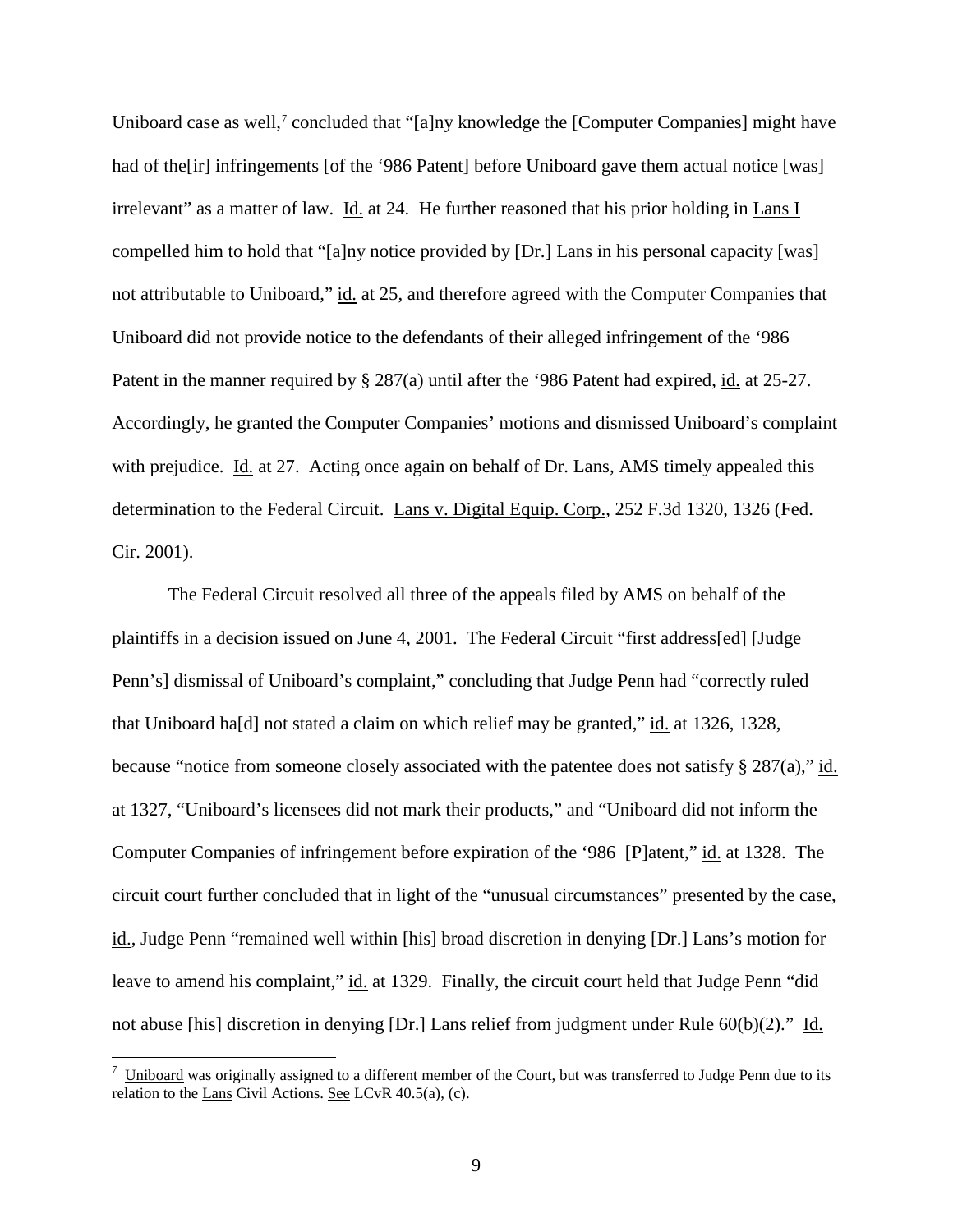While Dr. Lans's appeals were still pending before the Federal Circuit, the Computer Companies filed motions for attorneys' fees against Dr. Lans and Uniboard in their respective cases. Lans v. Gateway 2000, Inc., Civil Action No. 97-2523 (JGP), Civil Action No. 97-2526 (JGP), Civil Action No. 97-2528 (JGP), Civil Action No. 97-2529 (JGP), Civil Action No. 99- 3153 (JGP), slip op. at 1-2 (D.D.C. Sept. 6, 2001) ("Lans III").<sup>[8](#page-8-0)</sup> They sought attorneys' fees against Dr. Lans and Uniboard directly pursuant to 35 U.S.C. § 285, a patent law provision providing for attorneys' fees to a prevailing party where there are "exceptional circumstances," id. at 6-7, and against AMS pursuant to 28 U.S.C. § 1927, which provides that "[a]ny attorney . . . who so multiplies the proceedings in any case unreasonably and vexatiously may be required by the court to satisfy personally the excess costs, expenses, and attorneys' fees reasonably incurred because of such conduct," id. at 7 (quoting 28 U.S.C. § 1927). Acer also filed a separate motion for costs pursuant to 28 U.S.C. §§ 1919, 1920, Federal Rules of Civil Procedure 11 and 54(d), Local Civil Rule 54.1, and based on the Court's inherent authority. Id. at 14.

Judge Penn resolved these motions in a consolidated memorandum opinion issued on September 6, 2001. With respect to Dr. Lans, Judge Penn concluded that he "ha[d] no alternative but to conclude" that there were "exceptional circumstances" within the meaning of 35 U.S.C. § 285 "[c]onsidering the history of this case[] and the conclusions [that he reached] in Lans I." Lans III, slip op. at 11. He further concluded that it was appropriate to award attorneys' fees with respect to Uniboard under § 285 because its separate suit against the Computer

<span id="page-9-0"></span> <sup>8</sup> <sup>8</sup> Digital Equipment, Hewlett-Packard, and Packard Bell subsequently withdrew their motions pursuant to settlement agreements entered into by the parties. See Stipulation, Lans v. Digital Equip. Corp., Civil Action No. 97-2493 (D.D.C. Aug. 2, 2001) (Docket Entry ("Dkt.") 112); Stipulation, Lans v. Hewlett-Packard Co., Civil Action No. 97-2524 (D.D.C. July 23, 2001) (Dkt. 101); Stipulation, Lans v. Packard Bell NEC, Inc., Civil Action No. 97- 2525 (D.D.C. July 24, 2001) (Dkt. 86).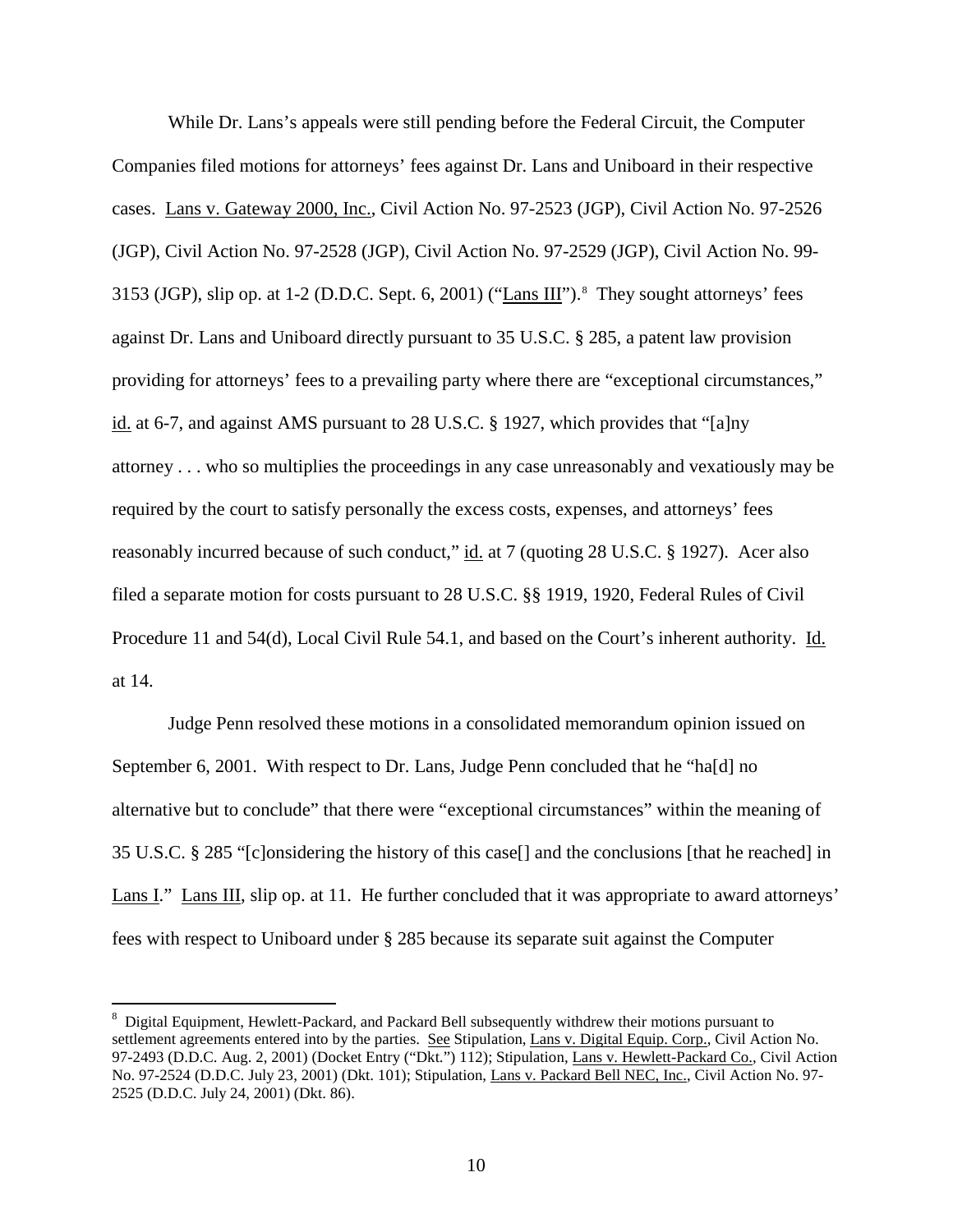Companies was frivolous. Id. at 16-18.

Judge Penn also found fault with AMS's conduct in the Lans Civil Actions and the

### Uniboard litigation:

First, the Court is concerned that [AMS] failed to properly investigate ownership of the patent prior to filing the Lans cases. Second, the Court is concerned that [AMS] did not adequately investigate the issue of a potential assignment when the issue was raised by the defendants. Third, while the Court recognizes that there were discovery disputes under consideration after the assignment became known, it took an order from this Court to force [Dr.] Lans and his counsel to make a clear statement as to the ownership of the patent. Fourth, [AMS] filed a motion for reconsideration based on new evidence demonstrating that [Dr.] Lans owned the patent at the same time it was maintaining a suit on Uniboard's behalf. Surely representation of both [Dr.] Lans and Uniboard, when both were claiming ownership of the '986 [P]atent, should have raised ethical considerations for the firm.

. . .

[AMS] presented this Court with two, mutually exclusive<sup>[]</sup> theories as to the true ownership of the '986 [P]atent. . . . Given the Court's previous holding that only the actual owner could sue for infringement, [AMS] knew that maintaining both of these theories of ownership was untenable. The Court agrees with [the Computer Companies] that once [AMS] put forth the new evidence in the Lans cases, it was under an obligation to withdraw the Uniboard case. By maintaining both the Lans motions for reconsideration and the Uniboard case, [AMS] put [the Computer Companies] in the situation of having to defend duplicative litigation.

Id. at 13-14, 19 (internal citation omitted).

Nevertheless, Judge Penn was "unable to conclude that [AMS]'s conduct was vexatious and unreasonable" within the meaning of 28 U.S.C. § 1927, and therefore refused to impose fees against AMS based on its conduct in the Lans Civil Actions. Id. at 14. He reached the same result with respect to AMS's conduct in the Uniboard case, noting that AMS had filed a motion to stay the proceedings in the Uniboard case pending the resolution of Dr. Lans's motions for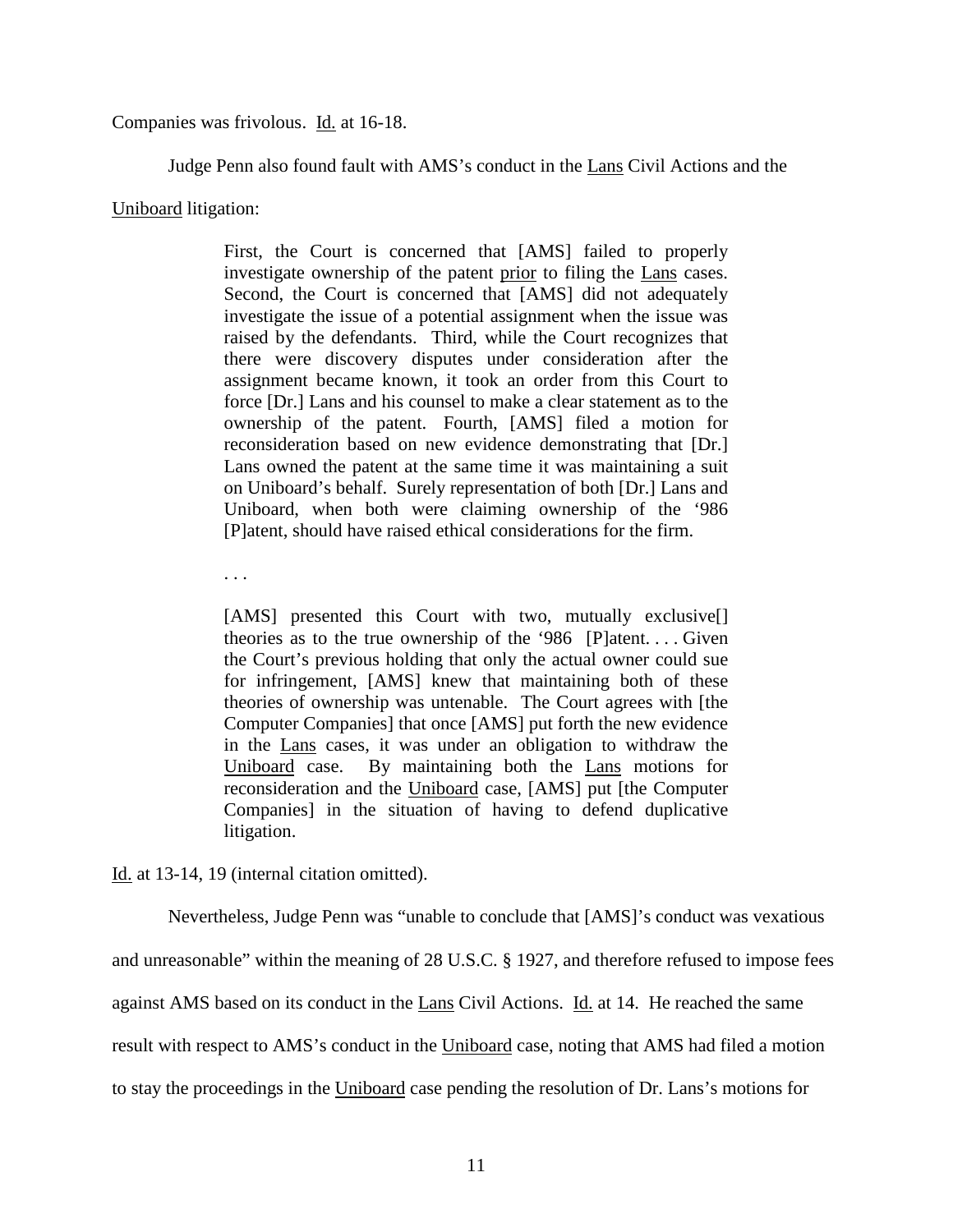reconsideration in the Lans Civil Action and that "the theory of attributing [Dr.] Lans's notice to Uniboard was [not] so unreasonable as to justify an award of attorneys<sup>[']</sup> fees." Id. at 20. Finally, Judge Penn denied Acer's request for all but \$377.40 in costs accrued over the course of its litigation with Dr. Lans and Uniboard. Id. at 14-16.

It was only after this ruling by Judge Penn that Dr. Lans parted ways with AMS, and even then, it was AMS, not Dr. Lans, who decided to end the relationship. Specifically, "[o]n September 20, 2001, Mastriani wrote Dr. Lans and told him that he and AMS would refuse to represent [him] in any . . . appeal from [Judge Penn's] September 6, 2001, [o]rder . . . , or in any petition for a writ of certiorari to the United States Supreme Court." Compl. ¶ 122. Shortly thereafter, the plaintiffs obtained new counsel and moved for reconsideration of Judge Penn's Lans III decision insofar as that decision imposed the payment of attorneys' fees on Dr. Lans and Uniboard but not AMS, claiming that "they were not properly represented on the motion for attorneys['] fees that were the subject of the September 6, 2001[,] order." Lans v. Gateway, 2000, Inc., Civil Action No. 97-2523 (JGP), Civil Action No. 97-2526 (JGP), Civil Action No. [9](#page-9-0)9-3153 (JGP), slip op. at 1 (D.D.C. June 23, 2005) ("Lans IV").<sup>9</sup> This motion prompted AMS to move to intervene in the Lans Civil Actions and the Uniboard case, id., which, in turn, led the plaintiffs to file an application to refer Mastriani to the Office of the United States Attorney for the District of Columbia for alleged perjury, Lans v. Gateway 2000, Inc., Civil Action No. 97-

<span id="page-11-0"></span><sup>-&</sup>lt;br>9 <sup>9</sup> Dr. Lans also moved for sanctions against Mastriani pursuant to Federal Rule of Civil Procedure 11 and filed an application to refer Mastriani to the United States Attorney for alleged perjury. Motion of Hakan Lans for Sanctions under Federal Rule of Civil Procedure 11, Gateway, Civil Action No. 97-2523 (JGP), Civil Action No. 97-2526 (JGP), Civil Action No. 99-3153 (JGP) (June 5, 2002); Application for Referral to the United States Attorney, Gateway, Civil Action No. 97-2523 (JGP), Civil Action No. 97-2526 (JGP), Civil Action No. 99-3153 (JGP) (June 25, 2004). These motions were denied by Judge Penn in orders entered on July 5, 2005, and July 8, 2005, respectively. Lans v. Gateway 2000, Inc., Civil Action No. 97-2523 (JGP), Civil Action No. 97-2526 (JGP), Civil Action No. 99-3153 (JGP), Memorandum ("Mem.") Order (D.D.C. July 5, 2005); Lans v. Gateway 2000, Inc., Civil Action No. 97-2523 (JGP), Civil Action No. 97-2526 (JGP), Civil Action No. 99-3153 (JGP), Mem. Order (D.D.C. July 8, 2005) ("Lans V").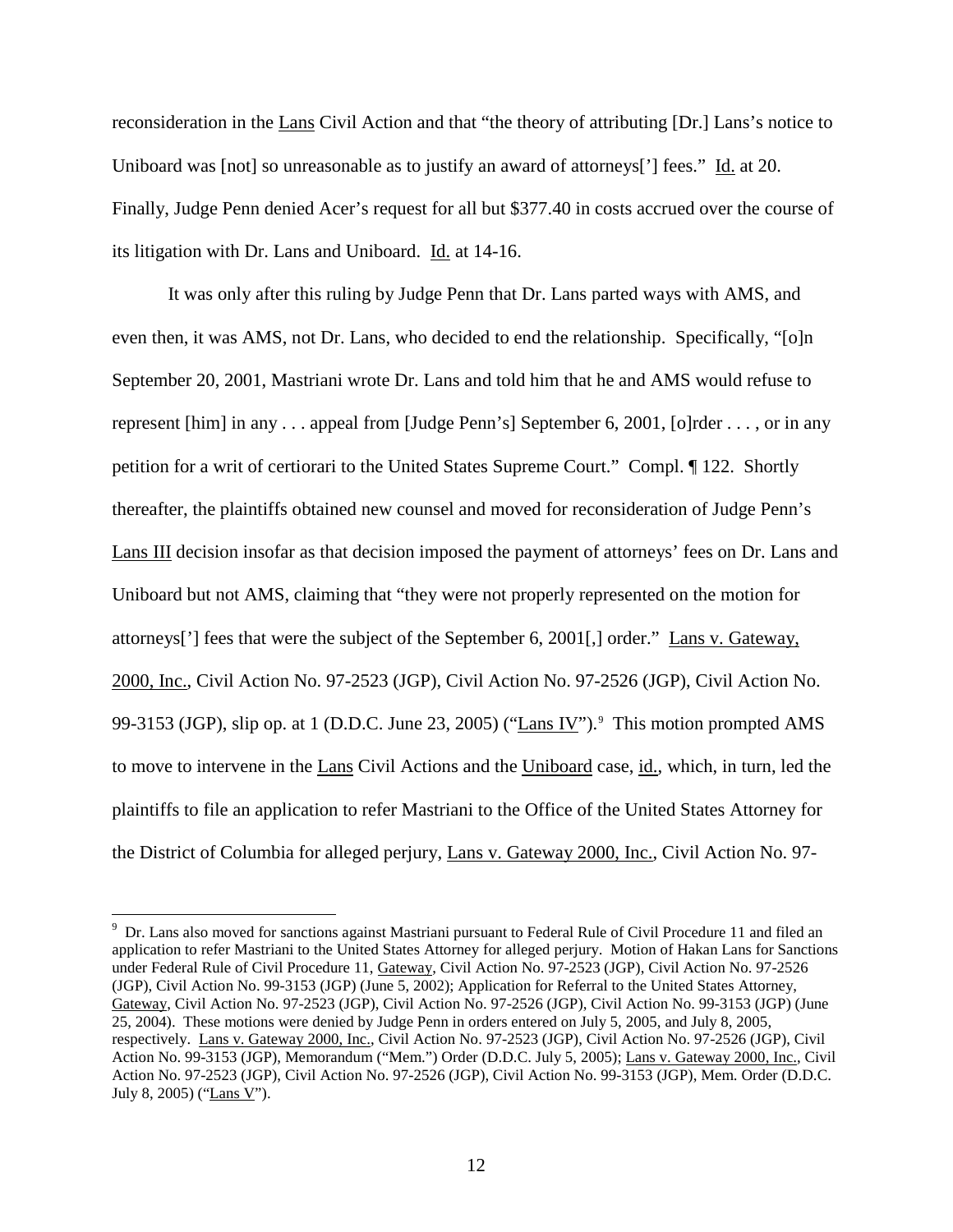2523 (JGP), Civil Action No. 97-2526 (JGP), Civil Action No. 99-3153 (JGP), Memorandum ("Mem.") Order at 1-2 (D.D.C. July 8, 2005) ("Lans V").

The plaintiffs filed their complaint initiating this civil lawsuit on November 5, 2002, naming only the AMS Defendants as defendants. They amended their complaint twice thereafter, adding the Delphi Defendants, the 4,303,986 Partners (the "'986 Partners"), "a partnership . . . that entered into a fee[-]splitting agreement concerning proceeds of the '986 Patent [l]itigation with the AMS Defendants and the Delphi Defendants," Second Amended Complaint and Jury Demand ¶ 25, and James Scott, one of the members of the '986 Partners, id. ¶ 26, as defendants. The AMS and Delphi Defendants filed motions to dismiss in response to the second amended complaint in March and August of 2003, respectively, Dkt. 22, 40, while the plaintiffs stipulated to the dismissal of their claims against the '986 Partners and Scott on December 30, 2003, Dkt. 55. Thereafter, the case remained inactive for the better part of a year until Judge Penn entered an order on October 13, 2004, staying the case until he could resolve the plaintiffs' motions for reconsideration in the Lans Civil Actions and the Uniboard case. Dkt. 56.

Judge Penn issued a consolidated memorandum opinion resolving those motions on June 23, 2005. Citing Dr. "Lans'[s] credibility" as "[t]he main issue" before him, he ultimately rejected Dr. Lans's assertions "that AMS knew about the assignment of the [']986 Patent to Uniboard" and that "his previous arguments to the Court were not authorized by him." Lans IV, slip op. at 6. While Judge Penn was "suspicio[us]" as to "whether AMS acted within the appropriate standard of care in determining the ownership of the patent claim," he did not find that issue to be "determinative as to whether [Dr.] Lans told AMS about the assignment." Id. at 8. He found more persuasive an admission by Dr. Lans at an evidentiary hearing on the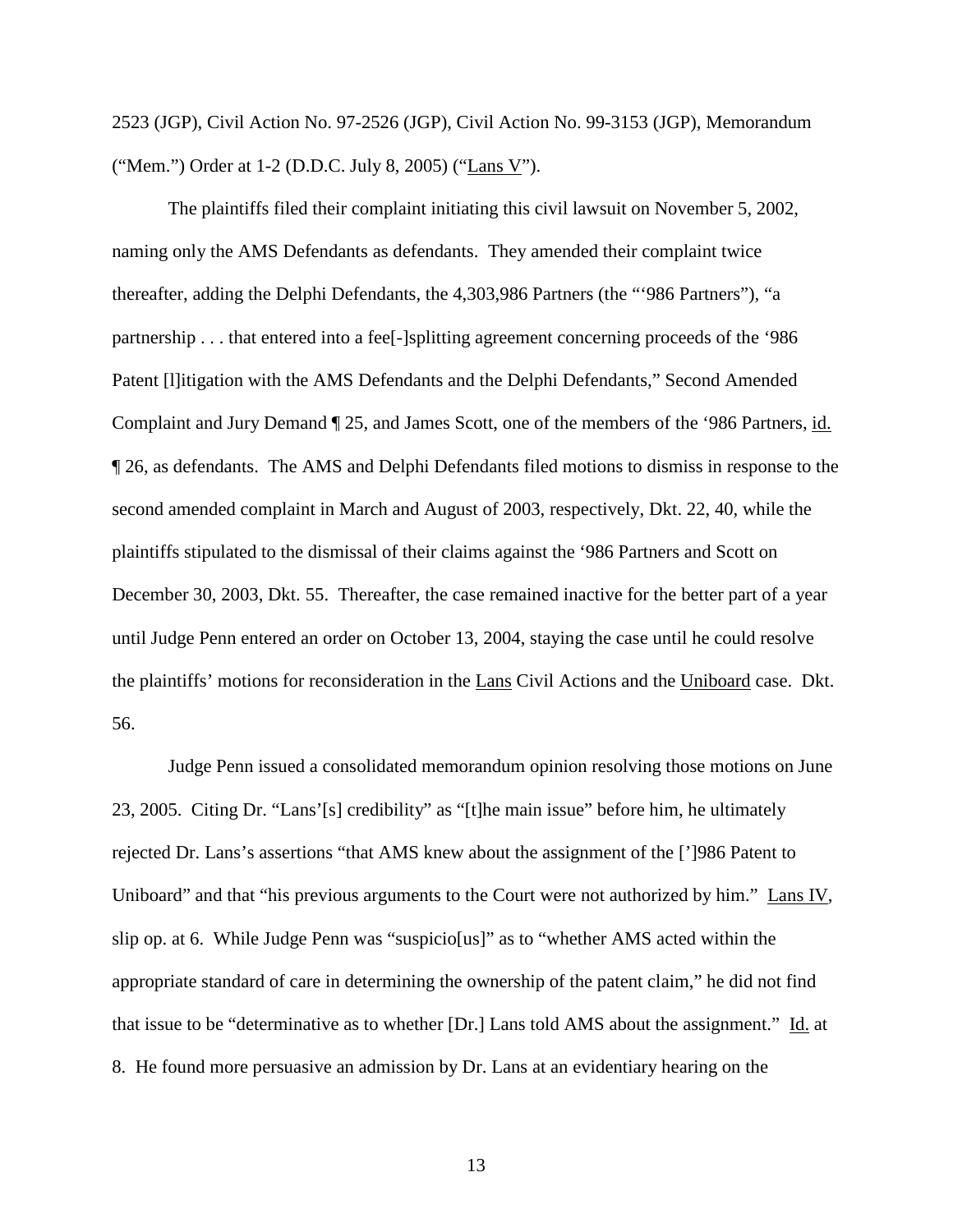plaintiffs' motion for reconsideration that "he did not tell AMS that he had signed an agreement transferring his ownership rights," as well as the fact that Dr. Lans "would not have authorized AMS to send infringement letters naming himself as the owner of the ['986 P]atent" if he thought that "the suits should have been filed in the name of Uniboard." Id. Further, Judge Penn "[found] it unlikely that AMS would have intentionally filed [the complaints in the Lans Civil Actions] in the wrong name," id. at 9, and was "troubled by the fact that [Dr.] Lans continued to claim that he was the registered owner of the patent even after the transfer to Uniboard was revealed," id. at 8.

Judge Penn also rejected the plaintiffs' allegation that "AMS made the decision to file [the complaint in the Uniboard case] in the name of Uniboard without consulting [Dr.] Lans." Id. at 9. Based on a "letter executed by [Dr.] Lans on December 20, 1999," in which Dr. "Lans authorized AMS to file an infringement action against the [C]omputer [C]ompanies with Uniboard as the named plaintiff," he concluded that it was "clear that [Dr.] Lans was in control of the litigation and that the representations made to the Court on Uniboard's behalf were made with his consent and approval." Id. Finally, Judge Penn declined to address certain "additional claims" raised by the plaintiffs in their motions for reconsideration, reasoning that it would be more appropriate to adjudicate the claims in the plaintiffs' lawsuit against the AMS and Delphi Defendants. Id. at 10 n.10. These claims included AMS's alleged "failure to tell [Dr.] Lans about the [']986 Partnership, failure to exercise the proper standard of care, failure to conduct proper research, failure to properly explain American patent law, [and] failure to advise [Dr.] Lans or Uniboard to seek separate counsel on the [Computer Companies'] motions for attorneys['] fees." Id.

Shortly thereafter, Judge Penn entered an order denying the plaintiffs' application to refer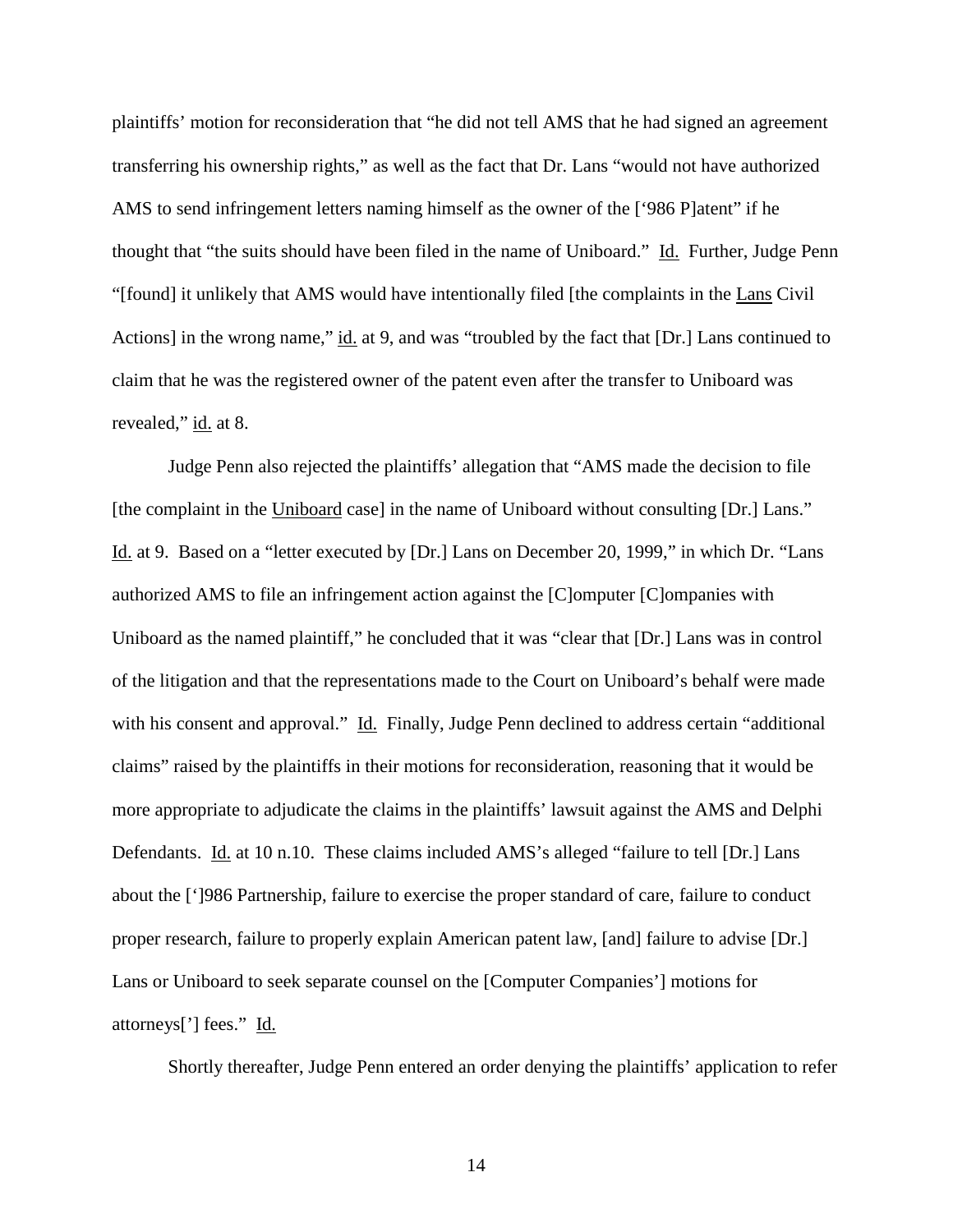Mastriani to the Office of the United States Attorney for the District of Columbia. Framing the issue before him as a question of whether Mastriani perjured himself in an affidavit attached to AMS's opposition to the plaintiffs' motion for reconsideration that was denied in Lans IV, Lans V, Mem. Order at 1-2, Judge Penn found that the plaintiffs did not "proffer[] evidence in their application that unequivocally prove[d] that the statements in Mastriani's affidavit [were] false," as required to justify a referral to the United States Attorney, id. at 2. He therefore denied the motion. Id.

Having held on two occasions that the AMS Defendants should not be held liable for the attorneys' fees incurred by the Computer Companies, Judge Penn took up the issue yet again in a consolidated memorandum opinion resolving a renewed attempt by Gateway and Dell to hold AMS jointly liable for the attorneys' fees imposed on Dr. Lans and Uniboard. See generally Lans v. Gateway 2000, Inc., Civil Action No. 97-2523 (JGP), Civil Action No. 97-2526 (JGP), Civil Action No. 99-3153 (JGP), slip op. (D.D.C. Aug. 10, 2005) ("Lans VI"). Gateway and Dell asserted that AMS must have known about the assignment of the '986 Patent to Uniboard based on "AMS'[s] representation of Uniboard in a dispute that arose in January [of] 1997 regarding the scope of the licensing agreement between Uniboard and IBM" that ended in a settlement in which IBM paid \$1 million to license the '986 Patent, id. at 5-6, which, Gateway and Dell argued, IBM never would have done "if Uniboard did not have an ownership interest in the patent," id. at 6. They further argued that, at a minimum, "there were various red flags throughout AMS'[s] representation of [Dr.] Lans," such as a February 19, 1997, fax from Dr. Lans to Mastriani in which Dr. Lans referenced the assignment to Uniboard, id., an e-mail from Dr. Lans to AMS in January of 1999 in which Dr. Lans suggested changing a draft interrogatory response (the same response that would later be cited by Judge Penn in his Lans I decision as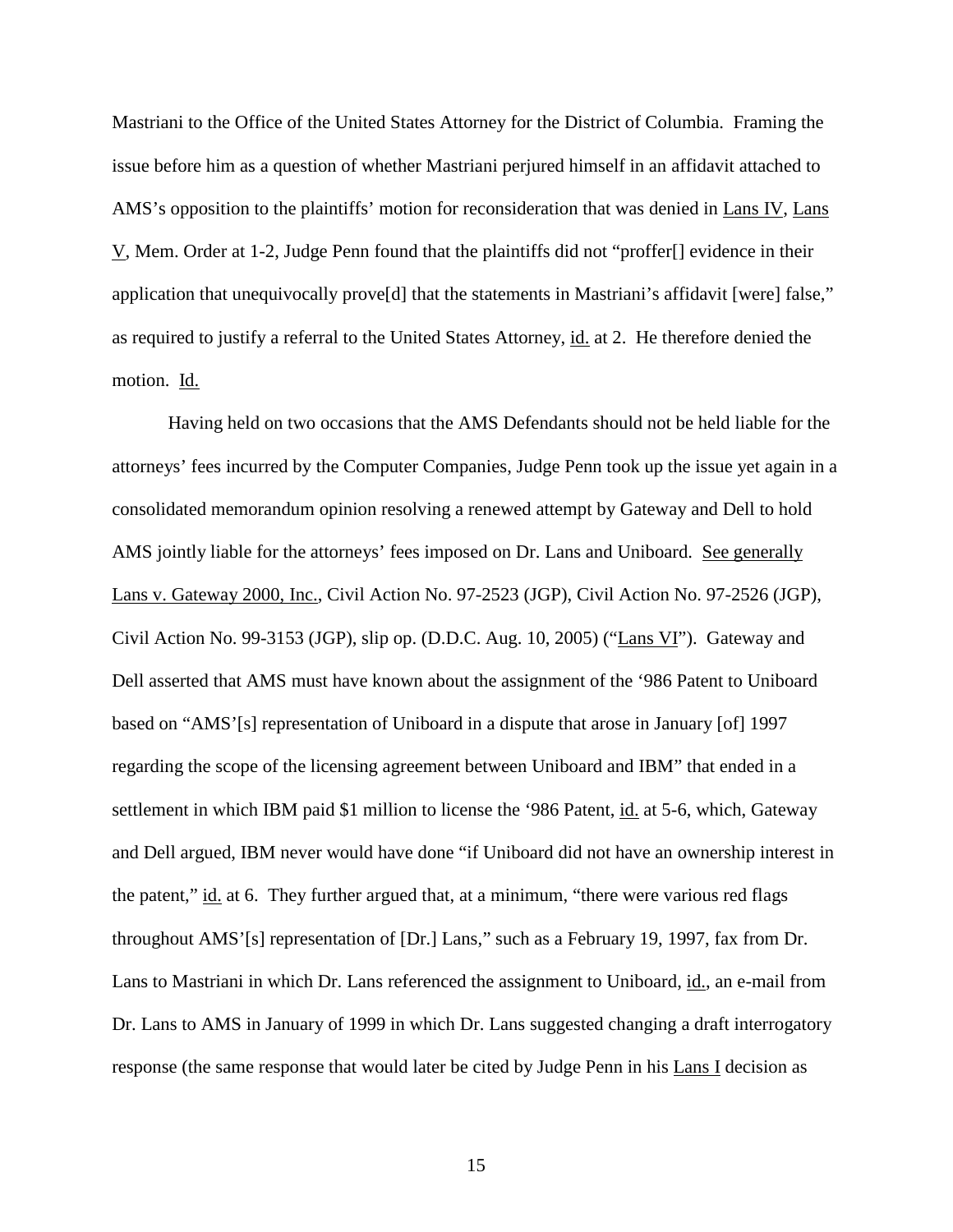evidence of Dr. Lans's misconduct) to state that Uniboard was the owner of the '986 Patent, and "two licensing agreements that purported to give both [Dr.] Lans and Uniboard ownership of the [']986 [P]atent at the same time," id. at 7.

Once again, Judge Penn refused to hold AMS accountable for the Computer Companies' attorneys' fees. While he agreed that "AMS'[s] failure to uncover the 1986 assignment of the [']986 [P]atent may have been negligent," he found "no indication that AMS engaged in vexatious and unreasonable conduct sufficient to warrant sanctions under [§] 1927," and concluded that AMS could not be sanctioned under the Court's inherent authority because "there [was] no evidence of bad faith" on the part of AMS. Id. at 9. He therefore denied the motion. Id. at 10.

Following his Lans IV decision denying the plaintiffs' motions for reconsideration, on July 12, 2005, Judge Penn vacated his order staying the current case. On October 5, 2005, the plaintiffs filed their Third Amended Complaint. This complaint incorporates and further develops many of the allegations made by Dr. Lans, Uniboard, and the Computer Companies throughout their many submissions regarding the issue of attorneys' fees in the Lans Civil Actions and the Uniboard case.

For example, the plaintiffs once again allege that AMS was put on notice of the assignment of the '986 Patent when Dr. Lans sent a copy of the IBM licensing agreement to AMS in response to an inquiry from Mastriani in March of 1996, but supplement this assertion with the new allegation that the Delphi Defendants knew about IBM's non-exclusive license agreement "[a]s early as December 7, 1995." Compl. ¶ 50. They repeat the allegation made by Gateway and Dell in their renewed motion to hold AMS jointly liable for attorneys' fees based on Dr. Lans having "reminded the AMS Defendants of Uniboard's interest in the '986 Patent" in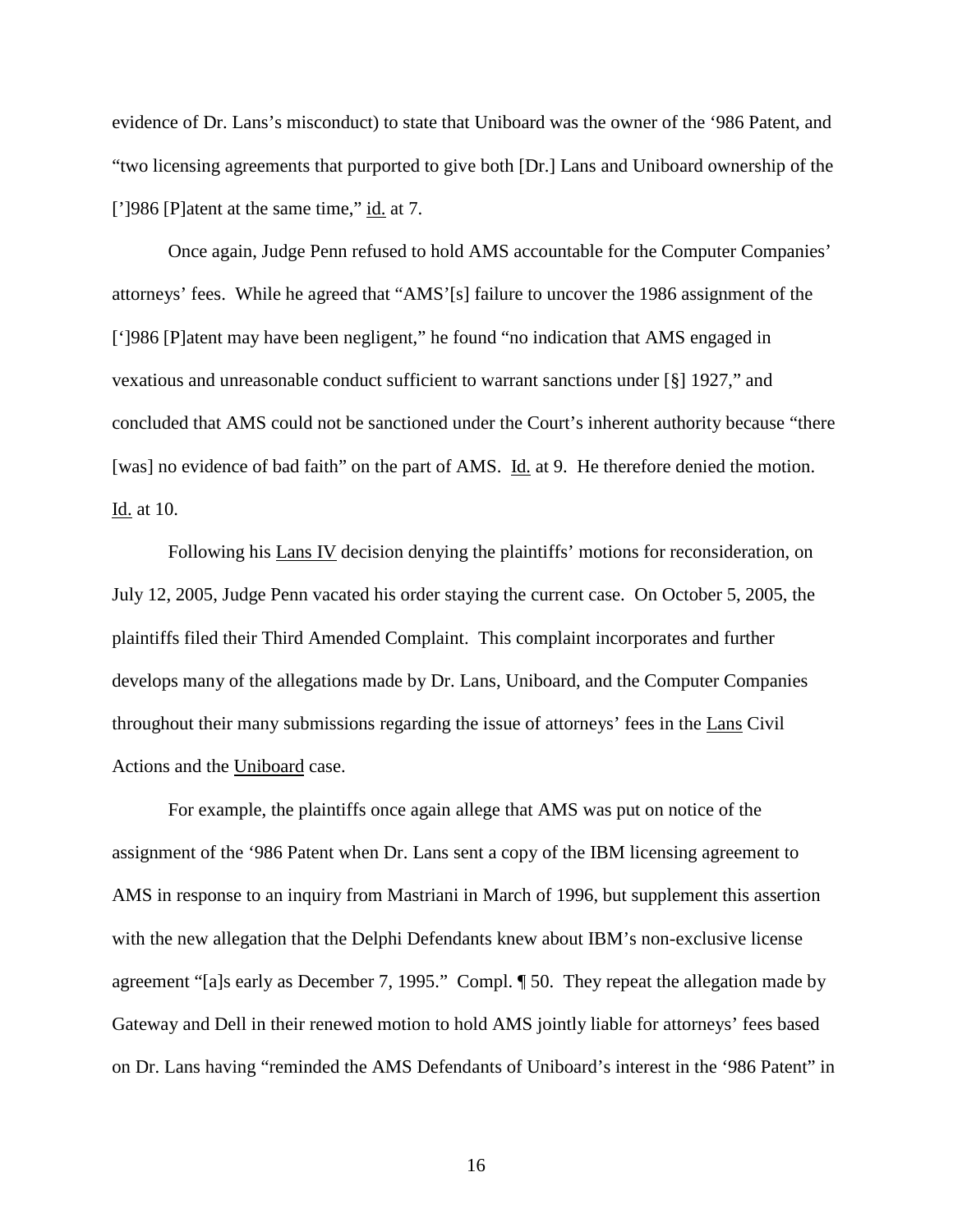a fax sent in February of 1997, id. ¶ 53, but go beyond those allegations by asserting that Mastriani and Utterström recognized Uniboard's interest in the '986 Patent on several occasions in April of 1997, including in a declaration filed by Mastriani in a separate declaratory action unrelated to the Lans Civil Actions, id.  $\P$  54, 57. Indeed, they now allege that "[o]n April 7, 1997, Schaumberg sought permission from Dr. Lans for the AMS Defendants to act on behalf of Uniboard concerning the issue of the breadth of the IBM licenses." Id.  $\sqrt{9}$  55.

The plaintiffs also allege, as Gateway and Dell did earlier, that Mastriani drafted the interrogatory answer cited by Judge Penn in Lans I as evidence of Dr. Lans falsely claiming title to the '986 Patent, Compl. ¶ 88, and that Dr. Lans suggested changing the answer to no avail, id. ¶¶ 88-89. But the plaintiffs go further in their Third Amended Complaint, alleging that Dr. Lans "reminded Mastriani of their discussions about the Uniboard assignment in early 1997" when Mastriani asked him about the assignment of the '986 Patent after Gateway filed its initial motion to dismiss, id. ¶ 91, and that Mastriani "never sent Dr. Lans" a copy of Mastriani's declaration disclaiming knowledge of the assignment of the '986 Patent that was referenced by Judge Penn in Lans I, id. 192. Moreover, according to the plaintiffs, "[t]he AMS Defendants failed to inform the Court of their knowledge of the IBM/Uniboard [a]greement and also failed to tell the Court of their representation of Uniboard in negotiations with IBM about the scope of the IBM license agreement, despite their obligation to do so." Id. 194.

Finally, the plaintiffs renew their allegation, rejected by Judge Penn in Lans IV, that the "[AMS] Defendants did not tell [them] that they were filing [the Uniboard] lawsuit." Id. ¶ 103. According to the plaintiffs, it was "three weeks after the AMS Defendants filed the Uniboard lawsuit," on December 17, 1999, that "Mastriani sent Dr. Lans a document asking him to agree that AMS represented Uniboard for the purpose of litigation."  $\underline{Id}$ .  $\P$  104. The plaintiffs further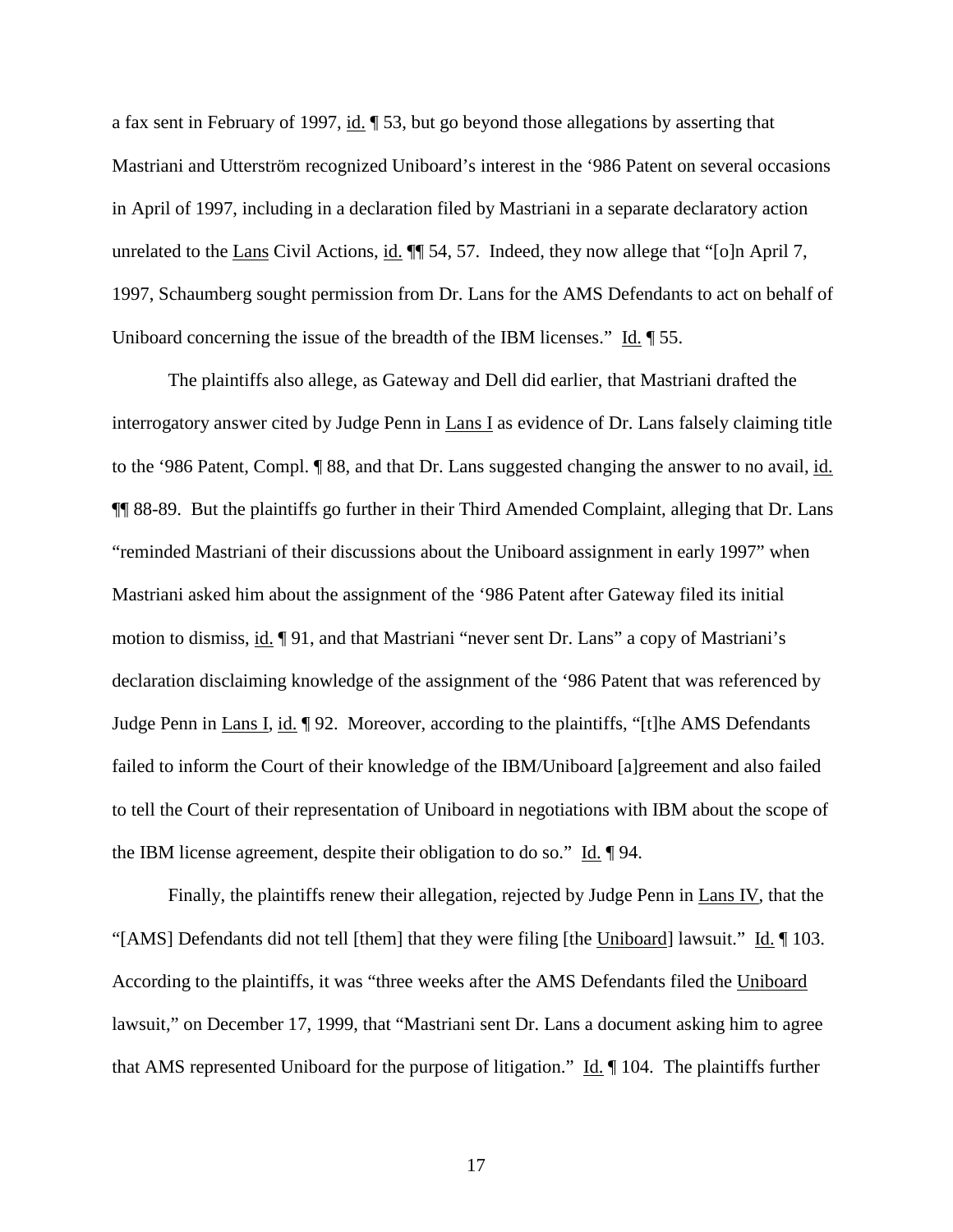allege that "[w]hen the AMS Defendants finally did inform [them] of the Uniboard lawsuit, [the AMS] Defendants did not tell [the p]laintiffs that there was any problem under American law in Uniboard's filing of the lawsuit." Id. ¶ 103.

The plaintiffs also reference instances of alleged negligence in their Third Amended Complaint that were not discussed by Judge Penn in his various memoranda opinions. For example, they allege that AMS negligently represented Dr. Lans in a declaratory judgment action concerning the '986 Patent filed by Micron Electronics, Inc. ("Micron") and Diamond Multimedia Systems, Inc. ("Diamond") in the United States District Court for the District of Idaho. Id. ¶ 80. Specifically, the AMS Defendants allegedly acknowledged in an internal memorandum that they had no interest in granting a license to Diamond and that Dr. Lans had a policy of offering licenses only to computer systems manufacturers (such as Micron) and not to computer component suppliers (such as Diamond), id. ¶ 82, yet "prepared settlement, license, and non-assertion agreements that gave [both] Micron and Diamond and all of their customers a broad world-wide[,] fully paid[-]up license and release under the '986 Patent and all of its foreign counterparts,"  $\underline{\text{id}}$ . [83. And according to the plaintiffs, the effect of this settlement agreement "was to give a release and immunity from suit to all companies that purchased otherwise infringing components from Micron-Diamond." Id. ¶ 84.

This was not the only allegedly disadvantageous settlement negotiated by AMS. As told by the plaintiffs, "Schaumberg faxed a proposed settlement agreement with Gateway to Dr. Lans" a few days before Judge Penn granted the Computer Companies' motion for attorneys' fees, which, "if executed, would have given Gateway rights to all of Dr. Lans['s] current and future inventions, whether related to the '986 Patent or not." Id. ¶ 121. When "Dr. Lans changed the language of the agreement so that only patents relating to his color graphics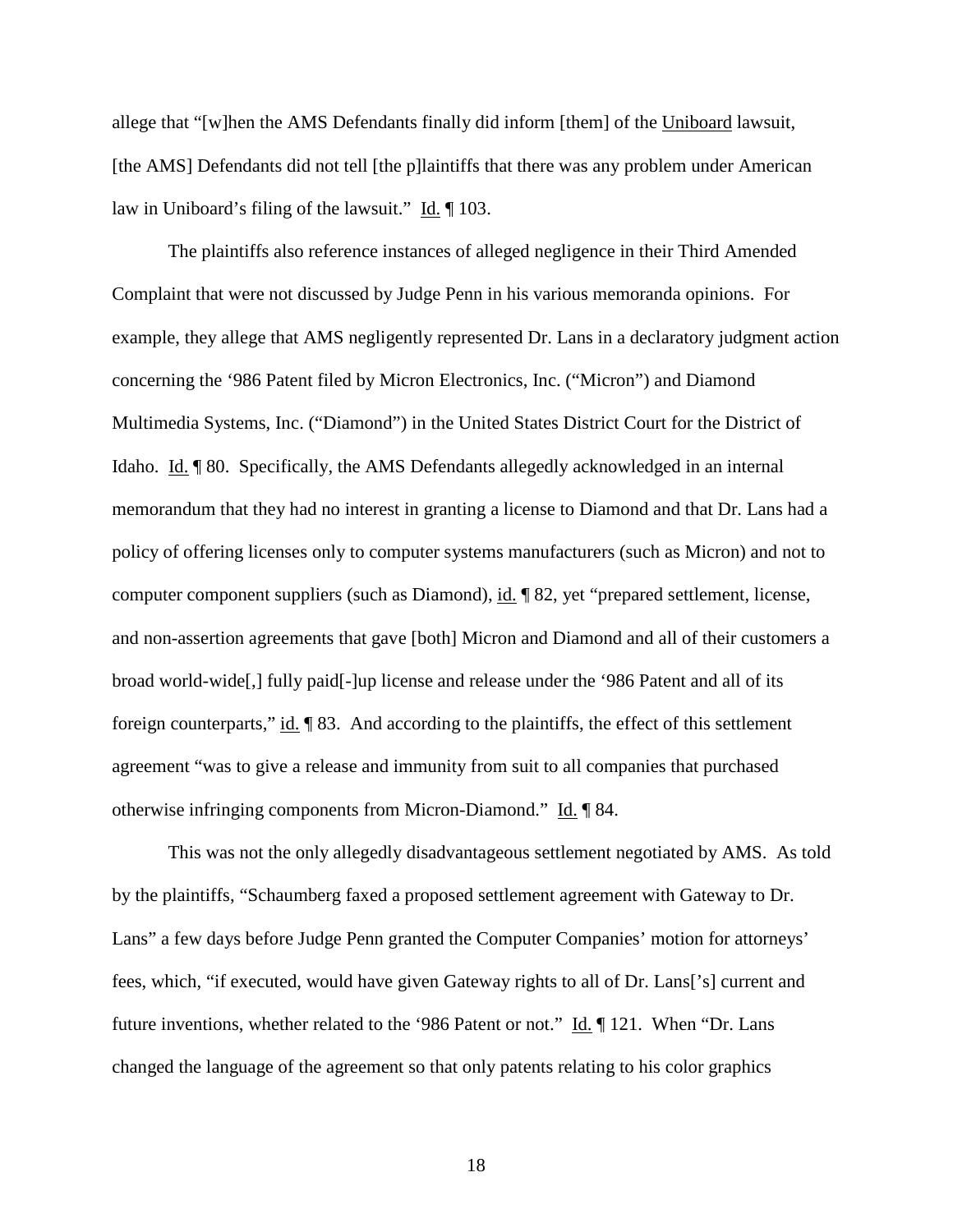technology would be licensed, . . . Schaumberg told him that the language could not be changed and had to be accepted that day." Id. More importantly, none of the defendants ever informed Dr. Lans "that [the AMS Defendants] had a conflict of interest in advising him about settlement." Id. Ultimately, Dr. Lans declined to sign the agreement as drafted, "insist[ing] that any settlement be confined to the '986 Patent's technology." Id.

The plaintiffs' Third Amended Complaint is replete with allegations of similarly unethical conduct by the AMS Defendants. For example, after Judge Penn dismissed the complaints in the Lans Civil Actions and the Computer Companies moved for attorneys' fees, the AMS Defendants allegedly "never raised the advi[c]e of counsel defense []or informed Dr. Lans that it should be raised."  $\underline{Id}$ .  $\P$  111. And after the Federal Circuit affirmed the rulings in Lans I, Lans II, and Uniboard, Mastriani allegedly "sent an e[-]mail to Dr. Lans stating that AMS would file a petition for certiorari with the United States Supreme Court only if Dr. Lans paid AMS an additional up[-]front fee of \$250,000." Id. ¶ 120. Moreover, after refusing to represent Dr. Lans in any further actions following the imposition of attorneys' fees against Dr. Lans and Uniboard pursuant to Judge Penn's Lans III decision, id. 122, Mastriani purportedly "sent a memo to Dr. Lans and the Delphi Defendants stating that AMS would represent Dr. Lans on appeals for the grant of attorneys['] fees to Gateway and Dell . . . if Dr. Lans paid another \$279,000" to AMS, id. 123.

As for the Delphi Defendants, they allegedly "had actual knowledge of the falsity of the AMS Defendants' repeated statements that Dr. Lans had concealed the Uniboard assignment from his lawyers," id. ¶ 112, "never advised [the p]laintiffs or the Court of the AMS Defendants' false testimony" in response to Gateway's initial motion to dismiss, id ¶ 113, and "never advised [the p]laintiffs or the Court that [AMS] decided to file the Uniboard complaint without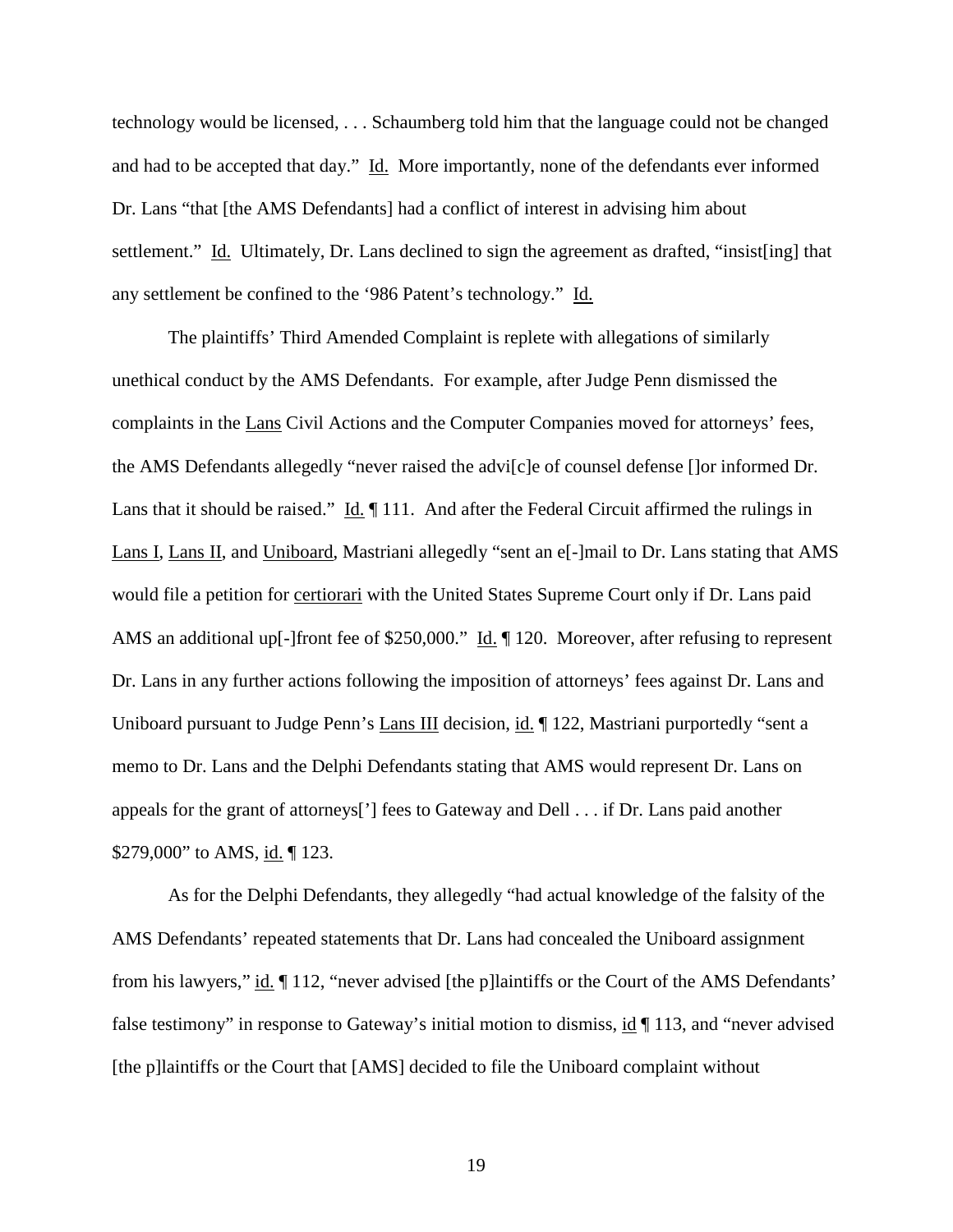[the p]laintiffs' consent," id. ¶ 114. Thus, they allegedly "jointly perpetuated the Court's false belief that Dr. Lans had withheld from his lawyers both the fact of the assignment to Uniboard and the details of the IBM license," id. ¶ 113, as well as "the Court's false belief that Uniboard was responsible for filing its complaint," id.  $\P$  114. Because "[t]he Delphi Defendants had an obligation to act on behalf [of the p]laintiffs to assure that [the p]laintiffs continued to receive representation under the terms of the Fee Agreement, but failed to do so," id. ¶ 125, their alleged inactivity made them, in the plaintiffs' view, "complicit[] with the AMS Defendants in ... abandoning and harming [the plaintiffs]," id.  $\P$  112.

Also, the plaintiffs now allege that all of the defendants have converted licensing proceeds from the '986 Patent. Allegedly, "Dr. Lans entered into an [e]scrow [a]greement with the AMS Defendants and the Delphi Defendants" on September 23, 1997 (the "Escrow Agreement"), which "provided that Dr. Lans and the AMS Defendants and the Delphi Defendants would loan the ['986 Patent licensing fee] project their respective shares of the sum [of \$390,000]." Id.  $\P$  126. This amount was to be repaid to Dr. Lans and the defendants "with priority before any other payments" arising from the recovered licensing fees would be made. Id.

"The Escrow Agreement also required the AMS Defendants to make continuous progress reports on the use of funds for actions in Germany and Italy." Id. However, according to the plaintiffs, "[t]he AMS Defendants did not make continuous progress reports to Dr. Lans and did not repay the amount loaned by Dr. Lans under the Escrow Agreement." Id. 127. Moreover, "[f]rom March 19, 1997, through March 2, 2001, the AMS Defendants and the Delphi Defendants received a total of \$20.93 million in licensing fees and interest from other infringers of the '986 Patent," yet only turned over \$12.33 million to the plaintiffs when "the Fee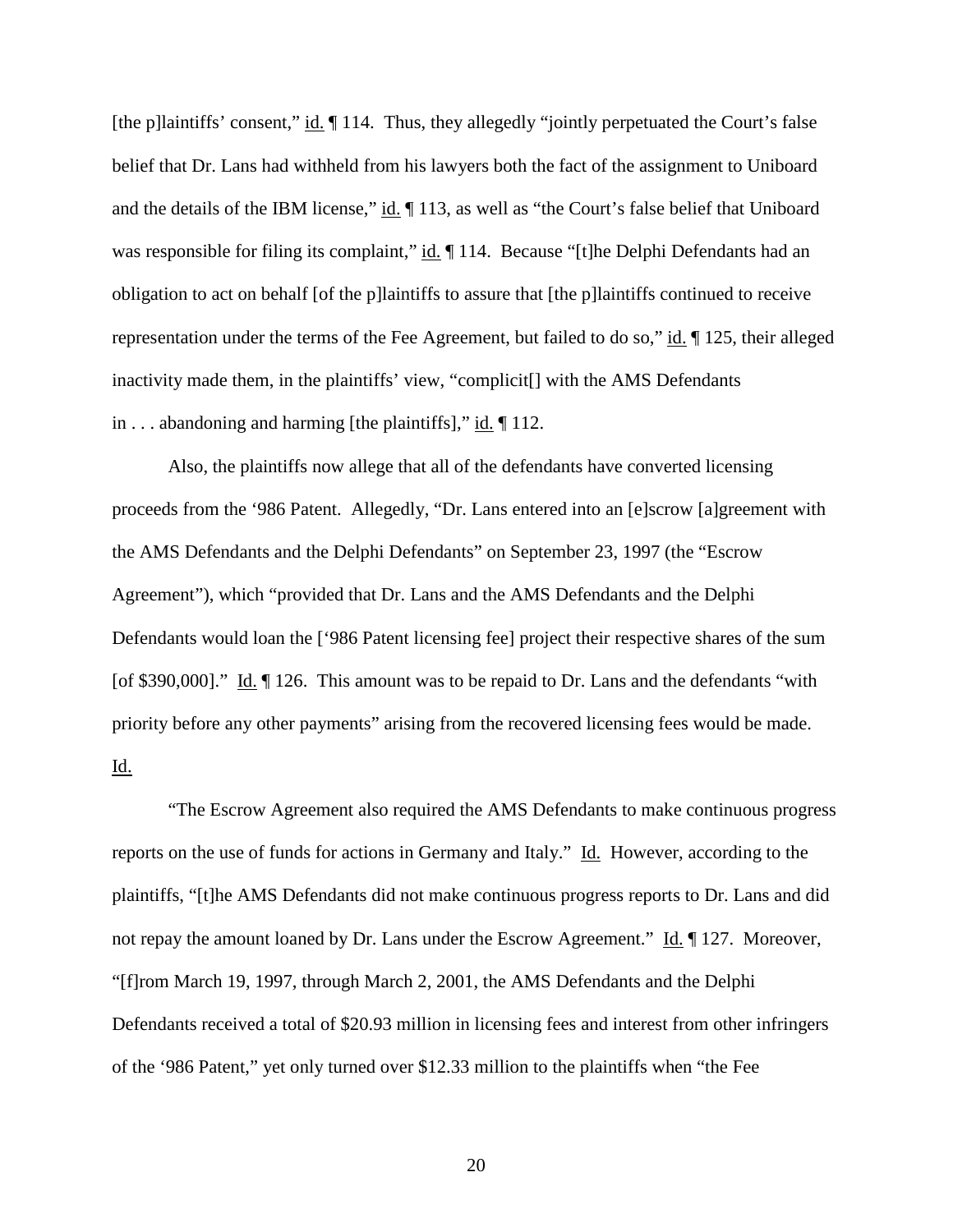Agreement required the AMS Defendants and the Delphi Defendants to pay [the p]laintiffs 67%" of the recovered licensing fees, "or \$14.02 million." Id. ¶ 130. The plaintiffs allege that they have made repeated requests for payment of the money owed them under the Fee Agreement, id. ¶ 132, as well as an explanation for the disposition of the funds held in trust by their attorneys, "but the AMS Defendants have repeatedly refused to do so," id. ¶ 133. Meanwhile, the Delphi Defendants allegedly "have done nothing to require the AMS Defendants to pay [the p]laintiffs," id. ¶ 132, and, "as signators of the Fee Agreement" are therefore "jointly responsible for the conversion of [the p]laintiffs' funds,"  $\underline{\text{id}}$ . [134.]

Finally, the plaintiffs allege that the AMS Defendants have repeatedly refused to respond to requests made by the plaintiffs concerning the escrow account established pursuant to the Escrow Agreement as well as requests regarding litigation undertaken by AMS on Dr. Lans's behalf. They identify eighteen separate queries made regarding the escrow account to which the AMS Defendants have not responded. Id.  $\P$  135-36. Further, they allege that AMS "failed to provide information" regarding litigation "to pursue the German counterpart of the '986 Patent in the German courts" by German counsel under AMS's supervision, id. 137, as well as information regarding litigation "to pursue the Italian counterpart of the '986 Patent in the Italian courts" by Italian counsel under the supervision of both AMS and Delphi, id. ¶ 139. AMS has also allegedly refused to turn over documents requested by the plaintiffs concerning "the [n]on- [a]ssertion [a]greement between [Dr.] Lans and Diamond . . . negotiated by AMS," id.  $\P$  138, as well as all of the "notice of infringement letters" sent on Dr. Lans's behalf in September of 1996,  $id. \P 139.$ 

Based on these factual allegations, the plaintiffs seek relief under a variety of legal theories: the Racketeer Influenced and Corrupt Organizations Act, 18 U.S.C. §§ 1961-68 (2000)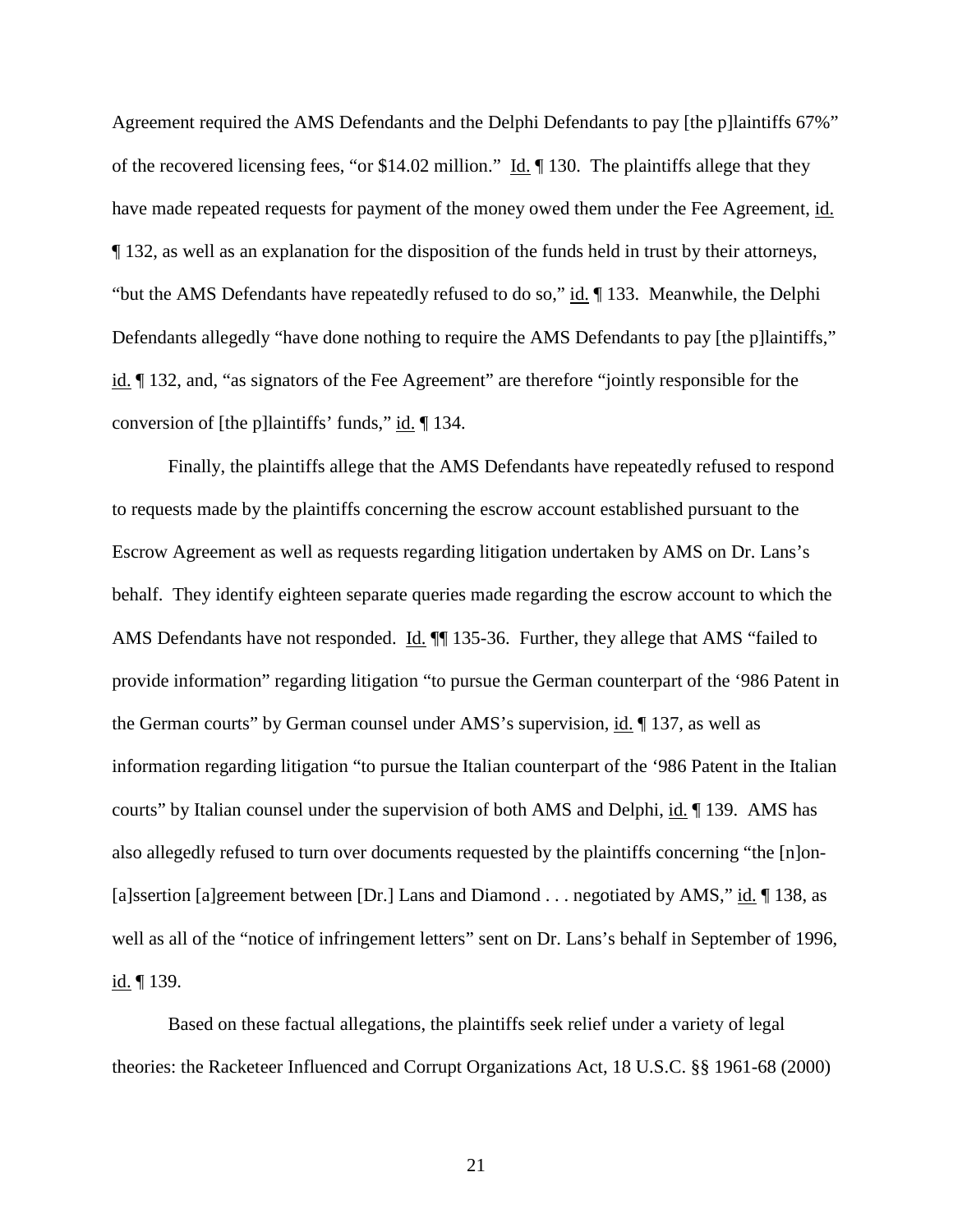("RICO") with respect to both plaintiffs (Count I),  $^{10}$  $^{10}$  $^{10}$  id.  $\P\P$  143-50, breach of contract with respect to Dr. Lans (Count II), id. ¶¶ 151-154, and separately with respect to Uniboard (Count IV), id. ¶¶ 159-62, breach of the implied covenant of good faith and fair dealing with respect to Dr. Lans (Count III), id. ¶¶ 155-58, and separately with respect to Uniboard (Count V), id. ¶¶ 163-66, breach of fiduciary duty with respect to both plaintiffs (Count VI), id. ¶¶ 167-72, malpractice with respect to both plaintiffs (Count VII), id. ¶¶ 173-78, fraud with respect to Dr. Lans (Count VIII), id.  $\P$  179-89, fraudulent concealment with respect to Dr. Lans (Count IX), id.  $\P$  190-98, and separately with respect to Uniboard (Count X), id.  $\P$  199-207, conversion with respect to Dr. Lans (Count XI), id.  $\P$  208-16, and intentional infliction of emotional distress with respect to Dr. Lans (Count XIV), id. ¶¶ 222-24. The plaintiffs also seek an accounting on behalf of Dr. Lans "for all funds received in connection with the '986 Patent [l]itigation" (Count XII). Id. ¶ 218. Finally, the plaintiffs seek a determination that any funds held by the defendants "in connection with the '986 Patent [I] itigation" along with "the interest and proceeds obtained on the use of the funds they wrongfully received" be held "in constructive trust" for the benefit of Dr. Lans (Count XIII). Id. ¶ 221.

The AMS Defendants answered the plaintiffs' complaint on October 21, 2005. Ten days later, they filed a motion for judgment on the pleadings with respect to all of the claims against them, while the Delphi Defendants renewed their motion to dismiss the plaintiffs' claims against them for lack of personal jurisdiction and on the ground of forum non conveniens. Thereafter, the parties proceeded to conduct discovery notwithstanding their pending motions to dismiss,

<span id="page-21-0"></span><sup>&</sup>lt;sup>10</sup> The plaintiffs refer to this count of their Third Amended Complaint as the "first cause of action," and refer to subsequent counts of the Third Amended Complaint in the identical manner. They also mislabel what should in chronological order correctly be the eleventh count of their Third Amended Complaint as the "twelfth cause of action" and likewise mislabel by one the remaining counts of the Third Amended Complaint. For the sake of clarity, the Court has correctly relabeled the counts and will refer to them as correctly relabeled in this memorandum opinion.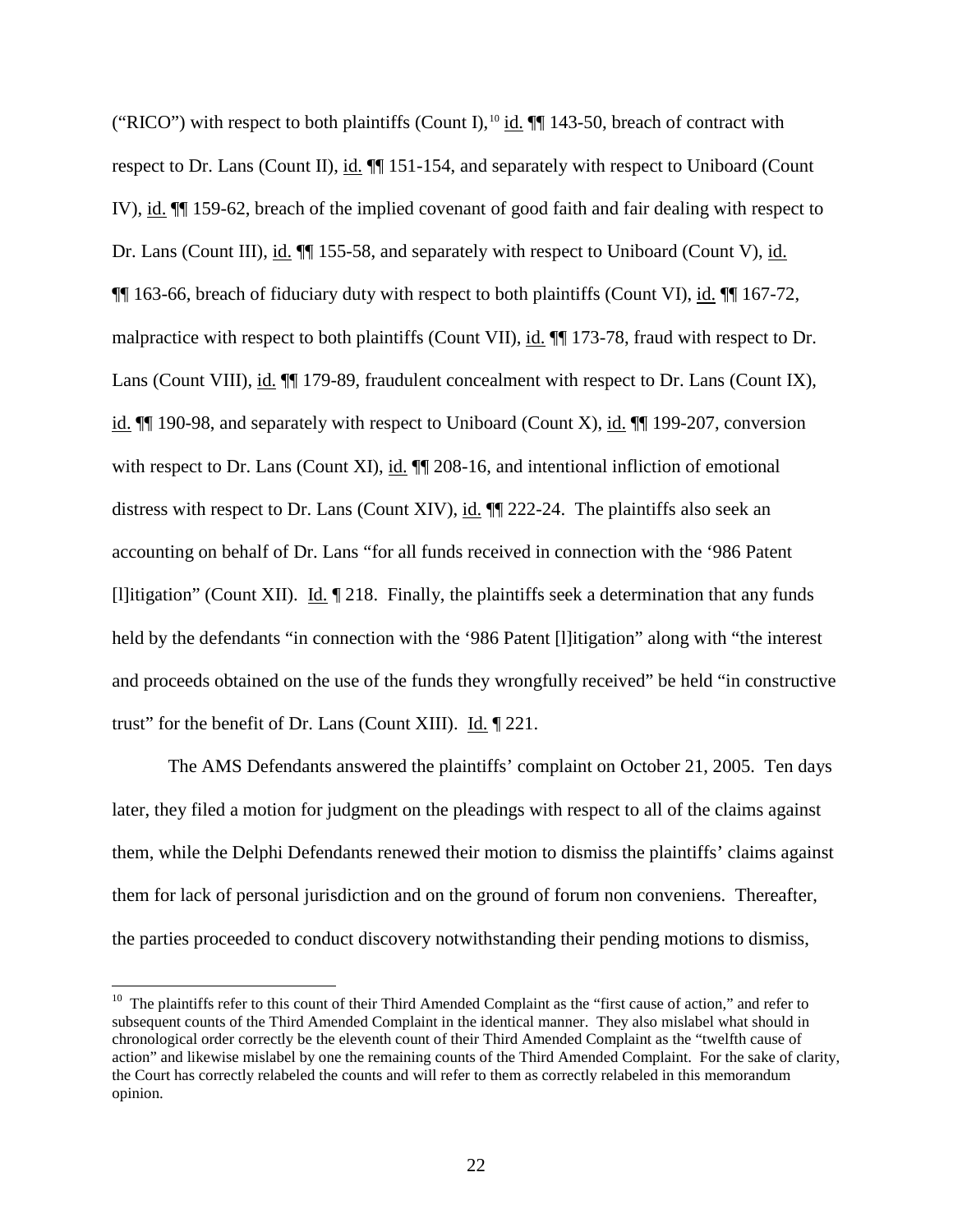which, in turn, gave rise to a series of discovery-related motions. Several of these motions were stayed pursuant to a minute order entered by Judge Penn on July 25, 2006.

The case was transferred to the undersigned member of the Court on October 2, 2007. Thereafter, the Court, noting the long passage of time since the filing of the defendants' dispositive motions, denied all of the pending motions in the case without prejudice and directed the defendants to renew their dispositive motions on or before February 25, 2008. Both sets of defendants renewed their motions on that date; however, the AMS Defendants now seek to dismiss only Counts I through X of the plaintiffs' Third Amended Complaint. AMS Defs.' Mot. at  $1^{11}$  $1^{11}$  $1^{11}$ 

In support of their renewed motion to dismiss, the Delphi Defendants assert that because they have not had minimum contacts with the District of Columbia and because it would be unreasonable to assert jurisdiction over them, the Court lacks personal jurisdiction over them as a constitutional matter. Delphi Defs.' Mem. at 2, 8-20. They further assert that "Sweden offers the more convenient forum for the resolution of [the p]laintiffs' claims against the Delphi Defendants," id. at 20, based on the adequacy of Sweden as an alternative forum, id. at 20-21, and the balancing of private and public interests delineated most extensively by the Supreme Court in Piper Aircraft Co. v. Reyno, 454 U.S. 235 (1981), id. at 22-27. The plaintiffs dispute the Delphi Defendants' assertion that they lacked minimum contacts in the District of Columbia, Pls.' Delphi Opp'n at 7-13, arguing that the contacts at issue in this litigation were purposely directed at the District of Columbia, id. at 14-15, that the plaintiffs' claims arise out of these

<span id="page-22-0"></span><sup>&</sup>lt;sup>11</sup> Previously, the AMS Defendants argued that upon dismissal of Counts I through X of the plaintiffs' Third Amended Complaint, the Court should dismiss the remaining counts in the complaint for lack of subject-matter jurisdiction. They take the opposite position in their renewed motion. See AMS Defs.' Mem. at 7 n.2 (acknowledging that "two recent decisions by the [Federal Circuit] . . . conclusively establish that irrespective of the Court's decision on the [AMS Defendants' motion], federal subject[-]matter jurisdiction is maintained for the remainder of [the p]laintiffs' claims").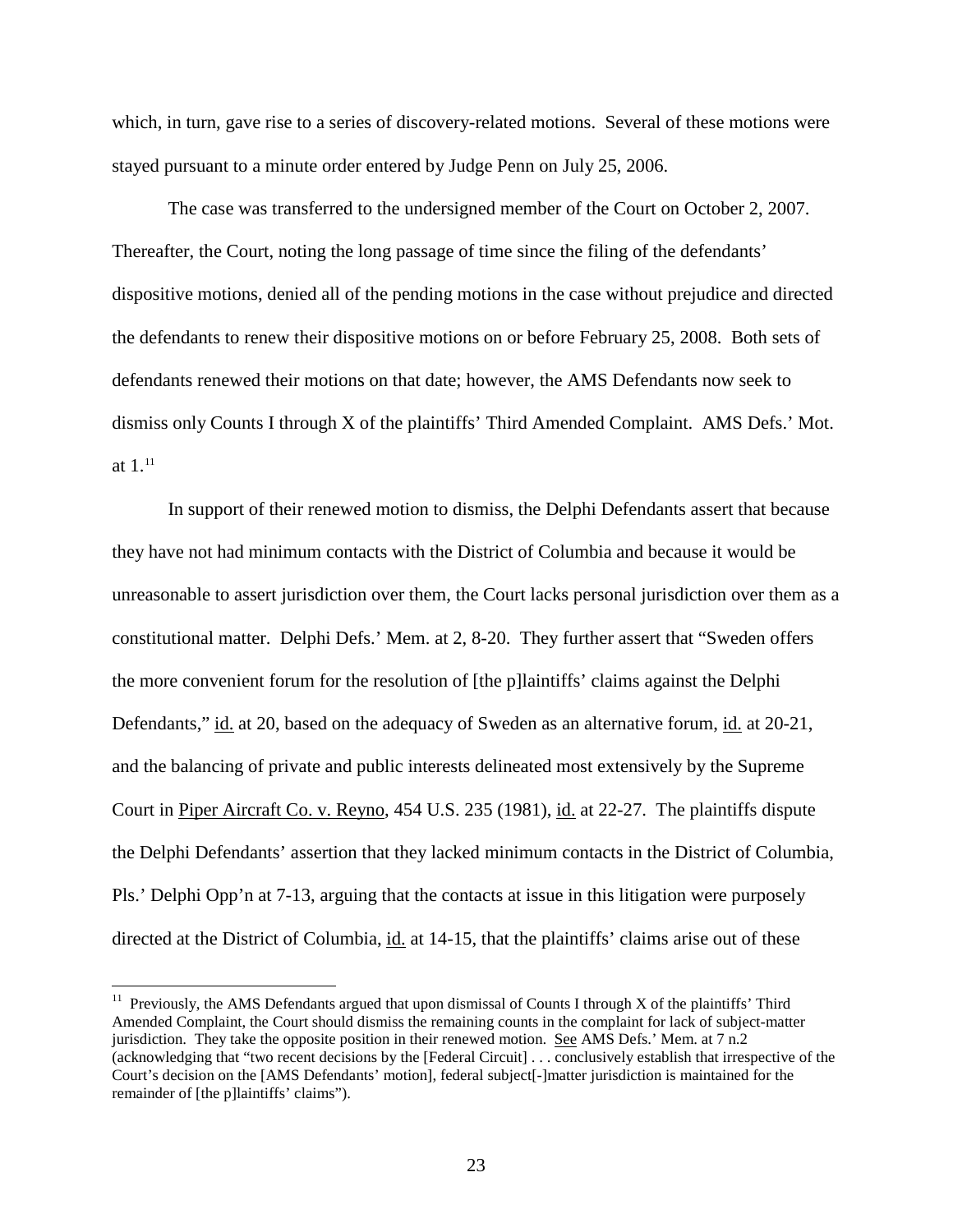contacts, id. at 15, and that it is reasonable to assert personal jurisdiction over the Delphi Defendants, id. at 16-19. Alternatively, they opine in a footnote that they should be permitted to take jurisdictional discovery of the Delphi Defendants if the Court is inclined to dismiss their complaint for lack of personal jurisdiction, id. at 2 n.1. With respect to the Delphi Defendants' forum non conveniens argument, the plaintiffs contend that the Delphi Defendants have "failed . . . to show that Sweden is an adequate alternative forum," id. at 20, and that the factors referenced by the Supreme Court in Piper favor adjudication of their claims in the District of Columbia, id. at 21-25. The Delphi Defendants contest all of these assertions in their reply memorandum, Delphi Defs.' Reply at 1-20, and argue that the plaintiffs are not entitled to jurisdictional discovery based on the District of Columbia Circuit's ruling in El-Fadl v. Central Bank of Jordan, 75 F.3d 668 (D.C. Cir. 1996), id. at 20.

The AMS Defendants assert a variety of arguments in support of their separate motion for partial judgment on the pleadings. As a threshold matter, they argue that all of the claims at issue in their motions—Counts I through X of the plaintiffs' Third Amended Complaint—are barred by the doctrines of claim preclusion (also known as res judicata) and issue preclusion (also known as collateral estoppel). AMS Defs.' Mem. at 16-30. Alternatively, they argue that the plaintiffs do not allege facts in their Third Amended Complaint sufficient to state causes of action for violations of RICO (Count I), id. at 5-12, fraud (Count VIII), id. at 14-15, or fraudulent concealment (Counts IX-X), id. at 15-16. Finally, they argue that "the District of Columbia does not recognize an independent cause of action for a purported breach of an implied covenant of good faith and fair dealing with regard to an attorney's representation of a client" (Counts III & V). Id. at 12.

The plaintiffs dispute most, but not all, of these arguments. They contend that the criteria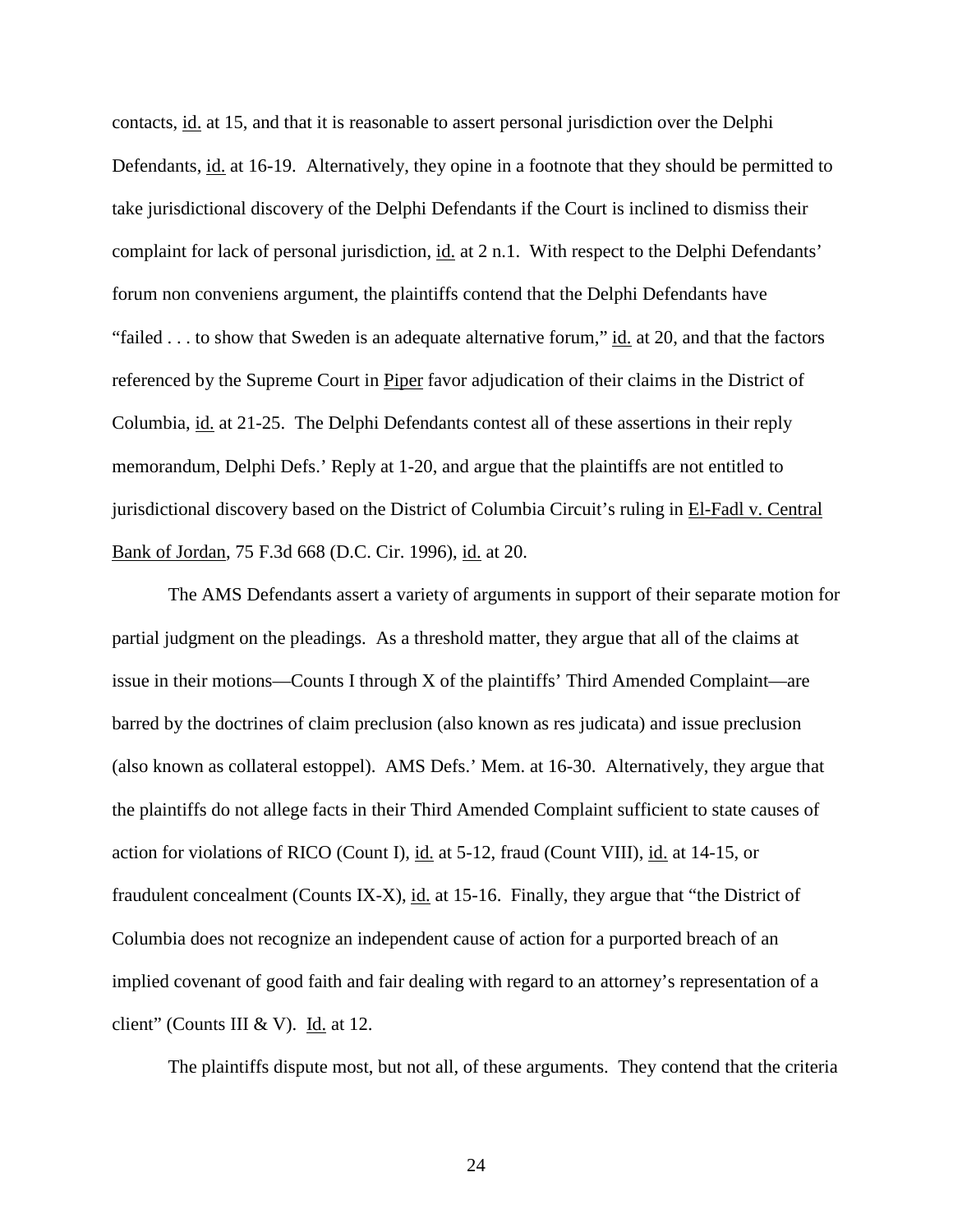for application of the doctrines of claim and issue preclusion have not been satisfied in this case, Pls.' AMS Opp'n at 2, 6-13, that to the extent these arguments turn upon the notion that the plaintiffs were contributorily negligent, they must be rejected because the AMS Defendants "cannot cite a single case finding a duty from a client to his or her attorney, let alone prove what that duty entails," id. at 24, and that, with respect to the plaintiffs' fraud and fraudulent concealment claims, "[i]ssue preclusion . . . does not apply to this case because . . . Dr. Lans and Uniboard have not been able to take discovery from [the AMS Defendants]," id. at 27. They also argue at length that they have alleged facts sufficient to state a valid RICO claim. Id. at 14-24. Finally, the plaintiffs assert that "[t]he District of Columbia recognizes causes of action for breach of contract, breach of fiduciary duty, and breach of [the] implied covenant of good faith and fair dealing," id. at 25-26, and further argue that these claims are based on different facts than the plaintiffs' malpractice claim, id. at 26-27. They do not respond to the AMS Defendants' arguments concerning the sufficiency of their allegations in support of their fraud and fraudulent concealment claims. See id. at 27-29 (arguing only that the plaintiffs' fraud and fraudulent concealment claims are not barred by the doctrine of issue preclusion).

In their reply memorandum, the AMS defendants repeat and further develop the arguments raised in their initial memorandum of law in support of their motion. See AMS Defs.' Reply at 2-8 (arguing that the plaintiffs do not allege facts sufficient to give rise to a RICO claim), id. at 8-14 (arguing that many of the plaintiffs' claims must be dismissed under the doctrines of claim and issue preclusion); id. at 18 (arguing "that the District of Columbia does not recognize an independent cause of action for a breach of the implied covenant of good faith and fair dealing"). They also take issue with the plaintiffs' assertion that a client cannot be held to be contributorily negligent in regard to a legal malpractice claim. See id. at  $14-18$  ("It is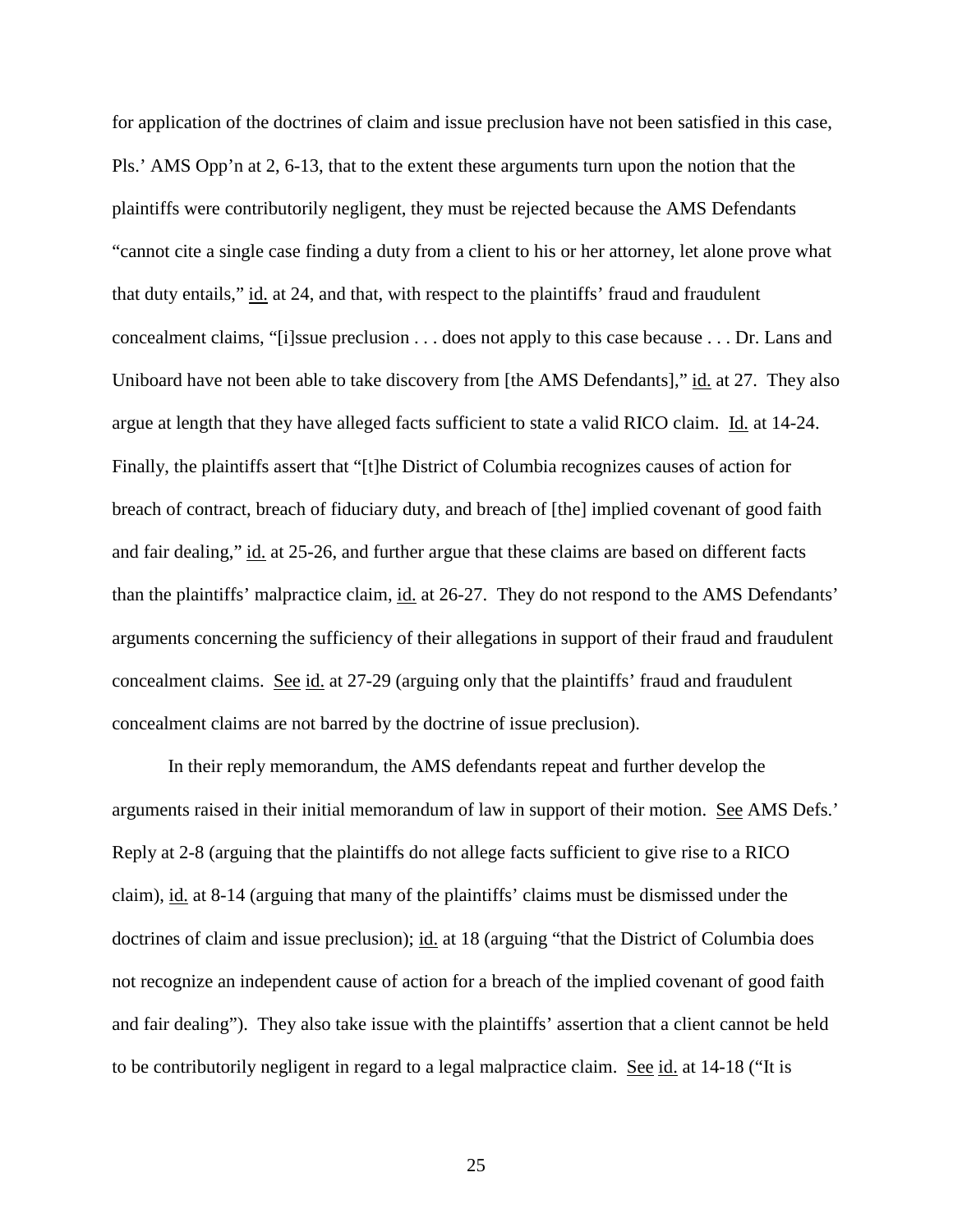clear . . . that the majority of jurisdictions that have considered this issue have either directly or implicitly held that the defense of contributory negligence is available in an action for legal malpractice."). Finally, the AMS Defendants note that the plaintiffs failed to respond to all of their arguments regarding the plaintiffs' fraud and fraudulent concealment claims, which the AMS Defendants construe as "a concession of [the unopposed] argument[s'] validity." Id. at 19.

### **II. Standards of Review**

As noted previously, the Delphi Defendants seek the dismissal of all claims against them pursuant to Federal Rule of Civil Procedure 12(b)(2) and the doctrine of forum non conveniens, while the AMS Defendants seek partial judgment on the pleadings pursuant to Federal Rule of Civil Procedure 12(c). Each putative basis for dismissal asserted by the parties is governed by different standards of review. Those standards of review are discussed below.

# A. Motion to Dismiss for Lack of Personal Jurisdiction under Rule 12(b)(2)

When personal jurisdiction is challenged under Federal Rule of Civil Procedure 12(b)(2), the "[p]laintiff bears the burden of establishing personal jurisdiction over each individual defendant." Atlantigas Corp. v. Nisource, Inc., 290 F. Supp. 2d 34, 42 (D.D.C. 2003). In the absence of an evidentiary hearing, the plaintiff need only make a prima facie showing that the Court has personal jurisdiction. See Mwani v. Bin Laden, 417 F.3d 1, 6 (D.C. Cir. 2005); Walton v. Bureau of Prisons, 533 F. Supp. 2d 107, 112 (D.D.C. 2008). In order to meet this burden, the "[p]laintiff must allege specific facts on which personal jurisdiction can be based; [the plaintiff] cannot rely on conclusory allegations." Moore v. Motz, 437 F. Supp. 2d 88, 91 (D.D.C. 2006) (internal citations omitted). Furthermore, the "plaintiff cannot aggregate factual allegations concerning multiple defendants in order to demonstrate personal jurisdiction over any individual defendant." Atlantigas, 290 F. Supp. 2d at 42. The Court "may receive and weigh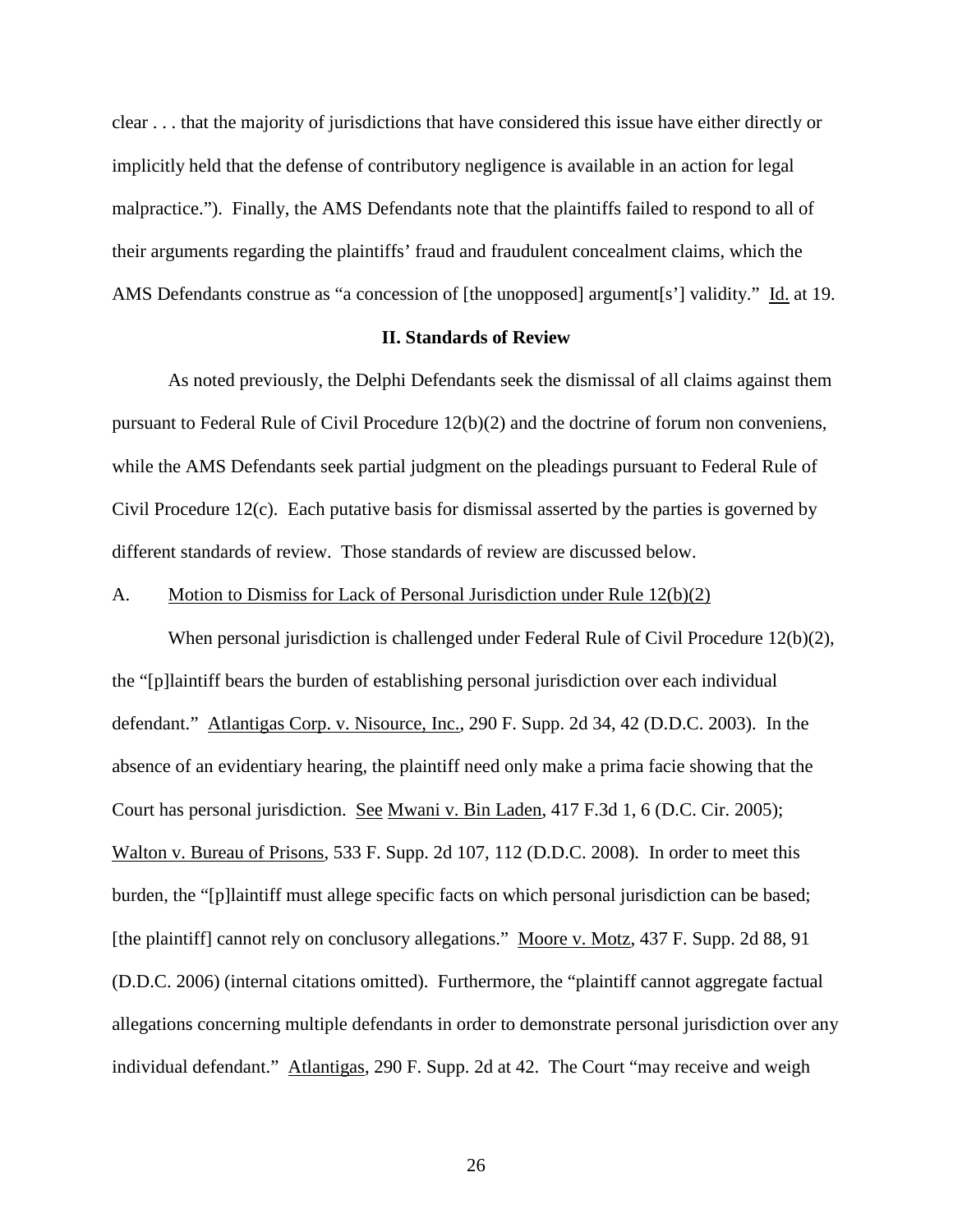affidavits and other relevant matter to assist it in determining the jurisdictional facts." United States v. Philip Morris Inc., 116 F. Supp. 2d 116, 120 n.4 (D.D.C. 2000) (internal quotation marks and citation omitted); see also Capital Bank Int'l, Ltd. v. Citigroup, Inc., 276 F. Supp. 2d 72, 74 (D.D.C. 2003). However, the Court must resolve all "factual discrepancies appearing in the record . . . in favor of the plaintiff," Crane v. N.Y. Zoological Soc'y, 894 F.2d 454, 456 (D.C. Cir. 1990), and the plaintiff's factual assertions "are presumed to be true unless directly contradicted by affidavit . . . or other evidence," Rong v. Liaoning Provincial Gov't, 362 F. Supp. 2d 83, 90 (D.D.C. 2005) (internal quotation marks and citation omitted).

#### B. Motion to Dismiss on the Ground of Forum Non Conveniens

There is a strong presumption in favor of a plaintiff's choice of forum. Gulf Oil Corp. v. Gilbert, 330 U.S. 501, 508 (1947). However, the trial court may, in the exercise of discretion, dismiss a case on the grounds of forum non conveniens. Piper Aircraft Co. v. Reyno, 454 U.S. 235, 241 (1981). "[D]ismissal will ordinarily be appropriate where trial in the plaintiff's chosen forum imposes a heavy burden on the defendant or the court, and where the plaintiff is unable to offer any specific reasons of convenience supporting his choice." Id. at 249 (construing Gulf Oil, 330 U.S. 501). Furthermore, "the strong presumption against disturbing [the] plaintiff['s] initial forum choice . . . is weakened . . . when the forum is not [the] plaintiff's home forum and most of the relevant events occurred elsewhere." Demery v. Montgomery County, Md., 602 F. Supp. 2d 206, 210 (D.D.C. 2009) (quoting Hunter v. Johanns, 517 F. Supp. 2d 340, 344 (D.D.C. 2007)); see also Atlantic Tele-Network, Inc. v. Inter-American Dev. Bank, 251 F. Supp. 2d 126, 136 (D.D.C. 2003) ("[T]he usual presumption [in favor of the plaintiff's choice of forum] may . . . be overcome when private and public interest factors clearly point toward[] trial in an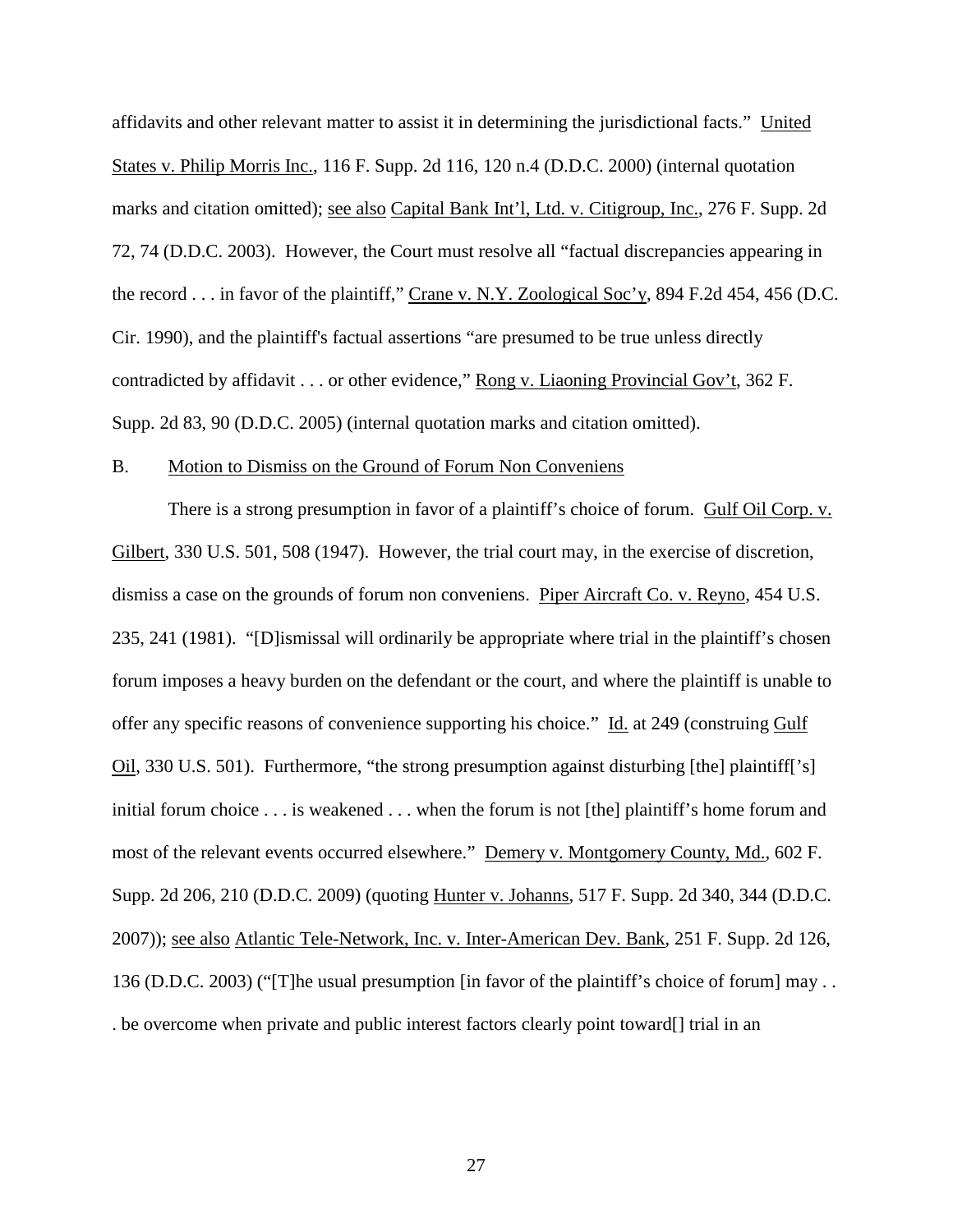alternative forum." (citing Piper Aircraft, 454 U.S. at  $241$ )).<sup>12</sup>

When a court is presented with a motion to dismiss based on forum non conveniens, the threshold issue for the court is whether there exists an adequate alternative forum. Piper Aircraft, 454 U.S. at 254 n.22; El Fadl v. Cent. Bank of Jordan, 75 F.3d 668, 676-77 (D.C. Cir. 1996). If an adequate alternative forum exists, the court then must "weigh the relative conveniences to the parties against the presumption [in favor] of the plaintiff's forum selection." El Fadl, 75 F.3d at 676-77. This requires the court to balance the relevant "private interest factors" and "public interest factors" and determine whether "the balance of convenience tilts strongly in favor of trial in the foreign forum." R. Maganlal & Co. v. M.G. Chem. Co., 942 F.2d 164, 167 (2d Cir. 1991). "[T]he defendant bears the burden of persuasion as to all [the] elements of the forum non conveniens analysis." Lacey v. Cessna Aircraft Co., 932 F.2d 170, 180 (3d Cir. 1991); see El Fadl, 75 F.3d at 676-77 (defendant bears the burden of proving adequate alternative forum). If the court decides that the balance of convenience favors the foreign forum, the court must still ensure that the "plaintiffs can reinstate their suit in the alternative forum without undue inconvenience or prejudice." Pain v. United Techs. Corp., 637 F.2d 775, 784-85 (D.C. Cir. 1980). Because the presumption in favor of the plaintiff's choice of forum can only be overcome when the public and private interest factors "clearly point towards trial in the alternative forum," Piper Aircraft, 454 U.S. at 255, dismissal for forum non conveniens is the exception, rather than the rule. Raytheon Eng'rs  $&$  Constructors, Inc. v. H L H  $&$  Assocs. Inc., No. 97-20187, 1998 WL 224531, at \*4 (5th Cir. Apr. 17, 1998) ("The burden on a defendant moving to dismiss in favor of a foreign court . . . is a strong one. The cases . . . make it clear that

<span id="page-27-0"></span> $12$  Although the weight given to a plaintiff's choice of forum is less when the plaintiff is a foreign resident, Piper Aircraft, 454 U.S. at 256, "this does not mean, and the Piper Aircraft Court did not say in that case, that [a] plaintiff's choice is not at least presumptively valid," Laker Airways Ltd. v. Pan Am. World Airways, 568 F. Supp. 811, 813 n.8 (D.D.C. 1983).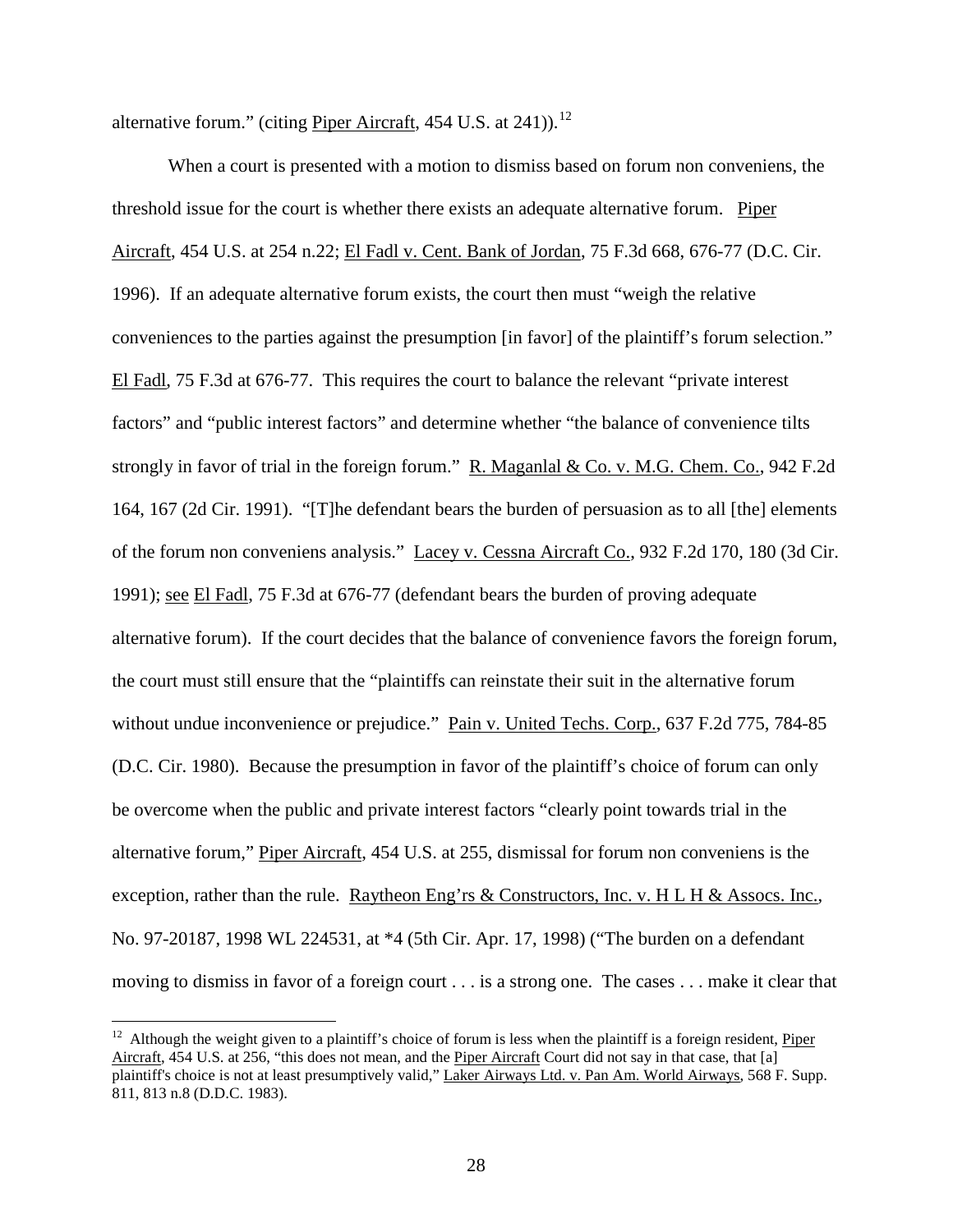dismissal is to be the exception, not the rule, and that there must be a strong showing that the alternative forum would be significantly more convenient." (quoting 15 Charles Alan Wright et al., Federal Practice and Procedure § 3828, at 291-92 (2d ed.1986))); see Gulf Oil, 330 U.S. at 504-09.

# C. Motion for Judgment on the Pleadings under Rule 12(c)

In evaluating a motion for judgment on the pleadings under Federal Rule of Civil Procedure 12(c), courts employ the same standard that governs a Rule 12(b)(6) motion to dismiss. Jung v. Ass'n of Am. Med. Colls., 339 F. Supp. 2d 26, 35-36 (D.D.C. 2004). And in deciding either motion, "the Court may not rely on facts outside the pleadings and must construe the complaint in the light most favorable to the non-moving party." Id. at 36. The Court may also consider "any documents either attached to or incorporated in the complaint[,] and matters of which [the Court] may take judicial notice." EEOC v. St. Francis Xavier Parochial Sch., 117 F.3d 621, 624 (D.C. Cir. 1997) (footnote omitted). Although the Court must accept the plaintiffs' factual allegations as true, any conclusory allegations are not entitled to an assumption of truth, and even those allegations pleaded with factual support need only be accepted to the extent that "they plausibly give rise to an entitlement to relief." Ashcroft v. Iqbal, \_\_\_ U.S. \_\_\_, \_\_\_, 129 S. Ct. 1937, 1950 (2009). The Court may thus only grant judgment on the pleadings if it appears, even accepting as true all inferences from the complaint's factual allegations, that the plaintiff cannot prove any set of facts entitling him to relief. In re United Mine Workers of Am. Emp. Benefit Plans Litig., 854 F. Supp. 914, 915 (D.D.C. 1994). Where the well-pleaded facts set forth in the complaint do not permit a court, drawing on its judicial experience and common sense, to infer more than the "mere possibility of misconduct," the complaint has not shown that the pleader is entitled to relief. Iqbal, \_\_\_ U.S. at \_\_\_, 129 S. Ct. at 1950. If "the court finds that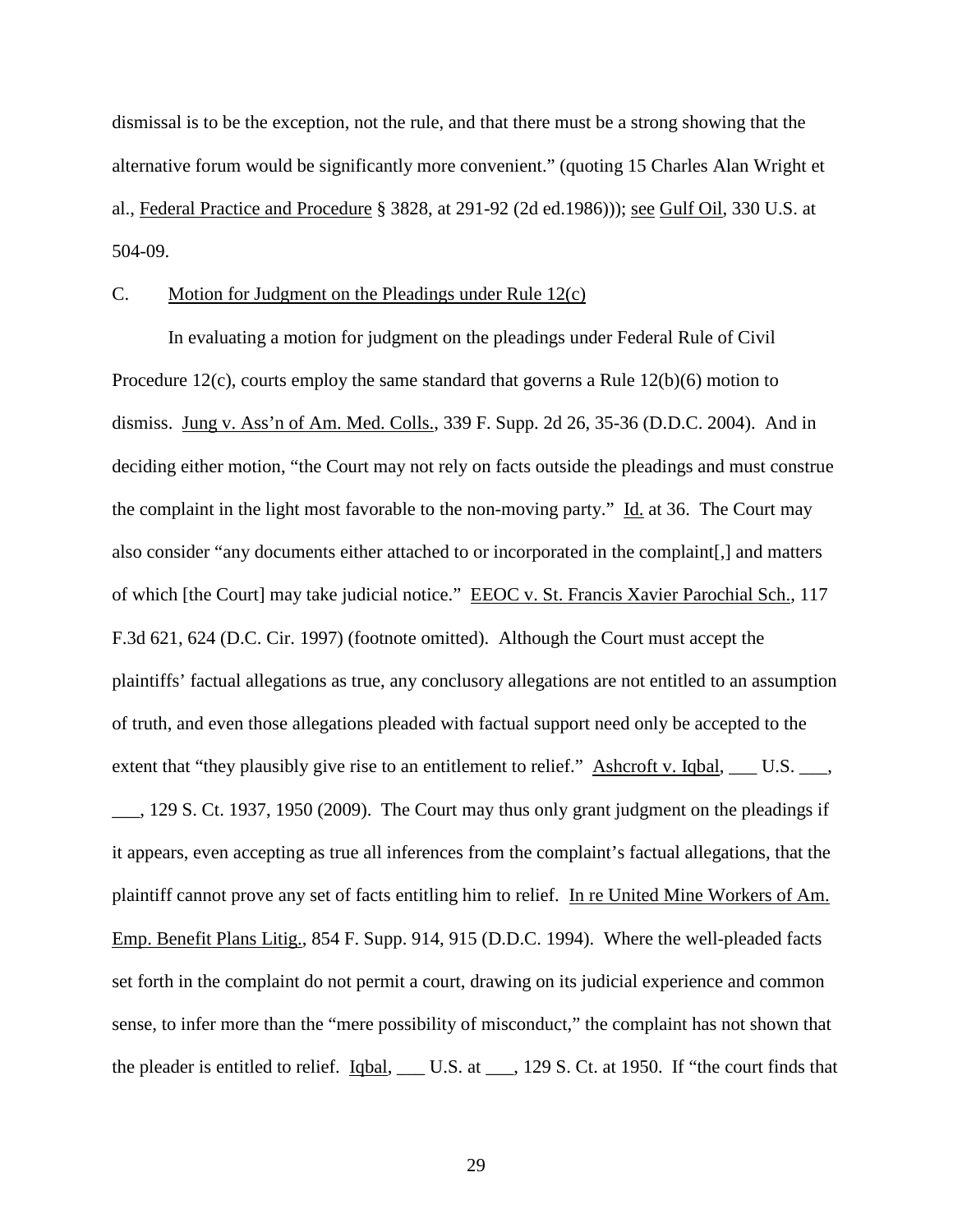[a] plaintiff[ ][has] failed to allege all the material elements of [his] cause of action," then the Court may dismiss the complaint without prejudice, Taylor v. FDIC, 132 F.3d 753, 761 (D.C. Cir. 1997), or with prejudice, provided that the Court "determines that the allegation of other facts consistent with the challenged pleading could not possibly cure the deficiency," Firestone v. Firestone, 76 F.3d 1205, 1209 (D.C. Cir. 1996) (internal quotation marks and citations omitted).

#### **III. Legal Analysis**

Based on the positions taken by the parties, the issues presented for the Court's resolution are multiple. The Court must first determine whether it can exercise personal jurisdiction over the Delphi Defendants in this case and, if so, whether the plaintiffs' Third Amended Complaint should nonetheless be dismissed with respect to those defendants under the doctrine of forum non conveniens. The Court must then decide whether Counts I through VII of the plaintiffs' Third Amended Complaint should be dismissed in whole or in part with respect to the AMS Defendants under the doctrines of claim or issue preclusion. Assuming it survives the AMS Defendants' claim and issue preclusion arguments, the Court must then determine whether the plaintiffs' RICO claim is properly pleaded. If it is not, or if the Court concludes that the plaintiffs' RICO claim is precluded by Judge Penn's prior rulings, then the Court must assess whether it possesses subject-matter jurisdiction over the plaintiffs' remaining claims, all of which arise under District of Columbia law. Next, the Court must consider whether the breach of contract, breach of fiduciary duty, and breach of the implied covenant of good faith and fair dealing claims are duplicative of the plaintiffs' malpractice claim. Finally, assuming that the claim is still potentially viable following the Court's resolution of the issues delineated above, the Court must determine whether a cause of action exists under District of Columbia law for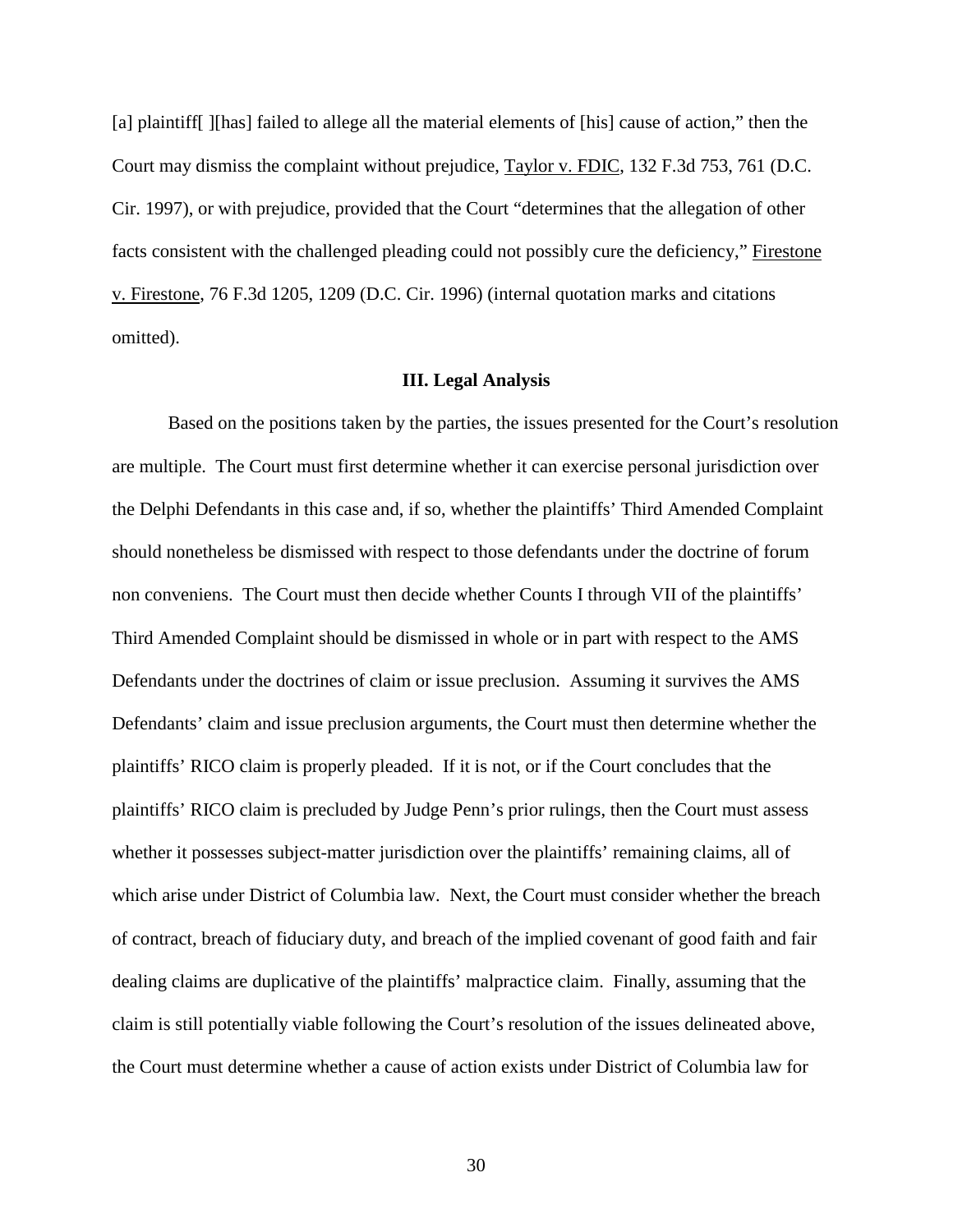breach of the implied covenant of good faith and fair dealing. Because the plaintiffs do not contest the AMS Defendants' argument that the plaintiffs fail to allege facts sufficient to state a claim for fraud or fraudulent concealment, the Court will treat that argument as conceded and dismiss Counts VIII through X of the plaintiffs' Third Amended Complaint without further analysis of that issue.<sup>[13](#page-27-0)</sup> See Buggs v. Powell, 293 F. Supp. 2d 135, 141 (D.D.C. 2003) (holding that "when a plaintiff files an opposition to a dispositive motion and addresses only certain arguments raised by the defendant, a court may treat those arguments that the plaintiff failed to address as conceded").

# A. The Delphi Defendants

### 1. Personal jurisdiction

The Court must engage in a two-part inquiry to determine whether it may exercise specific personal jurisdiction over non-resident defendants.<sup>14</sup> First, the Court must determine whether jurisdiction may be exercised under the District of Columbia's long-arm statute, D.C.

<span id="page-30-1"></span><sup>&</sup>lt;sup>13</sup> The defendants argue that the fraud-based claims (Counts VIII through X) must be dismissed because the Court, rather than Dr. Lans, was the target of the alleged fraud. AMS Defs.' Mem. at 14; AMS Defs.' Reply at 19. The defendants explain that reliance by the plaintiff is required for a fraud claim (Count VIII), and that Dr. Lans does not claim any personal reliance upon the alleged misrepresentations. AMS Defs.' Mem. at 14-15. In addition, the defendants claim that the allegedly concealed facts for the fraudulent concealment claims (Counts IX  $\&$  X) were hidden from the Court, not Dr. Lans or Uniboard, that "it was AMS'[s] intention to deceive the Court," and that the plaintiffs do not allege that they relied on the purported misrepresentations. Id. at 15. Furthermore, the AMS Defendants maintain that the plaintiffs fail to assert lack of actual or constructive notice of the alleged falsehoods because Dr. Lans fails to state that he was unaware of the content of AMS's representation to the Court. Id. at 15- 16.

<span id="page-30-0"></span><sup>&</sup>lt;sup>14</sup> Under District of Columbia law, personal jurisdiction can be satisfied by demonstrating that the individual Delphi Defendants have sufficient contacts with the District of Columbia, see Int'l Shoe Co. v. Washington, 326 U.S. 310, 316 (1945), which may exist in two forms: (1) general contacts that are "continuous and systematic," such that the forum has jurisdiction over any matter involving the defendant, see Helicopteros Nacionales de Colombia, S.A. v. Hall, 466 U.S. 408, 415-16 (1984); and (2) specific contacts that give rise to the actual claims against the defendant, see D.C. Code § 13-423 (2001). It is clear, and the plaintiffs do not contend otherwise, that the Court does not have general jurisdiction over any of the Delphi Defendants. See id. § 13-422. Thus, if personal jurisdiction exists here at all, it must exist based on specific contacts with the District of Columbia.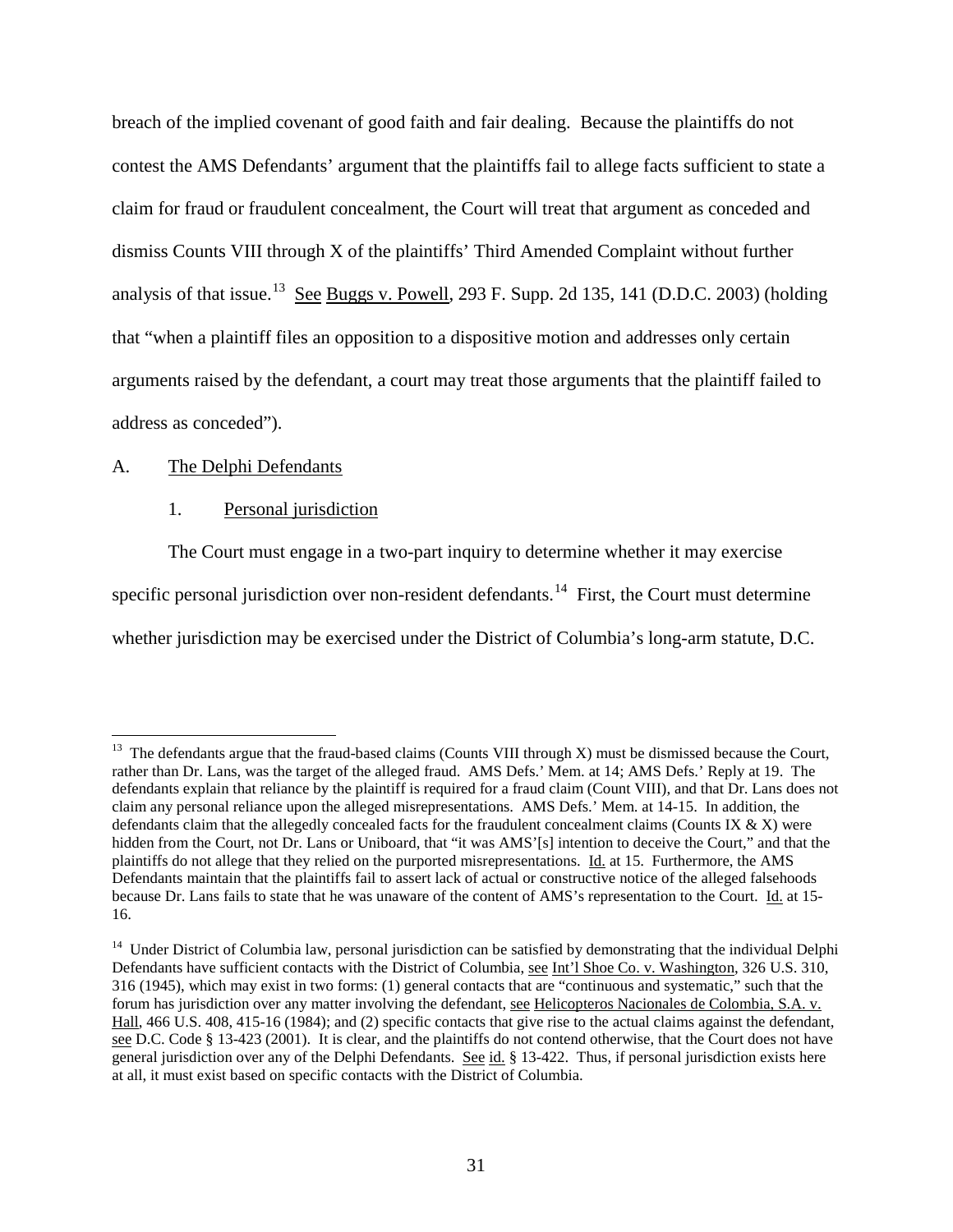Code section 13-423 (2001). <sup>15</sup> Second, the Court must determine whether the exercise of personal jurisdiction would satisfy the requirements of due process. GTE New Media Servs. Inc. v. BellSouth Corp., 199 F.3d 1343, 1347 (D.C. Cir. 2000) (citing United States v. Ferrara, 54 F.3d 825, 828 (D.C. Cir. 1995)). The due process analysis turns on whether a defendant's "minimum contacts" with the District of Columbia are such that "the maintenance of the suit does not offend traditional notions of fair play and substantial justice." Int'l Shoe Co. v. Washington, 326 U.S. 310, 316 (1945) (internal quotation marks and citations omitted). These minimum contacts must arise from "some act by which the defendant purposefully avails [himself] of the privilege of conducting activities within the forum State, thus invoking the benefits and protections of its laws." Asahi Metal Indus. Co. v. Super. Ct. of Cal., Solano County, 480 U.S. 102, 109 (1987) (quoting Burger King Corp. v. Rudzewicz, 471 U.S. 462, 475 (1985)). The defendant must have "purposefully directed his activities at residents of the forum, and the litigation results from alleged injuries that arose out of or relate to those activities." Burger King, 471 U.S. at 472-73 (internal citations and quotation marks omitted). In other words, courts must ensure that "the defendant's conduct and connection with the forum State are

<span id="page-31-0"></span>D.C. Code § 13-423(a); <u>see also id.</u> § 13-421 (defining "person" to include a partnership).

<sup>&</sup>lt;sup>15</sup> Section 13-423(a) states in pertinent part:

A District of Columbia court may exercise personal jurisdiction over a person, who acts directly or by an agent, as to a claim for relief arising from the person's  $-$  (1) transacting business in the District of Columbia; (2) contracting to supply services in the District of Columbia; (3) causing tortious injury in the District of Columbia by an act or omission in the District of Columbia; (4) causing tortious injury in the District of Columbia by an act or omission outside the District of Columbia if he regularly does or solicits business, engages in any other persistent course of conduct, or derives substantial revenue from goods used or consumed, or services rendered, in the District of Columbia; (5) having an interest in, using, or possessing real property in the District of Columbia; (6) contracting to insure or act as surety for or on any person, property, or risk, contract, obligation, or agreement located, executed, or to be performed within the District of Columbia at the time of contracting, unless the parties otherwise provide in writing; or (7) marital or parent and child relationship in the District of Columbia . . . .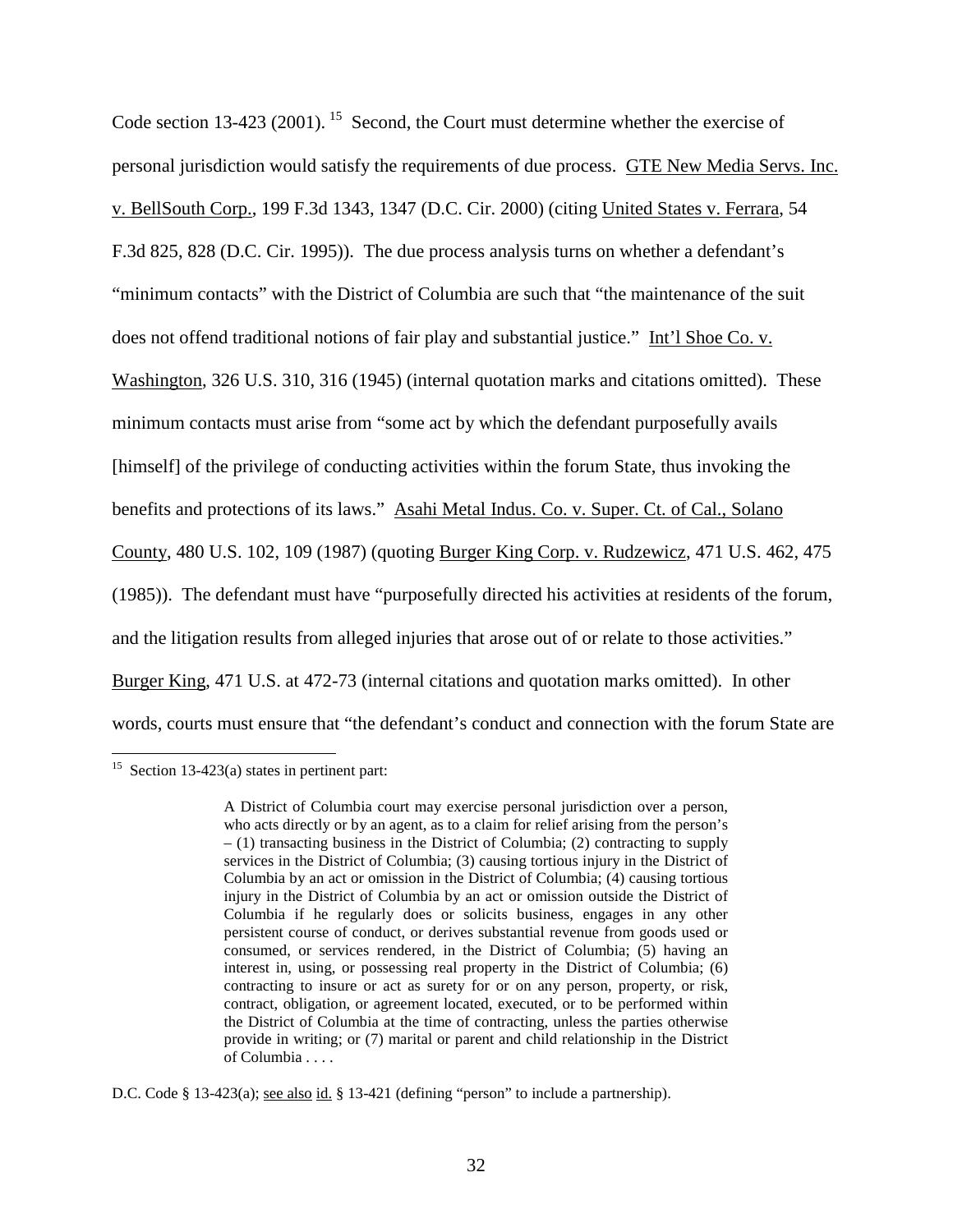such that he should reasonably anticipate being haled into court there." World-Wide Volkswagen Corp. v. Woodson, 444 U.S. 286, 297 (1980).

# a. Delphi<sup>[16](#page-31-0)</sup>

The Delphi Defendants assert that because they have not had minimum contacts with the District of Columbia and it would therefore be unreasonable to assert jurisdiction over them, the Court lacks personal jurisdiction over them as a constitutional matter. Delphi Defs.' Mem. at 2, 8-20. The Delphi Defendants argue that they do not have sufficient minimum contacts with the District of Columbia to support personal jurisdiction over them because: (1) they "did not conduct litigation-related activities in the District of Columbia," id. at 11-13; (2) the "single visit" to the District of Columbia to meet with AMS and several of Dr. Lans's foreign lawyers "does not constitute minimum contacts with the District of Columbia," id. at 13-14 (internal quotation marks omitted); (3) none of the Delphi Defendants' other visits have any connection to the plaintiffs' claims, id. at 14 n.7; and (4) the Delphi Defendants' "alleged inaction cannot support the exercise of personal jurisdiction" because their alleged inaction only emphasizes their lack of involvement in the litigation, id. at 16. Specifically, the Delphi Defendants argue that they never participated in litigation activities in the District, such as mediation or discovery, did not sign any pleadings, and did not make an appearance in this Court. Id. at 13. Rather, they allege, their only participation in the litigation was "assisting [Dr.] Lans and other Swedish witnesses in responding to discovery and reviewing certain papers at the request of [Dr.] Lans's

<span id="page-32-0"></span><sup>&</sup>lt;sup>16</sup> The Court appreciates that the exercise of personal jurisdiction must be based on the individual actions of each defendant. Atlantigas, 290 F. Supp. 2d at 42. However, because personal jurisdiction over Delphi, as a partnership, is based on the contacts all of its partners had with the District of Columbia, Donatelli v. Nat'l Hockey League, 893 F.2d 459, 466-67 (1st Cir. 1990); see, e.g., Willis v. Semmes, Bowen & Semmes, 441 F. Supp. 1235, 1238-40 (E.D. Va. 1977), the Court will address in this section the collective contacts of all the Delphi Defendants. Thus, despite the Court's collective references to the Delphi Defendants, this section's analysis concerns only whether personal jurisdiction can be exercised over Delphi. The Court will address whether personal jurisdiction can be exercised over the individual Delphi defendants separately in section III.A.1.b, infra, of this opinion.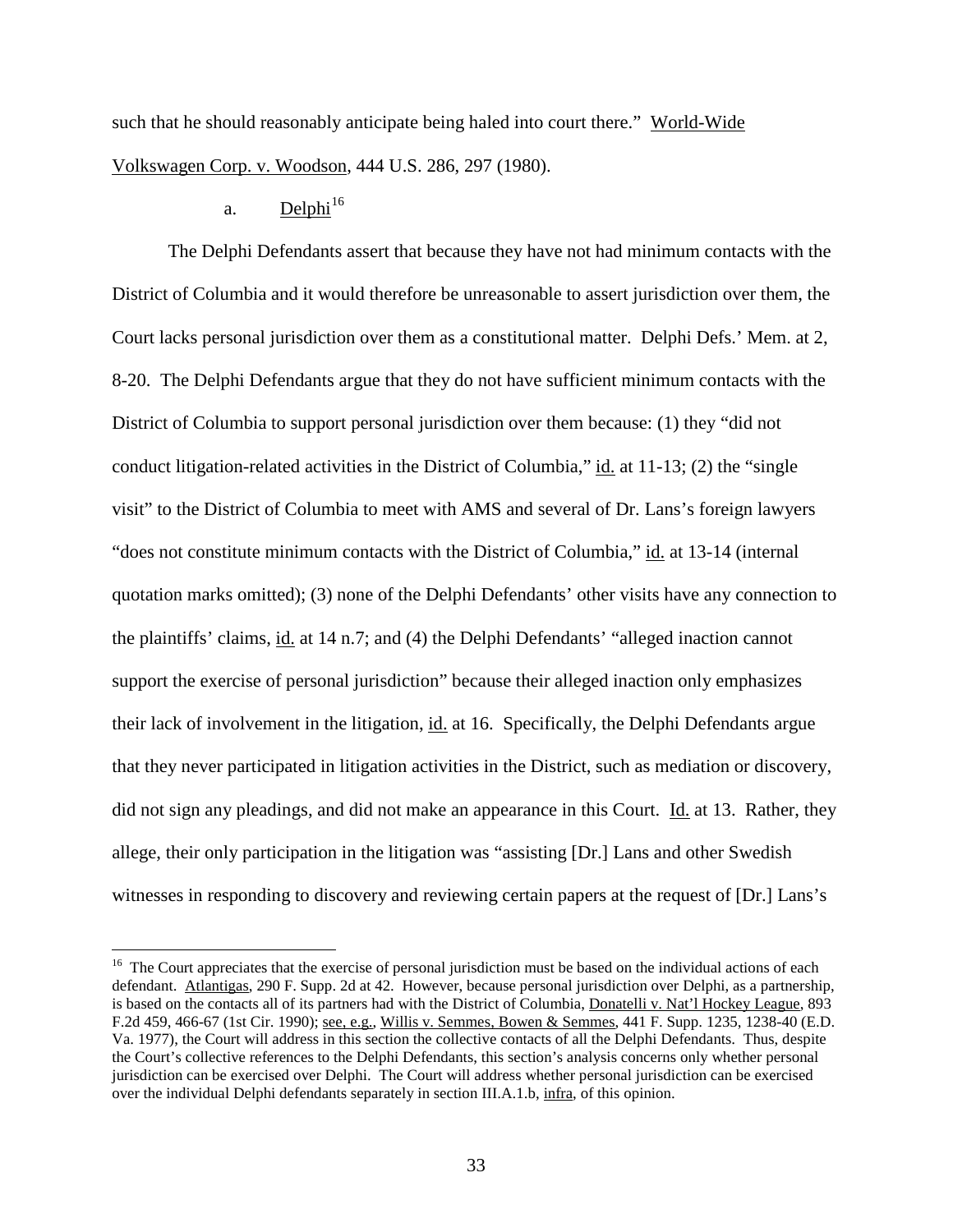U.S. counsel," and those actions were performed in Sweden. Id. Moreover, the Delphi Defendants argue that "the evidence in this case demonstrates that the decision to file suit in this Court in [Dr.] Lans's name only was not made at the meeting in Washington, D.C.," id. at 14, and that "Mr. Utterström and Mr. Lindström deny that . . . a final decision to do so was made at that [meeting]," id. As evidence of their position, the Delphi Defendants point to: (1) the Fee Agreement which vests AMS with "sole and exclusive discretion" in deciding whether to pursue litigation, id. at 15; Pls.' Delphi Opp'n, Ex. A, Tab 6 (Fee Agreement) at 3; (2) testimony from Dr. Lans in one of the underlying patent litigation lawsuits, where he stated that "[AMS] had complete control over the litigation involving the '986 Patent," Delphi Defs.' Mem. at 15 (citing Motion of Håkan Lans and Uniboard Aktiebolag for Reconsideration of the Courts September 6, 2001 Order Concerning Attorneys' Fees ("Mot. for Recons."), Declaration of Håkan Lans ("Lans Decl."), Lans v. Gateway 2000, Inc., Civil Action No. 97-2523 (JGP), Civil Action No. 97-2526 (JGP), Civil Action No. 99-3153 (JGP) (D.D.C. Jan. 14, 2002)); (3) the declaration of Dr. Lans in Lans v. Gateway 2000, Inc., dated January 14, 2002, stating that "[AMS] decided who the named plaintiff should be," id.; and (4) the first two versions of the complaint which did not specifically allege that the Delphi Defendants participated in the decision, id.<sup>[17](#page-32-0)</sup>

The plaintiffs argue, on the other hand, that the Delphi Defendants had sufficient contacts with the District of Columbia because (1) "[t]he Delphi Defendants' communications with AMS are contacts for the purposes of the Due Process Clause," Pls.' Delphi Opp'n at 7-9; <u>see also id.</u> at 7-9, (2) the Delphi Defendants participated in the July 1997 meeting "to discuss the critical issue of who would be named [the] plaintiff in litigation," id. at 9-11, and (3) "the actions of AMS are attributable to Delphi because the Delphi Defendants and AMS acted as partners" or

<span id="page-33-0"></span><sup>&</sup>lt;sup>17</sup> The Delphi Defendants were not added as parties to this case until the Second Amended Complaint was filed.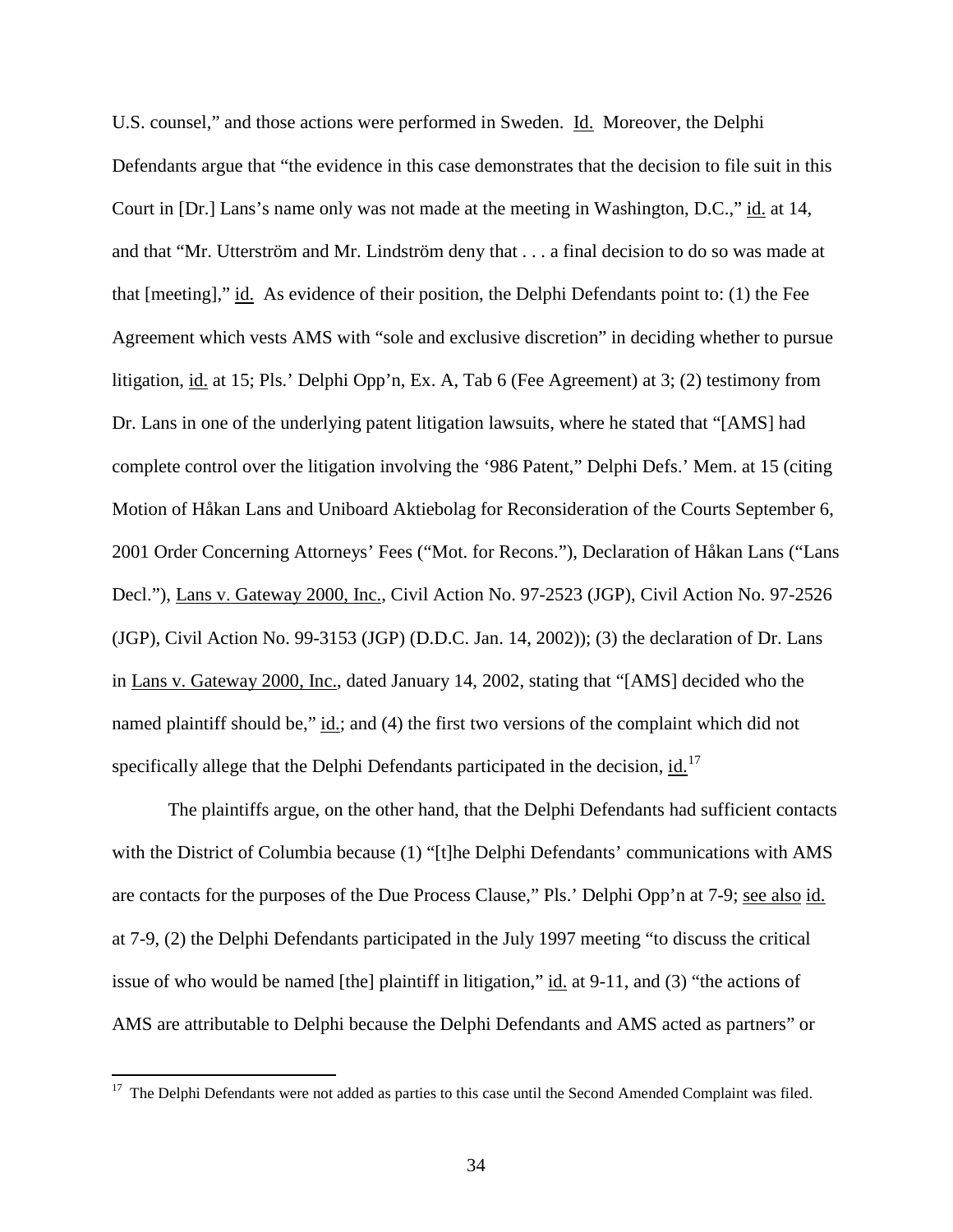alternatively "entered into a co-counsel relationship," id. at 11-13. More specifically, the plaintiffs assert that the Delphi Defendants "engaged in a persistent course of contacts with the forum – by fax, phone, email and personal meetings, including at least three meetings in the District of Columbia – all directed toward . . . persuading Dr. Lans to engage them as counsel for activity in the District, and . . . representing Dr. Lans in activity in the District." Id. at 6-7. In addition, the plaintiffs allege that the Delphi Defendants actively participated in the infringement litigation, not only by meeting with AMS regarding the litigation, but also by reviewing the notice of infringement letters, preparing responses to discovery requests, and drafting declarations to the Court in relation to the infringement litigation. Id. at 8. Finally, in support of their argument that AMS and the Delphi Defendants formed a partnership or, alternatively, a cocounsel relationship, the plaintiffs point to the Fee Agreement which, the plaintiffs allege, states that AMS and Delphi "jointly" represent Dr. Lans, jointly finance any litigation, are entitled to 33% of any fees collected under the agreement, and implies a separate agreement between Delphi and AMS to "divide the profits." Id. at 11. The plaintiffs also point to the fee splitting agreement between AMS, Delphi, and the '986 Partners, and Mastriani's testimony that "the Delphi Defendants were authorized to speak on behalf of AMS in its negotiations with Dr. Lans." Id. In addition, the plaintiffs contend that the "Delphi Defendants [p]urposely [d]irected [t]heir [c]ontacts [t]oward [t]his [f]orum," id. at 14, and "Dr. Lans's and Uniboard's claims arise out of the Delphi Defendants' contacts with" the District of Columbia, id. at 15.

In response, the Delphi Defendants deny that AMS and Delphi formed a partnership, contending that (1) Delphi and AMS agreed to jointly represent Dr. Lans only in relation to the "identification of potential infringers," and AMS had exclusive control over any litigation, Delphi Defs.' Reply at 7, (2) the Fee Agreement does not suggest that AMS and Delphi would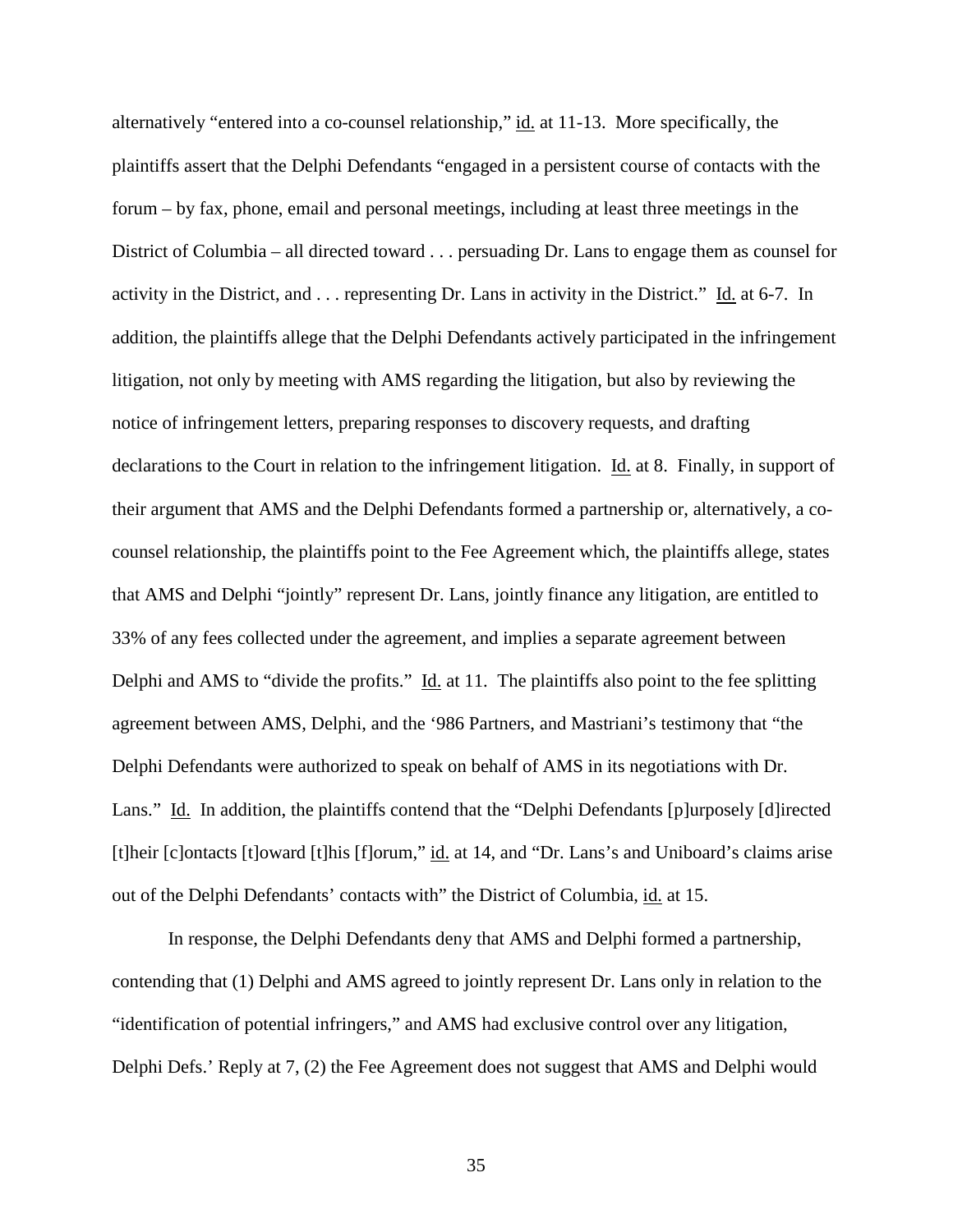jointly finance any litigation or that expenses would be shared by the firms, but rather, only clarifies that Dr. Lans would not be responsible for expenses incurred by the firms and the firms would not be responsible for expenses incurred by Dr. Lans, id. at 8, (3) the sharing of fees obtained from enforcement of the patent does not constitute sharing of profits, but rather constitutes the division of gross returns, id. at 8-9, and (4) even if the firms did share profits, an agreement to share profits is not sufficient, by itself, to create a partnership, id. at 9-10. The Delphi Defendants also claim that AMS and Delphi did not create a co-counsel relationship, stating that the case relied on by the plaintiffs is distinguishable because the nonresident lawyers in that case were primarily responsible for the litigation underlying the plaintiffs' claims, the plaintiffs were residents of the forum state, and the fee agreement was written according to the forum state's law. Id. at 10-11.

# i. The District of Columbia long-arm statute

The plaintiffs have not directed the Court to any proposed statutory bases for their jurisdictional argument. Nevertheless, the Court will assume that the plaintiffs are attempting to assert jurisdiction under D.C. Code section 13-423(a)(1), see FC Inv. Grp. LC v. IFX Mkts., Ltd., 479 F. Supp. 2d 30, 38 (D.D.C. 2007) (assuming the statutory bases for plaintiffs' jurisdictional argument where the plaintiffs did not provide such guidance to the court), the only subsection of the District of Columbia long-arm statute arguably supporting jurisdiction based on the facts as presented by the plaintiffs.<sup>18</sup> For the following reasons, the Court finds that it may

 $18$  The Court concludes that none of the remaining provisions of the District of Columbia long-arm statute appear to support the Court having jurisdiction over this action. Subsection (a)(2) is inapplicable because this provision only applies "to a non-resident who injects itself into the District by agreeing to provide some service to [a] resident in the District," and because "[t]he mere existence of a contract between a non-resident and a resident is not a sufficient basis on which to claim jurisdiction over the non-resident in the District of Columbia." COMSAT Corp. v. Finshipyards S.A.M., 900 F. Supp. 515, 524 (D.D.C. 1995). And here, a non-resident and resident defendant agreed to provide services to non-resident plaintiffs. Subsection  $(a)(3)$ , while supporting jurisdiction over the plaintiffs' malpractice and RICO claims, fails to support jurisdiction over the remaining claims. The tort-based (continued . . .)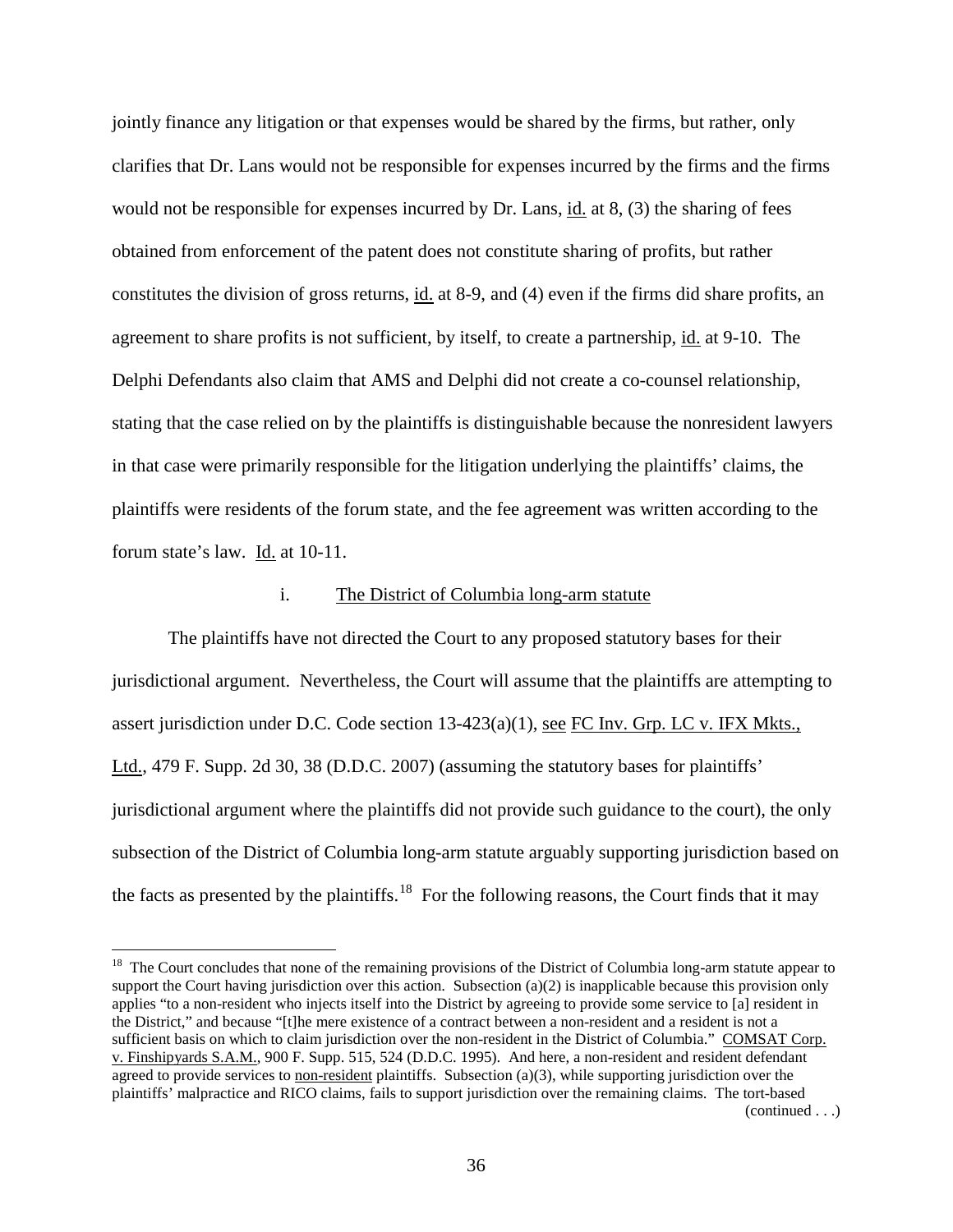exercise jurisdiction in this case under subsection (a)(1) of the District of Columbia long-arm statute.

Subsection (a)(1)'s "transacting any business" clause has been interpreted to be "coextensive in reach with the personal jurisdiction allowed by the due process clause of the United States Constitution," Shoppers Food Warehouse v. Moreno, 746 A.2d 320, 329 (D.C. 2000), and thus to merge into a single inquiry, GTE, 199 F.3d at 1347 (citing Ferrara, 54 F.3d at  $828$ ).<sup>19</sup> As a result of this congruence, in order to establish that this Court has specific

<sup>19</sup> The plaintiffs assert that the District of Columbia long-arm statute, in its entirety, is "coextensive with the limits of Due Process," Pls.' Delphi Opp'n at 5, and therefore the "statutory and constitutional analysis tend[s] to merge and become[s] essentially the same," id. at 6 (internal quotation marks omitted); they therefore contend that "nothing in the Federal Rules of Civil Procedure require[s Dr.] Lans to plead the statutory basis for personal jurisdiction," id. at 5. The plaintiffs' argument misconstrues the reach of each paragraph of the long-arm statute. While subsection  $(a)(1)$  has been interpreted to be co-extensive with the limits of due process, the same is not true of the other subsections of the long-arm statute. See Crane v. Carr, 814 F.2d 758, 762 (D.C. Cir. 1987) ("The drafters

 $\overline{a}$ (. . . continued)

<span id="page-36-0"></span>claims under which  $(a)(3)$  would be applicable are the malpractice, RICO, intentional infliction of emotional distress, and conversion claims. Section (a)(3) requires that both the alleged tortious injury and the act forming the basis of the claim must have occurred in the District, and the plaintiffs are alleging both economic and emotional injuries. Emotional injury occurs where the plaintiff lives or works, Calder v. Jones, 465 U.S. 783, 785, 788-89 (1984); Masterson-Cook v. Criss Bros. Iron Works, Inc., 722 F. Supp. 810, 813 (D.D.C. 1989), and therefore subsection (a)(3) does not provide a basis for jurisdiction over the intentional infliction of emotional distress claim because any injury based on this claim occurred in Sweden. See Compl. ¶¶ 15-16 (stating that the plaintiffs reside in Sweden). Economic injury, on the other hand, occurs at "the location of the original event which caused the injury, not the location where the resultant damages are subsequently felt by the plaintiff." Helmer v. Doletskaya, 393 F.3d 201, 208 (D.C. Cir. 2004) (quoting Mareno v. Rowe, 910 F.2d 1043, 1046 (2d Cir. 1990)). Therefore, as to the malpractice claim, any injury occurred when the suit was dismissed in the District of Columbia. See, e.g., Kowalski v. Doherty, Wallace, Pillsbury & Murphy, Attorneys at Law, 787 F.2d 7, 8 (1st Cir. 1986) (tortious injury in a legal malpractice action was the loss of the right to recover in a lawsuit, not the "effect" of the loss on the plaintiff). Similarly, in regards to the RICO claim, the injury occurred when the court ordered the award of attorneys' fees against the plaintiffs, which occurred in the District of Columbia. Any injury related to the conversion claim, however, occurred where the escrow account was located. See Wenz v. Memery Crystal, 55 F.3d 1503, 1506-08 (10th Cir. 1995) (holding that, where a Colorado resident sued a London law firm for wrongfully withdrawing funds from his London trust account, the injury or loss occurred where the account was located because "the unauthorized disbursals occurred in London and were from a London account"). Because the plaintiffs bear the burden of establishing personal jurisdiction, and they have failed to delineate the location of the escrow account, the plaintiffs have not satisfied the requirements of subsection (a)(3) as to their conversion claim. Furthermore, the alleged acts (or inactions) underlying the malpractice and RICO claims occurred in the District of Columbia, where the decision to file the first suit in Dr. Lans's name was made, and the failure to correct Mastriani's allegedly false statement to the Court occurred. See Compl. ¶¶ 60, 92 (stating that the meeting to decide in whose name to file suit occurred in the District of Columbia, and that Mastriani filed the allegedly false statement in this Court). Subsection (a)(4) is inapplicable because the defendants do not "regularly do[] or solicit[] business, engage[] in any other persistent course of conduct, or derive[] substantial revenue from . . . services rendered, in the District of Columbia." D.C. Code § 13-423(a)(4). Finally, subsections (a)(5) through (a)(7) have no applicability to the facts of this case.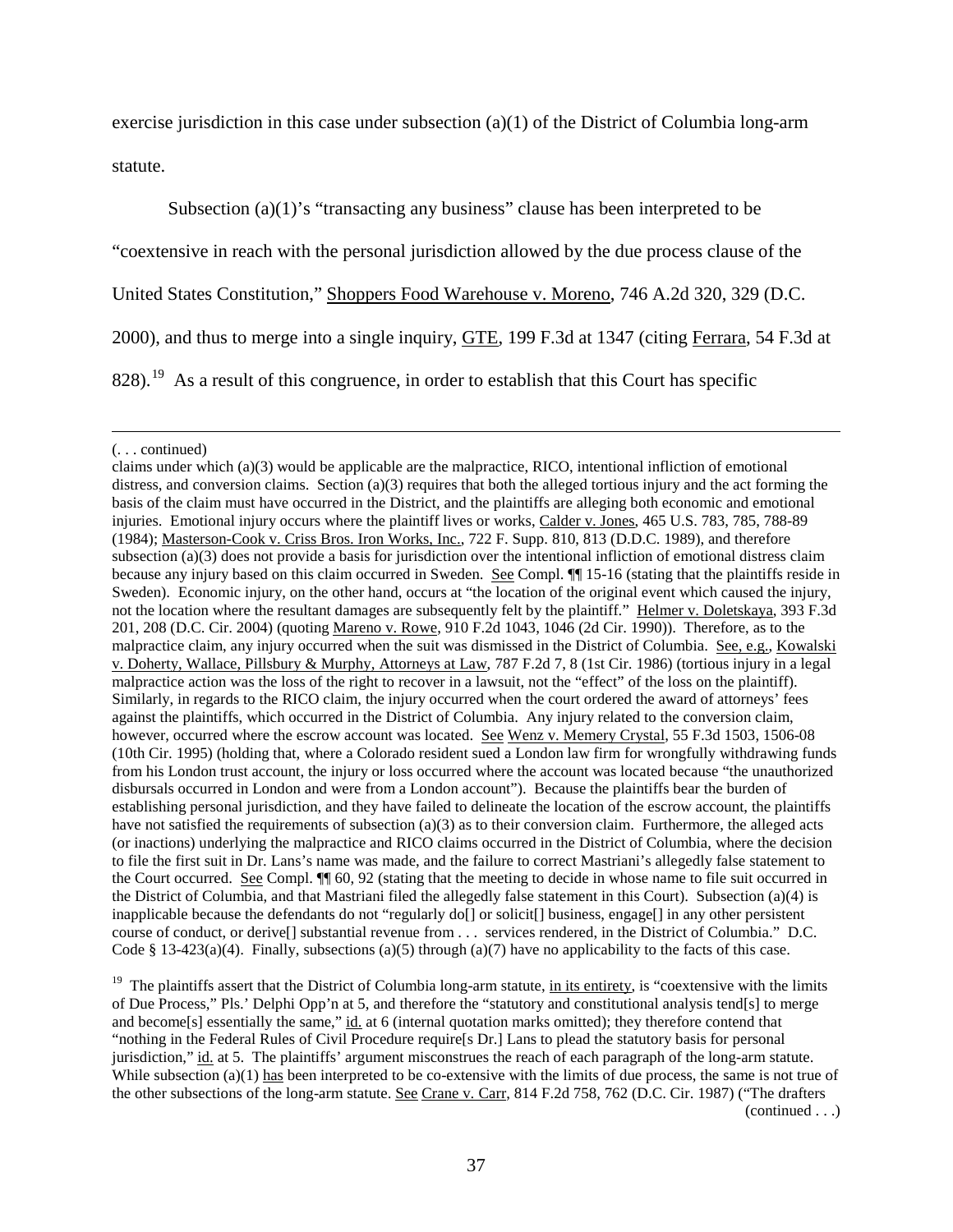jurisdiction under section  $13-423(a)(1)$ , a plaintiff must demonstrate that (1) the defendant transacted business in the District of Columbia, (2) the cause of action arose from the business transacted in the District of Columbia, and (3) the "defendant had minimum contacts with the District of Columbia such that the Court's exercise of personal jurisdiction would not offend 'traditional notions of fair play and substantial justice.'" DSMC, Inc. v. Convera Corp., 273 F. Supp. 2d 14, 20 (D.D.C. 2002) (quoting Int'l Shoe, 326 U.S. at 316); see also Jacobsen v. Oliver, 201 F. Supp. 2d 93, 104 (D.D.C. 2002); Formica v. Cascade Candle Co., 125 F. Supp. 2d 552, 553 (D.D.C. 2001).

The Court is persuaded that the plaintiffs have a statutory basis for jurisdiction being exercised by this Court under section  $13-423(a)(1)$ . Delphi's regular communications into the District of Columbia in regard to Dr. Lans's representation, standing alone, do not constitute the transaction of business. See IFX Mkts., 479 F. Supp. 2d at 39 (holding that the defendant's "regular" phone calls into the District of Columbia, standing alone, do not constitute "transacting business" in the District of Columbia). However, when these communications are combined with the business meetings that were conducted in the District of Columbia, along with Delphi contracting with a District of Columbia law firm to assist with the representation of Dr. Lans and Uniboard, and that contract ultimately being performed in the District by filing the patent infringement lawsuit in this Court, Delphi clearly conducted business in the District of

 $\overline{a}$ 

<sup>(. . .</sup> continued)

of this provision apparently intended that the  $(a)(4)$  subsection would not occupy all of the constitutionally available space. . . . This court has explicitly noted, moreover, that (a)(4) of the D.C. long-arm statute may indeed stop short of the outer limit of the constitutional space."); Moncrief v. [Lexington Herald-Leader Co.](http://web2.westlaw.com/find/default.wl?returnto=BusinessNameReturnTo&rs=WLW10.08&ifm=NotSet&fn=_top&sv=Split&pbc=395803BF&lvbp=T&docname=CIK(LE10224343)&findtype=l&db=BC-COMPANYSRBD&vr=2.0&rp=%2ffind%2fdefault.wl&mt=Westlaw), 807 F.2d 217, 221 (D.C. Cir. 1986) ("Paragraph (a)(3)  $\ldots$  is a precise and intentionally restricted tort section which stops short of the outer limits of due process . . . ." (internal quotation marks and citations omitted)); Mouzavires v. Baxter, 434 A.2d 988, 991 (D.C. 1981) (noting that "Congress intended to vest courts of the District with jurisdictional reach identical to that in effect in Maryland and substantially the same as that in effect in Virginia," and that Maryland and Virginia courts have interpreted several provisions under their long-arm statutes as having a much narrower scope than subsection  $(a)(1)$ ). However, because this Court has found that only subsection  $(a)(1)$  applies to the facts of this case, this overstatement on the part of the plaintiffs has no effect on the personal jurisdiction analysis in this case.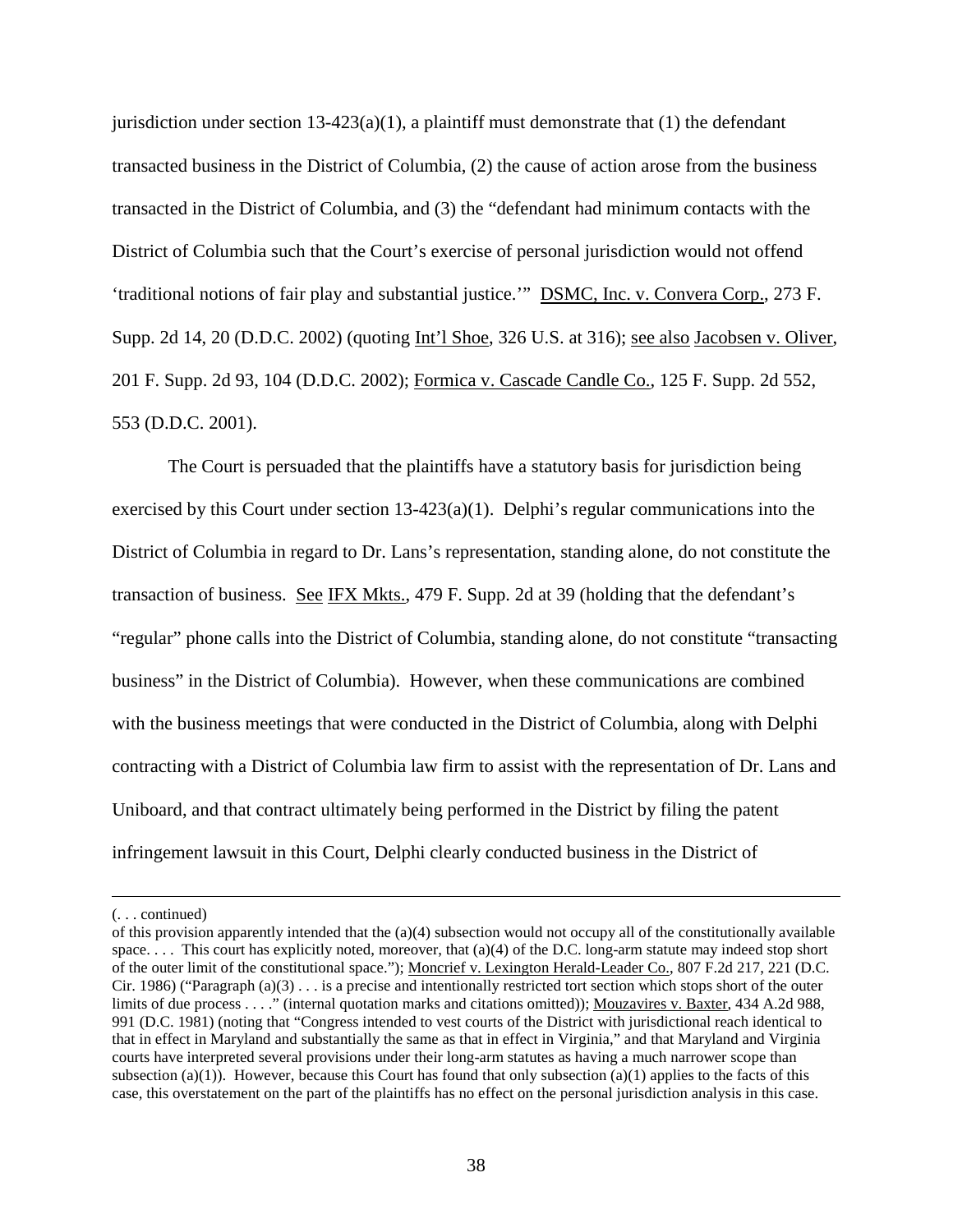Columbia. See Dooley v. United Techs. Corp., 803 F. Supp. 428, 435 (D.D.C. 1992) (holding that "conducting business meetings in the District; sending and receiving mail, telefaxes, and phone calls to and from the District[;] and holding out Washington, D.C.-based counsel as its representative in business matters" constituted transacting business in the District); Exponential Biotherapies, Inc. v. Houthoff Buruma N.V., 638 F. Supp. 2d 1, 7 (D.D.C. 2009) ("[N]egotiating or performing business contracts has qualified as 'transacting business' for purposes of § 13-  $423(a)(1) \ldots$ ").

Moreover, a non-resident defendant transacts business within the District, under subsection (a)(1), when his contractual activities have an effect in the District. Helmer v. Doletskaya, 290 F. Supp. 2d 61, 67 (D.D.C. 2003). Here, the Delphi Defendants contracted with AMS to provide counsel to the plaintiffs by pursuing potential patent infringers in the United States, either by negotiating licenses with the potential infringers or by initiating legal action against the potential infringers. See Pls.' Delphi Opp'n, Ex. A, Tab 6 (Fee Agreement) at 2; id., Ex. A, Tab 12 (Mastriani Deposition Excerpts) at 77:4-77:12. Although the Fee Agreement was executed in Sweden, and did not specifically state where the contract would be performed, the Delphi Defendants solicited a District of Columbia law firm to assist them in their representation of the plaintiffs in the United States, and the performance of the contract resulted in litigation being initiated in the District. Assuming, as the Court must at this stage of the litigation, that the Delphi Defendants participated in the discussion regarding whether to bring suit under Dr. Lans's name only, N.Y. Zoological Soc'y, 894 F.2d at 455-56 (factual discrepancies, when assessing a motion to dismiss on jurisdictional grounds, must be resolved in favor of the plaintiff), Delphi transacted business within the District because the performance of the contract resulted in litigation initiated in the District, and the claims asserted by the plaintiffs relate to that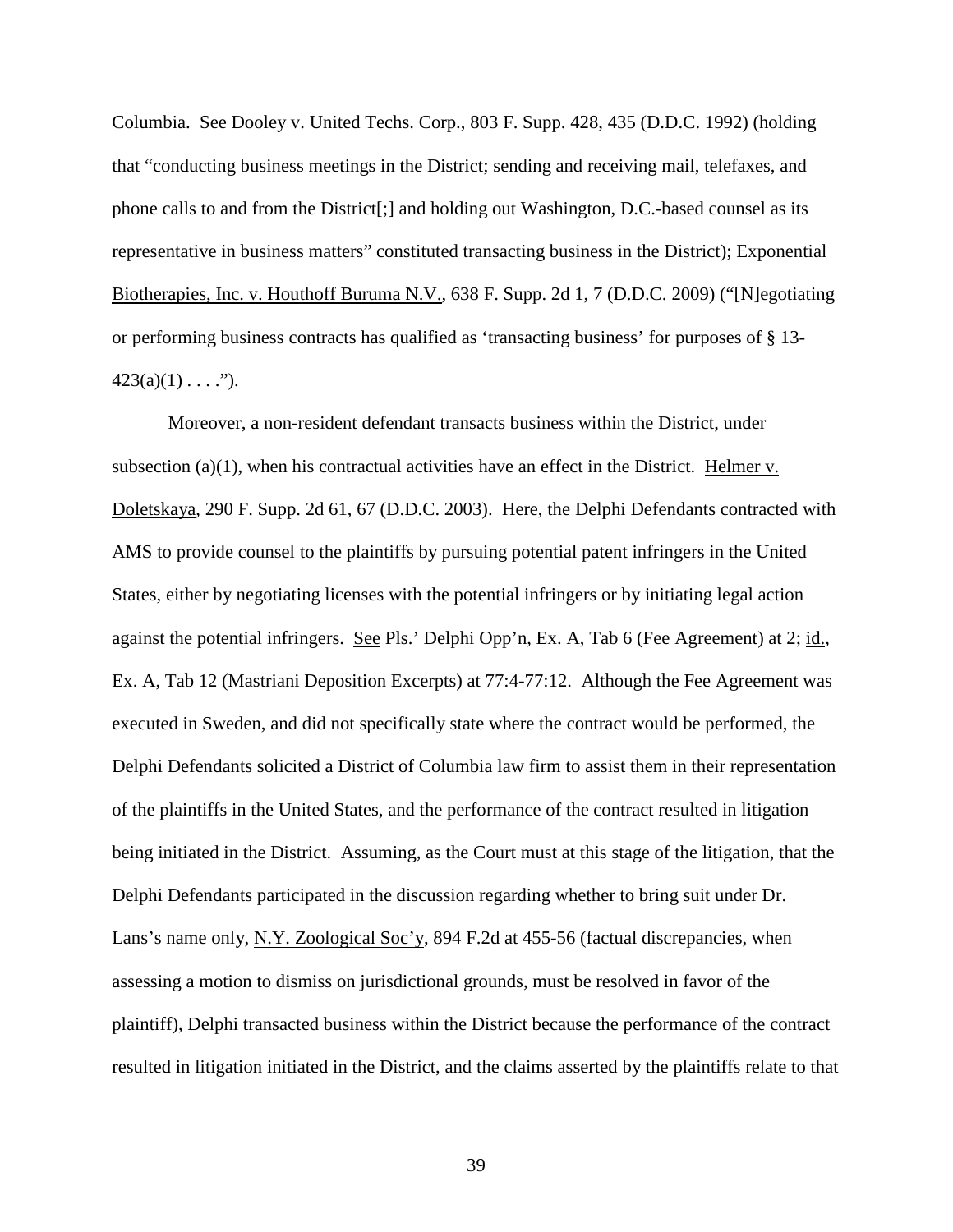litigation and the overall performance of the contract, see, e.g., Willis v. Semmes, Bowen & Semmes, 441 F. Supp. 1235, 1240 (E.D. Va. 1977) (holding that under Virginia's "contracting to supply services" provision of its long-arm statute, a non-resident attorney who contracted to act as the plaintiff's counsel and provide those services in Virginia through local counsel was subject to jurisdiction in Virginia even though "the contract was made outside the state and did not specifically require performance in Virginia" because "performance did actually occur within [Virginia]"); cf. Atlantigas, 290 F. Supp. 2d at 47 (concluding that this Court did not have personal jurisdiction over the defendant solely because the service contracts were with a District of Columbia company when the agreements were negotiated and executed wholly outside of the District and all events making up claim occurred outside of the District).

### ii. Due Process

Having established a basis for this Court exercising jurisdiction under the District of Columbia long-arm statute, the plaintiffs must next demonstrate that the claims underlying the litigation directly arise out of, or relate to, the defendants' forum activities, Burger King, 471 U.S. at 472-73, and that the defendants "purposefully availed [themselves] of the privilege of conducting activities within the forum," Asahi, 480 U.S. at 109. For the following reasons, the Court agrees with the plaintiffs that the exercise of jurisdiction in this case comports with the requirements of due process.

Delphi notes that it has no offices, assets, or property in the District of Columbia, nor does it have any assets or offices in the United States. Delphi Defs.' Mem., Utterström Decl. ¶ 3. The plaintiffs respond that Delphi's contacts with the forum are nonetheless sufficient for the Court to exercise personal jurisdiction without offending the Constitution. These contacts include: (1) initiating contact with Dr. Lans and then with AMS, a District of Columbia law firm,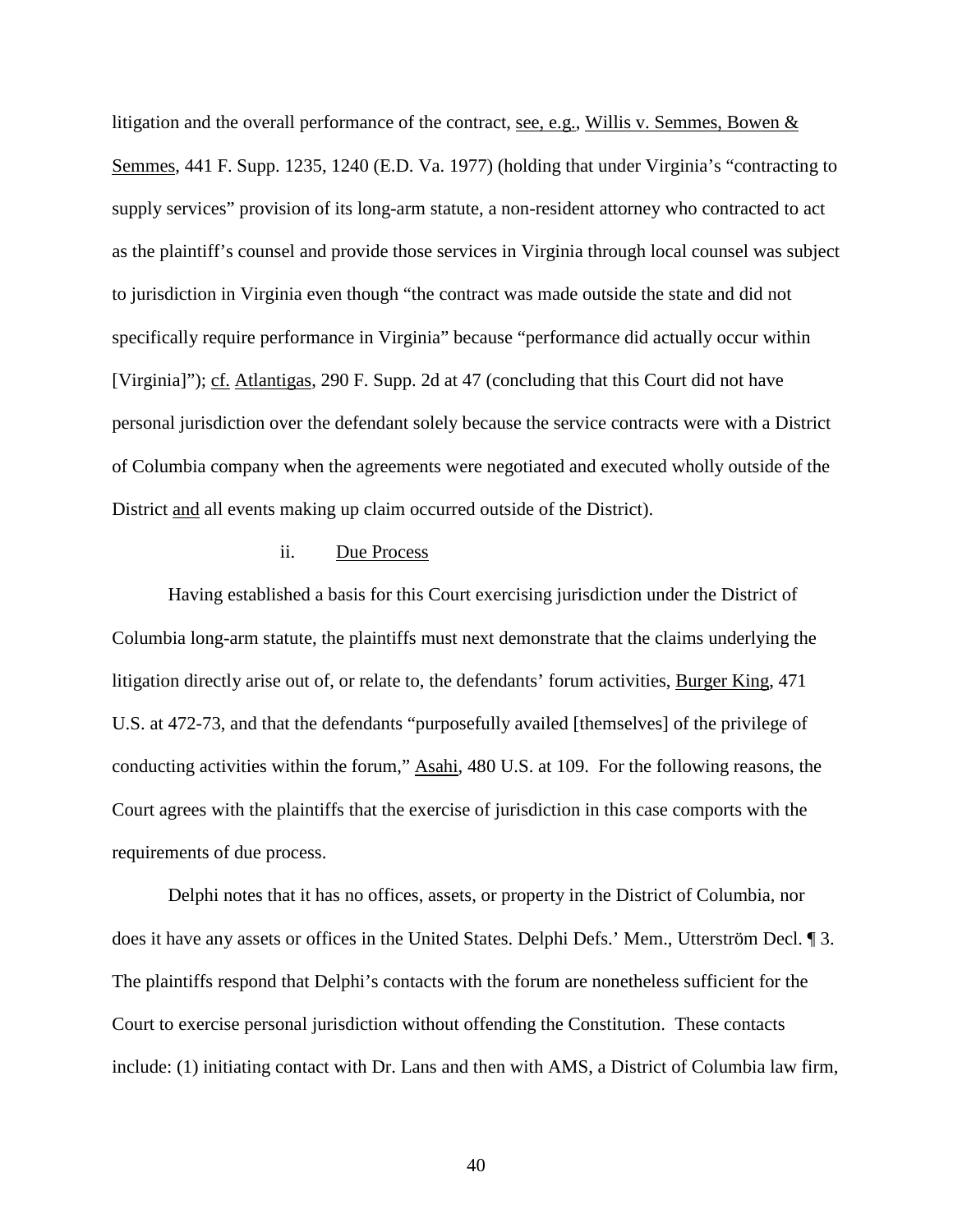regarding the pursuit of patent infringers in the United States, Compl. ¶¶ 32-33; (2) contracting with a District of Columbia law firm to assist with the representation of Dr. Lans in the United States and share fees associated with that representation, Compl. ¶¶ 40-45; (3) communications, in the form of letters, facsimiles, e-mails, and memoranda, between AMS in the District of Columbia and Delphi in Sweden regarding the Fee Agreement, licensing issues, and the patent infringement suit;<sup>[20](#page-36-0)</sup> (4) maintenance of a website representing that Lindström is a member of the District of Columbia Bar, the Bars of the Supreme Court of the United States and California, and that Lindström specializes in United States law, Compl. ¶ 63; (5) several meetings in the District of Columbia attended by the Delphi Defendants, including the July 1997 meeting at AMS's office, to discuss the status of the Lans patents or the '986 Patent litigation; $^{21}$  $^{21}$  $^{21}$  (6) failing to prevent AMS from filing the lawsuit without preparing and filing documents to clarify

<span id="page-40-1"></span><sup>&</sup>lt;sup>20</sup> These communications include: (1) the December 10, 1995, memorandum from Utterström to AMS (transmitted by Lindström) regarding the color graphics patent, Pls.' Delphi Opp'n, Ex. A, Tab 2; (2) the December 13, 1995, letter from Mastriani to Lindström regarding the Lans color graphics patent and options available to Dr. Lans, Pls.' Delphi Opp'n, Ex. A, Tab 3; (3) the December 18, 1996, letter from Utterström to Mastriani admitting that Delphi was not permitted under Swedish ethics rules to finance the expenses of a client, Compl. ¶ 47; (4) the January 22, 1997, communication from Mastriani to Utterström relating to an issue with the scope of the IBM license, and including portions of the IBM license for Utterström to review, which contained the language specifying that Uniboard was the licensor, id.  $\parallel$  52; (5) the January 30, 1997, facsimile from Utterström to Mastriani stating that Dr. Lans indicated he was not willing to modify the Fee Agreement in any way that might affect his 67% share of the license fees, or have deducted the expenses for litigation from his license income prior to payment of fee and expenses to the attorneys, Pls.' Delphi Opp'n, Ex. A, Tab 10; (6) the February 3, 1997, agreement between AMS, Delphi, and the Montgomery, Alabama-based '986 Partners, whereby the '986 Partners agreed to advance up to \$300,000 to fund the infringement litigation, id., Ex. A, Tab 8; (7) the April 9, 1997, correspondence between Schaumberg (a principal at AMS), Klaus (a German lawyer), and Lindström regarding Uniboard's rights under the IBM/Uniboard license, Compl. ¶ 56; (8) the April 17, 1997, communication from Utterström to Mastriani confirming that all licensing fees for the patent were to be paid to Uniboard, id.  $\parallel$  57; (9) the August 7, 1997, letter from Utterström to Mastriani regarding the taxation of the licensing fees, id. ¶ 58; (10) the August 8, 1997, letter from Utterström to Mastriani regarding a taxation issue, id.  $\parallel$  59; (11) the forwarding of the Micron-Diamond settlement agreement to AMS after it was reviewed and approved, id. [83; and (12) Mastriani's communication of his allegedly false statement to Delphi, id.  $\P$  3-7.

<span id="page-40-0"></span><sup>&</sup>lt;sup>21</sup> Utterström made a total of four visits to the District of Columbia related to this case during the relevant time period – three in which he met with the AMS attorneys at their office to receive updates on the status of the Lans patent matters, including the July 1997 meeting, Delphi Defs.' Mem., Utterström Decl. ¶ 11, and a meeting with Compaq, at Dr. Lans's request, in December of 1998 at AMS's office, id., Utterström Decl. ¶ 12. Lindström made only one visit to the District of Columbia related to the Lans United States patent matters – the July 1997 meeting. Id., Lindström Decl. ¶¶ 12-14.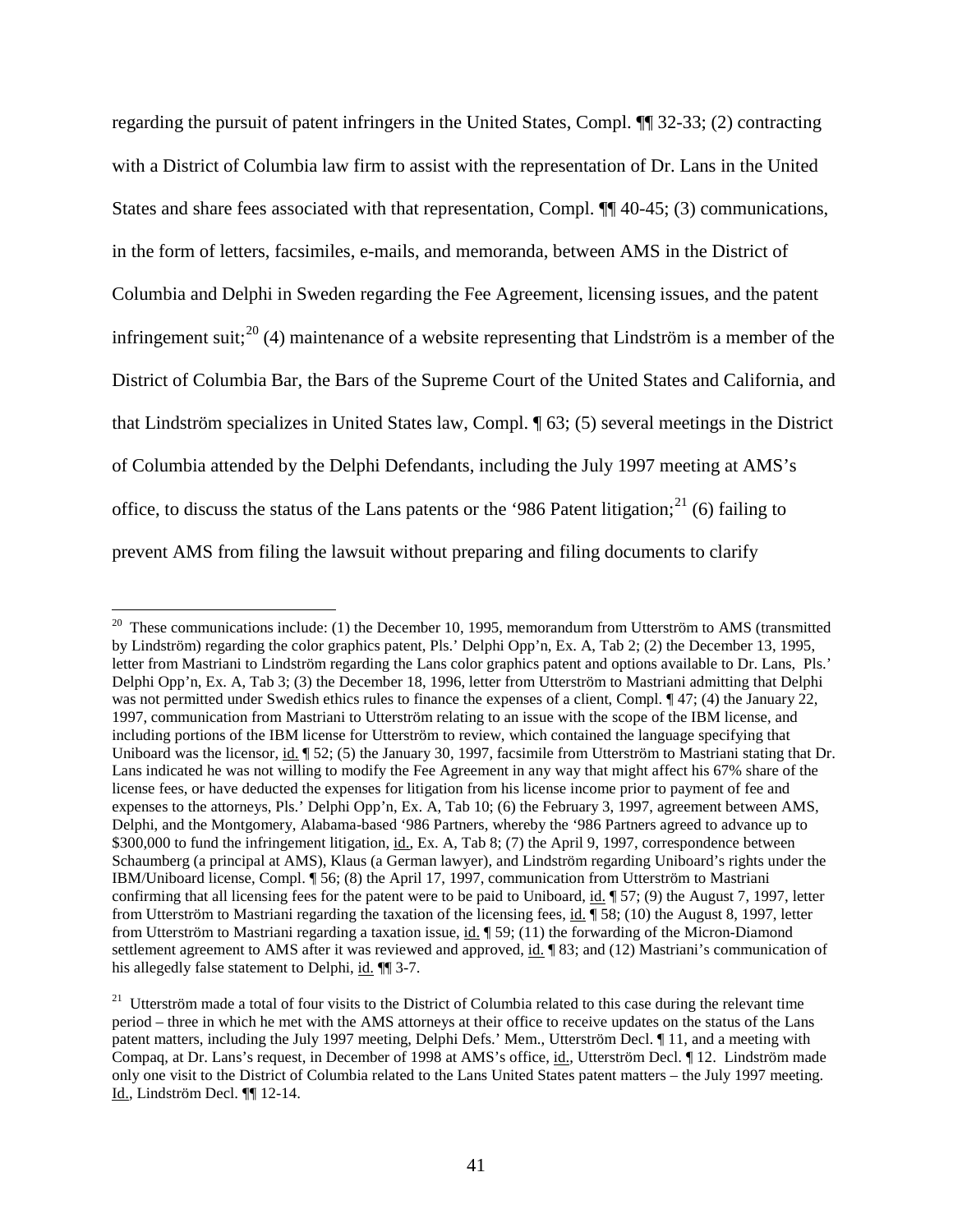ownership of the patent, Compl. ¶ 74; (7) assisting with litigation by submitting declarations, translating, drafting, reviewing, and commenting on interrogatory responses, and preparing affidavits filed in this Court, Delphi Defs.' Mem., Utterström Decl. ¶¶ 10, 16; id., Lindström Decl. ¶¶ 16-17; Pls.' Delphi Opp'n, Ex. A, Tab 11 (Evidentiary Hearing Transcript) at 91:15- 92:11; (8) misleading the Court about the defendants' knowledge of Uniboard's interest in the patent prior to the filing of the lawsuit, Compl. ¶¶ 3-7, 95, 97, 148; and (9) failing to make sure the material filed in response to the motion for attorneys' fees was factually accurate and neglecting to inform Dr. Lans of the conflict of interest, id. ¶ 110.

It is clear that the claims in this case arise out of or relate to Delphi's activities in the District of Columbia. In an attempt to adequately represent Dr. Lans in the United States matters, Delphi secured a co-counsel relationship with District of Columbia attorneys. And the parties formed a relationship through the Fee Agreement, the performance of which resulted in litigation initiated in the District of Columbia, and the claims relate to that litigation and the overall performance of the contract. These conclusions are based on several factors. First, the failure to file suit in the name of the correct party in the underlying patent litigation is the centerpiece of plaintiffs' malpractice claim, and the Delphi Defendants' participation in the July 1997 meeting in the District of Columbia, when who to name as the plaintiff was discussed, is inextricably related to the purported failure to file suit in the name of the correct party. Second, the plaintiffs claim that the defendants breached the Fee Agreement by refusing to further represent Dr. Lans in his appeals in courts located in the District of Columbia unless he paid the defendants additional money, and by converting funds owed under the Fee Agreement and the Escrow Agreement created to fund the United States project. Therefore, it is apparent that the plaintiffs' claims arise from Delphi's business activities in the District of Columbia.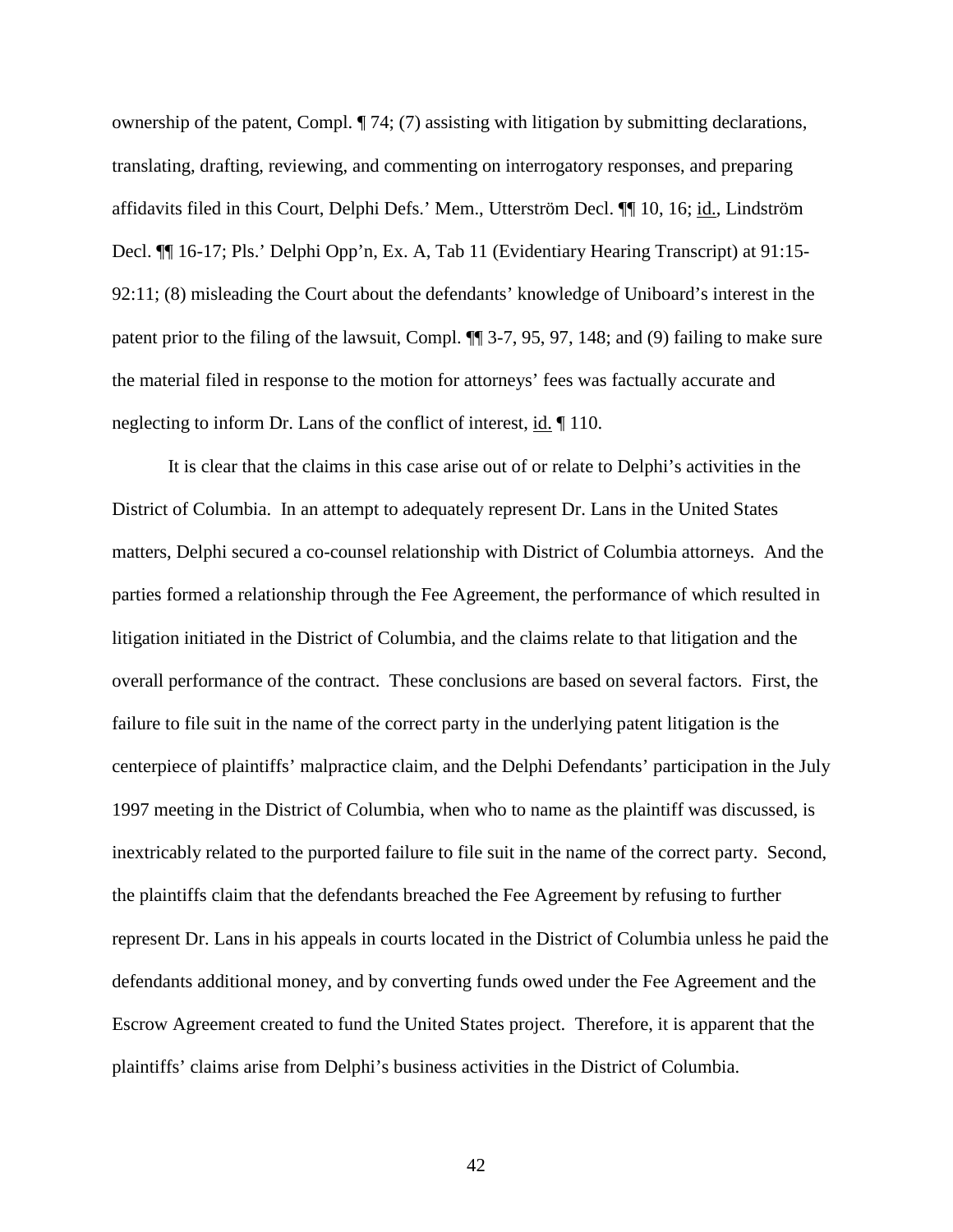Whether Delphi purposely had minimum contacts with the District of Columbia, however, requires closer scrutiny. Delphi's letters, facsimiles, e-mails, mailings, and other communications into and from the District of Columbia unquestionably qualify as contacts for purposes of the Court's jurisdiction analysis. See Dooley, 803 F. Supp. at 435 (basing jurisdiction, in part, on sending and receiving mail, telefaxes, and phone calls to and from the District). However, these communications alone are insufficient to establish personal jurisdiction. Exponential Biotherapies, 638 F. Supp. 2d at 9 (holding that the defendant law firm's telephone calls, e-mails, facsimiles, and mailings, including invoices, to the plaintiff's District of Columbia office were insufficient for personal jurisdiction, because "such communications are incidental to nearly every business relationship" (citing Dove v. United States, No. 86-cv-65, 1987 WL 18739, at \*3 (D.D.C. Oct. 9, 1987) ("[T]he mere delivery of documents . . . does not confer jurisdiction under  $423(a)(1)$ .")).

The plaintiffs also allege several failures on the part of Delphi as constituting contacts with this forum, and such allegations can qualify as contacts for personal jurisdiction purposes. See, e.g., Jacobsen, 201 F. Supp. 2d at 107 (failure to include children as parties in a suit). Similarly, the failure to disclose material information can constitute purposeful direction of material omissions into a forum, Wein Air Alaska, Inc. v. Brandt, 195 F.3d 208, 213 (5th Cir. 1999), but this will be the case only where the failure to disclose the information is an "intrinsic part of communications with [the forum]," Porter v. Berall, 142 F. Supp. 2d 1145, 1148 (W.D. Mo. 2001), and "actually give rise to a cause of action," Wein, 195 F.3d at 213. For example, where a failure to disclose is the basis of a claim against a lawyer, the lawyer's continual communication with the forum while failing to disclose a material fact would qualify as purposeful direction of material omissions into the forum. Id. However, Delphi's alleged failure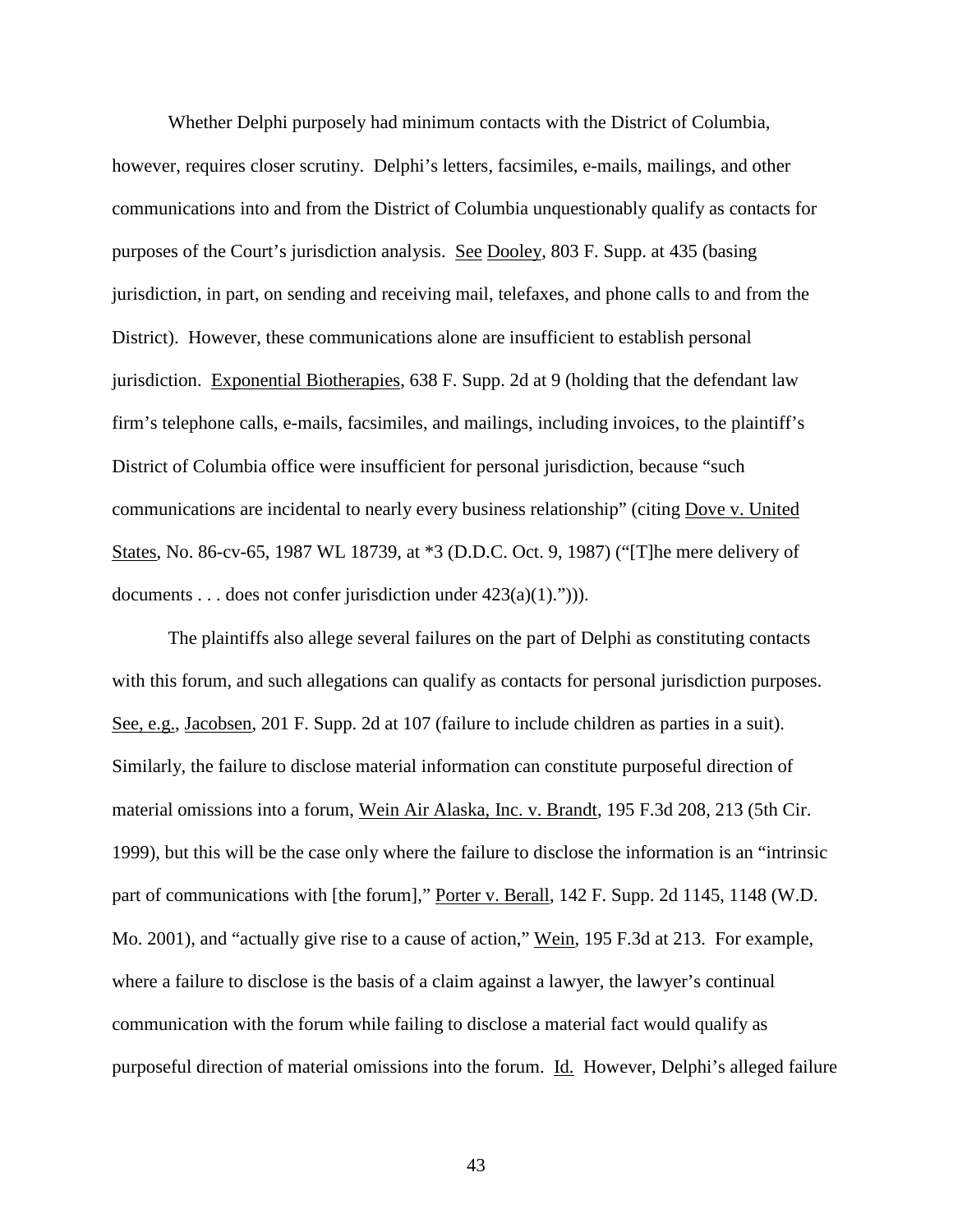to prevent the AMS Defendants from filing the lawsuit without clarifying ownership of the '986 Patent, Compl. ¶ 74, failure to correct Mastriani's allegedly false statement to this Court, along with material filed with this Court in support of the motion for attorneys' fees, Compl.  $\P$  3-7, 95, 97, 110, 148, and failure to inform Dr. Lans of its conflict of interest, Compl. ¶ 110, were not intrinsically connected to any communications with this forum that underlie any of the claims made against Delphi. In other words, Delphi made no affirmative communications related to these alleged omissions on their part, and, therefore, these alleged "inactions," Delphi Def.'s Mem. at 16, are not germane for jurisdictional purposes.

Delphi's website is similarly insufficient to subject Delphi to personal jurisdiction in the District of Columbia. While a defendant's advertising activity aimed at District residents can subject it to the personal jurisdiction of the District courts, see, e.g., Shoppers Food Warehouse, 746 A.2d at 330-37, the maintenance of a website that is merely accessible to District residents is insufficient to subject a defendant to personal jurisdiction here, Exponential Biotherapies, 638 F. Supp. 2d at 4-5, 7, 9. Admittedly, Delphi's website represented that Lindström is a member of the District of Columbia Bar and that he specializes in United States law. Pls.' Delphi Opp'n, Ex. A, Tab 7 (Delphi website printout). These representations were not, however, directed at District of Columbia residents, and therefore, Delphi's website does not constitute purposeful availment of the privilege of conducting business in the District. See Exponential Biotherapies, 638 F. Supp. 2d at 4-5, 7, 9 (holding that a foreign law firm's maintenance of a website that described the law firm's membership in the American Bar Association and touted its "many U.S. based clients," but did not advertise specifically to District of Columbia residents, was insufficient to subject the defendant to personal jurisdiction in the District, even if the defendant intended to attract the business of United States residents generally).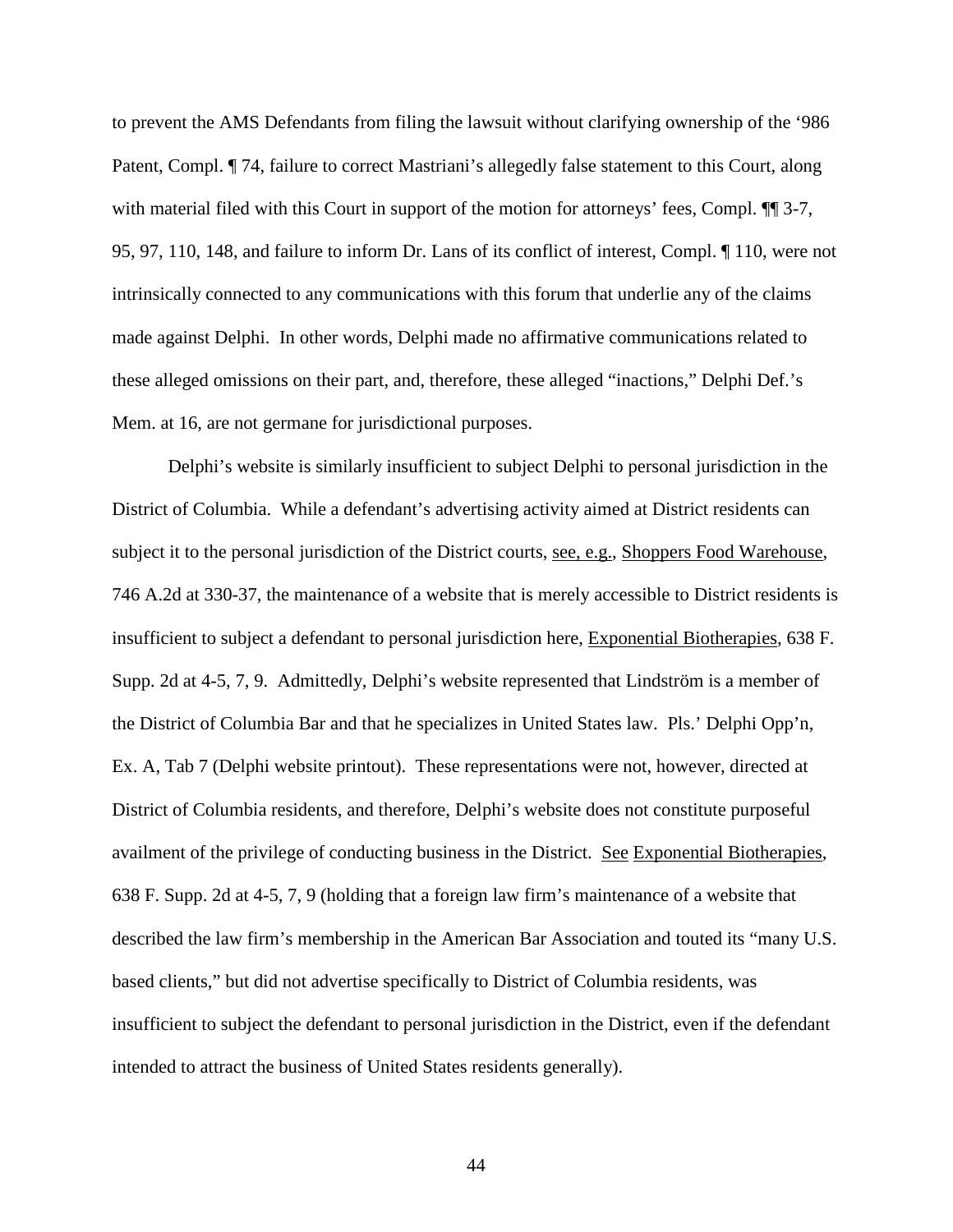The Delphi Defendants' participation in litigation-related activities alone also does not subject Delphi to personal jurisdiction in the District of Columbia. Delphi cites to several decisions by courts in other jurisdictions where the courts declined to find minimum contacts based on a non-resident lawyer's participation in litigation-related activities in the forum state. Delphi Defs.' Mem. at  $12^{22}$  $12^{22}$  $12^{22}$  The relevant question, however, is not whether the activity was related to the underlying litigation, but rather whether such activity created a sufficient relationship between the defendants and the District under the Due Process Clause to permit the exercise of personal jurisdiction.<sup>[23](#page-44-0)</sup> The Delphi Defendants assisted with discovery through the

<sup>&</sup>lt;sup>22</sup> The plaintiffs failed to address the defendants' argument on this point in their opposition, and did not direct the Court to any District of Columbia case where a court considered formal participation in litigation-related activities, such as discovery, depositions, settlement conferences, mediation, or arguing motions before a court, as contacts with the District for personal jurisdiction purposes.

<span id="page-44-1"></span><span id="page-44-0"></span><sup>&</sup>lt;sup>23</sup> Compare, e.g., Trinity Indus., Inc. v. Myers & Assocs., Ltd., 41 F.3d 229, 231 (5th Cir. 1995) (holding that two attorney defendants purposefully availed themselves of the benefits of the forum where one attorney's contacts with the forum included appearing pro hac vice for the client in the Northern District of Texas, and the other attorney completed several patent applications and appeared in the Northern District of Texas litigation for eight months), Joye v. Heuer, No. 93-2004, 1995 WL 552028, at \*3 (4th Cir. Sept. 19, 1995) (personal jurisdiction proper where one of the contacts with the forum was attending depositions in the South Carolina forum in regards to a California action), Kan. Tpk. Auth. v. Barr Bros. & Co., No. 89-2176-S, 1989 WL 117314, at \*2 (D. Kan. Sept. 11, 1989) (finding personal jurisdiction where the defendant moved for and obtained admission pro hac vice, entered into a contract with a local law firm for services as local counsel, filed numerous pleadings and motions, appeared before and presented arguments to courts in the forum, sent correspondence and made telephone calls into the forum, and attended depositions and other discovery in the forum), Schleit v. Warren, 693 F. Supp. 416, 422 (E.D. Va. 1988) ("[A] lawyer who knowingly serves abusive process in a jurisdiction may expect to be haled into court where service was effectuated."), and Willis, 441 F. Supp. at 1238-40 (personal jurisdiction established where attorney's legal representation of client brought him into Virginia for a bankruptcy proceeding in which settlement agreements were signed and submitted to the Court, the settlement agreement being "the very embodiment and finalization of a course of legal malpractice and breach of contract" under plaintiff's theory of liability), with Rossi v. Wohl, 246 F. App'x 856, 858 (5th Cir. 2007) (agreeing with holding of district court that an attorney's contacts incidental to the representation of a client and contacts arising out of the representation are insufficient to establish minimum contacts), Sher v. Johnson, 911 F.2d 1357, 1360, 1362-63 (9th Cir. 1990) (finding no personal jurisdiction in California court over partners of Florida law firm in a malpractice action arising out of representation in Florida case where at most one of the partners made phone calls to and sent letters to California, and traveled to the state on several occasions to provide services to his client), Austad Co. v. Pennie & Edmonds, 823 F.2d 223, 226 (8th Cir. 1987) (refusing to exercise personal jurisdiction over a New York law firm representing a South Dakota corporation in Maryland litigation, where the contacts included a single three-day document and information gathering visit by an associate and law clerk from the firm because the defendants did not have an office in the forum, had never advertised or solicited business in the forum, did not actively seek out the in-forum plaintiff as a client, none of the law firm's attorneys resided in the forum or maintained a license to practice law there, and the actions giving rise to the lawsuit did not occur in the forum), Star Tech., Inc. v. Tultex Corp., 844 F. Supp. 295, 298 (N.D. Tex. 1993) (declining to exercise personal jurisdiction over a District of Columbia lawyer in Texas when his only connections (continued . . .)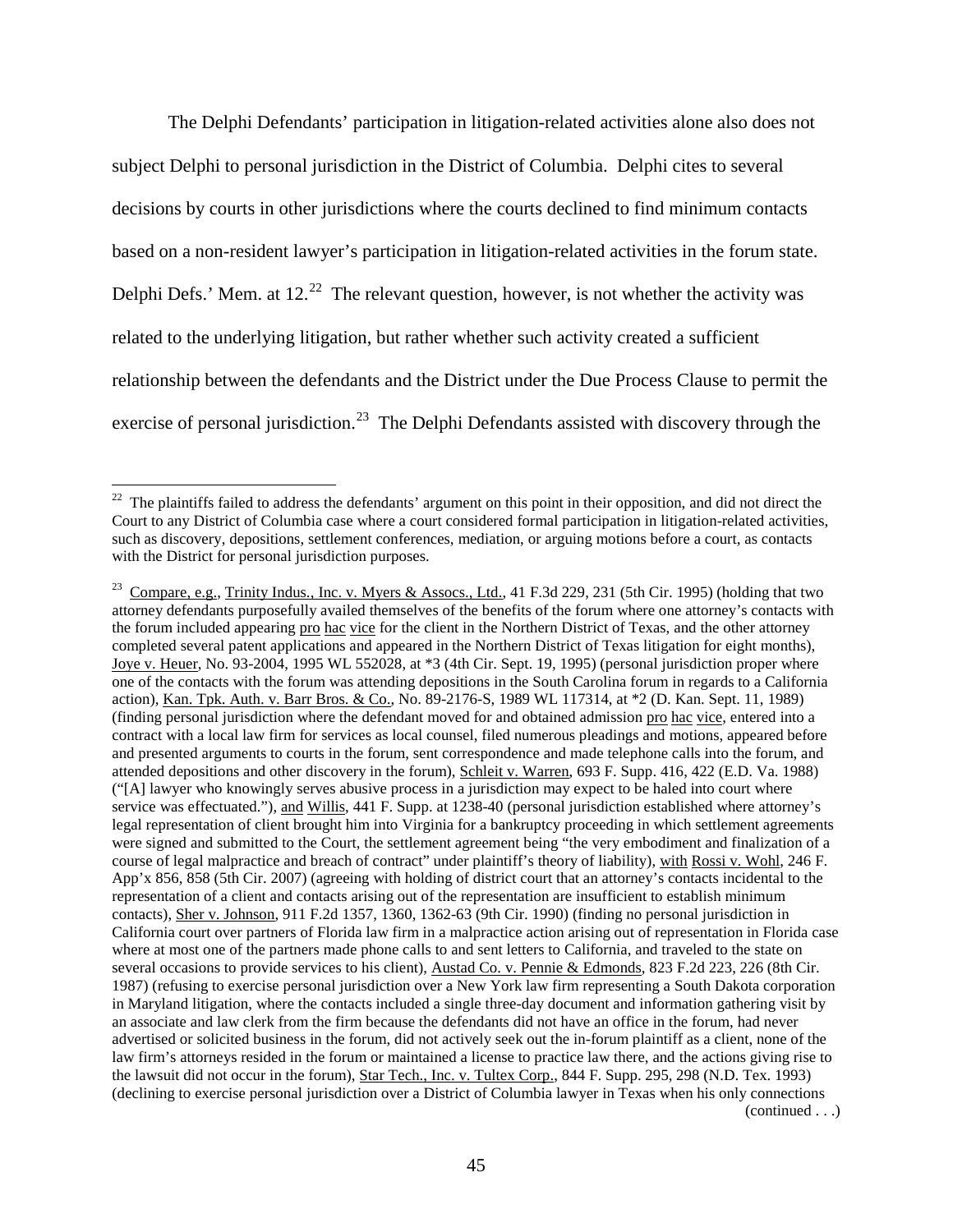submission of declarations, the preparation of affidavits filed in this Court, and the translation, drafting, reviewing, and commentary on interrogatory responses, along with also allegedly reviewing and approving the Complaint and the Micron-Diamond settlement agreement and its forwarding to AMS in the District. Delphi Defs.' Mem., Utterström Decl. <sup>[1]</sup> 10, 16; id., Lindström Decl. ¶¶ 16-17; Pls.' Delphi Opp'n, Ex. A, Tab 11 (Evidentiary Hearing Transcript) at 90:19-92:11. The Court finds that these activities are alone insufficient to satisfy the due process requirement of purposeful availment.

In this case, however, there is more than just the communications sent into the forum and participation in the insubstantial litigation-related activities discussed above. Here, there were also meetings regarding the representation attended by the Delphi Defendants in the District of Columbia, including the July 1997 meeting when alleged malpractice occurred. There is also an underlying long-term contractual relationship, initiated by Delphi with Dr. Lans and a District of Columbia law firm, which forms the basis of many of the plaintiffs' claims. These meetings and the contractual relationship, combined with Delphi's communications into the forum and litigation-related activities, demonstrate that Delphi purposefully availed itself of the privilege of conducting business in the District of Columbia.

Regarding the Delphi Defendants visits to the District of Columbia, the defendants focus solely on the July 1997 meeting at AMS's office because it is "[t]he centerpiece of the

 $\overline{a}$ 

<sup>(. . .</sup> continued)

with the forum in connection with the representation of his co-defendant included associating himself with a local Texas law firm for the purpose of representing his client, having his name appear on pleadings, and making two trips to Dallas for the purpose of participating in settlement discussions, mediation, discovery, and arguing a discovery motion), Steinhilber v. Lamoree, 825 F. Supp. 1003, 1006 (S.D. Fla. 1992) (declining to exercise personal jurisdiction over non-resident lawyers who attended, at the direction of a Missouri court, a settlement conference in Florida, where the plaintiff resided), and Weiss v. Greenburg, Traurig, Askew, Hoffman, Lipoff, Quentel & Wolff, P.A., 446 N.Y.S.2d 447, 448-49 (N.Y. App. Div. 1981) (refusing to exercise personal jurisdiction over a Florida law firm sued by the plaintiff, a New York resident, based on a Florida foreclosure action because knowledge that the plaintiff was a New York resident and travel by the firm's employees to New York to conduct or attend depositions related to the Florida litigation were not sufficient alone to establish personal jurisdiction).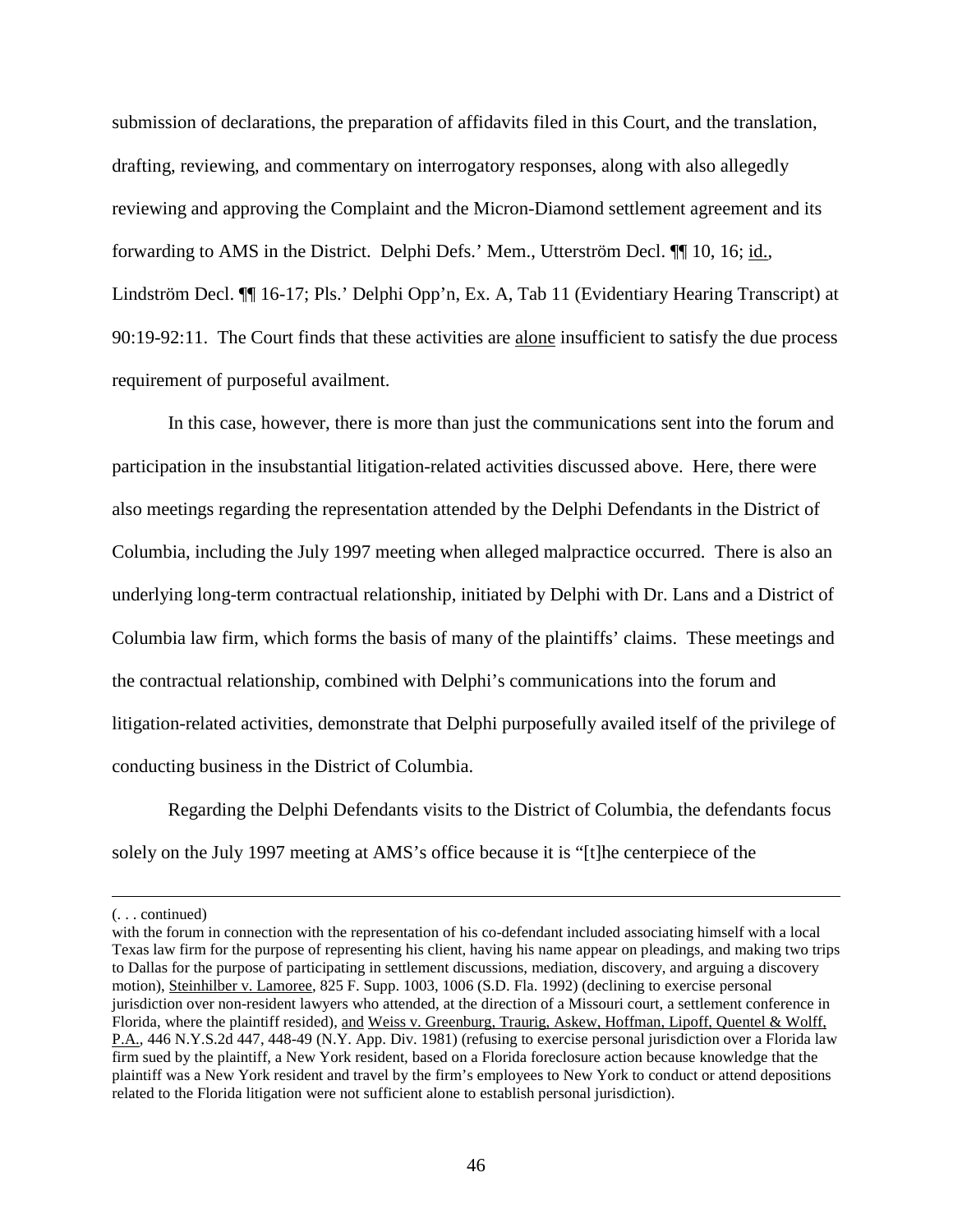[p]laintiffs' allegations," Delphi Defs.' Mem. at 13, and argue that this single visit does not constitute minimum contacts. Their position lacks merit for several reasons. First, the Delphi Defendants have admitted attending several meetings in the District of Columbia to discuss the status of the Lans patents, Pls.' Delphi Opp'n at 4-5, or the '986 Patent litigation, Compl. ¶ 60. See Delphi Defs.' Mem., Utterström Decl. ¶¶ 11-15; id., Lindström Decl. ¶¶ 12-14. Furthermore, even if the July 1997 meeting was Delphi's only contact with the District, this contact alone is sufficient to constitute minimum contacts. See Richter v. Analex Corp., 940 F. Supp. 353, 360 (D.D.C. 1996) (holding that personal jurisdiction existed over a nonresident where the evidence suggested that the defendant gave advice regarding the bonuses at issue in the case during a meeting in the District, even though the defendant disputed the allegation, because the Court had to resolve factual disputes in favor of the plaintiff in assessing that it had jurisdiction); Law Offices of Jerris Leonard, P.C. v. Mideast Sys., Ltd., 630 F. Supp. 1311, 1313 (D.D.C. 1986) (holding that the defendants' several trips to the District to consult with their attorneys (the plaintiffs) regarding the defendants' case, coupled with the fact that "much of the legal work [performed by the plaintiffs] was performed in the District," constituted substantial contact with the District); see also Freiman v. Lazur, 925 F. Supp. 14, 25-26 (D.D.C. 1996) (stating that while a single meeting in the District may be sufficient to satisfy minimum contacts, in that case, the single meeting in the District was neither "qualitatively significant" nor significant "in the scheme of the parties' dealings," as all of the contracts at issue were executed and performed outside of the District); Mitchell Energy Corp. v. Mary Helen Coal Co., 524 F. Supp. 558, 563-64 (D.D.C. 1981) (maintaining that a single meeting in the District may be sufficient to constitute "transacting business," but holding that under the particular circumstances of the case, the single meeting in the District in which the parties negotiated terms of a contract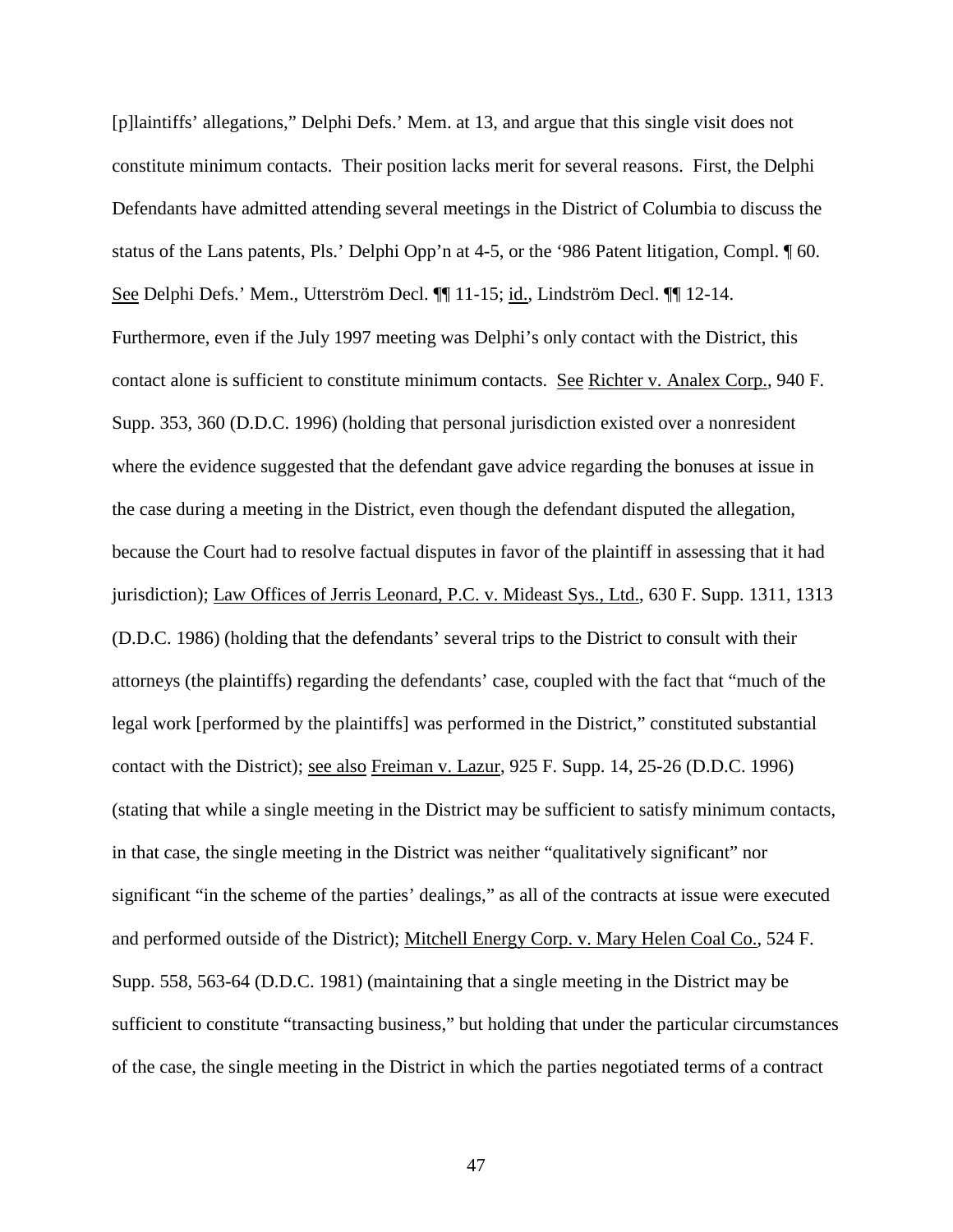was insignificant in the scheme of the parties' dealings because the final contract signed by the parties in Indianapolis differed substantially from the negotiated terms, and, therefore, the defendant's contacts were not sufficient to support jurisdiction under the long-arm statute or the Due Process Clause).

The Delphi Defendants attempt to distinguish Richter, noting that the Court there "felt obliged to resolve disputes of fact in the record in the plaintiff's favor" because discovery had not yet occurred, Delphi Defs.' Mem. at 14 (citing Richter, 940 F. Supp. at 360), and on the contention that there is no factual dispute in this case as to whether the decision to file suit in this Court in Dr. Lans's name only was made at the July 1997 meeting in the District. Id. These arguments fail for two reasons. First, whether discovery has occurred is irrelevant to the Court's obligation in deciding a motion to dismiss to construe the facts alleged in the complaint in favor of the plaintiff unless such assertions are "directly contradicted by affidavit . . . or other evidence." Rong v. Liaoning Provincial Gov't, 362 F. Supp. 2d 83, 90 (D.D.C. 2005) (internal quotation marks and citation omitted); see, e.g., Richter, 940 F. Supp. at 360 (implying that the court had to resolve the factual dispute in favor of the plaintiff because "at [that] stage of the litigation" – before the completion of discovery – there was no evidence contradicting the plaintiff's factual assertion, other than the defendant's denial, and there was some evidence that partially supported the plaintiff's allegation). Second, the evidence cited by the defendants as allegedly demonstrating that the decision to file suit was not made at that July 1997 meeting actually supports the fact that there is a factual dispute which must be resolved in favor of the plaintiffs.

There is both evidence contradicting the plaintiffs' factual assertions that a decision to file suit in Dr. Lans's name occurred at the July 1997 meeting and that Delphi participated in that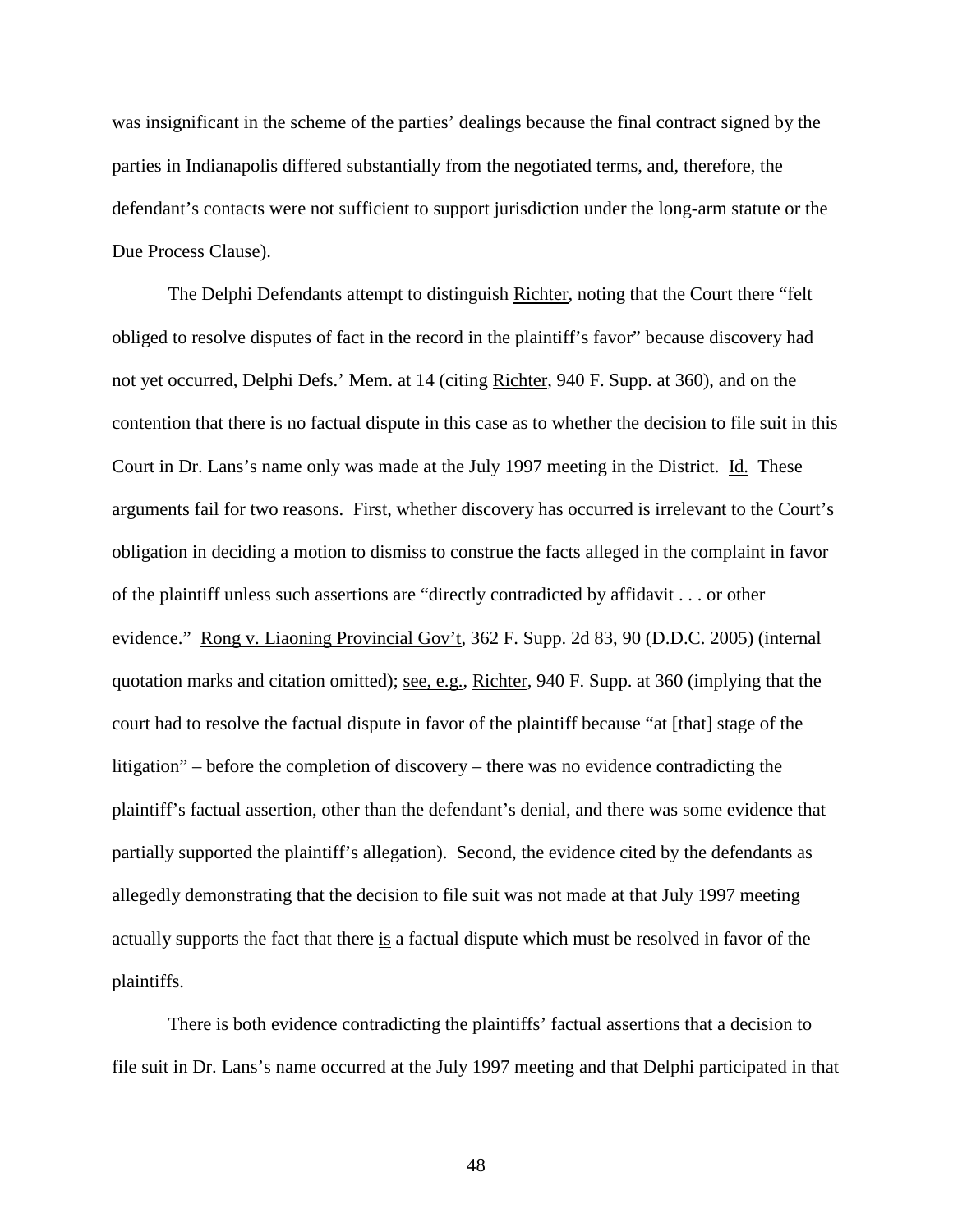decision, and evidence supporting Dr. Lans's allegations. Compare Delphi Defs.' Mem., Utterström Decl. ¶ 14 (claiming that the purpose of the meeting was to receive updates on the status of patent licensing efforts in the United States, as well as in Germany and Italy), id., Lindström Decl. ¶ 12 (same but only as to Germany and Italy), id., Utterström Decl. ¶¶ 14-15 (confirming that there was a discussion regarding the potential transfer of ownership of the patent, but claiming that no decision on this issue was made at the meeting, and the decision to file suit in the United States, as well as in whose name to file, was not made at that meeting), id., Lindström Decl. ¶ 15 (same), and Mot. for Recons., Lans Decl. ¶ 14, Gateway, Civil Action No. 97-2523 (JGP), Civil Action No. 97-2526 (JGP), Civil Action No. 99-3153 (JGP) (indicating that "[AMS] decided who the named plaintiff should be"), with Compl. ¶ 60 (alleging that a topic of discussion at the meeting was whether the suit should be brought in Dr. Lans's name or in the name of Uniboard, and that the Delphi Defendants participated in the discussion), Delphi Defs.' Mem., Utterström Decl. ¶ 15 (admitting that the possibility of litigation may have been discussed at the meeting), and Pls.' Delphi Opp'n, Ex. A, Tab 12 (Mastriani Deposition) at 152:4-21 (Mastriani's statement that a discussion about who to name as plaintiff in the various jurisdictions took place at the meeting). Based on the available evidence, the Court can only conclude that there is a factual dispute concerning what was discussed and decided at the July 1997 meeting. If the Court assumes that the Delphi Defendants took part in the critical decision to file the suit in Dr. Lans's name only at the July 1997 meeting, then the Delphi Defendants' "single visit" to the District of Columbia would contribute sufficient minimum contacts under Richter. Also, even if the ultimate decision to file suit in Dr. Lans's name only did not occur at this meeting, but Delphi's contribution to the discussion at the meeting was significant "in the scheme of the parties' dealings," Mitchell Energy, 524 F. Supp. at 564, such that the discussion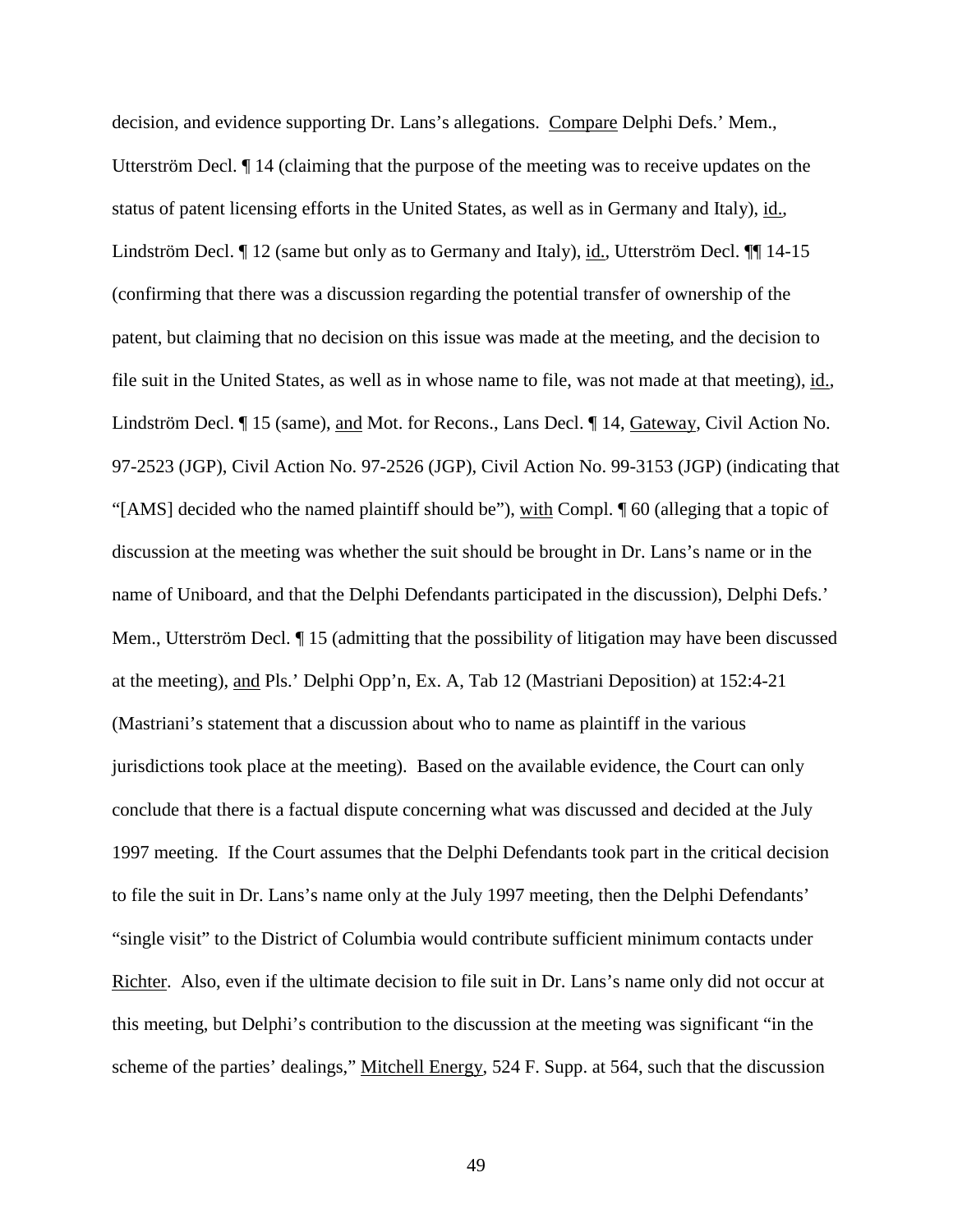led directly to the ultimate decision, then their participation in the discussion would support this Court exercising personal jurisdiction over Delphi. See id. at 563-64 (recognizing that a single negotiation session in the District upon which a contract at issue is based may be sufficient to constitute "transacting business" in the District, but holding that under the particular circumstances of the case, the single negotiation session was "insignificant in the scheme of the parties' dealings" because the final contract signed by the parties in Indianapolis differed substantially from the negotiated terms). Therefore, the Court finds the Delphi Defendants' "single visit" to the District of Columbia to constitute sufficient contacts with this forum to satisfy the Due Process Clause.

Moreover, the Delphi Defendants contracted with a District of Columbia law firm to assist with the representation of Dr. Lans and Uniboard.

> While negotiating or performing business contracts has qualified as 'transacting business' for purposes of  $\S$  13-423(a)(1), entering into a contract with an out-of-state party does not by itself . . . establish minimum contacts or constitute purposeful availment. There must be a 'substantial connection' between the contract and the forum, which often exists where the contract is to be performed, in whole or in part, in D.C.

Exponential Biotherapies, 638 F. Supp. 2d at 7 (internal citations omitted). The court must look to the "prior negotiations and contemplated future consequences, along with the terms of the contract and the parties' actual course of dealing" to determine whether Delphi "purposely established minimum contacts" with the forum. Burger King, 471 U.S. at 479; see Creighton Ltd. v. Gov't of Qatar, 181 F.3d 118, 127-28 (D.C. Cir. 1999) (holding that the defendant did not have minimum contacts with Tennessee or the United States solely by contracting with a United States company because consideration of the prior negotiations, the contemplated future consequences, the terms of the contract, and the parties course of dealing demonstrated that the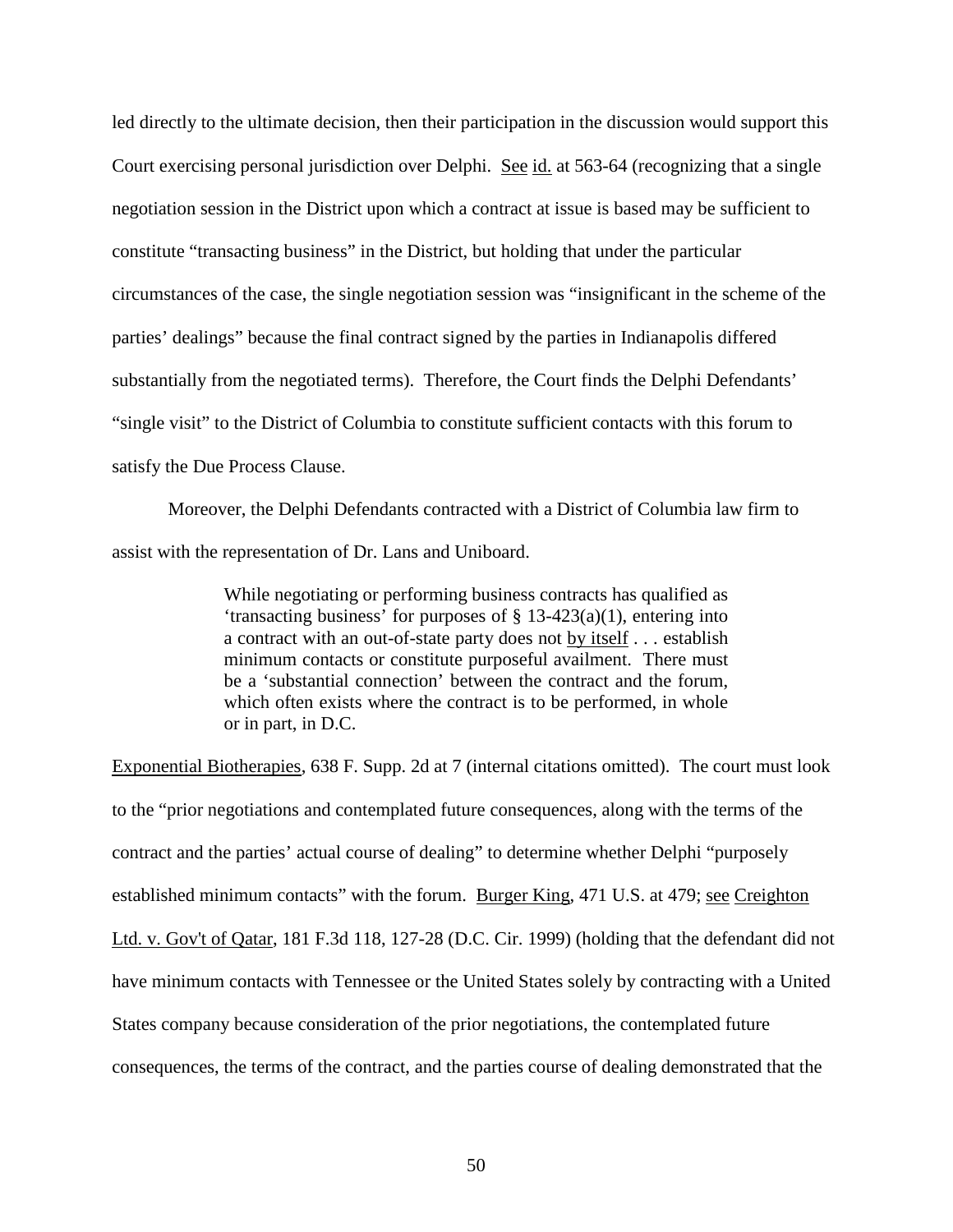contract was offered, accepted, and performed in Qatar, the contract was made subject to the laws of Qatar, and the alleged breach occurred in Qatar).

Here, the Fee Agreement was negotiated and executed in Sweden. Delphi Defs.' Mem., Utterström Decl. ¶ 16. Therefore, the parties' "prior negotiations" do not support the exercise of jurisdiction over Delphi. However, the "contemplated future consequences" of the contract and the parties' "actual course of dealing" support a finding of personal jurisdiction in this forum. By contracting with a District of Columbia law firm, Delphi had to appreciate that the work performed by the District firm would be performed in this forum. See Law Offices of Jerris Leonard, 630 F. Supp. at 1313 (holding that defendants, New York clients of a District of Columbia law firm, "reasonably could have expected . . . that much of the legal work would have been performed in the District of Columbia" by seeking legal counsel from a District firm with expertise in government contracts law); Chase v. Pan-Pacific Broad., Inc., 617 F. Supp. 1414, 1422 (D.D.C. 1985) (initiation of business relationship with District of Columbia attorney considered a contact indicating purposeful availment). Furthermore, the parties knew that the patent would not expire for at least two-and-a-half years after they entered into the agreement, Compl. ¶ 39 (indicating Mastriani's belief that the patent would expire in December 1998); Pls.' Delphi Opp'n, Ex. A, Tab 2 (Memo from Utterström, dated Dec. 10, 1995, indicating expiration of all Dr. Lans's color graphics patents between 2000 and 2002); id., Tab 6 (Fee Agreement) (dated July 23, 1996), and therefore entered into a long-term agreement with a District of Columbia law firm whereby AMS, in consultation with Delphi, would identify potential infringers in the United States, Pls.' Delphi Opp'n, Ex. A, Tab 6 (Fee Agreement) at 2, determine the strategy for obtaining licenses from these infringers, id.; Compl. ¶ 43, and potentially initiate legal action on behalf of the plaintiffs, Pls.' Delphi Opp'n, Ex. A, Tab 6 (Fee Agreement) at 2.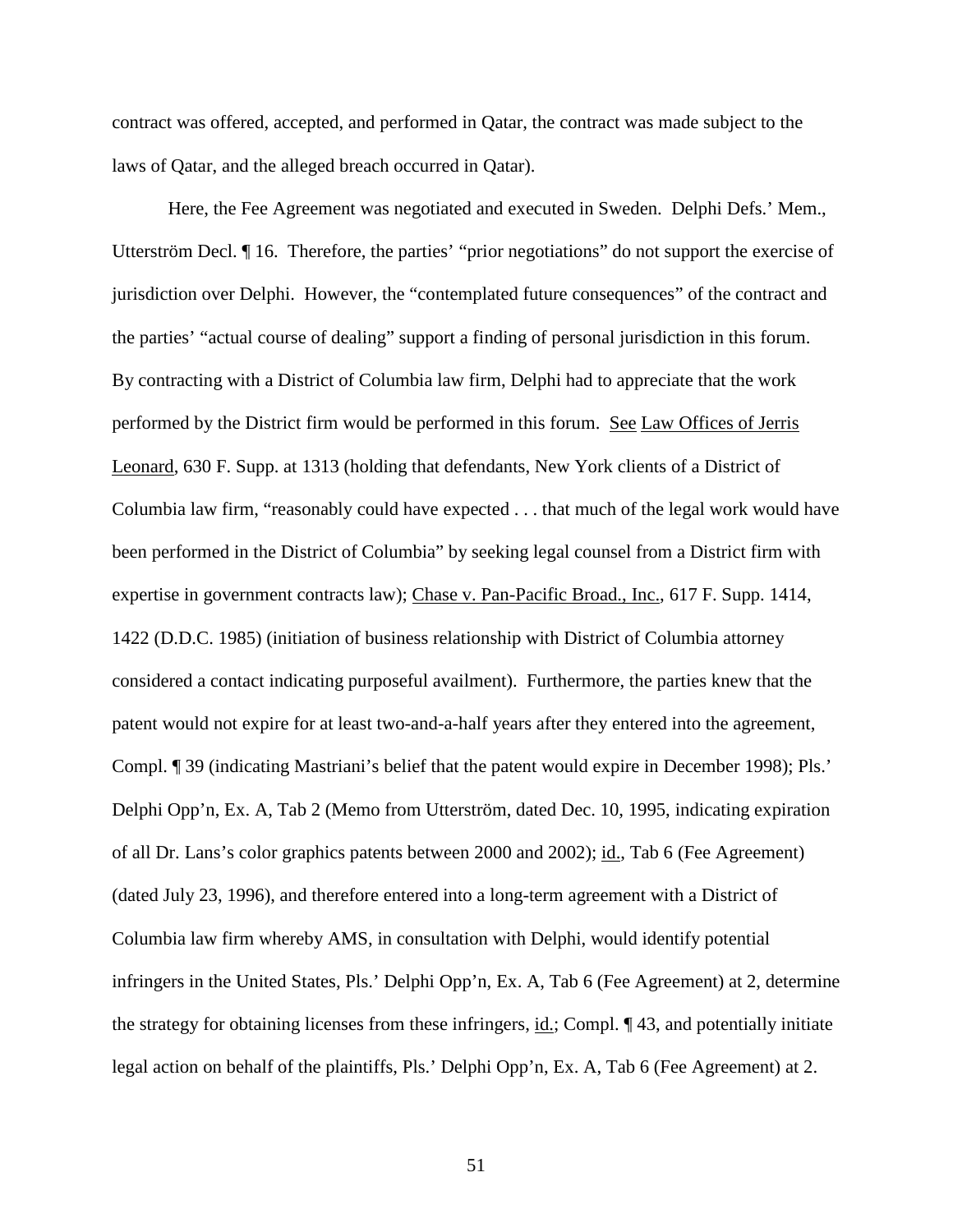The work was then actually performed in the District, and formed the basis for the plaintiffs' claims. Having established such a long-term relationship, Delphi should have anticipated being haled into court here. See Trinity Indus., Inc. v. Myers & Assocs., Ltd., 41 F.3d 229, 231 (5th Cir. 1995) (holding that the existence of a long-term attorney-client relationship, in which the attorney regularly handled matters for the client, along with representation requiring regular mail and telephone communications with the forum, and occasional physical meetings in the forum, supported an inference that the defendants purposefully availed themselves of the privilege of doing business in the forum).

The Delphi Defendants argue that they did not contemplate representing the plaintiffs in any litigation because AMS had exclusive control over litigation, but a fair reading of the Fee Agreement only indicates that Delphi had no control over the decision to initiate litigation. Pls.' Delphi Opp'n, Ex. A, Tab 6 (Fee Agreement) at 2-3. It indicates nothing concerning Delphi's authority to make decisions or have input regarding any litigation after it has been initiated. See id. at 1-3. Despite the fact that the Fee Agreement does not address Delphi's role following the initiation of litigation, litigation in the United States was actually pursued, and the Delphi Defendants actually assisted with that U.S. litigation by submitting declarations in support of discovery motions, translating, drafting, reviewing and commenting on interrogatory responses, preparing affidavits filed in this Court, and reviewing the complaint. Delphi Defs.' Mem., Utterström Decl. ¶¶ 10, 16; id., Lindström Decl. ¶¶ 16-17; Pls.' Delphi Opp'n, Ex. A, Tab 11 (Evidentiary Hearing Transcript) at 90:19-92:11. Finally, once litigation was initiated in the District under Dr. Lans's name, and Delphi participated in that litigation, it clearly availed itself of the privilege of doing business in this forum as a result of the decision to pursue litigation in this jurisdiction. See Mitrano v. Hawes, 377 F.3d 402, 407 (4th Cir. 2004) ("[E]ven assuming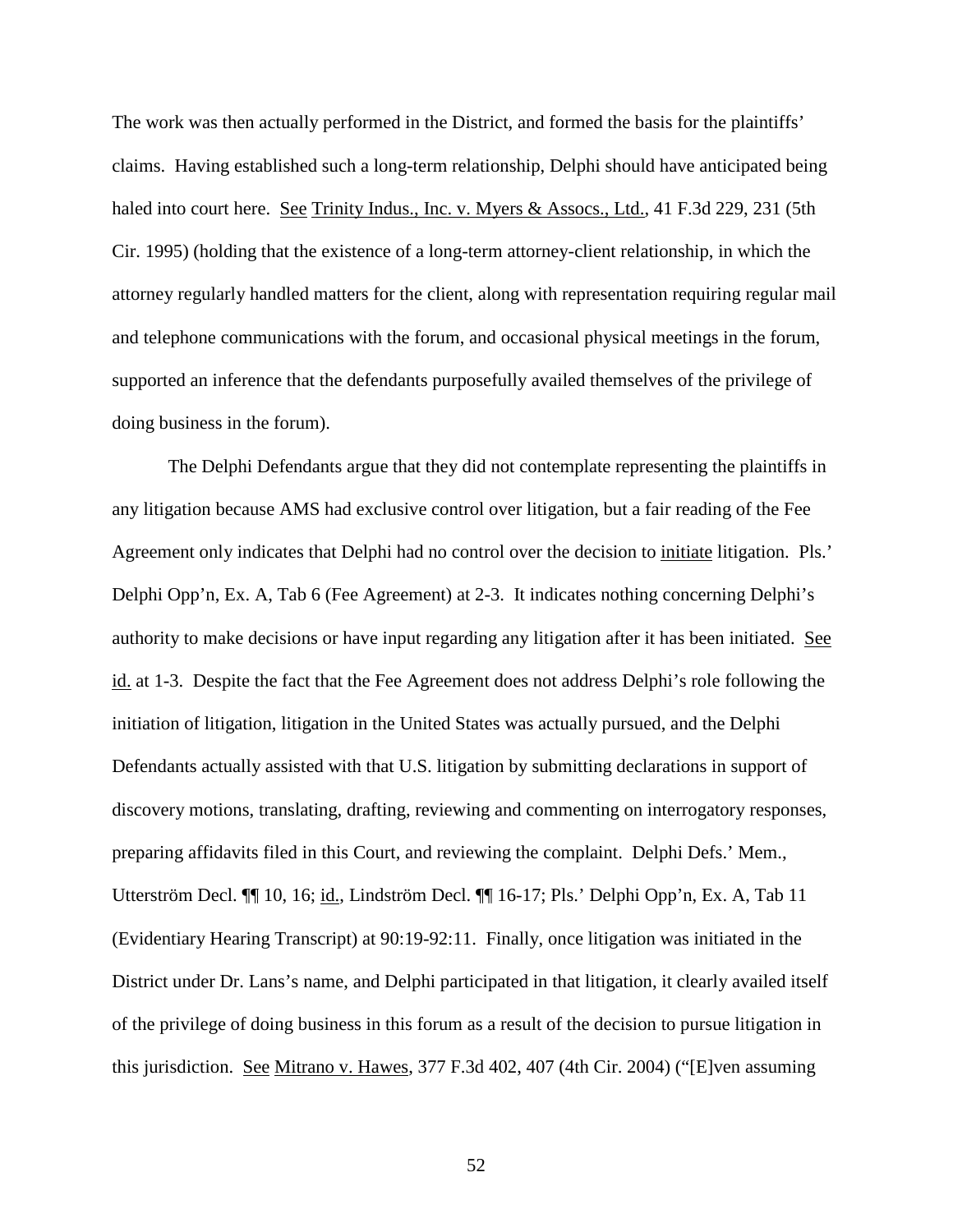[the defendant] was not involved in the initial selection of the forum,  $\dots$ . [the defendant] knew that the suit had been filed there. . . . Thus, [the defendant's] knowing continuation of the suit in [the forum] demonstrates that his availment of [the forum's] legal protections was purposeful." (citing Daynard v. Ness, Motley, Loadholt, Richardson & Poole, P.A., 290 F.3d 42, 55 (1st Cir. 2002))); see also Chase, 617 F. Supp. at 1424 ("[R]atification may be implied from any act, words, or course of conduct on the part of the principal which reasonably tends to show an intention on his part to ratify the unauthorized acts or transactions of the alleged agent." (quoting 3 Am. Jur. 2d Agency § 161 (1963))); 3 Am. Jur. 2d Agency § 193 (2002) ("[R]atification may be inferred by a principal's acquiescence in the results of an unauthorized act of an agent, and, in this regard, it has also been said that ratification may be found to exist by implication from a principal's failure to dissent within a reasonable time after learning what has been done . . . ." (footnotes omitted)).

In sum, Delphi deliberately reached out beyond Sweden and voluntarily negotiated and entered into a contract with a District of Columbia law firm, on behalf of their Swedish client, in order to obtain the benefits of associating with a District law firm in connection with Dr. Lans receiving legal representation in the United States. Further, Delphi engaged in a transaction (contracting with the AMS Defendants to assist in representing the plaintiffs in the United States) which had a substantial connection with the District and which Delphi must have known would have consequences here. In so doing, Delphi invoked the benefits and protections of the District's laws. Hanson v. Denckla, 357 U.S. 235, 253 (1958); see also, e.g., Chase, 617 F. Supp. at 1422 (holding that initiation of a business relationship with a District of Columbia attorney, making business decisions related to the legal matters, and taking part in telephone conversations, correspondence, and two meetings in the District of Columbia to discuss the legal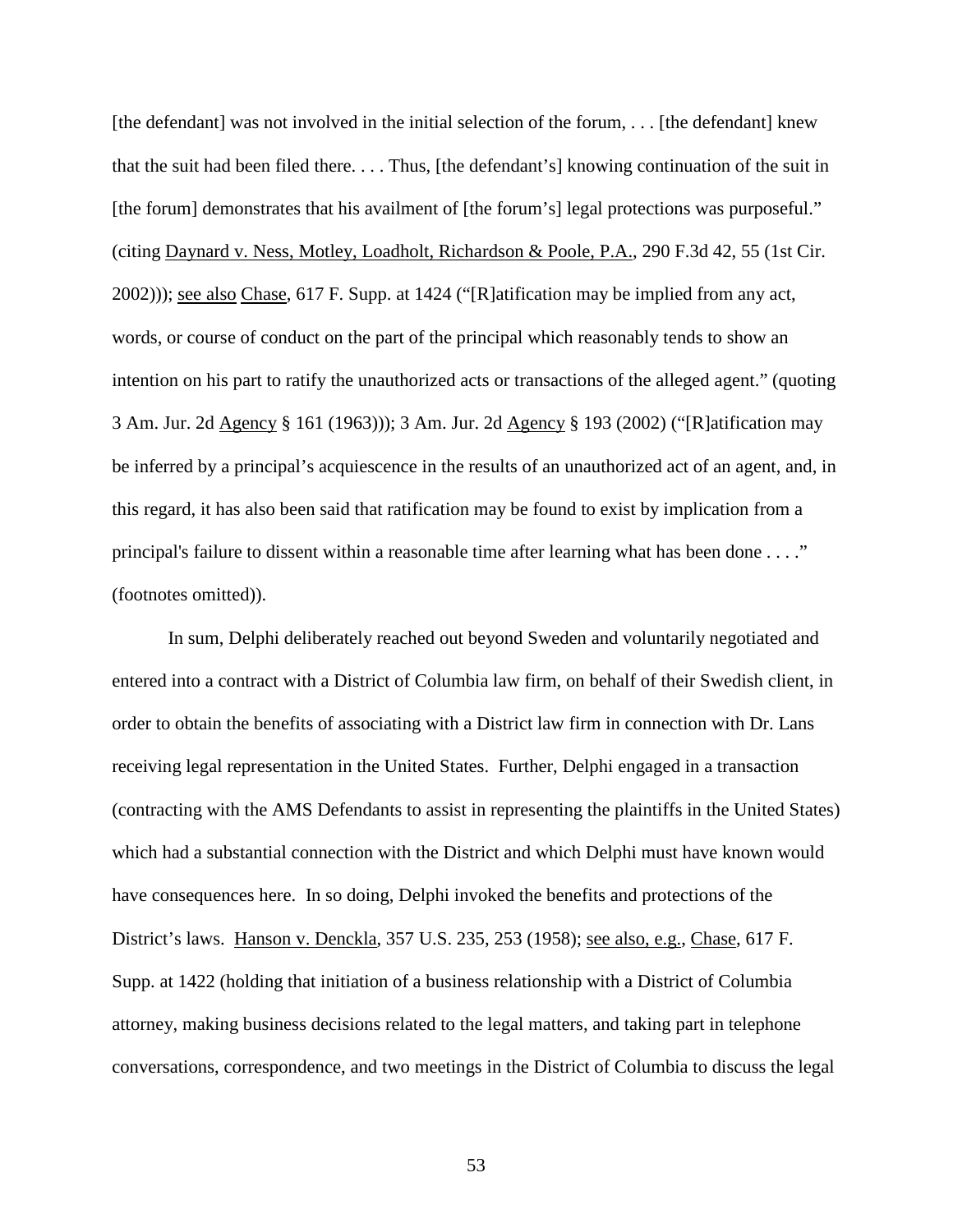matters with the District attorney demonstrated that the defendant "'purposefully directed his activities at residents' of the District of Columbia").

For the foregoing reasons, the Court concludes that the plaintiffs have stated sufficient facts to establish personal jurisdiction over Delphi.[24](#page-44-1) 

# b. Defendants Utterström's and Lindström's Fiduciary Shield Defense

Defendants Lindström and Utterström, relying on the fiduciary shield doctrine,  $25$  argue that not only must personal jurisdiction be established as to each defendant individually, but personal jurisdiction over them as "employees, officers, or agents sued in their individual capacities must be based on their personal contacts with the forum and not on activities carried out" within the scope of employment. Delphi Defs.' Mem. at 9 (emphasis added); <u>see also</u> Delphi Defs.' Reply at 5-7. The plaintiffs counter that the fiduciary shield doctrine does not apply in the context of a legal malpractice case, and that an individual attorney's contacts with the forum, even in his capacity as an employee, officer, or agent of a law firm, are sufficient to establish personal jurisdiction over the individual attorney as well as the law firm. Pls.' Delphi Opp'n at 6 n.10.

<span id="page-53-1"></span>Notably, the defendants failed to acknowledge the exception to the fiduciary shield doctrine – that the doctrine is "inapplicable when the defendant is found to be 'more than an employee' of the corporation." Nat'l Cmty. Reinvestment Coal. v. Novastar Fin., Inc., 631 F.

<sup>&</sup>lt;sup>24</sup> The plaintiffs also argue that even if the Delphi Defendants contacts were insufficient for personal jurisdiction, all contacts made by AMS with the District of Columbia are attributable to Delphi because they acted as partners, or at least co-counsel. Pls.' Delphi Opp'n at 11. Because the Court has determined that Delphi's contacts were sufficient to establish personal jurisdiction, the Court finds it unnecessary to address these arguments.

<span id="page-53-0"></span> $25$  The fiduciary shield doctrine requires that "personal jurisdiction over the employees or officers of a corporation in their individual capacities . . . be based on their personal contacts with the forum and not their acts and contacts carried out solely in a corporate capacity." Nat'l Cmty. Reinvestment Coal. v. Novastar Fin., Inc., 631 F. Supp. 2d 1, 5 (D.D.C. 2009) (quoting Wiggins v. Equifax, 853 F. Supp. 500, 503 (D.D.C. 1994)). "The plaintiff therefore must demonstrate that the individual defendants are subject to personal jurisdiction 'apart from any jurisdiction that might exist over their corporate-entity employers." Id. (quoting D'Onofrio v. SFX Sports Grp., Inc., 534 F. Supp. 2d 86, 90-91 (D.D.C. 2008)).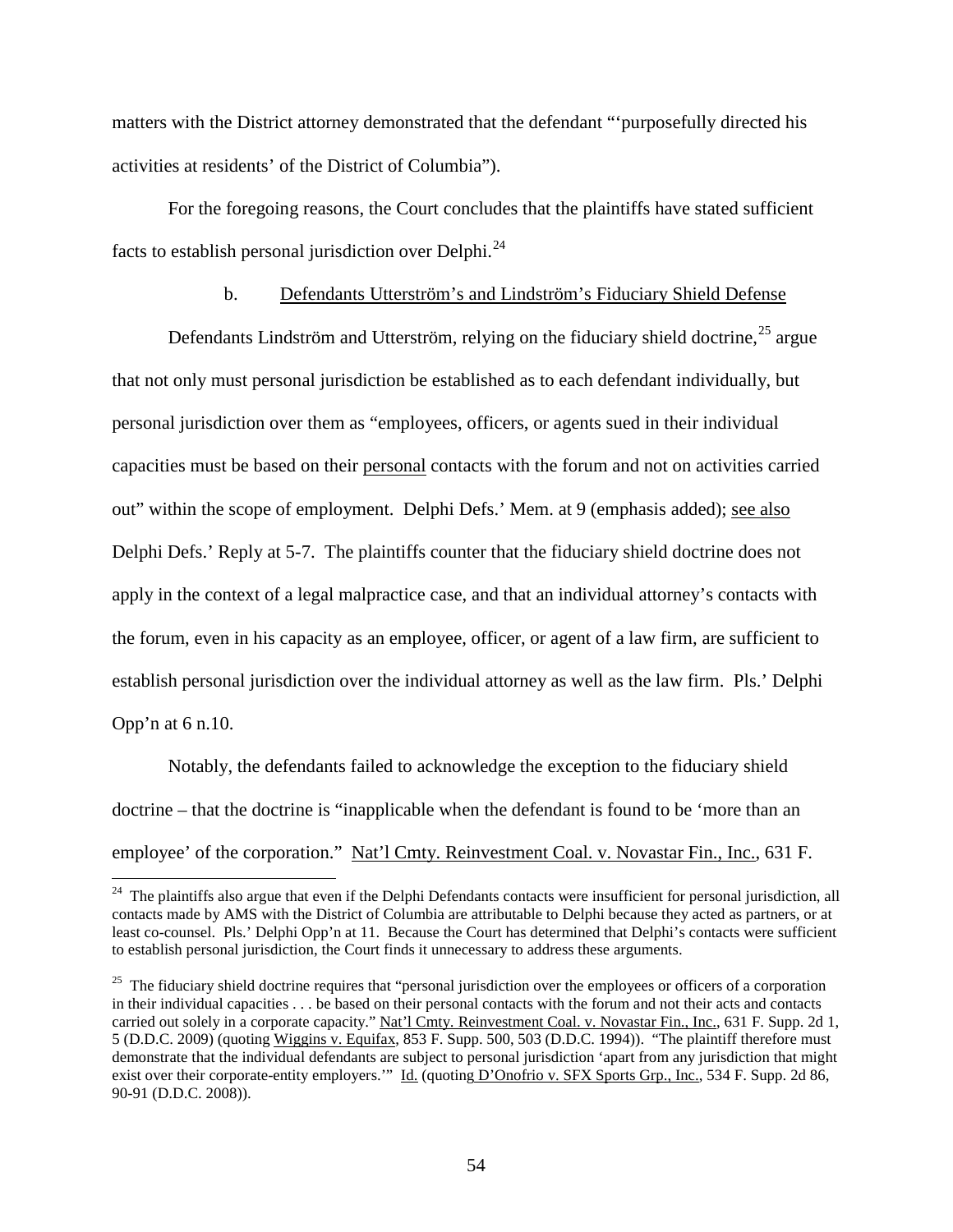Supp. 2d 1, 5 (D.D.C. 2009); see, e.g., Covington & Burling v. Int'l Mktg. & Research, Inc., No. Civ.A. 01-0004360, 2003 WL 21384825, at \*6 (D.C. Super. Ct. Apr. 17, 2003) (concluding that, where the two officer defendants were the "only corporate officers [of the corporation] and set company policies and procedures," were "active in day-to-day operations of the company," and had direct "involvement and supervision of all aspects of the company," the corporate officers were "more than mere employees" and, therefore, "not insulated from [the C]ourt's jurisdiction"). But see Kopff v. Battaglia, 425 F. Supp. 2d 76, 85 (D.D.C. 2006) (recognizing Covington, but determining that the exception did not apply in that case because the chief programmer of a blast-fax advertising firm, although an officer, did not have "any role in directing or controlling company policy").<sup>[26](#page-53-1)</sup> In any case, there is no indication that the fiduciary shield doctrine applies in the non-corporation context, as it has not been applied to law firm attorneys in legal malpractice cases or to partnerships.<sup>27</sup> See, e.g., Jacobsen, 201 F. Supp. 2d at 107 & n.11 (basing personal jurisdiction over partner of professional corporation law firm on contacts made within the scope of employment, i.e., legal advice that was the basis for the

<sup>&</sup>lt;sup>26</sup> Other members of this Court have also held that because the "transacting business" provision of the long-arm statute extends to the full limits of the Due Process Clause, and the doctrine "confuses procedural and substantive questions and unreasonably immunizes from jurisdiction one who in fact acted in the forum state," the fiduciary shield is inapplicable to section  $13-423(a)(1)$ . Chase, 617 F. Supp. at 1423; see also Am. Directory Serv. Agency, Inc. v. Beam, 131 F.R.D. 15, 17 (D.D.C. 1990) (agreeing with Chase and finding that the fiduciary shield doctrine goes to the merits of the case, not the ability of the court to adjudicate the case); Katradis v. Dav-el of Washington, D.C., 702 F. Supp. 1, 1 (D.D.C. 1987) (citing Chase for the proposition that an individual may be "transacting business" in the District of Columbia under D.C. Code  $\S$  13-423(a)(1) even if acting solely in a fiduciary capacity for a corporation).

<span id="page-54-1"></span><span id="page-54-0"></span> $27$  Even if the fiduciary shield doctrine applied to law firms, Mr. Utterström would not be insulated from the Court's jurisdiction under the exception because he was the managing partner of Delphi, and in this capacity would inevitably have had a major role in all aspects of the firm's operations, including directing or controlling company policy, making him more than a mere employee. Lindström, on the other hand, might be insulated from the Court's jurisdiction based on contacts within the scope of his employment because his position at Delphi was as "of counsel" and he therefore presumably had little or no control over company policy. However, application of the fiduciary shield doctrine is not mandatory, and is within the sound discretion of the Court. Bailey v. J & B Trucking Servs., Inc., 577 F. Supp. 2d 116, 119 (D.D.C. 2008). Because the Court determines that the fiduciary shield doctrine does not apply in this case, it is unnecessary for the Court to determine whether Lindström would have been insulated from its jurisdiction under the doctrine.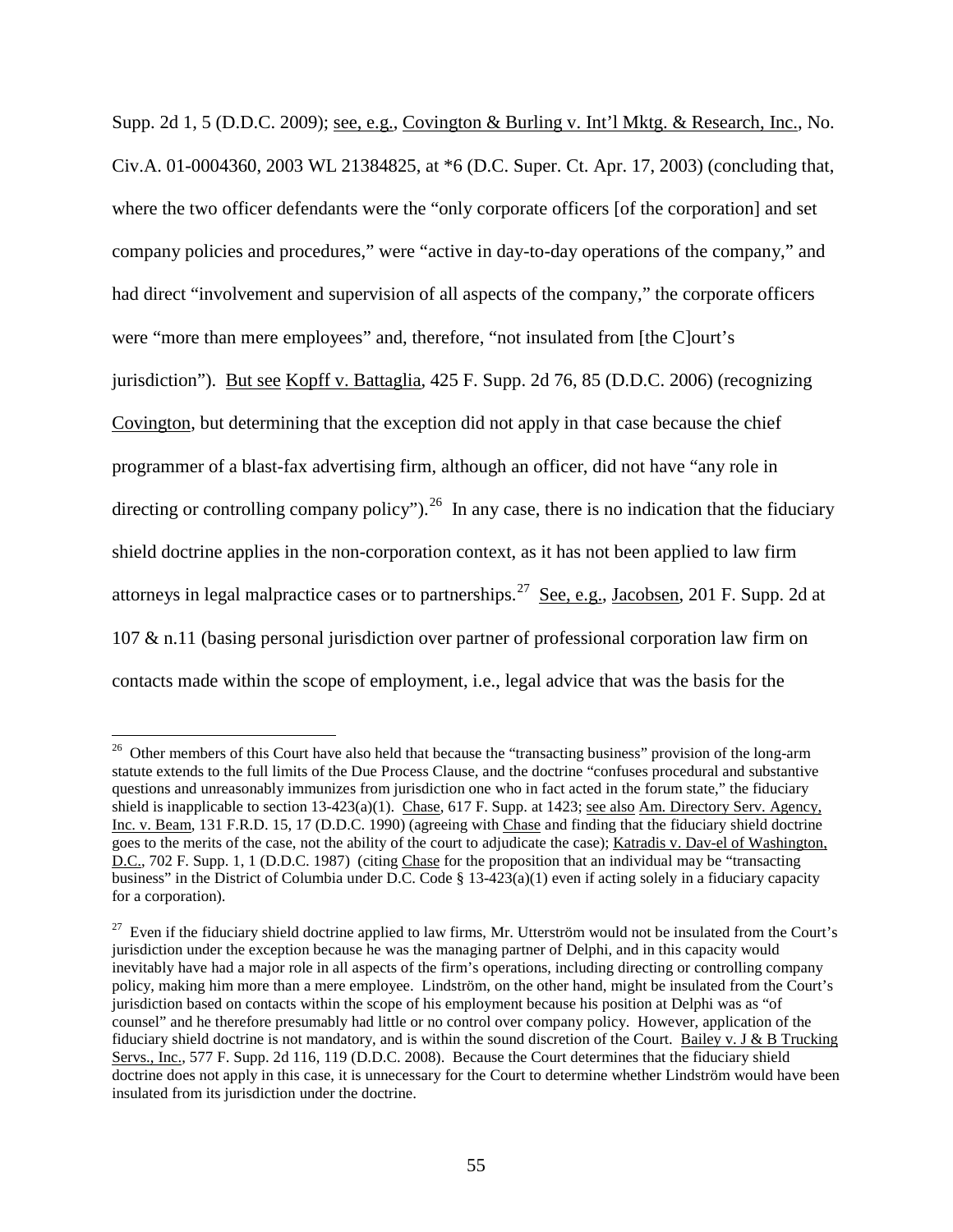plaintiffs' malpractice suit); Richter, 940 F. Supp. at 359-60 (finding personal jurisdiction over managing partner of accounting firm who was present at meeting where negligent advice was allegedly provided, without considering the applicability of the fiduciary shield doctrine). Therefore, the plaintiffs must establish personal jurisdiction over Utterström and Lindström based on each defendant's independent contacts with the forum, but these contacts may be contacts committed within the scope of their employment.

Utterström is a citizen and resident of Sweden, has never lived, worked, rented or owned property in the District of Columbia, and has no other assets in the United States. Delphi Defs.' Mem., Utterström Decl.  $\P$  2, 4, 6. He has also made no appearances in any patent infringement cases in the United States. Id., Utterström Decl. ¶ 9. Utterström was, however, the managing partner of Delphi during the time period relevant to this litigation. Id., Utterström Decl. ¶ 3. During that period of time, Utterström sent several communications to AMS in the District related to Dr. Lans's representation. See Pls.' Delphi Opp'n Ex. A, Tab 2, 6 (Memorandum and Letter); Compl.  $\P$  57-59.<sup>[28](#page-54-1)</sup> He also visited the District on four occasions related to the representation, including three visits with AMS to receive updates on the status of the Lans patent matters, Delphi Defs.' Mem., Utterström Decl. ¶ 11, a meeting with Compaq at AMS's office, id., Utterström Decl. ¶ 12, and the July 1997 meeting where a topic of discussion was whether the suit should be brought in Dr. Lans's name or in the name of Uniboard, id., Utterström Decl. ¶ 14. Finally, Utterström assisted with the District of Columbia litigation by reviewing and commenting on interrogatory responses, and preparing affidavits filed in this Court. Id., Utterström Decl. ¶¶ 10, 16.

<span id="page-55-0"></span> $28$  These communications consisted of the December 10, 1995, memorandum to AMS regarding the '986 patent, Pls.' Delphi Opp'n Ex. A, Tab 2, the April 17, 1997, communication to Mastriani confirming that all licensing fees for the patent were to be paid to Uniboard, Compl. ¶ 57, the August 7, 1997, letter to Mastriani regarding the taxation of the licensing fees, id.  $\parallel$  58, and the August 8, 1997, letter to Mastriani regarding a taxation issue, id.  $\parallel$  59.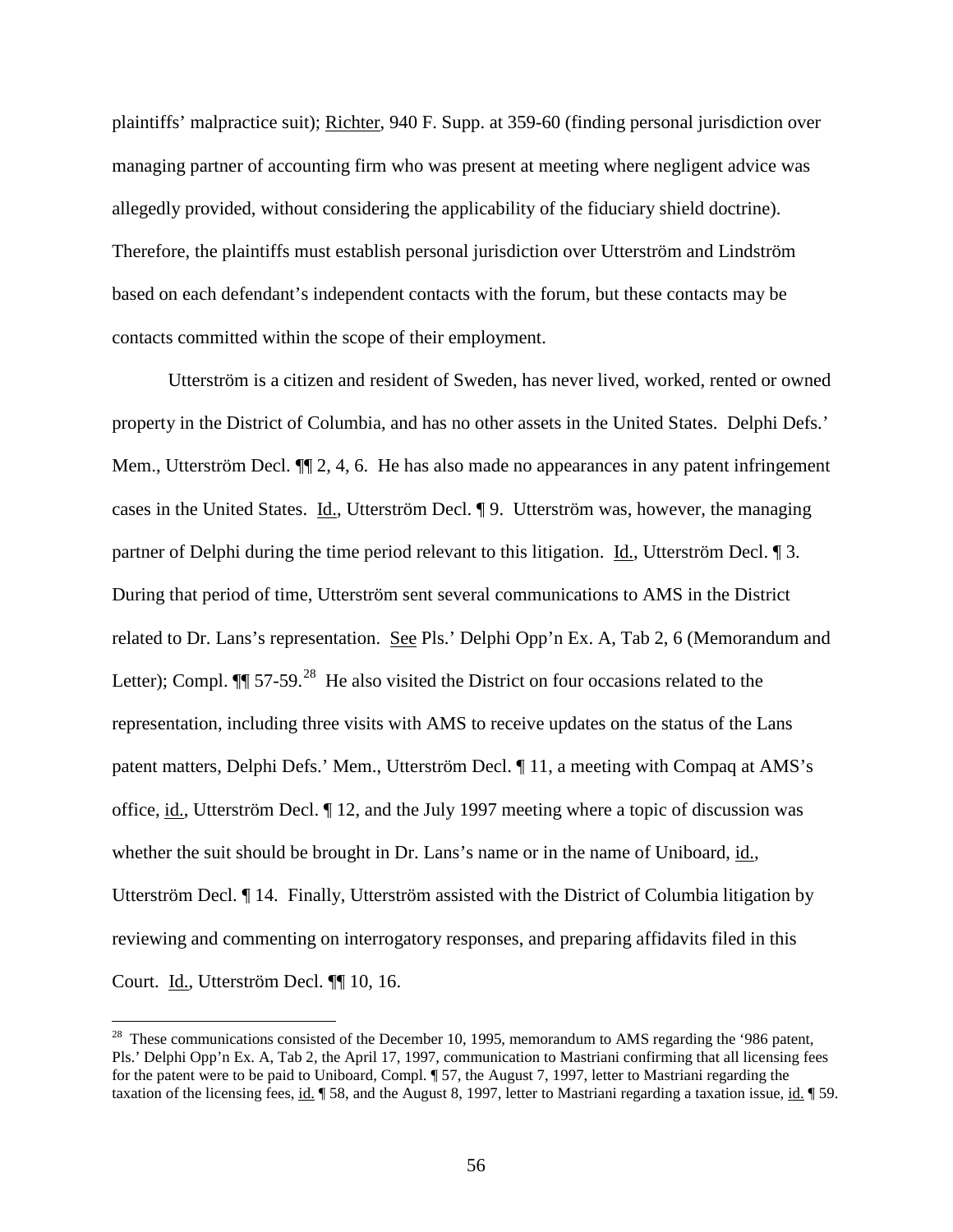Lindström, on the other hand, is a United States citizen, id., Lindström Decl. 12, and was an inactive member of the District of Columbia Bar prior to moving to Sweden, id., Lindström Decl. ¶ 8. He is, however, a resident of Sweden, id., Lindström Decl. ¶ 3, and has no assets in the District of Columbia, id., Lindström Decl. ¶ 9. He also made no appearance in any patent infringement cases filed on behalf of Dr. Lans in the United States, id., Lindström Decl. ¶ 11, and was employed as "of counsel" at Delphi during the relevant time period, id., Lindström Decl. ¶ 5. Lindström is, nevertheless, responsible for having initiated contact with AMS regarding the pursuit of patent infringers in the United States on Dr. Lans's behalf. Compl. ¶¶ 32-33. During that representation, Lindström made two visits to the District of Columbia to meet with AMS regarding the representation, including the July 1997 meeting. Delphi Defs.' Mem., Lindström Decl.  $\parallel$  12. Finally, Lindström assisted with litigation by submitting declarations, translating, reviewing and commenting on interrogatory responses, and preparing affidavits filed in this Court. Id., Lindström Decl. ¶¶ 16-17.

For reasons similar to those discussed previously as to Delphi, the Court finds that Utterström transacted business in the District of Columbia under the long-arm statute, and had sufficient contacts purposefully directed at the District to satisfy due process. While his communications and litigation-related activities alone would be insufficient to confer personal jurisdiction over him, Utterström's four visits to the District of Columbia related to the representation of the plaintiffs, including his participation in the July 1997 meeting when alleged malpractice was committed, and contracting with a District of Columbia law firm to assist with the representation, are sufficient to qualify as minimum contacts. See Chase, 617 F. Supp. at 1422 (holding that initiation of a business relationship with a District of Columbia attorney, agreeing to fee agreement with the attorney, making business decisions related to the legal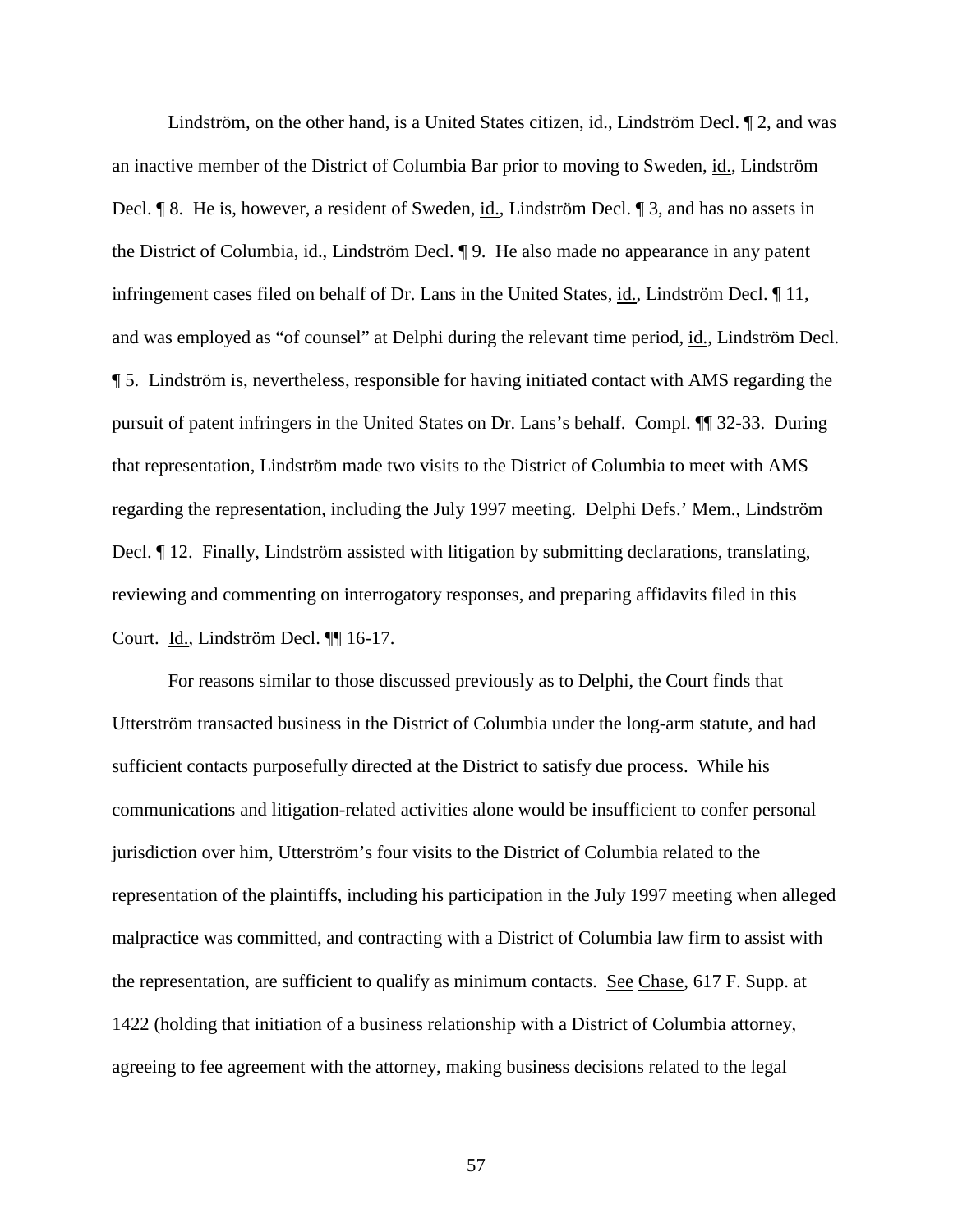matters, communications into the District through telephone conversations and written correspondence, and attending two meetings in the District to discuss the legal matters with the District attorney established that defendant "purposefully directed his activities at residents of the District of Columbia" (internal quotation marks omitted)). Even though Utterström did not initiate contact with AMS, when he signed the agreement to represent Dr. Lans in the United States and consulted with a District of Columbia law firm concerning that representation, he reasonably could have expected that much of the work would be performed in the District. Moreover, the agreement to seek licenses from patent infringers throughout the duration of the patent – a patent Utterström knew would not expire for at least two-and-a-half years after he entered into the agreement, Pls.' Delphi Opp'n, Ex. A, Tab 2 (Memo from Utterström indicating expiration of all Dr. Lans's color graphics patents between 2000 and 2002) – created a long-term relationship with a District of Columbia law firm. Utterström expected to gain the pecuniary benefits of being able to represent Dr. Lans against United States infringers, through the involvement of local counsel, by collecting a percentage of all licensing fees obtained in the United States matters, whether through negotiation or litigation. Id., Ex. A, Tab 6 (Fee Agreement) at 3. Therefore, once litigation was initiated – an action not outside the contemplation of the parties – Utterström's knowing continuation of the suit in the District demonstrated his purposeful availment of the benefits and protections of the laws of this forum, Mitrano v. Hawes, 377 F.3d 402, 407 (4th Cir. 2004), and he therefore should have anticipated being haled into court here.

The case for jurisdiction over Lindström is even more compelling. Not only did Lindström make two visits to the District of Columbia related to the representation, including participation in the July 1997 meeting when alleged malpractice took place, and enter into a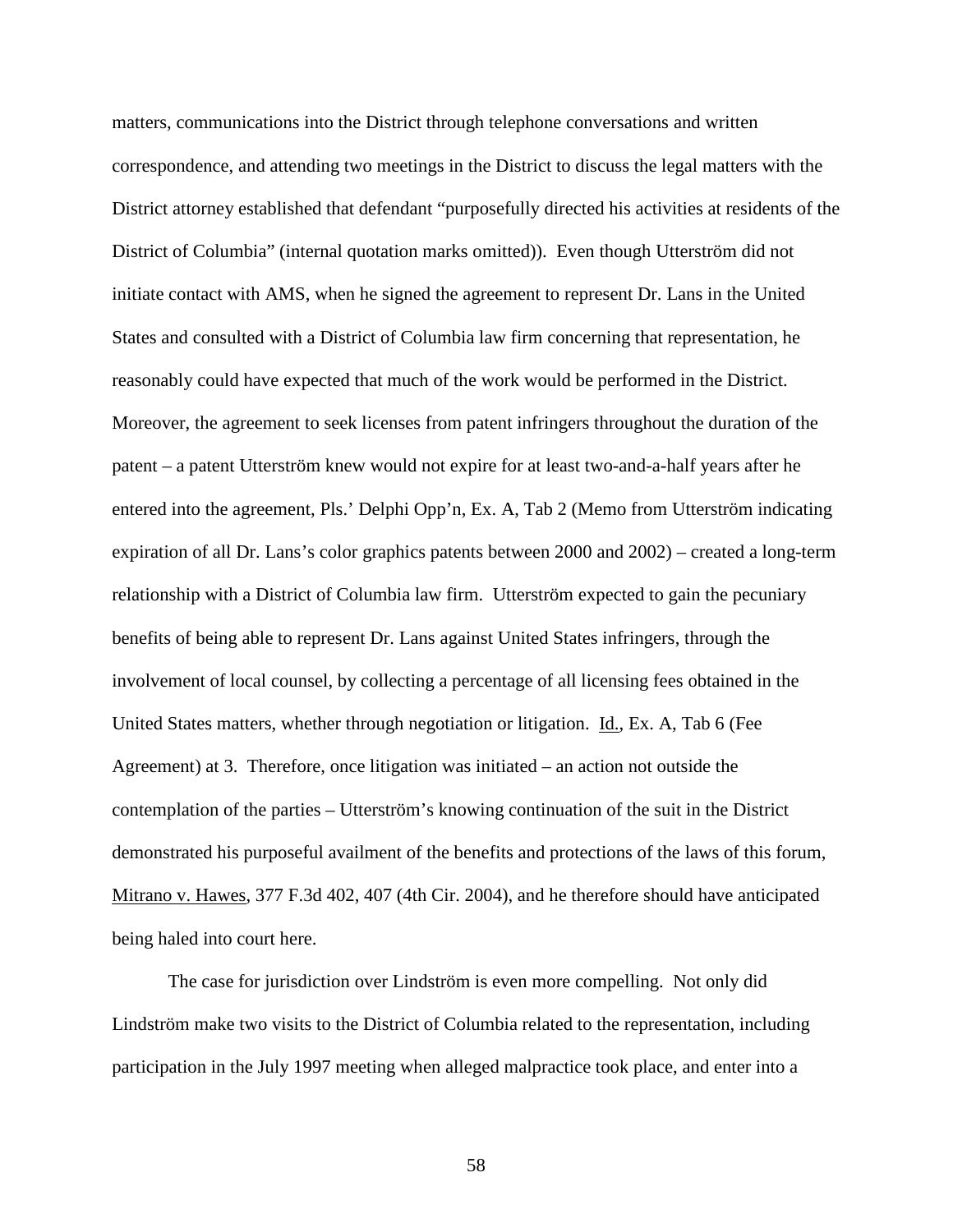long-term relationship with a District of Columbia law firm to assist with the plainitffs' representation by signing the Fee Agreement, but he is also responsible for initially approaching AMS regarding Dr. Lans's United States-based pursuits. Compl. ¶¶ 32-33. Therefore, for the same reasons stated above, the exercise of personal jurisdiction over Lindström is proper.<sup>29</sup>

### c. Reasonableness

Once a court has determined that a defendant has purposefully directed its activities at residents of a forum, the burden shifts to the defendant "to present a compelling case that the presence of some other considerations would render jurisdiction unreasonable." Jacobsen, 201 F. Supp. 2d at 107-08 (quoting Burger King, 471 U.S. at 477) (internal quotation marks omitted). In assessing whether the assertion of jurisdiction is reasonable, the court must consider "the burden on the defendant, the interests of the forum State, . . . the plaintiff's interest in obtaining relief . . . the interstate judicial system's interest in obtaining efficient resolution of controversies[,] and the shared interest of the several States in furthering fundamental substantive social policies." Asahi, 480 U.S. at 113 (quoting World-Wide Volkswagen, 444 U.S. at 292) (internal quotation marks omitted).

<span id="page-58-0"></span><sup>&</sup>lt;sup>29</sup> There is some discussion in the briefs concerning the impact of Lindström's membership in the District of Columbia Bar. Because personal jurisdiction over Lindström is held to be proper without evaluation of this factor, the Court need not address it. However, the Court notes that it has been widely held that membership in a state Bar does not have any impact on the jurisdictional analysis. Santos v. Sacks, 697 F. Supp. 275, 281 (E.D. La. 1988) ("It is this Court's opinion that membership in the [state] Bar does not, of itself, establish the minimum contacts required by due process to confer personal jurisdiction over a nonresident defendant."); see Dove v. United States, No. 86-cv-65, 1987 WL 18739, at \*1-\*4 (D.D.C. Oct. 9, 1987) (District of Columbia Bar membership had no impact on whether court could exercise personal jurisdiction over two Virginia attorneys who performed legal services that had a subsequent impact in the District; jurisdiction therefore found lacking despite their Bar membership); Ghanem v. Kay, D.P.M., 624 F. Supp. 23, 24-25 & n.6 (D.D.C. 1984) (finding persuasive the holding in Lebkuecher v. Loquasto, 389 A.2d 143, 145 (Pa. Super. 1978), that "it is the actual practice of a profession . . . and not the possession of the right to practice that brings a person within the jurisdiction of a . . . court" and thus holding that "where the physician has not aggressively sought patients in the forum and the plaintiff did not consult defendant as a result of forum activities by the defendant[], possession of a license . . . without practicing in the forum is not sufficient to meet the due process requirements" of long-arm jurisdiction); see also Worthington v. Small, 46 F. Supp. 2d 1126, 1127-30 (D. Kan. 1999) (finding no personal jurisdiction, despite the defendant attorney's license to practice law in Kansas, because his legal practice was centered in Missouri, the attorney did not solicit plaintiff's business in Kansas, and the contract at issue did not contemplate the performance of any services in Kansas).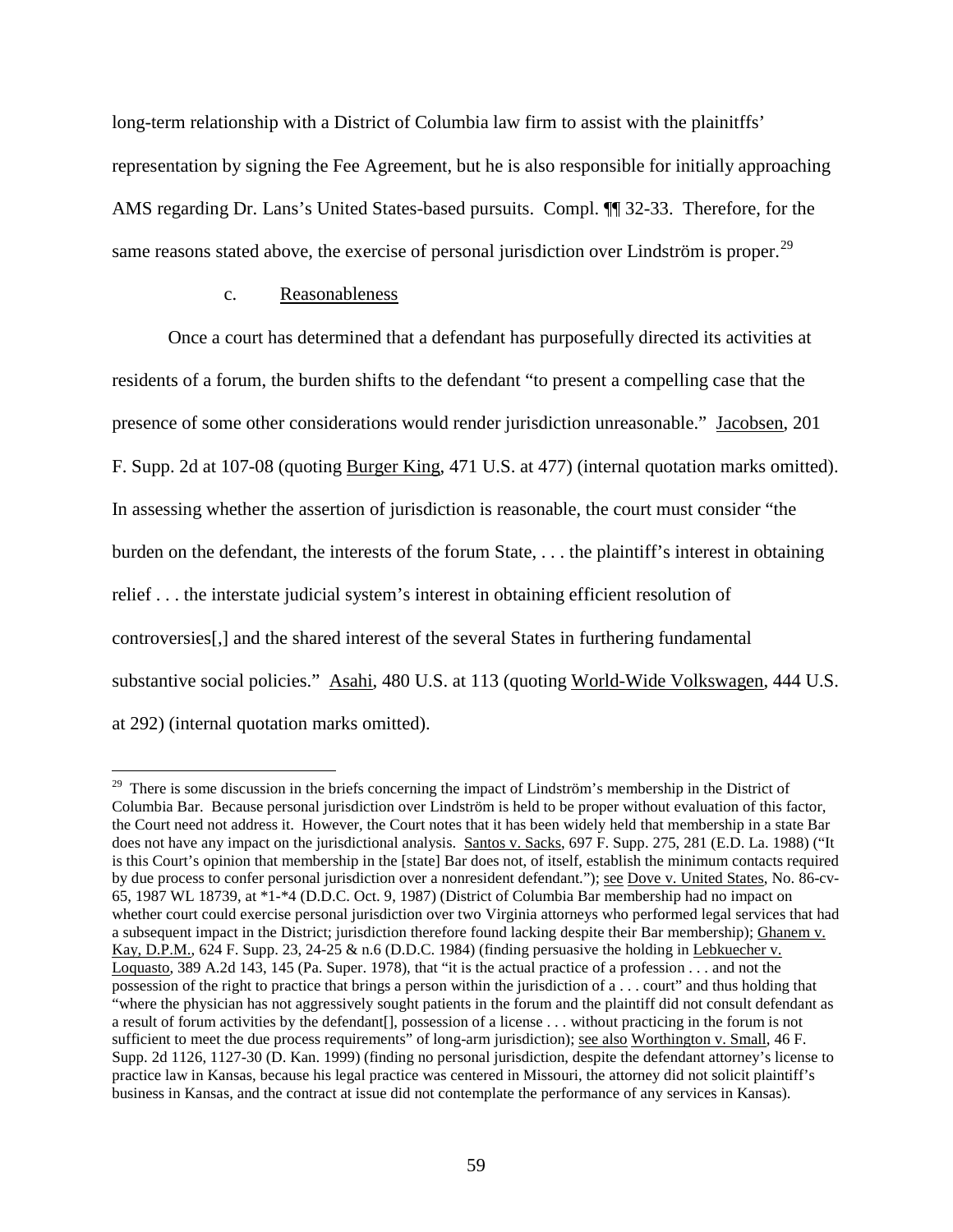The Delphi Defendants contend that even if there are sufficient minimum contacts with the District of Columbia, it would be unreasonable to assert jurisdiction over them for several reasons: (1) the burden on the defendants of having to appear in a suit in a foreign country would be significant, especially since they have no office or facilities in the United States, Delphi Defs.' Mem. at 17; (2) the District's interest in adjudicating the dispute is "minimal" because neither of the plaintiffs nor any of the Delphi Defendants is a resident of the District, id. at 17-18; (3) the plaintiffs' interest in obtaining convenient relief should be given little weight where the plaintiffs have not chosen their home forum and there is no indication that bringing suit in Sweden would subject the plaintiffs to "unreasonable inconvenience," id. at 18-19; (4) "any judgment rendered against the Delphi Defendants by this Court will not [be] enforceable in Sweden," and therefore permitting litigation to continue in the District of Columbia would be an inefficient use of judicial resources, id. at 19; and (5) whereas the District of Columbia has little interest in ensuring that the plaintiffs' claims are litigated here, "Sweden's interest in developing and enforcing the standards governing the provision of legal services by Swedish lawyers, in Sweden, to Swedish nationals, is undeniable," id. at 19-20.

In response, the plaintiffs assert that any burden imposed on the defendants is outweighed by their contacts with the forum because of the frequency with which the individual defendants visited the District of Columbia, Lindström's status as a former resident of McLean, Virginia, and his status as an inactive member of the District of Columbia Bar. Pls.' Delphi Opp'n at 16- 17. Further, the plaintiffs contend that the District of Columbia has a substantial interest in regulating the conduct of attorneys who practice within its borders. Id. at 18. While the plaintiffs admit that the Delphi Defendants did not appear before the Court, the plaintiffs nevertheless claim that the defendants did participate in the infringement proceedings through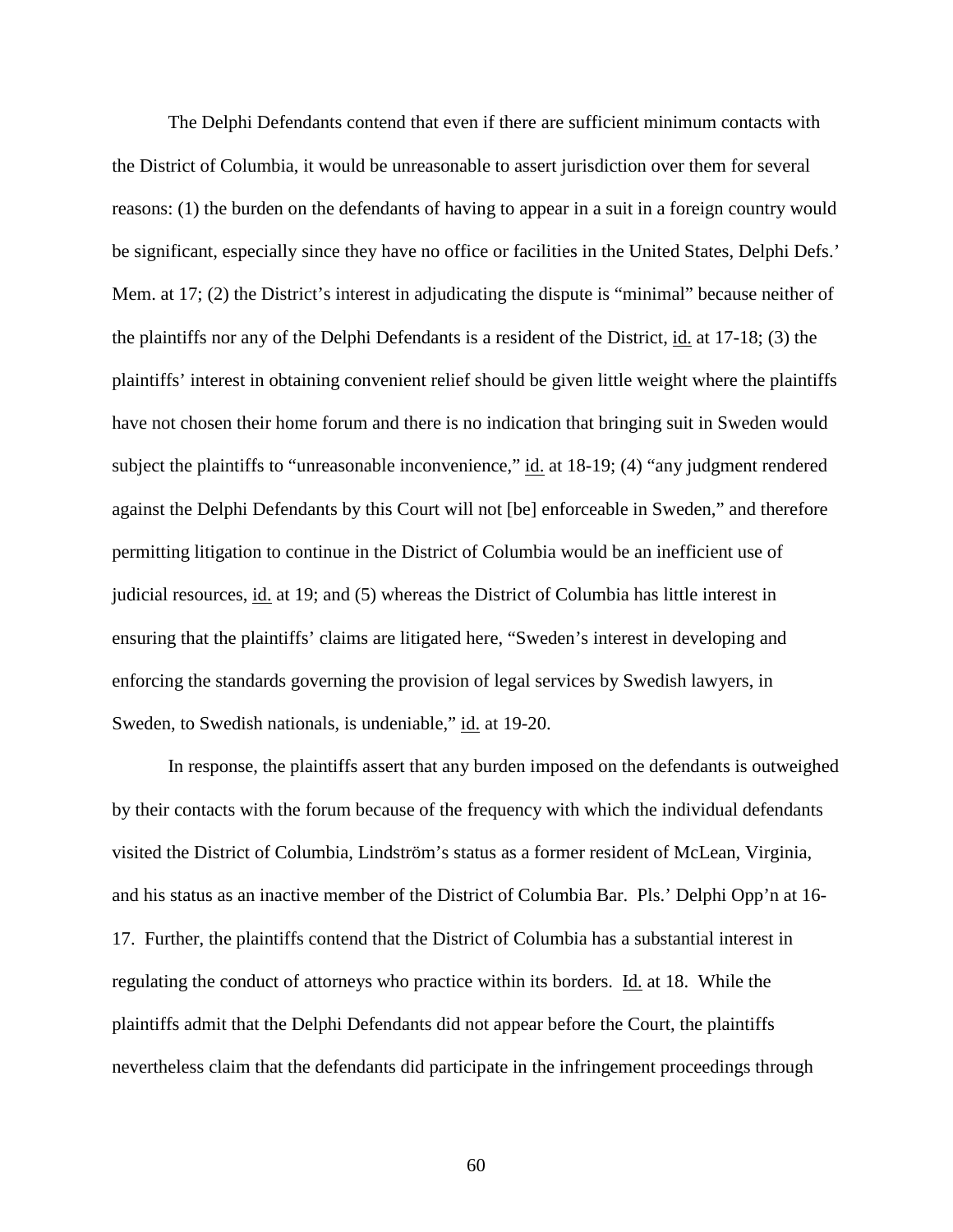the drafting of affidavits and discovery responses and by giving advice regarding litigation and negotiation strategy. Id. The plaintiffs claim that their interest in having their claims against the Delphi Defendants heard in the District of Columbia is strong because their choice of forum should be given deference, they likely would be unable to litigate their claims against AMS in Sweden, and forcing the plaintiffs to litigate this matter against AMS in the District and against the Delphi Defendants in Sweden "creates the possibility that parallel and contradictory judgments will be rendered." Id. The plaintiffs also contend that any effort to litigate this matter in a Swedish court would be a "duplicative, inefficient use of resources" because the Swedish court "would have to re-create the events which have transpired in this Court over many years," and damages calculations in this case require the application of United States patent law, which United States courts can "more efficiently" decide. Id. at 19. Lastly, the plaintiffs argue that public policy should "discourage attorneys from actively participating in, and earning substantial revenue from, litigation before it, but then denying the Court's authority to exercise jurisdiction over those attorneys." Id. The Court finds that the Delphi Defendants have not presented a compelling case that this Court's exercise of jurisdiction in this matter would be unreasonable.

In evaluating the burden on the Delphi Defendants, the Court is mindful of the Supreme Court's admonition that "[t]he unique burdens placed upon one who must defend oneself in a foreign legal system should have significant weight in assessing the reasonableness of stretching the long arm of personal jurisdiction over national borders." Asahi, 480 U.S. at 114. The burden on the defendants in this case is therefore significant. As the Delphi Defendants point out, they have no offices or facilities in the District of Columbia or anywhere in the United States. Delphi Defs.' Mem., Utterström ¶ 3. Nor do they have any assets in the United States or own or rent any real or personal property in the District of Columbia. Id., Utterstrom Decl. ¶ 3. Not only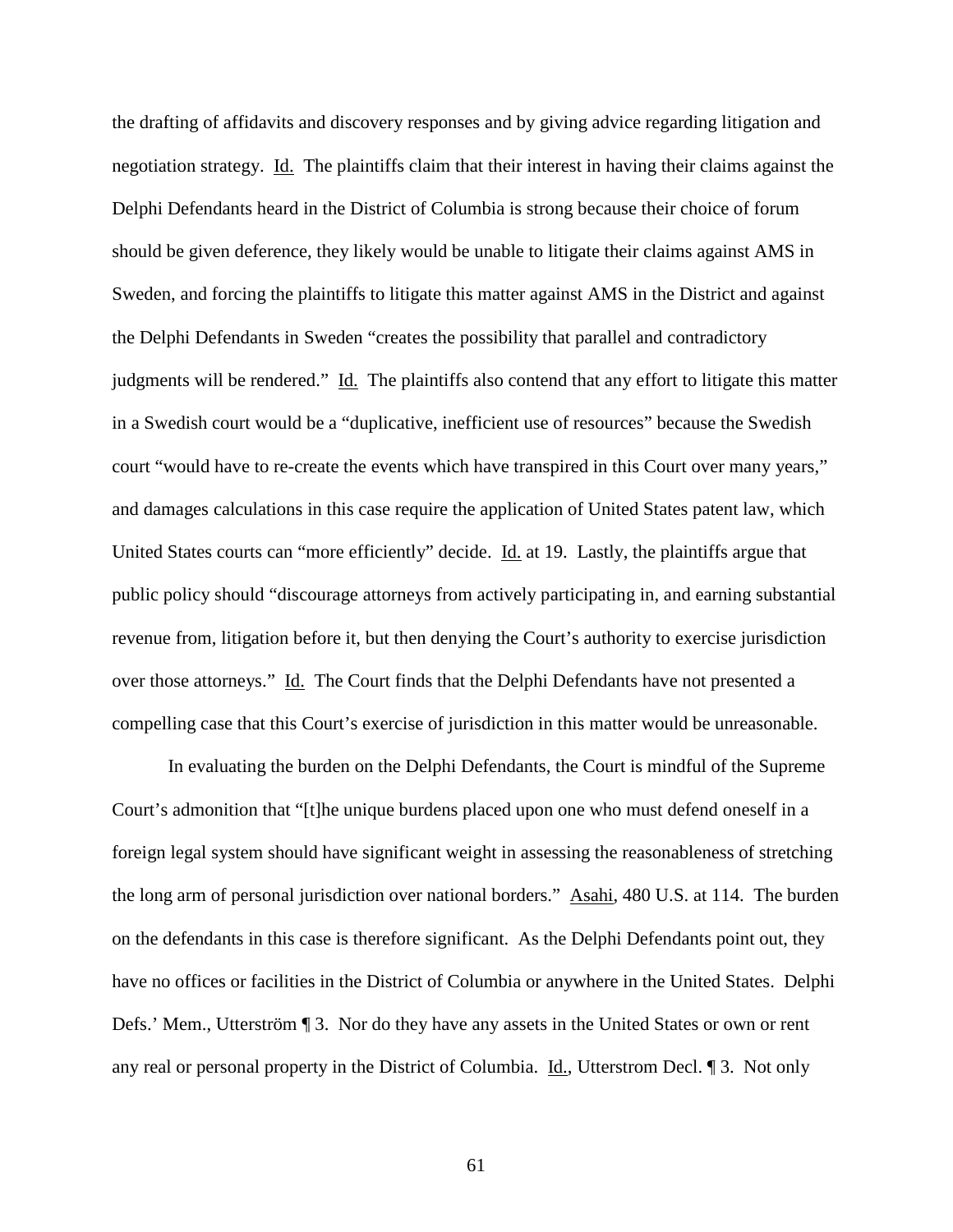must the Delphi Defendants travel the great distance between Sweden and the District of Columbia, but they also must defend themselves in a foreign nation's judicial system. Although the plaintiffs argue that the frequency with which Lindström and Utterström visited the District of Columbia indicates that there would not be a significant burden on the defendants, 14 visits over 10 years is hardly significant. Id., Utterström Decl. ¶¶ 11-14; id., Lindström Decl. ¶¶ 12-14, 18.

Next, the Court must consider the interests of the District of Columbia in adjudicating the dispute. Where minimum contacts have been established, the serious burdens placed on an alien defendant are often justified by the interests of the plaintiff and the forum. See Asahi, 480 U.S. at 114 ("[O]ften the interests of the plaintiff and the forum in the exercise of jurisdiction will justify even the serious burdens placed on the alien defendant."). Because the plaintiffs are not District of Columbia residents, the District's interest in the dispute is considerably diminished. See id. The District's interest is not, however, completely eliminated in such circumstances. For example, the District of Columbia has an interest in "regulating the conduct of attorneys who practice within its borders." Jacobsen, 201 F. Supp. 2d at 99-100. The claims in this case center on alleged malpractice, assorted torts, breaches of various fiduciary duties, and breaches of contract, all which relate to litigation pursued in the District of Columbia and legal representation by attorneys in general. Even though none of the Delphi Defendants ever entered an appearance in Dr. Lans's cases filed in this Court, Delphi Defs.' Mem., Utterström Decl. ¶ 9; id., Lindström Decl. ¶ 11, the District would have a significant interest in the conduct of the Delphi Defendants if they participated in the infringement litigation-related activities, through their drafting of affidavits and discovery responses, and their submission of declarations, and their participation in strategy discussions, including, possibly the decision to file the first suit in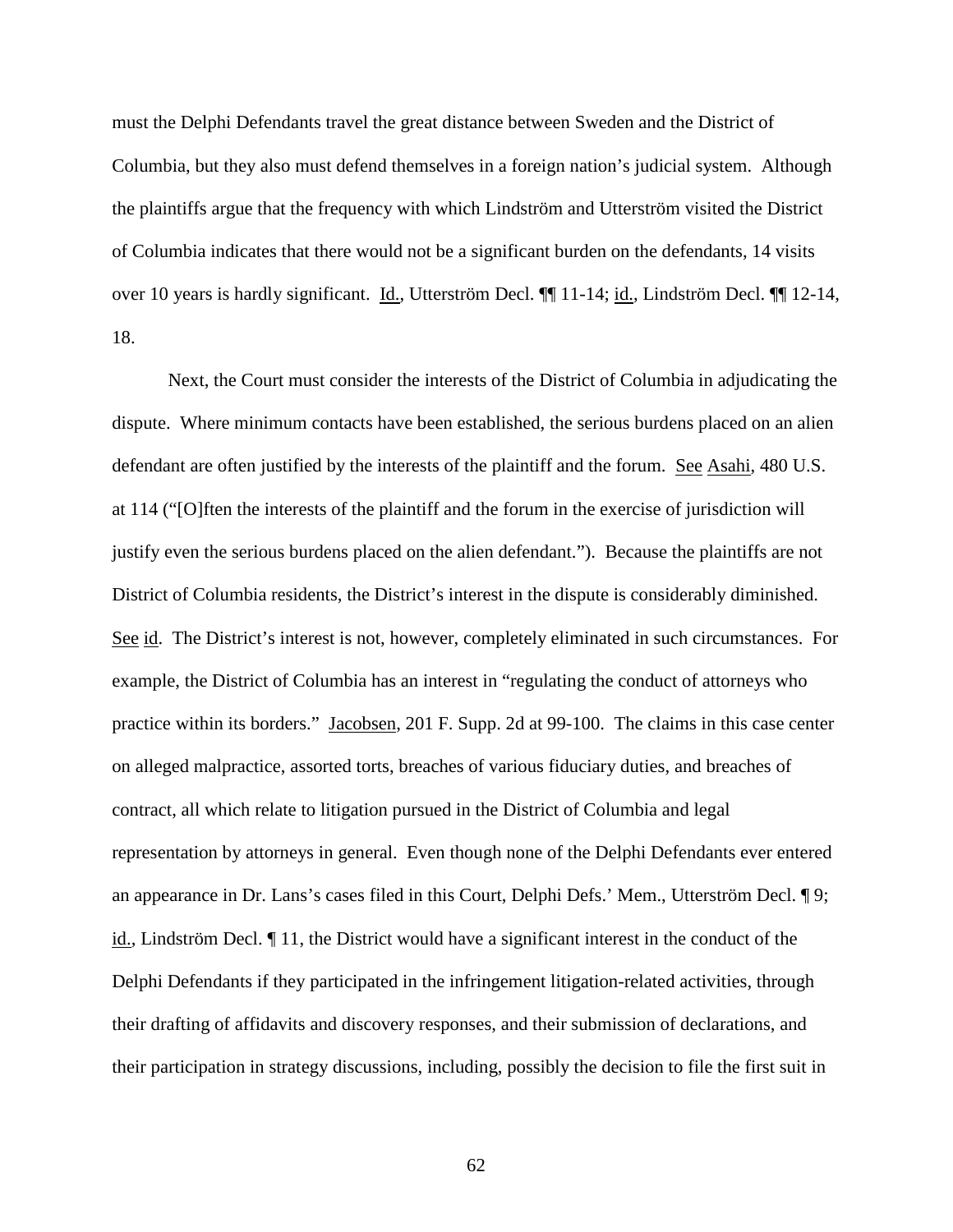Dr. Lans's name only. Construing these disputed facts in favor of the plaintiffs, the Court concludes that the District of Columbia has a significant interest in exercising jurisdiction over the Delphi Defendants. Cf. Asahi, 480 U.S. at 114-15 (holding that the interests of the forum were slight where (1) the only remaining claim had no connection to the forum, (2) the plaintiff was not a resident of the forum, (3) the plaintiff had not demonstrated that it was more convenient for it to litigate its claim against the alien defendant in California rather than Taiwan, the plaintiff's home forum, and (4) while California did have an interest in "protecting its consumers by ensuring that foreign manufacturers comply with the state's safety standards," the dispute was not primarily about safety standards, but rather indemnification).

The defendants also argue that the plaintiffs' interest should be given little weight because the plaintiffs have not chosen their home forum and there is no indication that bringing suit in Sweden would subject the plaintiffs to "unreasonable inconvenience," Delphi Defs.' Mem. at 18. Defendants cite to Camelback Ski Corp. v. Behning, 539 A.2d 1107 (Md. 1988), where the Court of Appeals of Maryland determined it did not have personal jurisdiction over a Pennsylvania defendant in a suit brought by a Maryland plaintiff where the plaintiff could have maintained the action in Pennsylvania "without suffering unreasonable inconvenience." Camelback Ski Corp., 539 A.2d at 1113. While this was indeed a factor considered by Maryland's highest court in its fairness analysis, the court's conclusion was that the fairness factors "would operate slightly in favor of the claim that Maryland should exercise jurisdiction," not that the court lacked jurisdiction based on these factors. Id. The Court noted that the exercise of jurisdiction in Maryland would have been proper had the plaintiff in that case established sufficient "minimum contacts" between the defendant and Maryland. Id. Therefore, the fact that the plaintiffs in this case could have brought suit in Sweden without "unreasonable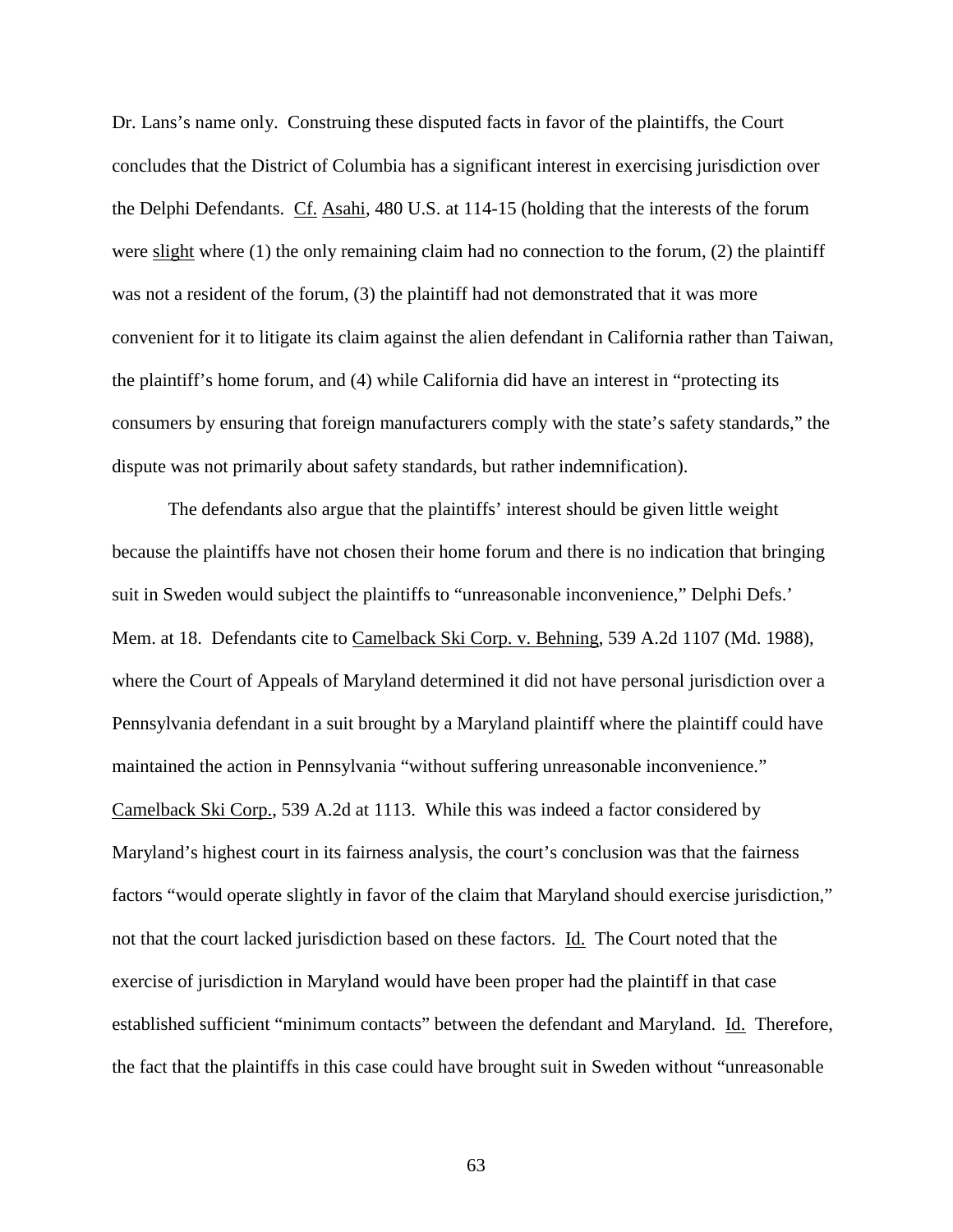inconvenience" has minimal significance. On the other hand, the "possibility that parallel and contradictory judgments will be rendered," Pls.' Delphi Opp'n at 18-19, as a result of the plaintiffs' litigating this matter against AMS in the District and against Delphi in Sweden is a legitimate concern, and therefore has considerable weight. As such, this factor operates in favor of jurisdiction being exercised by this Court.

As to the "efficient resolution of controversies" consideration, the Court is mindful that any judgment rendered against the Delphi Defendants in this Court may be unenforceable against them in Sweden because Swedish courts do not recognize United States judgments and the defendants currently have no assets in the United States. See Eaton Corp. v. Maslym Holding Co., 929 F. Supp. 792, 799 (D.N.J. 1996) (noting the "utter inefficiency" that would result from adjudicating a controversy in which any judgment rendered by a United States court "would not be recognized nor enforceable" in the defendants' home country, and that "[t]here simply cannot be a less efficient use of judicial resources" than "spend[ing] countless hours on an effort that would have little or no meaningful effect on defendants in [their home country]"); see also Delphi Defs.' Mem. at 23-24. The life of a judgment, however, is extensive. During its existence, the defendants may at some point attain assets in the United States against which the plaintiffs can enforce any judgment it may obtain. Or, the Delphi Defendants may acquire assets in a foreign country willing to recognize and enforce a United States judgment. While the plaintiffs assume a risk by choosing to litigate here against the Delphi Defendants, the plaintiffs appear to be willing to assume such risk. Therefore, this factor also weighs in favor of personal jurisdiction being exercised in the District of Columbia.

Finally, consideration of the shared interests of the "several States" factor requires this Court, in this case, to consider the "procedural and substantive policies of other nations whose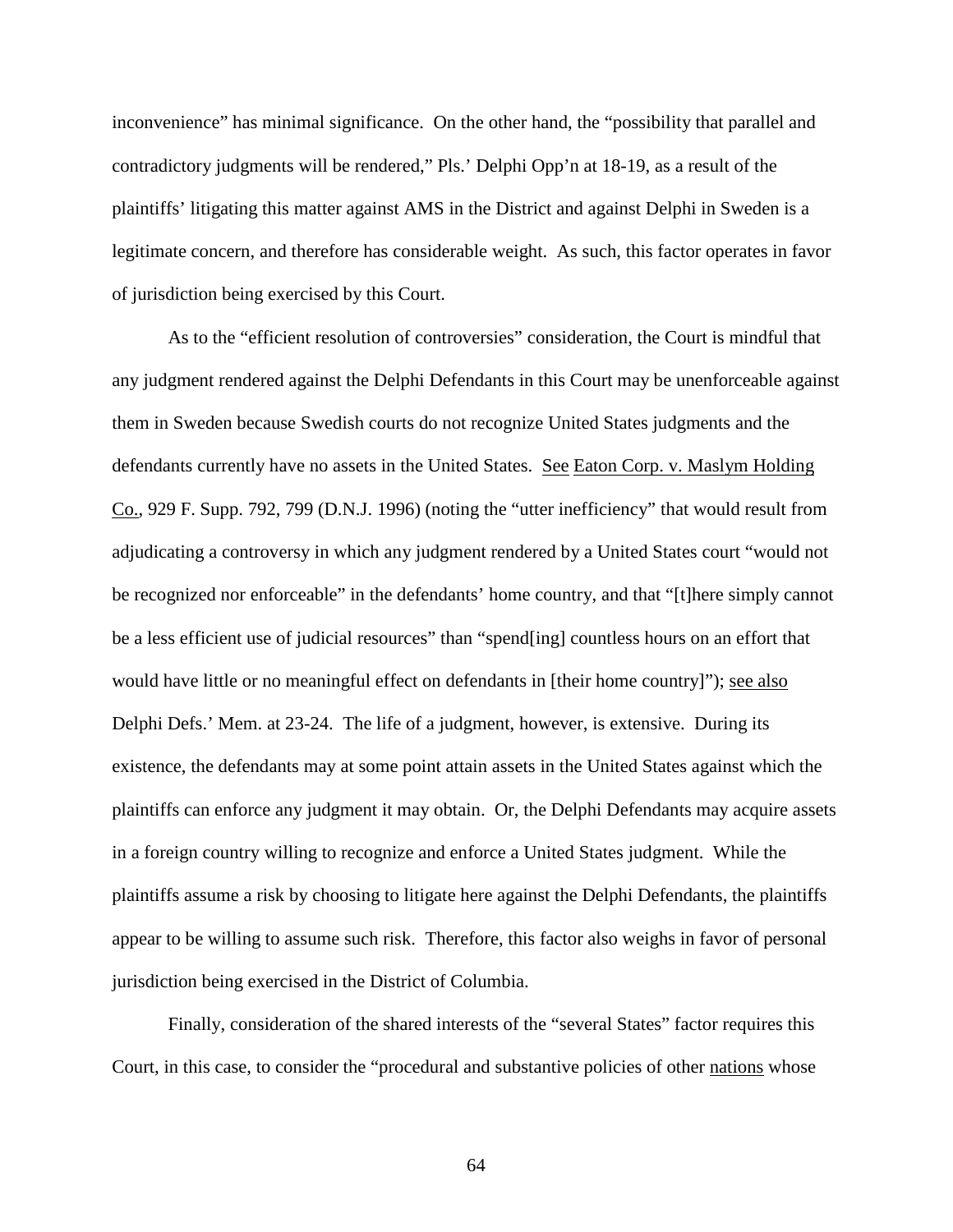interests are affected by the assertion of jurisdiction" by a District of Columbia court – here, Sweden. Asahi, 480 U.S. at 115. Sweden's interests and foreign relations policy are best served by "a careful inquiry into the reasonableness of the assertion of jurisdiction . . . , and an unwillingness to find the serious burdens on an alien defendant outweighed by minimal interests on the part of the plaintiff or the forum State." Id. As previously noted, however, the District of Columbia has a significant interest in regulating attorneys who engage in legal activity within its borders, whether the attorneys are American or Swedish. Sweden's interests, therefore, are minimally impacted here, where the interests of the forum and of the plaintiff are significant.

On the record in this case the Court finds, on balance, that the reasonableness factors weigh in favor of the Court exercising jurisdiction over all of the Delphi Defendants. Accordingly, the Delphi Defendants' motion to dismiss for lack of personal jurisdiction is denied.[30](#page-58-0)

## 2. Forum non conveniens

The Delphi Defendants next assert that, even if this Court finds that it has personal jurisdiction over them, this case should be dismissed on the basis of forum non conveniens. As previously noted, a motion to dismiss based on forum non conveniens requires that the defendant demonstrate that (1) an adequate alternative forum exists, Piper Aircraft, 454 U.S. at 254; El Fadl, 75 F.3d at 676-77, (2) "the balance of convenience tilts strongly in favor of trial in the foreign forum," R. Maganlal, 942 F.2d at 167; El Fadl, 75 F.3d at 676-77, and (3) the "plaintiffs can reinstate their suit in the alternative forum without undue inconvenience or prejudice," Pain, 637 F.2d at 784-85. The Delphi Defendants argue that this case should be dismissed on the basis

<span id="page-64-0"></span> $30$  The plaintiffs requested that the Court permit them to take jurisdictional discovery if the Court was inclined to dismiss their complaint for lack of personal jurisdiction. Pls.' Delphi Opp'n at 2 n.1. Because the Court finds that the plaintiffs have established personal jurisdiction over all the defendants, the request for jurisdictional discovery is now moot.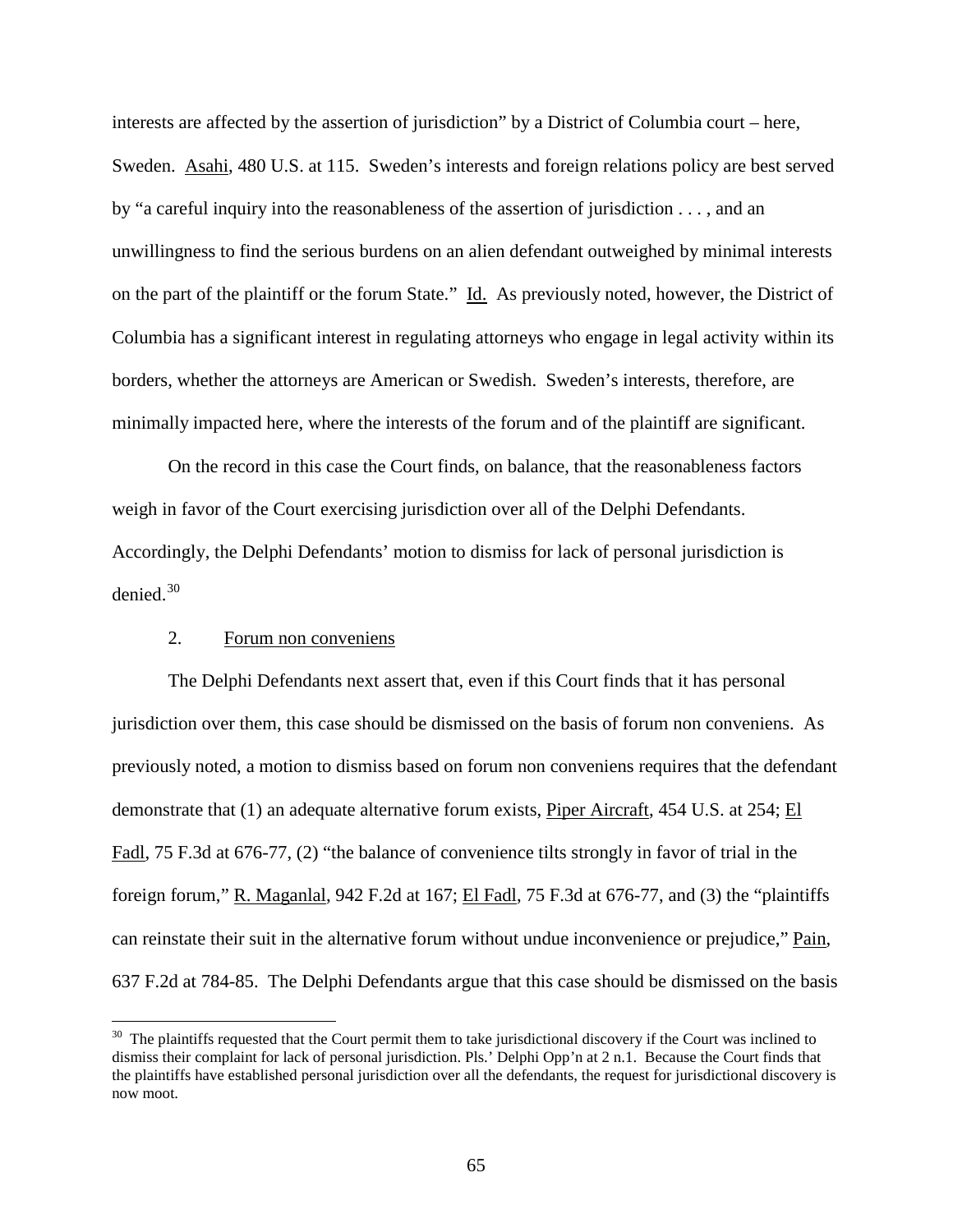of forum non conveniens because "Sweden offers the more convenient forum for the resolution of [the p]laintiffs' claims against the Delphi Defendants." Delphi Defs.' Mem. at 20. The Delphi Defendants first argue that Sweden is an adequate alternative forum because all of the Delphi Defendants are amenable to service of process in Sweden, id., and Sweden's legal system is well-developed, such that the plaintiffs would not be deprived of all remedies or treated unfairly in Sweden, id. at 21. Specifically, the defendants argue that "so long as Swedish law provides remedies for the type of conduct alleged in the Complaint – which it does – Swedish courts supply the requisite 'adequate alternative forum' to allow a forum non conveniens dismissal." Id. at 21 (emphasis omitted).

The plaintiffs argue, on the other hand, that the Delphi Defendants fail to meet their burden to demonstrate that Sweden is an adequate alternative forum because the Delphi Defendants "have not shown that Dr. Lans or Uniboard could reinstate their claims against AMS in Sweden without undue prejudice or burden." Pls.' Delphi Opp'n at 20. More specifically, the plaintiffs assert that the Delphi Defendants have offered only a conclusory statement that an alternative forum is adequate, which fails to satisfy the defendants' burden. Id. at 20-21. In addition, the plaintiffs point to the Swedish court's "dismiss[al of] an action by the Delphi Defendants seeking declaratory relief that they had no liability to Dr. Lans and Uniboard and awarded Dr. Lans his legal costs in defending the suit." Id. at 21.

In their reply, the Delphi Defendants dispute that they must demonstrate that AMS is amenable to suit in Sweden, contending that "[i]t is not a prerequisite . . . to a forum non conveniens dismissal that an identical lawsuit may be filed in the alternative forum." Delphi Defs.' Reply at 19.

The Delphi Defendants also contend that the balance of private and public interest factors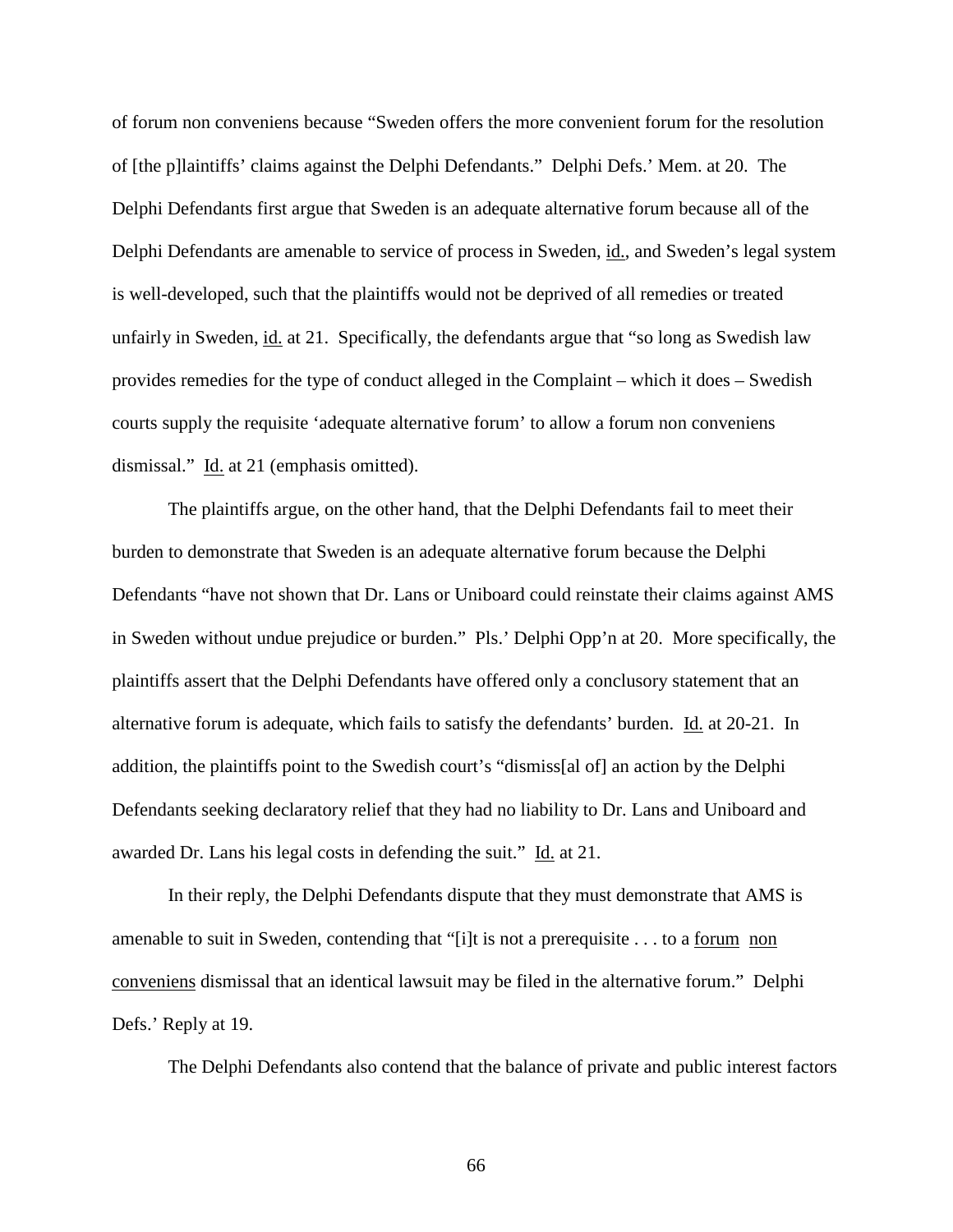favor dismissal. Delphi Defs.' Mem. at 22-27. First, they argue that private interest factors favor dismissal for the following reasons: (1) the presumption in favor of the plaintiffs' choice of forum is entitled to little deference because "both [of] the [p]laintiffs are Swedish and have no strong connection to the District of Columbia," id. at 22; (2) the ease of access to evidence favors litigation in Sweden because Dr. Lans's, Uniboard's, and Delphi's documents are all located in Sweden, many of these documents are written in Swedish, and translation of documents is expensive and time-consuming, id. at 22-23; (3) many key witnesses reside in Sweden or other European countries, possibly beyond the subpoena power of this Court, and even if these witnesses did agree to testify, the cost and inconvenience of traveling thousands of miles to the United States favors dismissal, id. at 23; and (4) any judgment entered against the Delphi Defendants by this Court is unenforceable in Sweden, and therefore, the case may have to be relitigated in Sweden, creating the potential for duplicative litigation and conflicting judgments, id. at 23-24.

Second, the Delphi Defendants assert that public interest factors also favor dismissal for the following reasons: (1) this dispute, described as between Swedish clients and their Swedish attorneys, does not present a localized controversy given that the "claims against the Delphi Defendants are based primarily on allegations of professional malpractice and violations of the Swedish rules of professional ethics," id. at 25; (2) Swedish law will need to be applied because "[t]he conduct complained of occurred in Sweden, the [p]laintiffs and the Delphi Defendants are domiciled in Sweden, the relationship between the parties [was] centered in Sweden, . . . the Fee Agreement was negotiated and executed by [the p]laintiffs and the Delphi Defendants in Sweden," and Swedish courts have a greater interest in the regulation of their lawyers, id. at 25 n.12; (3) even if United States law applies to some parts of the case, such as to one defendant,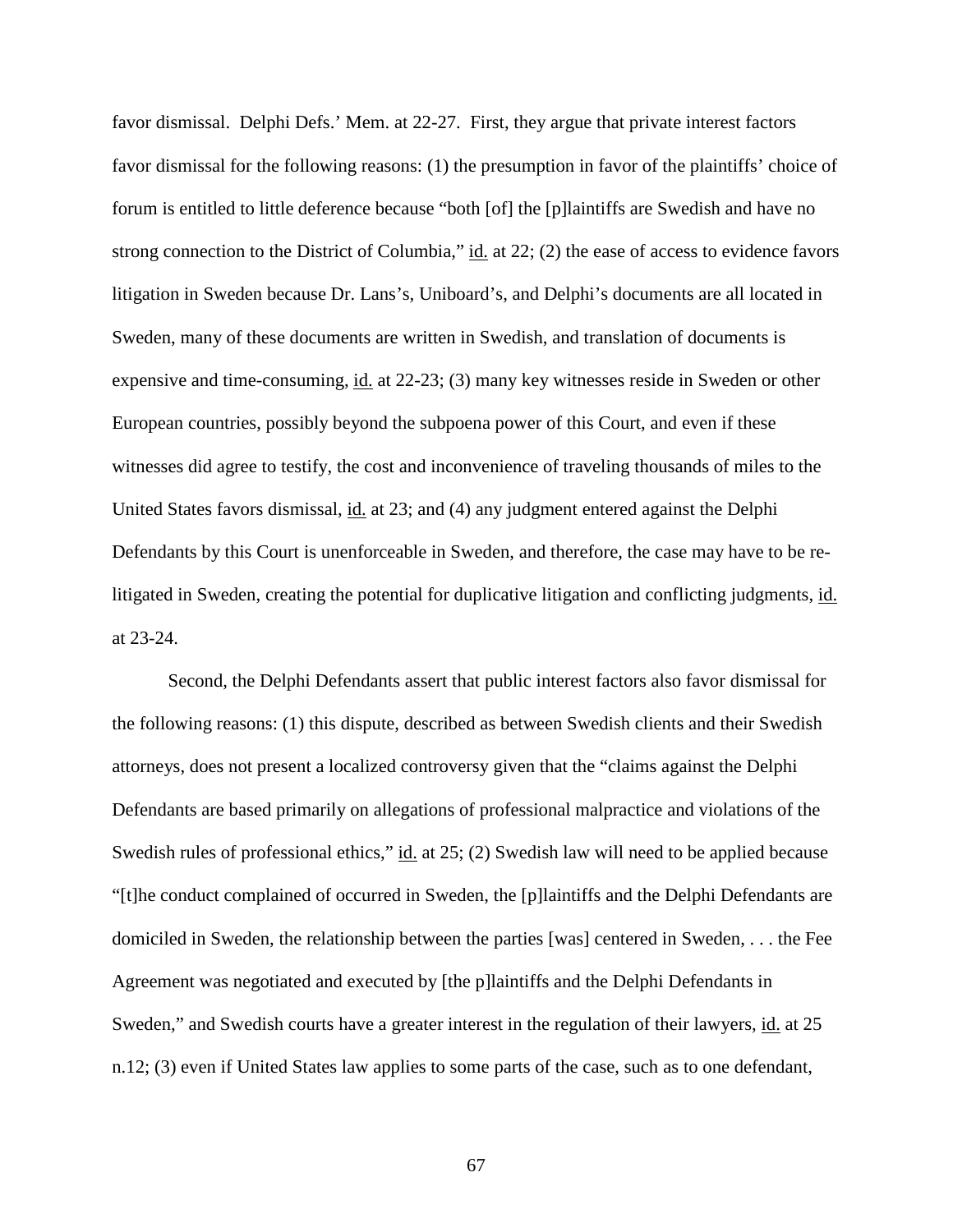application of multiple jurisdiction's laws would make the case "hopelessly complex and confusing," id. at 26; and (4) because the plaintiffs have requested a jury trial, application of different legal standards to different defendants would be confusing for a jury, there is a threat of prejudice to the parties as a result of the jurors' potential reluctance at reaching different results as to the different defendants, and District of Columbia residents should not be compelled to resolve a dispute between Swedish parties, id.

The plaintiffs retort that private and public interest factors weigh strongly against dismissal. Pls.' Delphi Opp'n at 21. Specifically, the plaintiffs contend that private interest factors weigh against dismissal because: (1) of the five persons and two law firms named as defendants in this suit, three individuals and the AMS law firm reside and have their principal place of business in the United States, id. at 21-22; (2) the underlying case that is the basis for this case was prosecuted in this Court, id. at 22; (3) most of the relevant witnesses and documents are located in the District of Columbia,  $\underline{\text{id}}$ ; (4) most of the relevant correspondence between the parties, and all the correspondence between the defendants is likely to be in English, so the cost of providing translators and translation actually would be less in the District of Columbia than in Sweden, id.; (5) the defendants have failed to provide "uncontested expert testimony" indicating that a United States judgment would be unenforceable in Sweden as was presented in Blimpie Int'l, Inc. v. ICA Menyforetagen AB, No. 96 CIV. 3082 (RWS), 1997 WL 143907, at  $*7$  (S.D.N.Y. Mar. 25, 1997),  $\underline{id}$ ; (6) the defendants fail to show how a Swedish court would handle issues of patent law and the calculation of damages when United States patent law is implicated, id.; (7) it is inappropriate for the Delphi Defendants to argue that a United States judgment is unenforceable in Sweden because the Delphi Defendants would benefit from an unenforceable judgment,  $\underline{\text{id}}$ ; (8) "[n]o matter where this case is litigated, there will be witnesses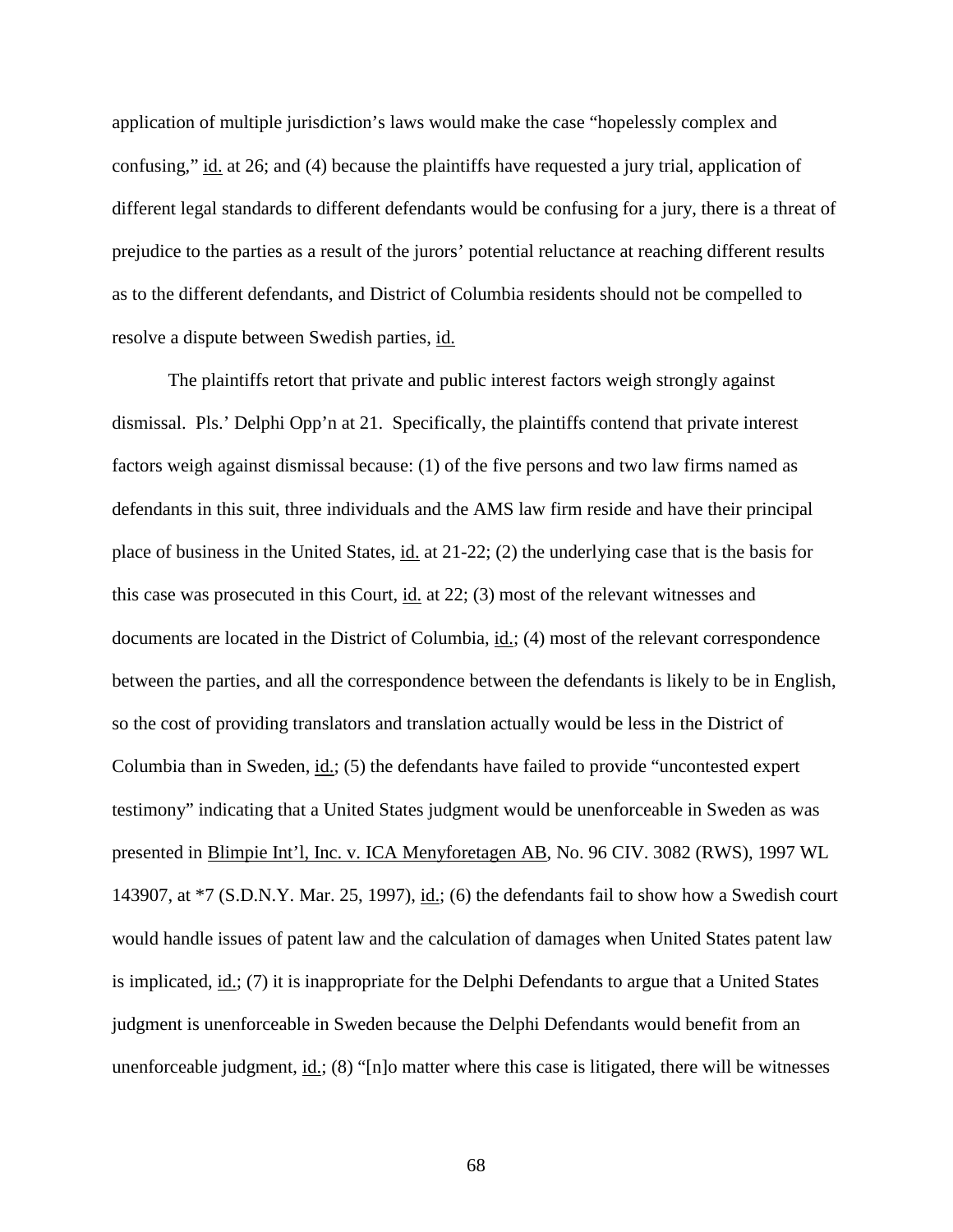located in different countries and documents written in different languages," id.; and (9) the case against AMS will still proceed in this Court, so dismissal of the Delphi Defendants would create duplicative testimony and the possibility of inconsistent rulings, id. at 23.

The plaintiffs also argue that public interest factors weigh against dismissal for the following reasons: (1) this dispute is not solely between Swedish clients and their Swedish attorneys – rather, it is a localized controversy because "[m]ost of the legal principles that the Delphi Defendants violated are grounded in D.C. law," and this Court has heard testimony and written opinions in the underlying litigation which deal with certain facts and issues relevant to the present case, id.; (2) District of Columbia law applies because the District, not Sweden, has the most significant relationship to the case on account of the filing of the underlying litigation in this Court and the critical 1997 conversation occurring in the District, the injury and conduct complained of occurred in the District, the relationship between the parties was centered here, where the potential patent infringers were being pursued, id. at 24; (3) the District of Columbia's interest in litigating a malpractice suit arising out of litigation carried out in the District is greater than Sweden's interest "aris[ing] solely because the Delphi Defendants are domiciled there," id. at 24-25; and (4) this case involves "substantial questions of U.S. patent law," such as the merits of the underlying litigation, in order to demonstrate that "the Delphi Defendants' negligence adversely affected [the plaintiffs'] ability to assert 'an otherwise meritorious claim or defense in the underlying action,'" id. at 25 (emphasis omitted). For the following reasons, the Court agrees with the plaintiffs.

#### a. Adequacy of alternative forum

In order to establish that an alternative forum is adequate, the defendant must first establish that an alternative forum is available where the plaintiff may bring his claims.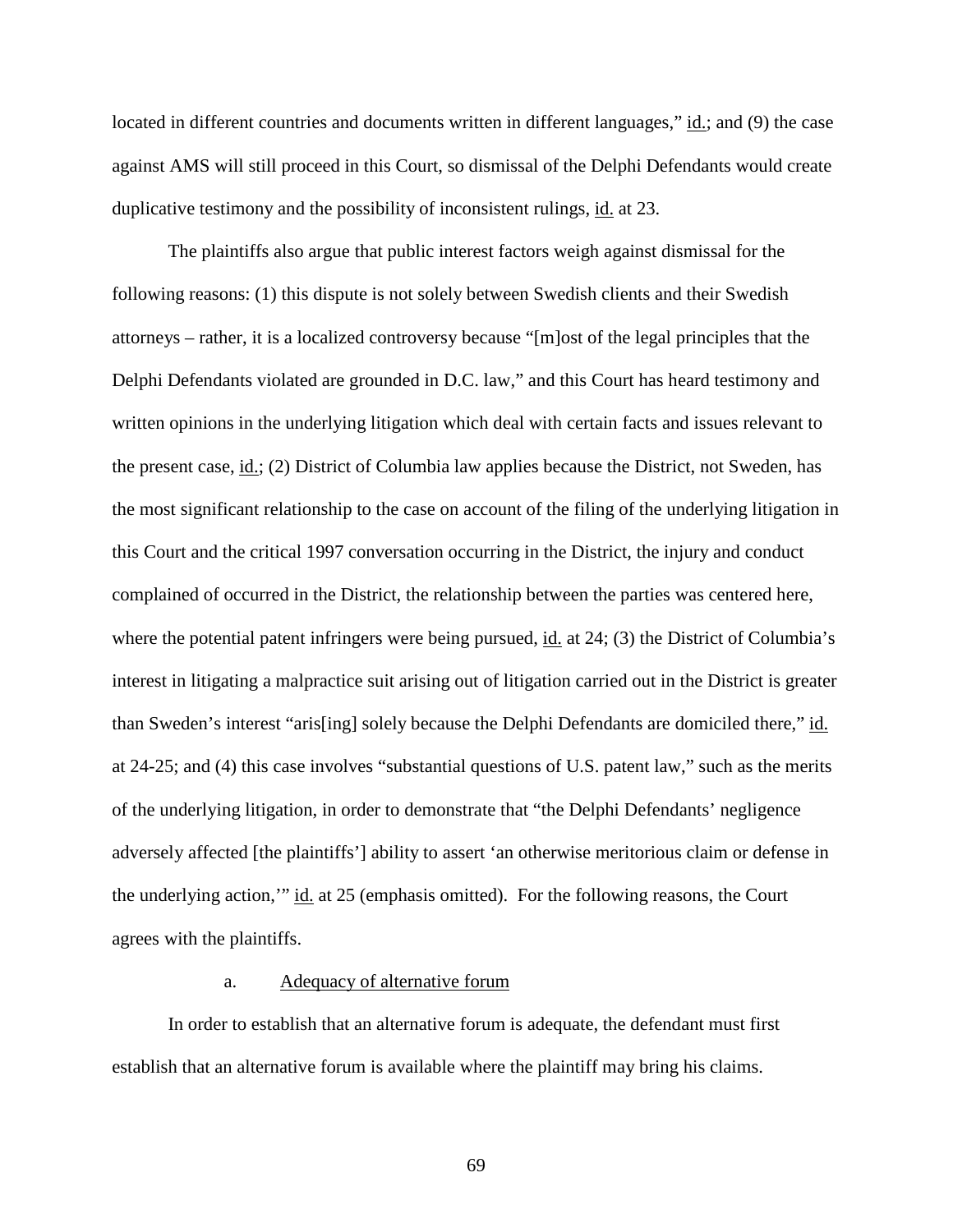Normally, an alternative forum is considered available when the defendant is "amenable to process" in that forum. Piper Aircraft, 454 U.S. at 241. For the reasons that follow, the Court holds that the defendants have not met their burden of establishing that Sweden is truly an available alternative forum.

The defendants have failed to establish that Sweden is available as an alternative forum as to all defendants. The Delphi Defendants attempt to portray this case as one involving only Swedish parties, conspicuously ignoring the inclusion of AMS in this litigation. Delphi Defs.' Mem. at 25 ("This dispute – between Swedish clients and their Swedish lawyers . . . ."); Delphi Defs.' Reply at 19 ("[The] [p]laintiffs do not contest the declarations establishing that the Delphi Defendants are amenable to jurisdiction in Sweden. . . . [T]herefore[,] . . . Sweden is an adequate alternative forum" (emphasis added)). Moreover, when confronted with their failure to demonstrate that the claims against AMS could be reinstated in Sweden, the Delphi Defendants attempt to persuade the Court that they need not show that all parties are amenable to jurisdiction in Sweden, citing to BPA International, Inc. v. Kingdom of Sweden, 281 F. Supp. 2d 73 (D.D.C. 2003). The Delphi Defendants further state that "the courts have rejected the notion that forum non conveniens is an all-or-nothing doctrine or that an action or part of an action may be dismissed on forum non conveniens grounds only if all the issues can be resolved in a single alternative jurisdiction." Delphi Defs.' Reply at 19 (internal quotation marks and emphasis omitted). In support of this proposition, the defendants cite to dicta in a single Massachusetts Supreme Court case. Id. (quoting United Techs. Corp. v. Liberty Mutual Ins. Co., 555 N.E.2d 224, 225 (Mass. 1990). The Court finds the Delphi Defendants' argument unpersuasive.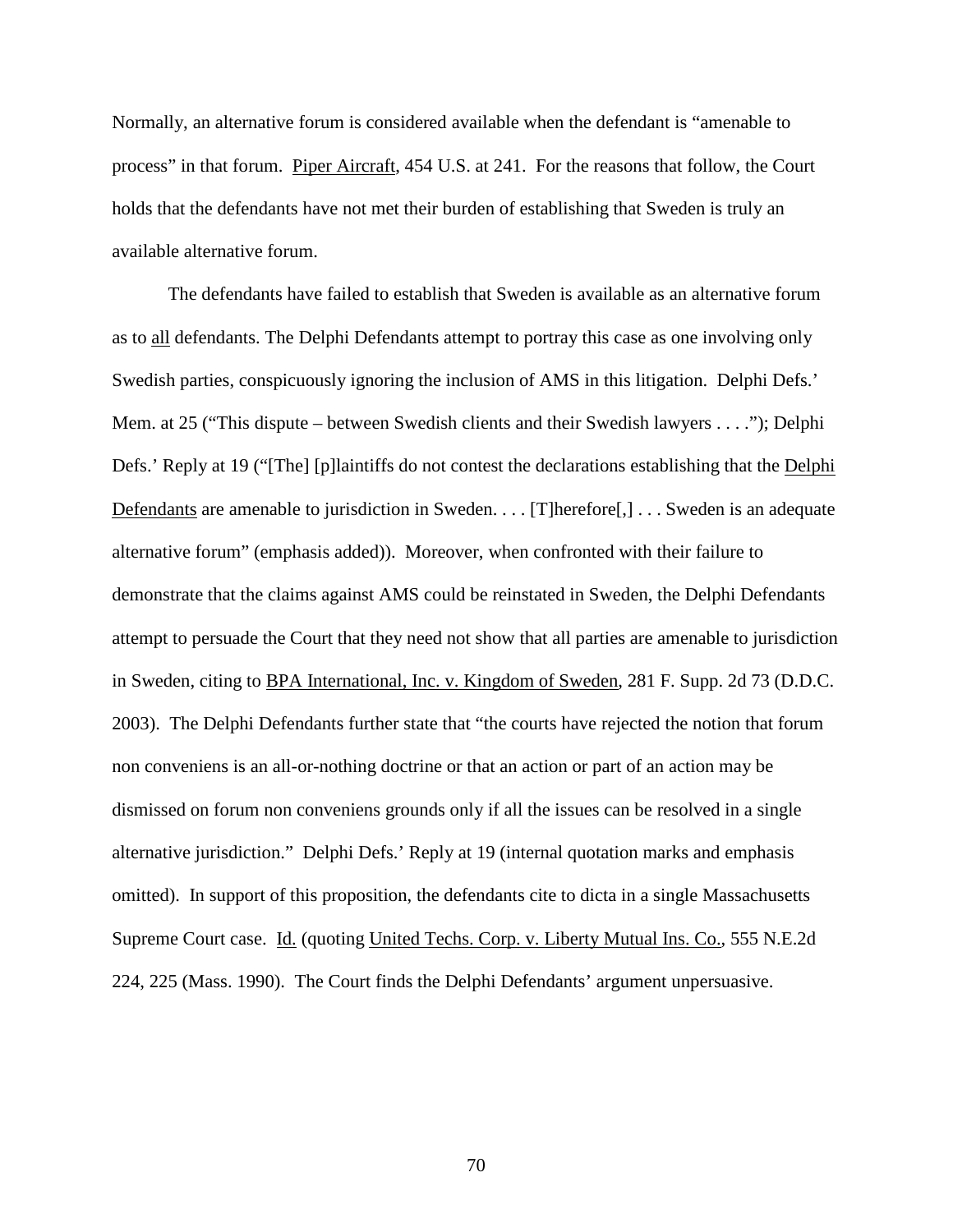This appears to present a dilemma of first impression in the District of Columbia.<sup>[31](#page-64-0)</sup> However, there is wide-ranging consensus among the various Circuits that a dismissal based on forum non conveniens requires that the alternate forum have jurisdiction over all of the moving party's co-defendants. Evolution Online Sys., Inc. v. Koninklijke PTT Nederland N.V., 145 F.3d 505, 510 (2d Cir. 1998); Raytheon, 142 F.3d at 1282; Lacey v. Cessna Aircraft Co., 932 F.2d 170, 180 (3d Cir. 1991); Watson v. Merrell Dow Pharm., 769 F.2d 354, 357 (6th Cir.1985); see also, e.g., In re Air Crash Disaster Near New Orleans, La. on July 9, 1982, 821 F.2d 1147, 1168- 69 (5th Cir. 1987) (holding that the case was properly held in the United States because "no other forum could entertain the plaintiffs' actions against all of the defendants" even though the moving defendant assured the court that it would pay "any judgment rendered against it" in the alternate forum, because "it" did not refer to the other defendant and the "[p]laintiffs sought recovery from Pan American [Airlines] and the United States, not one or the other;" therefore, "Pan American's conditional promises simply fail[ed] to make all defendants available to [the] plaintiffs in a Uruguayan forum"); Metro-Goldwyn-Mayer Studios Inc. v. Grokster, Ltd., 243 F. Supp. 2d 1073, 1095 (C.D. Cal. 2003) (denying the defendant's motion to dismiss based on forum non conveniens because the defendant "made no showing that its non-Australian co-Defendants [were] amenable to suit in Australia or Vanuatu" (internal citations omitted)). In addition, several courts have based their grant of a dismissal for forum non conveniens on the codefendants' voluntary submission to jurisdiction in the alternate forum. See Dole Food Co. v.

 $31$  The Court is unaware of any other case in the District of Columbia that has addressed this specific issue, but another member of this Court has conducted a forum non conveniens analysis in a case with multiple defendants, and where only some of the defendants were moving for dismissal. In BPA International, 281 F. Supp. 2d 73 (D.D.C. 2003), the court concluded that Sweden was an adequate alternative forum based, in part, on the fact that "each of the defendants are subject to the jurisdiction of the appropriate Swedish courts." Id. at 85. However, the Court never stated that jurisdiction over all of the defendants was required – the Court only made a conclusion based, in part, on this uncontested fact. See id. Therefore, this issue seemingly remains one of first impression in the District of Columbia.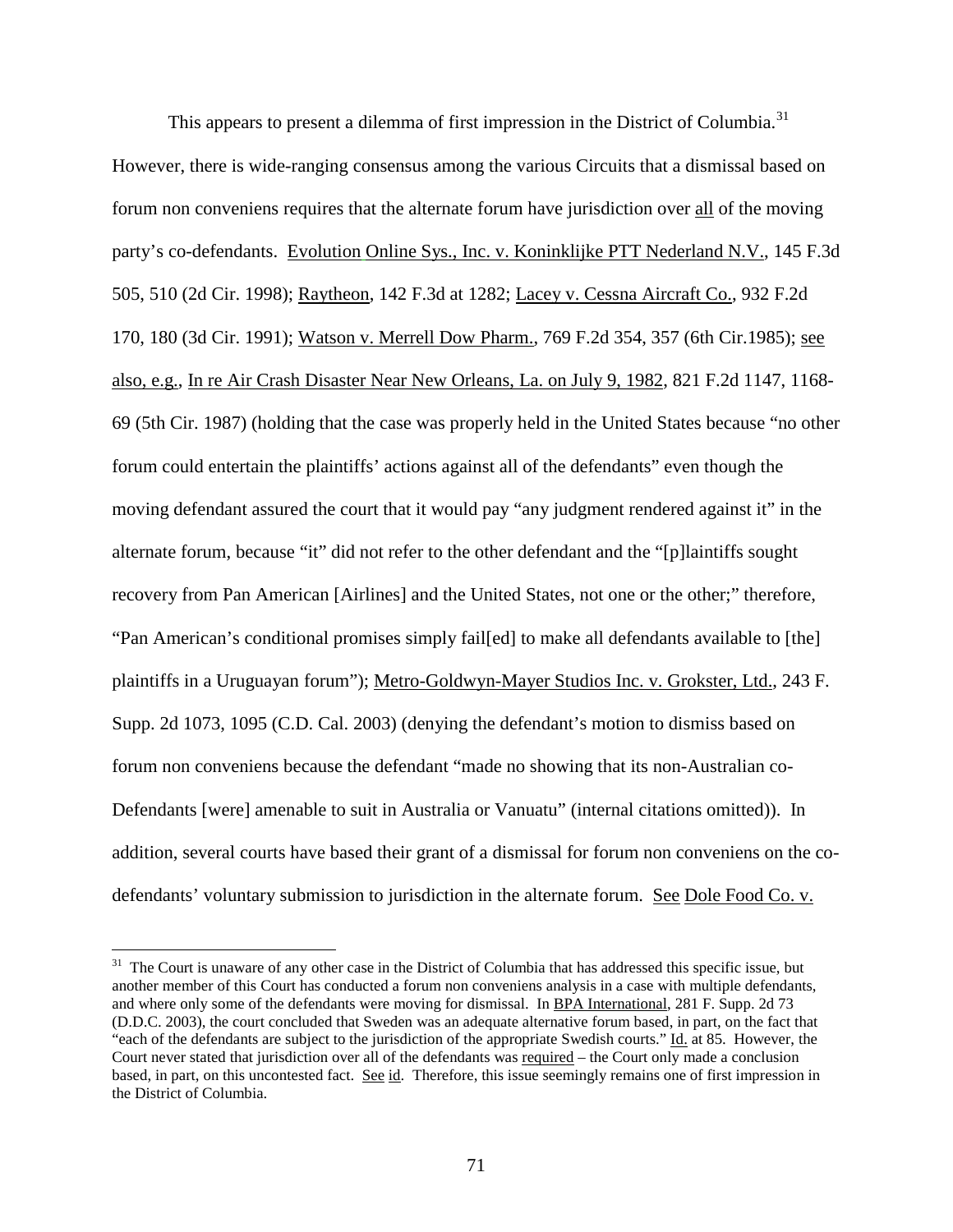Watts, 303 F.3d 1104, 1116 (9th Cir. 2002) (holding that Rotterdam was not an available alternate forum since defendants failed to prove that any single alternative forum had subjectmatter and personal jurisdiction over all parties and issues); Jota v. Texaco, Inc., 157 F.3d 153, 159 (2d Cir. 1998) (holding that dismissal for forum non conveniens was not appropriate absent the defendant's willingness to submit to the jurisdiction of the foreign court); In re Air Crash Near Peixoto De Azeveda, Brazil, on September 29, 2006, 574 F. Supp. 2d 272, 282-83 (E.D.N.Y. 2008) (stating that where all defendants except two have signed declarations consenting to jurisdiction in Brazil, the defendants must still demonstrate that a Brazilian court has jurisdiction over the two non-consenting defendants); Stromberg v. Marriot Int'l, Inc., 474 F. Supp. 2d 57, 61 (D.D.C. 2007) (noting that one factor in finding that Mexico was an available alternate forum was that the non-Mexican co-defendant had stipulated to submit to service of process there); Indymac Mortgage Holdings, Inc. v. Reyad, 167 F. Supp. 2d 222, 248 n.33 (D. Conn. 2001) (holding that dismissal on the basis of forum non conveniens was not available since "it is not clear that [the co-defendant] would be subject to personal jurisdiction in California, and thus that state cannot be considered an adequate alternative forum, absent some agreement [by the co-defendant] to submit to jurisdiction there"). Finally, the Delphi Defendants use of BPA International to support their position that they only need to demonstrate that the Delphi Defendants are amendable to process in Sweden is misguided. BPA International held that the defendants met their burden of demonstrating that Sweden was an adequate alternative forum by providing uncontested affidavits showing that the plaintiffs' claims could be brought in Sweden and that Sweden had jurisdiction over all of the defendants. See BPA Int'l, 281 F. Supp. 2d at 85 ("Telia's general counsel avers that BPA International could assert its claims in the courts of Sweden and that each of the defendants are subject to the jurisdiction of the appropriate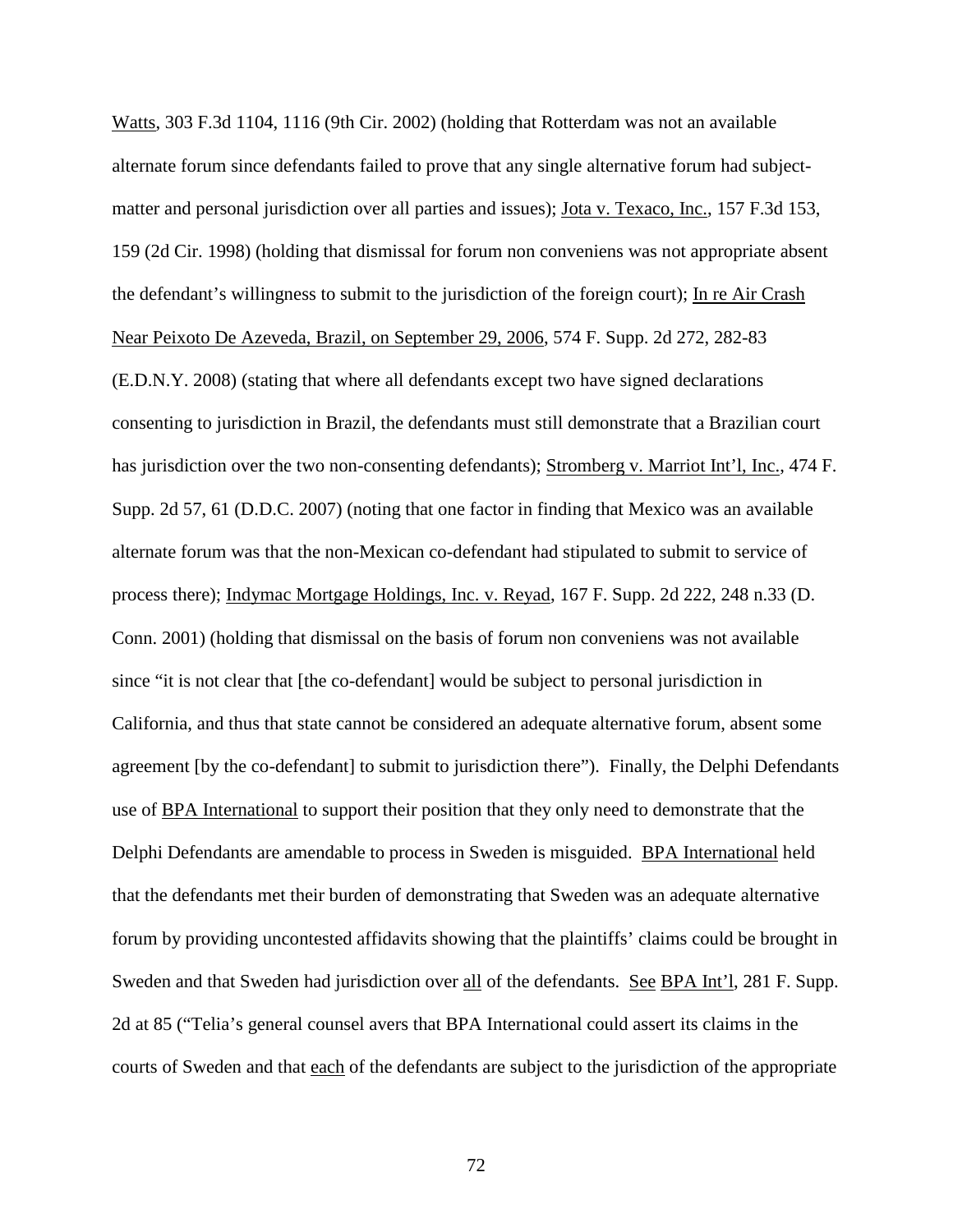Swedish courts." (emphasis added and internal quotation marks omitted)). Therefore, absent a showing by the Delphi Defendants that a Swedish court would also have jurisdiction over AMS, or consent by AMS to submit to the jurisdiction of a Swedish court, dismissal on the basis of forum non conveniens is not appropriate.

Furthermore, even if the defendants established that Sweden will be able to exert jurisdiction over AMS or if AMS consented to such jurisdiction, the Delphi Defendants have nonetheless failed to provide sufficient evidence demonstrating that Sweden is an adequate forum for resolution of the disputes in this case. Several courts have agreed that Sweden offers a "well-developed legal system" with "many important procedural safeguards such as the right to present evidence and call witnesses, and the right to appeal." Carlenstolpe v. Merck & Co., 638 F. Supp. 901, 905 (S.D.N.Y. 1986); see also Blimpie Int'l, 1997 WL 143907, at \*5. However, this acknowledgement alone is insufficient to demonstrate that Sweden provides an adequate forum in this case. A forum is considered inadequate "where the remedy offered by the other forum is clearly unsatisfactory," such as where the subject matter of the dispute may not be litigated in the alternative forum. Piper Aircraft, 454 U.S. at 254 n.22. Nonetheless, the alternate forum does not need to have identical causes of action or identical remedies to be deemed adequate. Norex Petroleum Ltd. v. Access Industries, Inc., 416 F.3d 146, 158 (2d Cir. 2005); see also Termorio S.A. E.S.P. v. Electrificadora Del Atlantico S.A. E.S.P., 421 F. Supp. 2d 87, 103 (D.D.C. 2006). As such, in civil RICO actions, for example, it is sufficient that the "foreign jurisdiction[] provide alternative legal actions . . . [that] address the wrongdoing encompassed by civil RICO." Norex Petroleum, 416 F.3d at 158. Nor is a court "to place undue weight on the possibility of a change in substantive law" or on the existence of "different adjudicative procedures or general allegations of corruption in the judicial system." Termorio,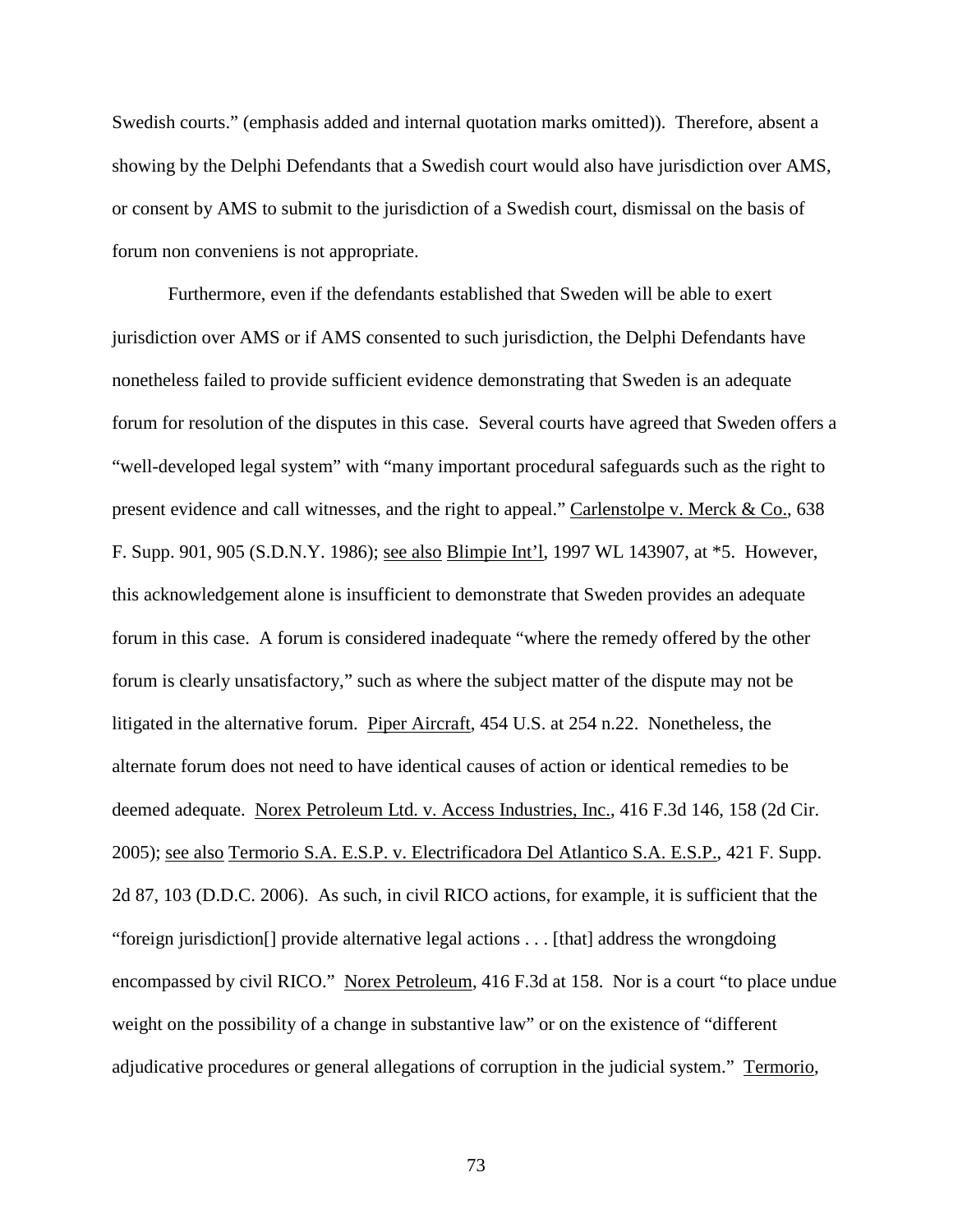421 F. Supp. 2d at 103; accord El-Fadl, 75 F.3d at 678.

The defendants correctly state that "so long as Swedish law provides remedies for the type of conduct alleged in the Complaint[,] . . . Swedish courts supply the requisite 'adequate alternative forum' to allow a forum non conveniens dismissal." Delphi Defs.' Mem. at 21 (emphasis omitted). However, the Delphi Defendants have failed to demonstrate what causes of action or remedies would actually be available in Sweden; instead, merely providing an unsubstantiated claim that "Swedish law [does] provide[] remedies for the type of conduct alleged in the Complaint." Id. This proffer is inadequate to satisfy their burden of proof. See Baris v. Sulpicio Lines, Inc., 932 F.2d 1540, 1550 n.14 (5th Cir. 1991) ("[W]e require a defendant to put forth unequivocal, substantiated evidence presented by affidavit testimony in order for the district court to satisfy the standard enunciated in Gulf Oil Corp. v. Gilbert." (internal citation omitted)); see also Raytheon,  $142$  F.3d at  $1282 \& n.11$  (expressing skepticism that the defendants demonstrated Panama was an adequate forum because the defendants offered only an unsworn declaration of a Panamanian attorney stating "with no substantiation or citation of Panamanian legal authority, that the Panamanian court would take jurisdiction of the case and that it is familiar with [the type of case at issue] and is experienced in dealing with Englishspeaking witnesses"); El-Fadl, 75 F.3d at 677 (noting that reversal of a dismissal based on forum non conveniens is appropriate even when the defendant provides an affidavit, but "the affidavit through which [the defendant] attempted to meet its burden contain[ed] substantial gaps" such that "the record before the court [was] so 'fragmentary' that 'it [was] impossible to make a sound determination' of whether an adequate alternative forum exist[ed]" (internal citations omitted)); Lacey, 862 F.2d at 45 (noting that the defendants' "failure to provide any record support for their contentions precluded the district court from scrutinizing the substance of the dispute between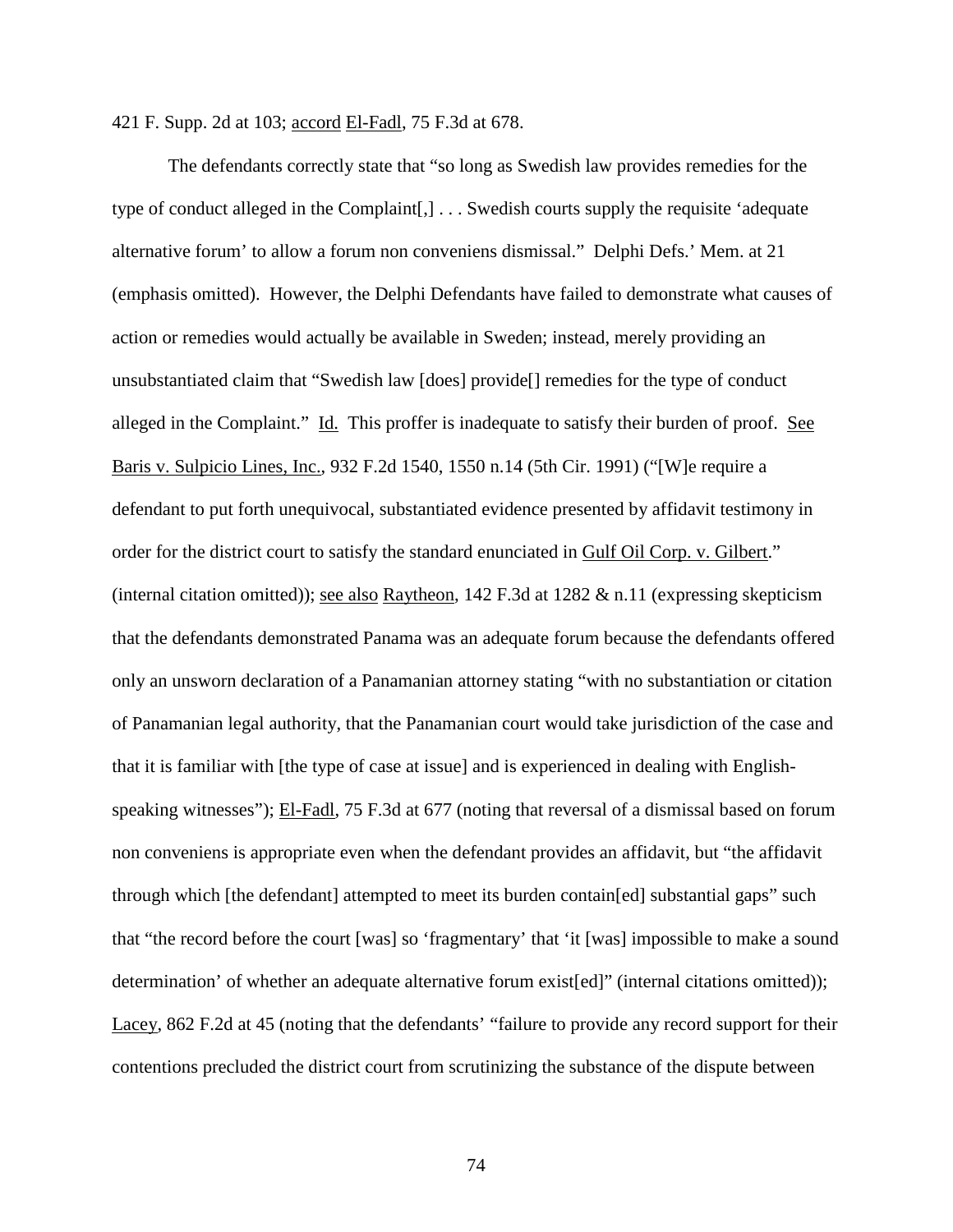the parties" and that the defendants had therefore failed to carry their burden).

For the foregoing reasons, the Court holds that the Delphi Defendants have failed to establish that Sweden is an adequate alternative forum for the resolution of the plaintiffs' claims.

### b. Private interests

Even if Sweden was an adequate alternative for forum non conveniens purposes, the defendants would still have to prove that the balance of private and public interest factors weigh strongly in favor of dismissal. The "private interest factors" are those private interests of the litigants, including: (1) the relative ease of access to sources of proof; (2) the availability of compulsory process for compelling the attendance of unwilling witnesses, and the cost of attaining attendance of willing witnesses; (3) the enforceability of a judgment; and (4) "all other practical problems that make trial of a case easy, expeditious[,] and inexpensive." Gulf Oil, 330 U.S. at 508. For the following reasons, the Court finds that the private interest factors weigh against dismissal.

To be sure, the plaintiffs have chosen a forum that is not their home forum. While there is a strong presumption in favor of a plaintiff's initial choice of forum, id., this presumption is not irrefutable, and the presumption is weakened "when the forum is not [the] plaintiff's home forum and most of the relevant events occurred elsewhere," Demery v. Montgomery Cnty., 602 F. Supp. 2d 206, 210 (D.D.C. 2009) (quoting Hunter v. Johanns, 517 F. Supp. 2d 340, 344 (D.D.C. 2007)). Here, the plaintiffs reside or have their principal place of business in Sweden, but nonetheless chose the District of Columbia as the forum for the litigation of this case. However, the District of Columbia is not a forum without meaningful ties to the controversy, as the majority of the relevant events occurred in the District, some of the events having occurred in this very Court. Indeed, the District of Columbia is the location into which the Delphi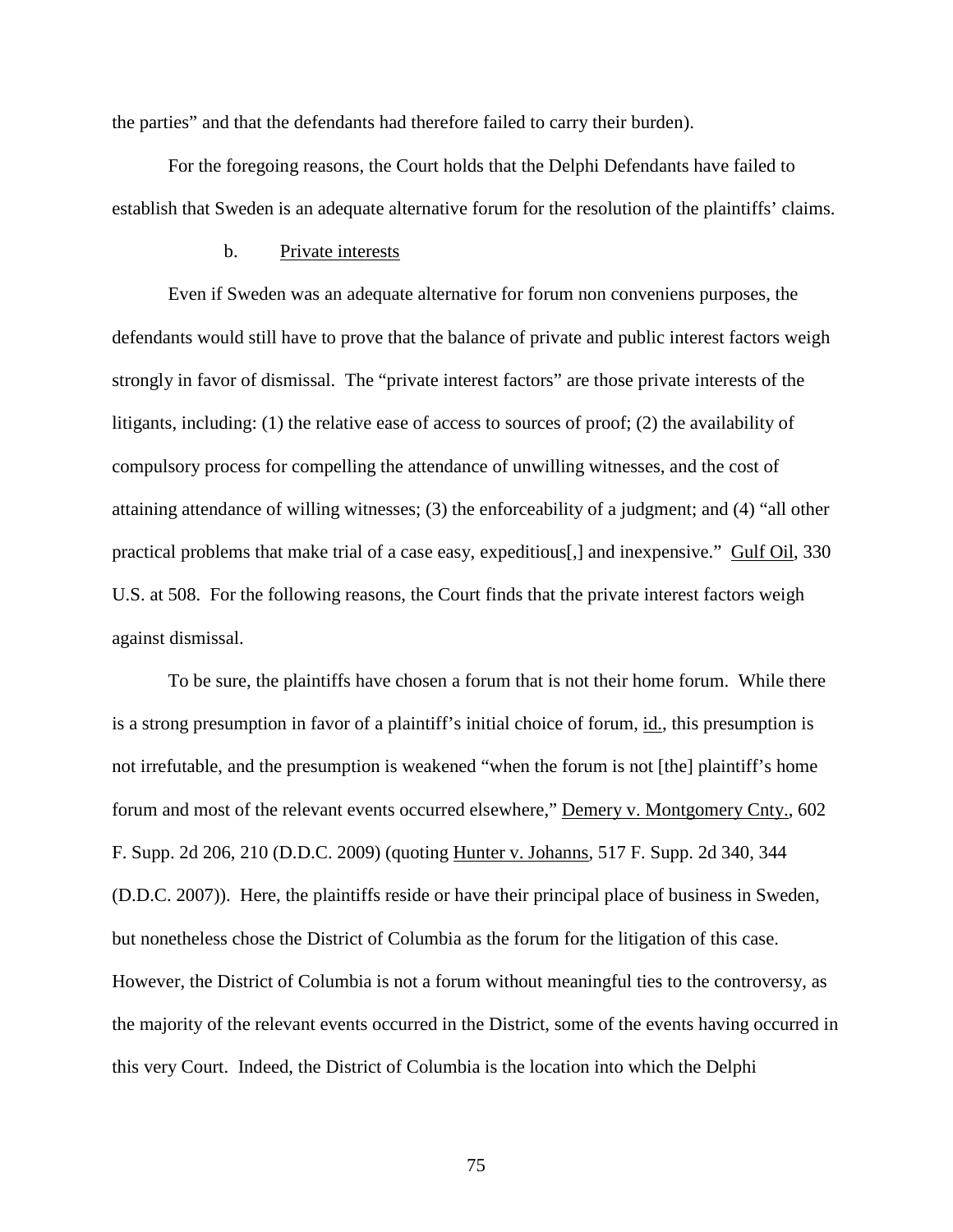Defendants deliberately reached to conduct business, and a prior member of this Court handled the underlying litigation which forms the factual basis for many of the plaintiffs' claims. Accordingly, the plaintiffs' choice of forum is entitled to deference.

Furthermore, an evaluation of the ease of access to sources of proof reveals that the Delphi Defendants have failed to meet their burden as to this factor.<sup>32</sup> The cost, time, and effort involved in translating documents is a relevant factor to this analysis. However, the parties dispute both where the majority of relevant documents are located and in what language they are written. Delphi Defs.' Mem. at 22-23 (alleging that they are in Sweden, and written in Swedish); Pls.' Delphi Opp'n at 22 (alleging that they are in the District of Columbia, and written in English). The Delphi Defendants contend that Dr. Lans's, Uniboard's, and their own documents concerning this litigation are located in Sweden, Delphi Defs.' Mem. at 22-23, and therefore the majority of documents are in Sweden. The plaintiffs counter, however, that because five of the seven individual defendants reside in the United States, AMS has its principal place of business in the District of Columbia, and the underlying litigation was in this Court, the majority of the relevant documents and witnesses are, therefore, located in the District of Columbia. Pls.' Delphi Opp'n at 22. No matter where this case is litigated, it seems inevitable that many of the relevant documents will be in the other jurisdiction. However, due to modern technology, the physical location of the documents is less important in determining the convenience of the parties because many if not all of these documents can presumably be made available electronically.

Thayer/Patricof Educ. Funding, L.L.C. v. Pryor Res., Inc., 196 F. Supp. 2d 21, 29, 36 (D.D.C.

<span id="page-75-0"></span> $32$  The plaintiffs' claims will likely require, at a minimum: (1) evidence related to the Fee Agreement's negotiation, formation, and performance, including evidence related to the fee-splitting aspect of the agreement; (2) evidence concerning negligent representation in regard to the Micron-Diamond settlement and license agreement, due diligence investigation of patent ownership, and the conduct of the infringement litigation; (3) evidence regarding the defendants' knowledge of Uniboard's interest in the patent; (4) evidence relating to the Escrow Agreement; and (5) evidence as to the amount of damages suffered by the plaintiffs.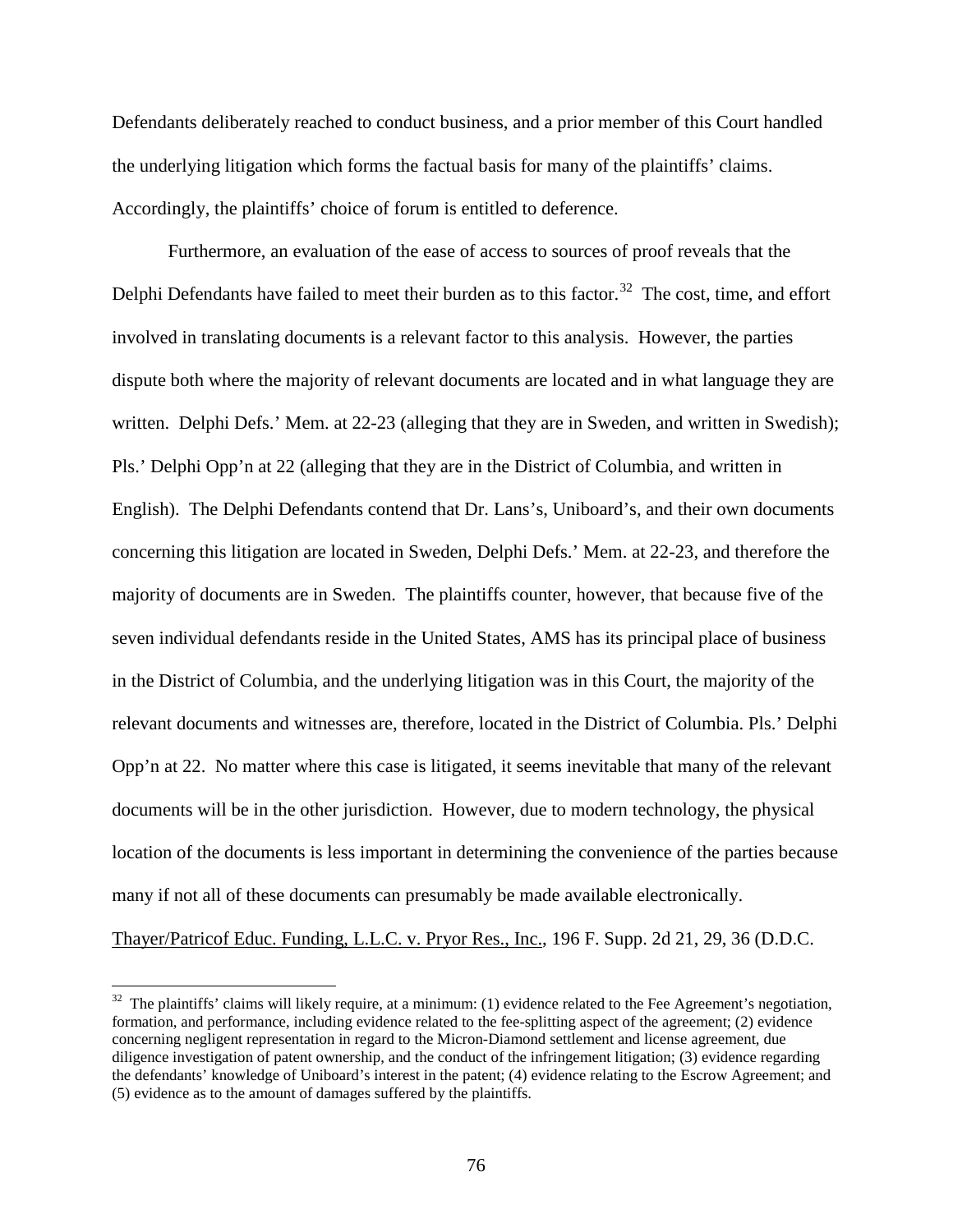2002) (stating that in the context of a motion for a transfer of forum, "the location of documents, given modern technology, is less important in determining the convenience of the parties"). In addition, the use of either forum will result in some documents being in a foreign language. However, because the AMS attorneys did not speak Swedish, the Delphi Defendants appear to have communicated with AMS only in English, as evidenced by the Fee Agreement which states: "as [AMS] in Washington, D.C. is also a part of the understanding as a result of which I keep myself to English." Pls.' Delphi Opp'n, Ex. A, Tab 6 (Fee Agreement) (fax cover page). Thus, any communications involving AMS or the individual AMS lawyers are presumably in English. Furthermore, any documents submitted to this Court for its consideration would have to be in English. Therefore, it seems logical to assume that many, if not the majority, of the documents related to liability on the various counts will be in English, while most of the documents related to damages will probably be in Swedish. Based on these assumptions, the Court finds that the ease of access to evidence probably favors this case being litigated in the District of Columbia. But at a minimum, the Court finds that this factor favors neither this forum nor Sweden. In any event, it is the defendants' burden to prove otherwise. In re Air Crash Disaster Near New Orleans, La., 821 F.2d at 1164. And here, the defendants fail to specifically identify, or provide any affidavits that explain any evidentiary problems they would encounter if the trial or other proceedings related to this case were conducted in the District of Columbia. They merely state that "many of the documents" are located in Sweden and written in Swedish. Delphi Defs.' Mem. at 23. Because the defendants bear the burden of persuasion, In re Air Crash Disaster Near New Orleans, La., 821 F.2d at 1164, and they have not offered sufficient evidence to counter the plaintiffs' contentions, this factor weighs slightly against dismissal.

Next, the court must consider the availability of compulsory process for attendance of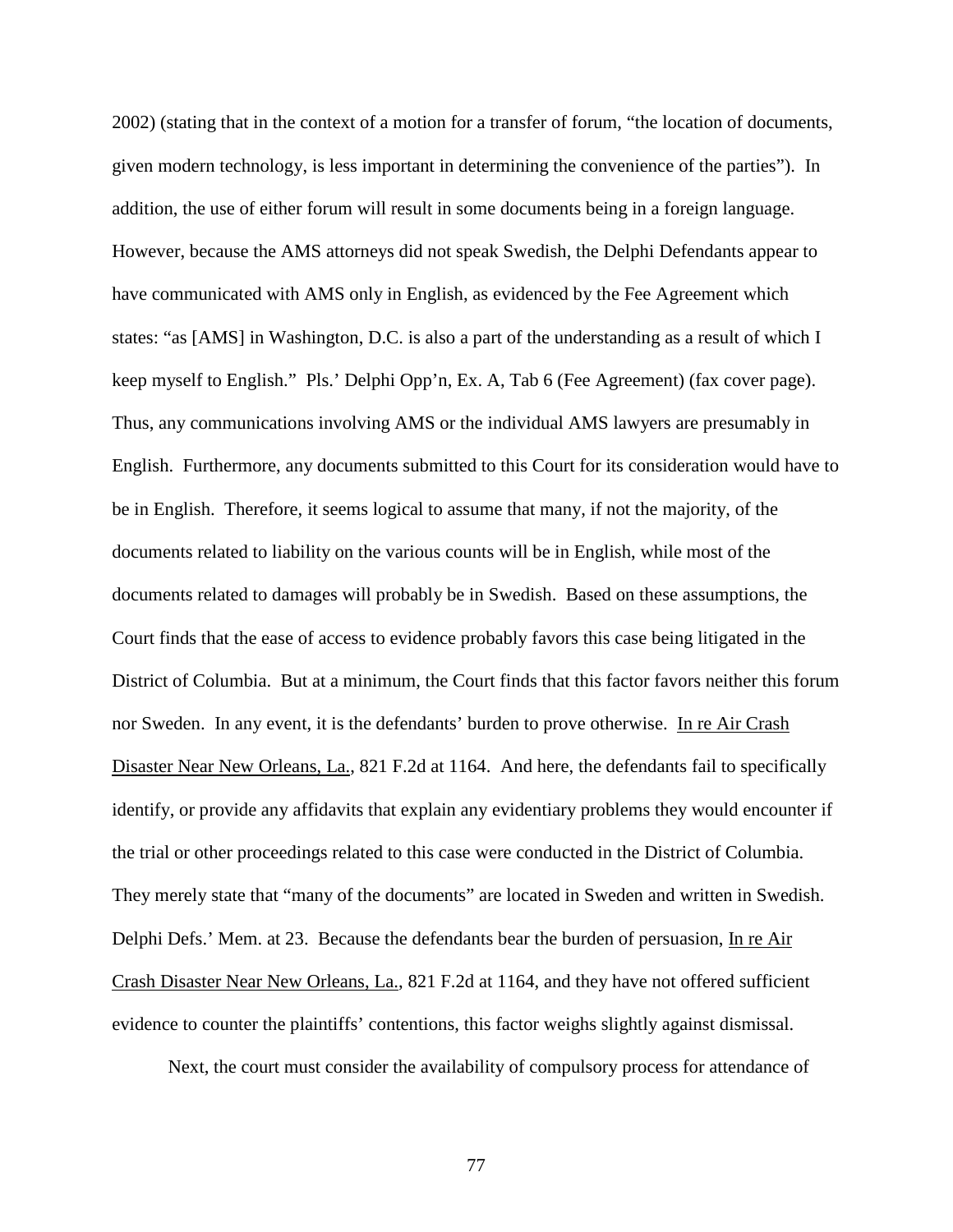unwilling witnesses and the cost of obtaining the presence of willing witnesses. It appears that this factor is in approximate equipoise as between the United States and Sweden. The use of either forum will result in certain crucial witnesses being beyond the reach of that particular forum's compulsory process. In addition to the parties in this case, other non-party witnesses, such as the parties' accountants and the lawyers responsible for the German and Italian patent infringement suits, are likely to also be important to a trial of this matter. Uniboard's and Delphi's accountants are presumably Swedish residents, and therefore their presence could be compelled in Sweden, and AMS's accountants are presumably United States residents, and therefore their presence could be compelled in the District of Columbia.<sup>[33](#page-75-0)</sup> Neither forum would be able to compel the attendance at trial of the German or Italian lawyers because they are not residents of the United States or Sweden. However, the defendants have not demonstrated that these witnesses would actually be unwilling to testify in the District, nor have they pointed to any evidentiary problems they would face if litigation continued in the District of Columbia. See FC Inv. Grp. LC v. Lichtenstein, 441 F. Supp. 2d 3, 14 (D.D.C. 2006) ("When analyzing the convenience of parties and witnesses, a defendant must show that witnesses would be unwilling to testify in the District of Columbia. Otherwise, it is assumed that the witnesses will voluntarily appear . . . ." (internal citations omitted)); Piper Aircraft, 454 U.S. at 258 (finding that the defendants had met their burden by submitting affidavits describing generally who they would call as witnesses and the evidentiary problems they would face if trial were held in the United States). Furthermore, no matter which forum is used, half of the witnesses may have to travel long distances to testify. For example, if the case is litigated in Sweden, all three of the AMS defendants plus any of the German or Italian lawyers that agree to testify will have to travel to

<span id="page-77-0"></span><sup>&</sup>lt;sup>33</sup> This might require that a federal court in another jurisdiction compel the witnesses' appearances, but nonetheless, their presence can be compelled.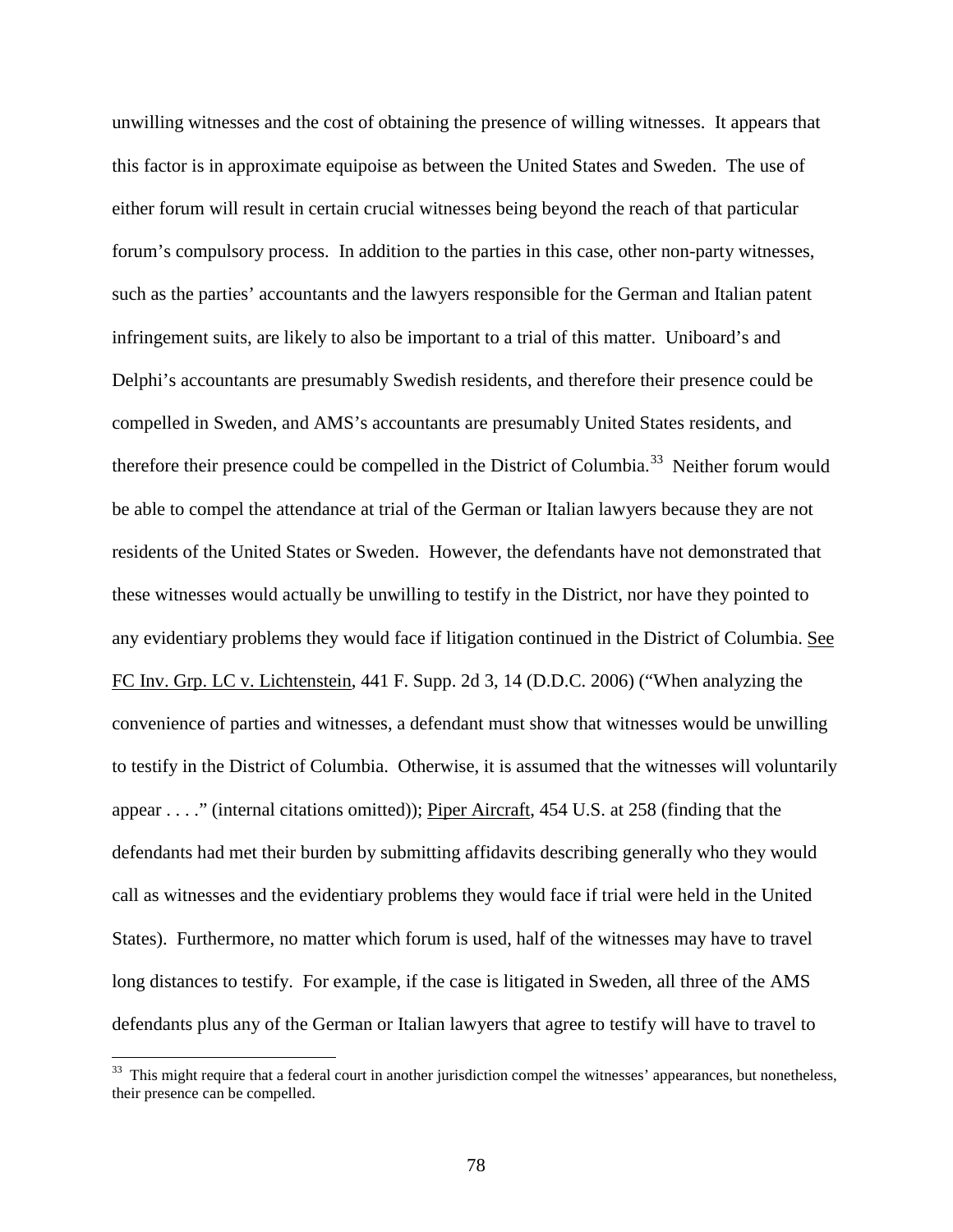Sweden. On the other hand, if the case continues in the District, Dr. Lans, the two Delphi attorneys, and any of the German or Italian lawyers that agree to testify will have to travel to the United States. However, due to modern technology this Court has the capacity to have their testimony presented to it or a jury through close-circuit technology, provided this technology is also available at the situs of the witnesses. In the final analysis, the cost of obtaining the attendance of willing witnesses is, therefore, in near equipoise.

Another practical consideration in this case concerns the enforceability of any judgment the plaintiffs might obtain. The Delphi Defendants, citing Blimpie, 1997 WL 143907, at \*7, and a United States Department of State circular on the enforcement of foreign judgments, contend that any judgment rendered in this Court is unenforceable in Sweden because there is no bilateral or multilateral agreement providing for Sweden's recognition and enforcement of United States judgments. Delphi Defs.' Mem. at 23-24. The plaintiffs, however, point out that the defendants have failed to provide expert testimony supporting their contention, as was done in **Blimpie**. Pls.' Delphi Opp'n at 22. They also argue that the unenforceability of a judgment in Sweden is "not an argument for Delphi to make since [Delphi] would . . . benefit[] if the judgment were not directly enforceable." Id. In asserting that the unenforceability of a United States judgment would only benefit Delphi, the plaintiffs fail to take into consideration the significant expense and burdens the Delphi Defendants would first have to endure by defending this lawsuit in Washington D.C. Second, Blimpie does not say that expert testimony establishing the unenforceability of a United States judgment in a foreign country is required. See Blimpie, 1997 WL 143907, at  $*7$ . Rather, the defendants need only provide sufficient proof of unenforceability to satisfy their burden. The defendants in **Blimpie** met that burden by providing an expert affidavit stating that the judgment would be unenforceable due to the nonexistence of a bilateral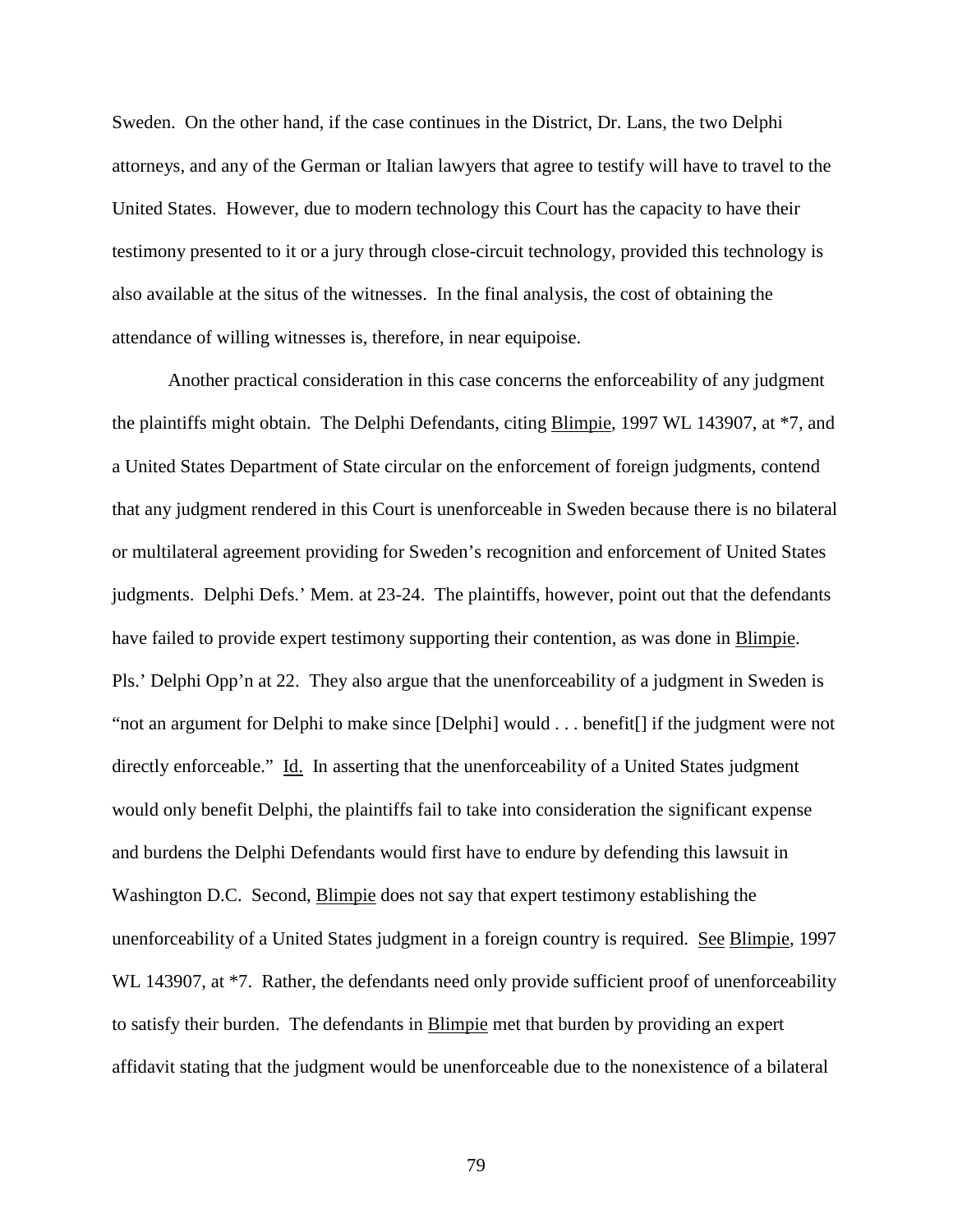or multilateral agreement. Id. Here, the defendants' use of Blimpie and a Department of State circular is insufficient proof to satisfy their burden. The court in Blimpie quoted what the expert said in his affidavit about the unenforceability of any United States judgment in Sweden. Id. The defendants here seemingly want this Court to use the text of the affidavit in Blimpie as proof of the unenforceability of any judgment that would be rendered in this case in Sweden. See Delphi Defs.' Mem. at 23-24 (basing its factual assertion that "[t]here is no bilateral or multilateral agreement providing for the recognition and enforcement of American judgments in Sweden" on Blimpie, 1997 WL 143907, at \*7, because the court in Blimpie concluded that the uncontested expert testimony in that case demonstrated that a United States judgment would be unenforceable in Sweden). However, the Court simply cannot rely on a thirteen year old affidavit as proof of the current situation regarding the enforceability of a judgment in this case in Sweden. In addition, the Department of State circular referenced by the defendants clearly states that

> THE INFORMATION IN THIS CIRCULAR IS PROVIDED FOR GENERAL INFORMATION ONLY. THE DEPARTMENT OF STATE MAKES NO WARRANTY REGARDING THE ACCURACY OF THIS INFORMATION. WHILE SOME OF THE INFORMATION IS ABOUT LEGAL ISSUES, IT IS NOT LEGAL ADVICE. QUESTIONS INVOLVING INTERPRETATION OF SPECIFIC FOREIGN LAWS SHOULD BE ADDRESSED TO FOREIGN ATTORNEYS.

U.S. Department of State, Enforcement of Judgments,

http://travel.state.gov/law/info/judicial/judicial 691.html. (emphasis added).<sup>34</sup> The Court,

<span id="page-79-0"></span>therefore, cannot use this circular as reliable "proof" of the unenforceability in Sweden of any

<sup>&</sup>lt;sup>34</sup> The Delphi Defendants actually cited to a different web address for this source. See Delphi Defs.' Mem. at 24 (citing U.S. Department of State, Enforcement of Judgments,

http://travel.state.gov/law/info/judicial/judicial\_667.html.). That web address is no longer active. The court, therefore, bases its statements on the currently available web address for the same source. U.S. Department of State, Enforcement of Judgments, http://travel.state.gov/law/info/judicial/judicial\_691.html.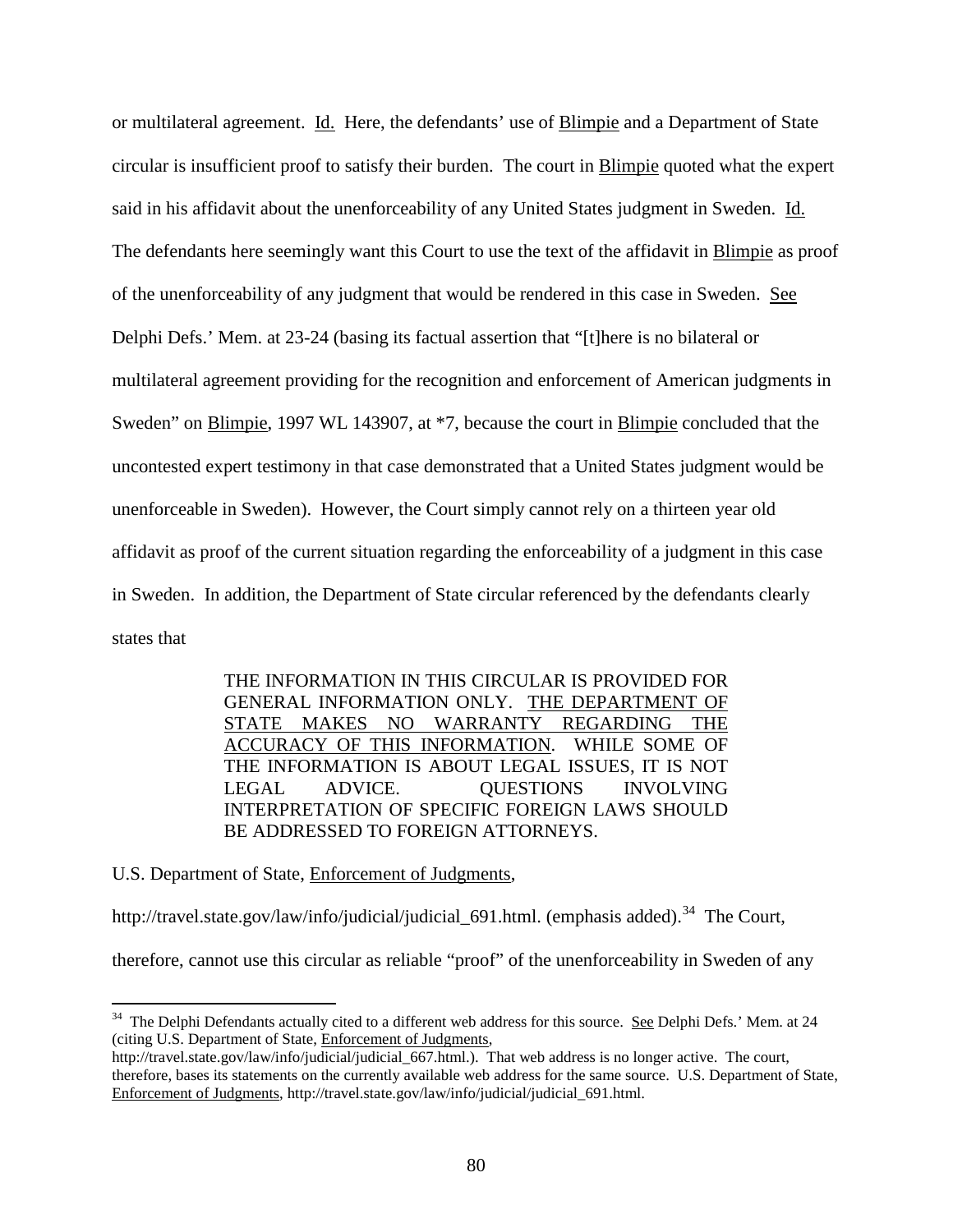judgment that might be entered in the Court. Furthermore, this Court would be able to enforce its own judgment if the Delphi Defendants have any assets in the United States when a judgment is entered or at some point thereafter. Although they claim that they have no assets in the United States at this time, Delphi Defs.' Mem., Utterström Decl. ¶¶ 3-4, 6 (Utterström and Delphi have no assets in the United States); see also id., Lindström Decl. ¶ 9 (Lindström has no assets in the District of Columbia),<sup>[35](#page-79-0)</sup> this is not proof that they never will. On this record, the Delphi Defendants have once again provided insufficient proof to meet their burden, and the Court determines that this factor is, like the last one, in equipoise.  $36$ 

Finally, the Court must consider "all other practical problems that make trial of a case easy, expeditious and inexpensive." Gulf Oil, 330 U.S. at 508. The Delphi Defendants argue that because of the unenforceability of any United States judgment in Sweden, litigating this case in the U.S. will require that the case be re-litigated in Sweden, creating the potential for duplicative litigation and conflicting judgments. Delphi Defs.' Mem. at 24. The plaintiffs, however, counter that litigating this case in Sweden will have this same result because the case against AMS will still proceed in this Court. Pls.' Delphi Opp'n at 23. Judicial economy and the avoidance of inconsistent judgments are the most significant factors relevant to this analysis. Byerson v. Equifax, 467 F. Supp. 2d 627, 635 (E.D. Va. 2006). Therefore, "[t]here is a strong policy favoring the litigation of related claims in the same tribunal." Columbia Pictures Indus. v. Fung, 447 F. Supp. 2d 306, 309 (S.D.N.Y. 2006) (quoting Wyndham Assoc. v. Bintliff, 398 F.2d

<sup>&</sup>lt;sup>35</sup> The Court notes that Lindström does not indicate whether he owns any assets in any United States jurisdiction other than the District of Columbia. See generally Delphi Defs.' Mem., Lindström Decl. This only further strengthens the Court's conclusion that the Delphi Defendants have failed to provide sufficient proof that a judgment in this case would be unenforceable.

<span id="page-80-0"></span><sup>&</sup>lt;sup>36</sup> The plaintiffs also argue that the Delphi Defendants failed to show "how a Swedish court would handle issues of U.S. patent law and the calculation of damages when U.S. patent law is implicated." Pls.' Delphi Opp'n at 22. The Court deems this argument more relevant to the public interests analysis than to the enforceability of judgments factor. The Court will therefore address this argument in its balance of the public interests.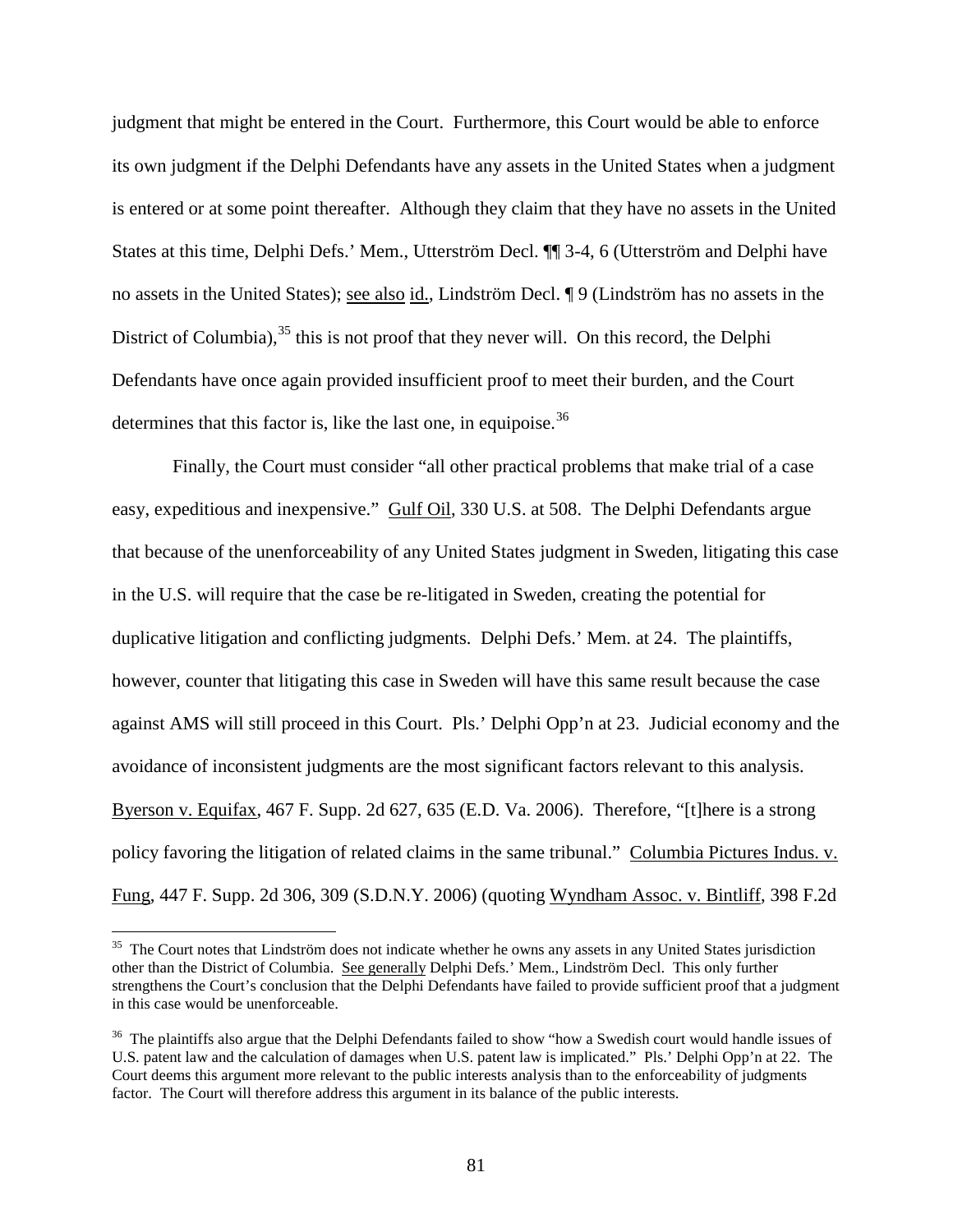614, 619 (2nd Cir. 1968)). The evidence and witnesses material to the plaintiffs' liability claims against the Delphi Defendants will undoubtedly be the same as those necessary to prove the claims against the AMS Defendants. While it is true that there is a possibility that this case will have to be re-litigated in Sweden if the Court permits the case against the Delphi Defendants to be pursued here, the Nacka District Court in Sweden noted that litigation in the United States would assist the Swedish courts by "remov[ing] the uncertainty about the status of the legal relationship" between the plaintiffs and the Delphi Defendants. Pls.' Delphi Opp'n, Ex. B at 7. If, however, the Court dismisses the claims against the Delphi Defendants, the plaintiffs would have to litigate two virtually identical cases involving the same facts, witnesses, and evidence, in two different jurisdictions on different sides of the globe. Not only would this approach significantly prejudice the plaintiffs, but litigation of all the issues against all of the defendants in this Court would conserve the most judicial resources and possibly avoid duplicative litigation. This factor therefore weighs against dismissal.

Accordingly, the Court finds that the balance of private interest factors weigh against dismissing the plaintiffs' claims against the Delphi Defendants.

## c. Public interests

The relevant "public interest factors" include: (1) the interest in avoiding administrative difficulties caused by foreign litigation congesting local court dockets; (2) the interest in avoiding the unfair imposition of jury duty on citizens of a forum having little relation to the case; (3) the "local interest in having localized controversies decided at home;" and (4) the interest in avoiding unnecessary problems with the conflict of law, or the application of foreign laws. Gulf Oil, 330 U.S. at 508-09. The Court holds that the public interest factors also weigh against dismissal.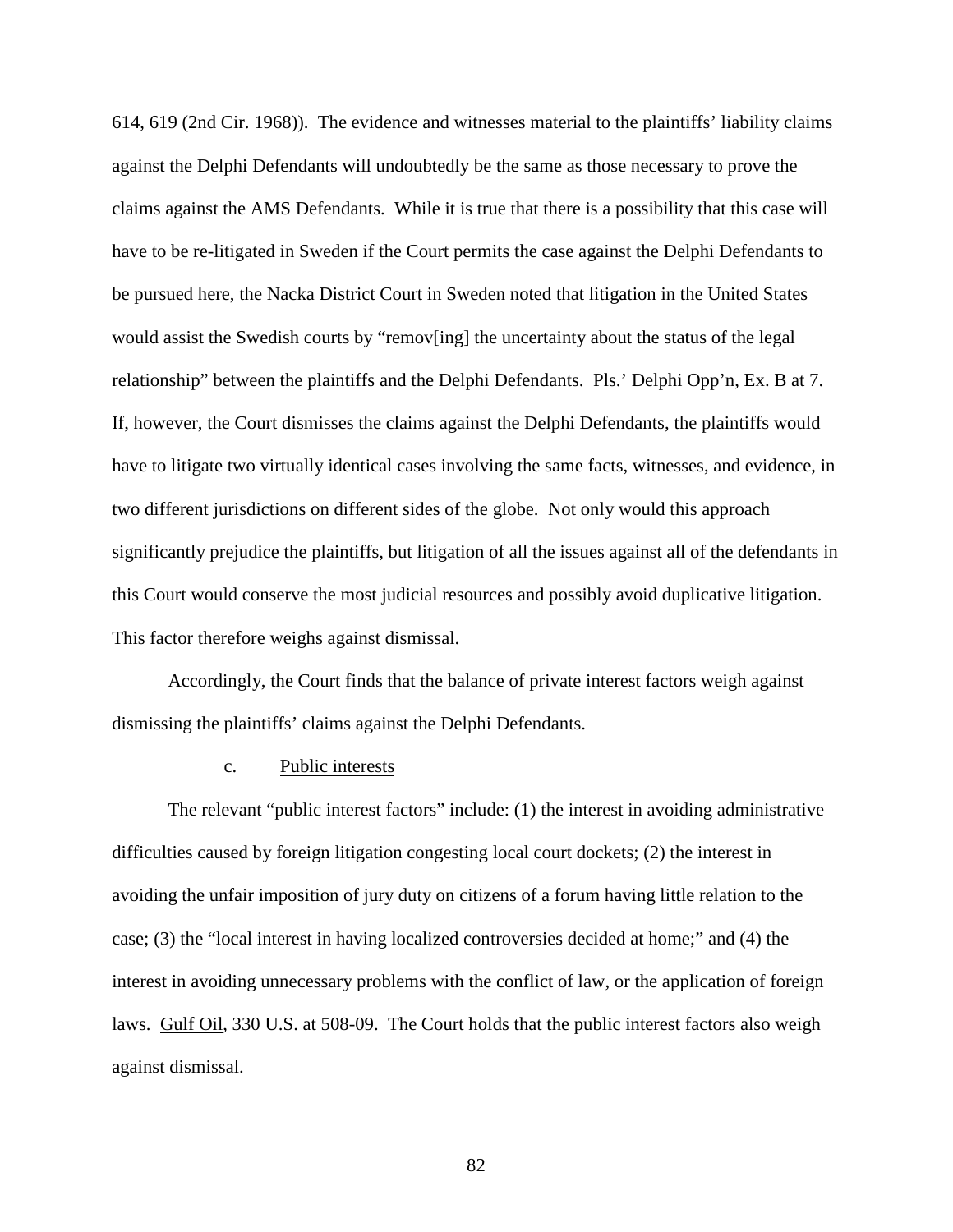The first relevant factor in the public interest analysis is whether it is appropriate to impose jury duty upon District of Columbia citizens considering the nature of the dispute. The Delphi Defendants argue that this is a dispute between Swedish parties with only a "tangential relationship" to the District, and therefore District of Columbia residents should not be compelled to resolve this dispute between foreign parties. Delphi Defs.' Mem. at 25-26. Moreover, they contend that Sweden has the strongest interest in litigating a dispute based primarily on allegations of professional malpractice and violations of the Swedish rules of professional ethics. Id. at 25  $\&$  n.12. It cannot be disputed that Sweden has a greater interest in providing redress for the injuries allegedly sustained by the plaintiffs, as Dr. Lans is a Swedish citizen and Uniboard is a Swedish corporation. See Miller v. Toyota Motor Corp., 620 F. Supp. 2d 109, 119 (D.D.C. 2009). However, the analysis does not end here. While it is true that Sweden also has an interest in regulating the conduct of Swedish lawyers, this is not a case comprised solely of Swedish parties, nor are all of the attorney defendants members of the Swedish legal establishment, as the AMS Defendants are District of Columbia attorneys. Moreover, one of the Delphi attorneys – Lindström – was an inactive member of the District of Columbia Bar prior to moving to Sweden, and may have still had such status during the relevant time period.<sup>37</sup> Lindström Decl.  $\P$  8. The District of Columbia would, therefore, have a greater interest in regulating the conduct of these District of Columbia attorneys. Furthermore, the District of Columbia "has a compelling and overriding interest in regulating the conduct of [any lawyers] who practice within its borders," Jacobsen, 201 F. Supp. 2d at 99-100 (emphasis added), regardless of whether they are licensed to practice in the District of Columbia. The

<span id="page-82-0"></span><sup>&</sup>lt;sup>37</sup> As previously stated, the parties do not state whether Lindström continued to be a member of the District of Columbia Bar, even if only in inactive status, after moving to Sweden. Because the moving party urging a forum non conveniens dismissal bears the burden of persuasion, the Court will assume that Lindström was still a member of the District of Columbia Bar, in some status, after moving to Sweden.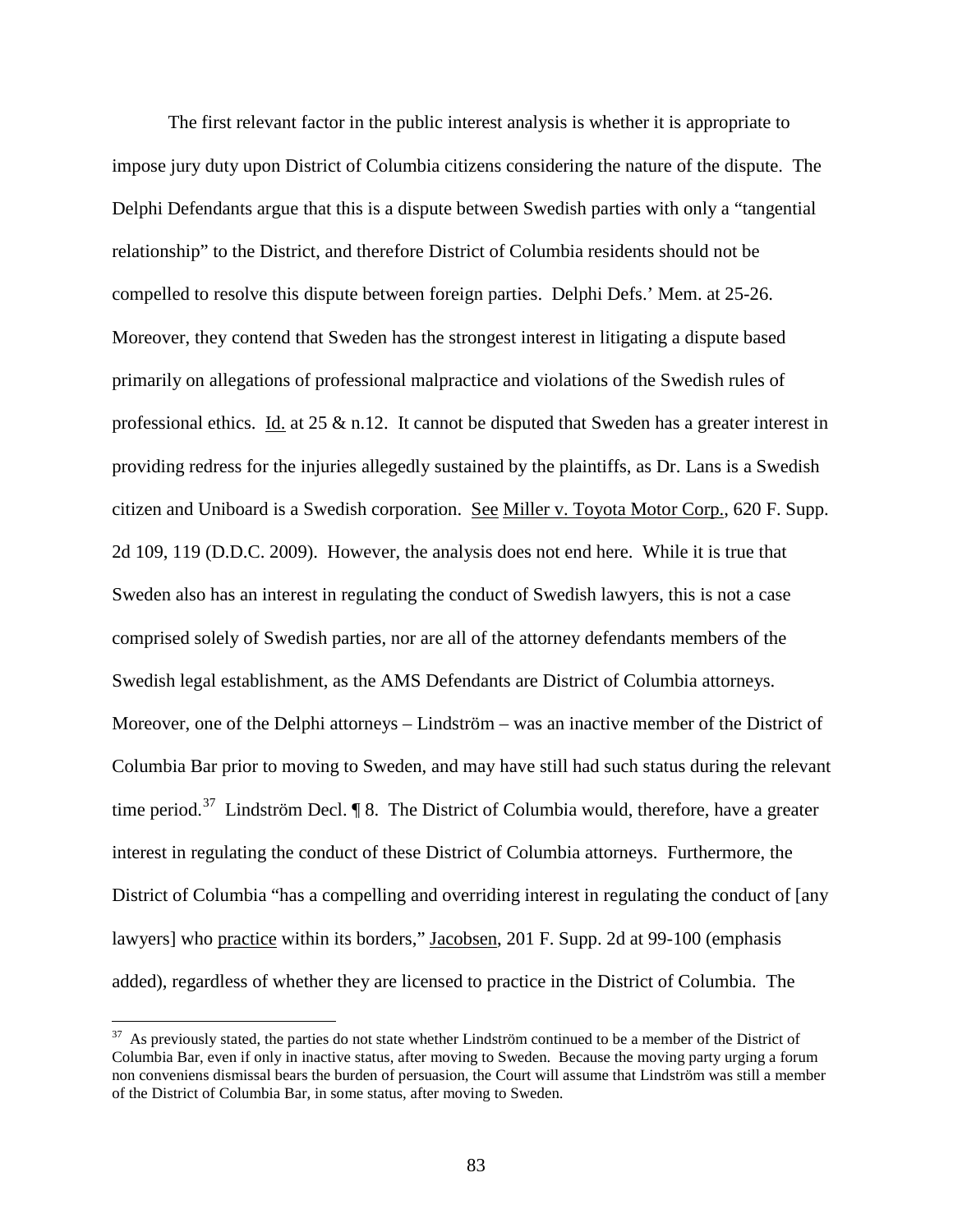underlying patent infringement suits were filed in this Court, and the plaintiffs' current claims arose out of the defendants' activities within the District of Columbia that occurred during the course of those underlying cases. See id. at 105, 108 (stating that the plaintiffs' claims arose out of the defendants' "series of activities within the District of Columbia relating to [the underlying litigation]," and that "the District maintain[ed] an interest in adjudicating this case, because it relate[d] to an underlying action" brought in the District). Even if none of the Delphi Defendants are District of Columbia lawyers, the District has a compelling interest in regulating them if their involvement in a lawsuit in this Court amounted to providing legal services. In addition, "the [majority of the] parties and material events that make up the claims' factual predicate," Milanes v. Holder, 264 F.R.D. 1, 6 (D.D.C. 2009) (quoting Montgomery v. STG Int'l, Inc., 532 F. Supp. 2d 29, 34 (D.D.C. 2008)), have a greater connection to the District of Columbia. To be sure, there are some tenuous connections to Sweden in this case. For example, the Fee Agreement was negotiated and signed in Sweden and the Delphi Defendants allegedly conducted all of their litigation-related activities from Sweden. Delphi, of course, is a Swedish entity, and the Delphi Defendants and the plaintiffs are Swedish citizens. Any interest that Sweden may have in this litigation ends there, however. The dispute concerns claims related to the underlying litigation initiated in this Court, and involves issues related to United States patent law and events that occurred in the District of Columbia. <u>See</u> Pls.' Delphi Opp'n at 23-25. And the primary malpractice claim relates to what occurred at the July 1997 meeting that was held in the District of Columbia. See id. at 24. Moreover, even though the Fee Agreement was negotiated and signed in Sweden, those events lack importance here because the contract claims in this case are not based on the contract's negotiation or formation, but rather on its performance, which occurred in the District of Columbia. See Ott v. Kaiser-Georgetown Community Health Plan,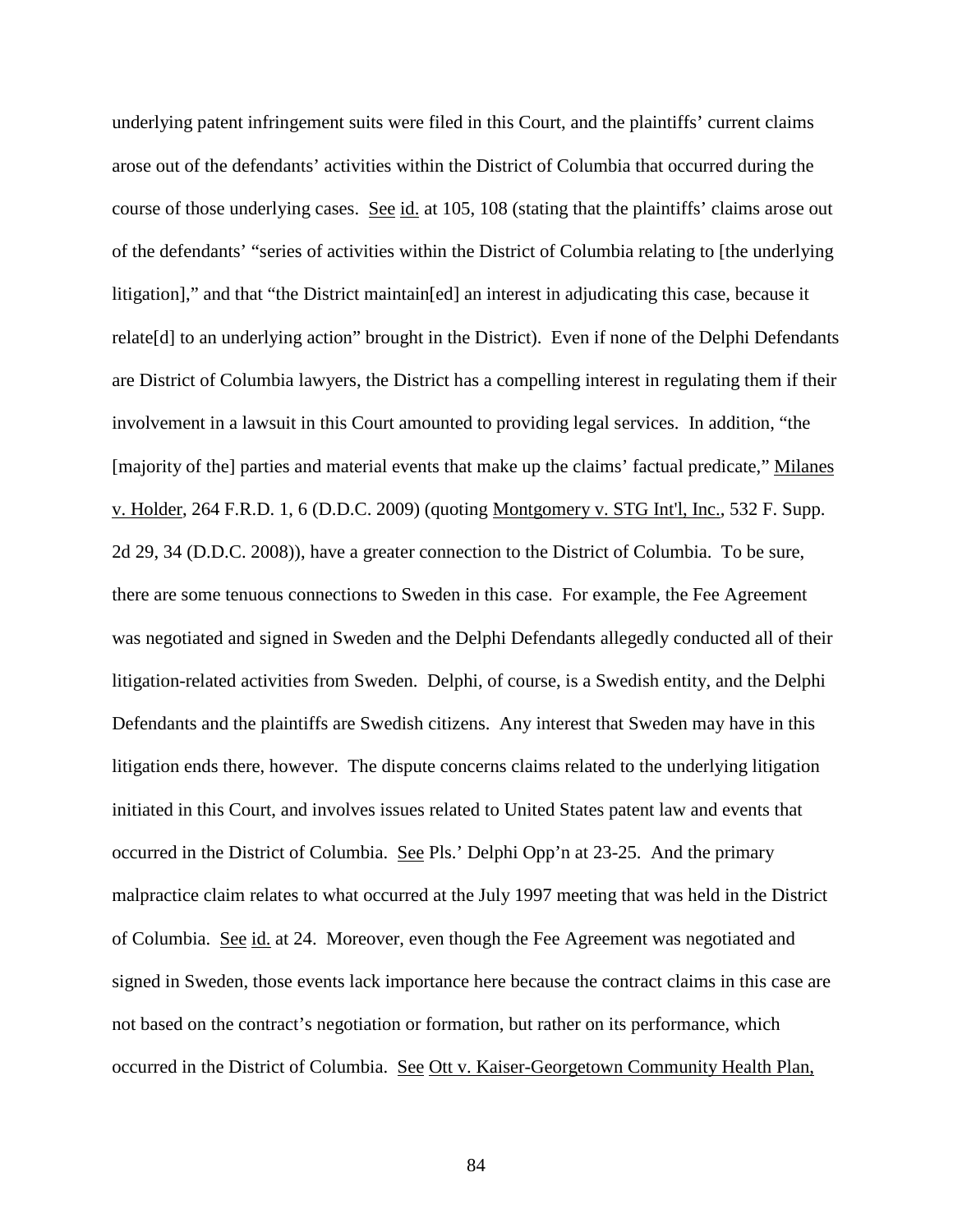Inc., 689 F. Supp. 9, 12-13 (D.D.C. 1988) (stating that, in a case involving a claim of medical malpractice in Maryland, despite "the District's and Maryland's interests in overseeing the conduct of a business it has permitted to incorporate and licensed, respectively, these factors lack significance here because this case has no connection with the fact of Kaiser's incorporation or licensing;" rather, the case was based on Kaiser's conduct, and the alleged misconduct occurred in Maryland, not the District of Columbia). Therefore, the District of Columbia is the forum more closely related to the litigation, and it would be appropriate to impose jury duty on District of Columbia citizens in this matter.

Furthermore, this case does not present a "localized" Swedish controversy, in which there is a significant Swedish local interest. In fact, this dispute represents more than just a localized dispute of any jurisdiction, so the preference for deciding localized controversies in a local forum is inapplicable. For example, an adjudication of rights in this case would be enforced and have an effect on the economy in both the District of Columbia – if judgment is entered against the AMS Defendants – and in Sweden – if judgment is entered against the Delphi Defendants. See Blimpie, 1997 WL 143907, at \*11. Moreover, even if this controversy can be said to be localized, which the Court finds it is not, its localization would be in the District of Columbia. As discussed above, the Delphi Defendants conducted business across national borders by contacting and negotiating with AMS, a law firm located in the District of Columbia, to permit Delphi to continue its involvement in the plaintiffs' representation in the United States. And the underlying litigation forming the basis of many of the plaintiffs' claims occurred as a result of litigation in this Court.

Also relevant to the public interest analysis is the law that would govern this case. "It is preferable that a case be tried by the court most familiar with the law to be applied." Blimpie,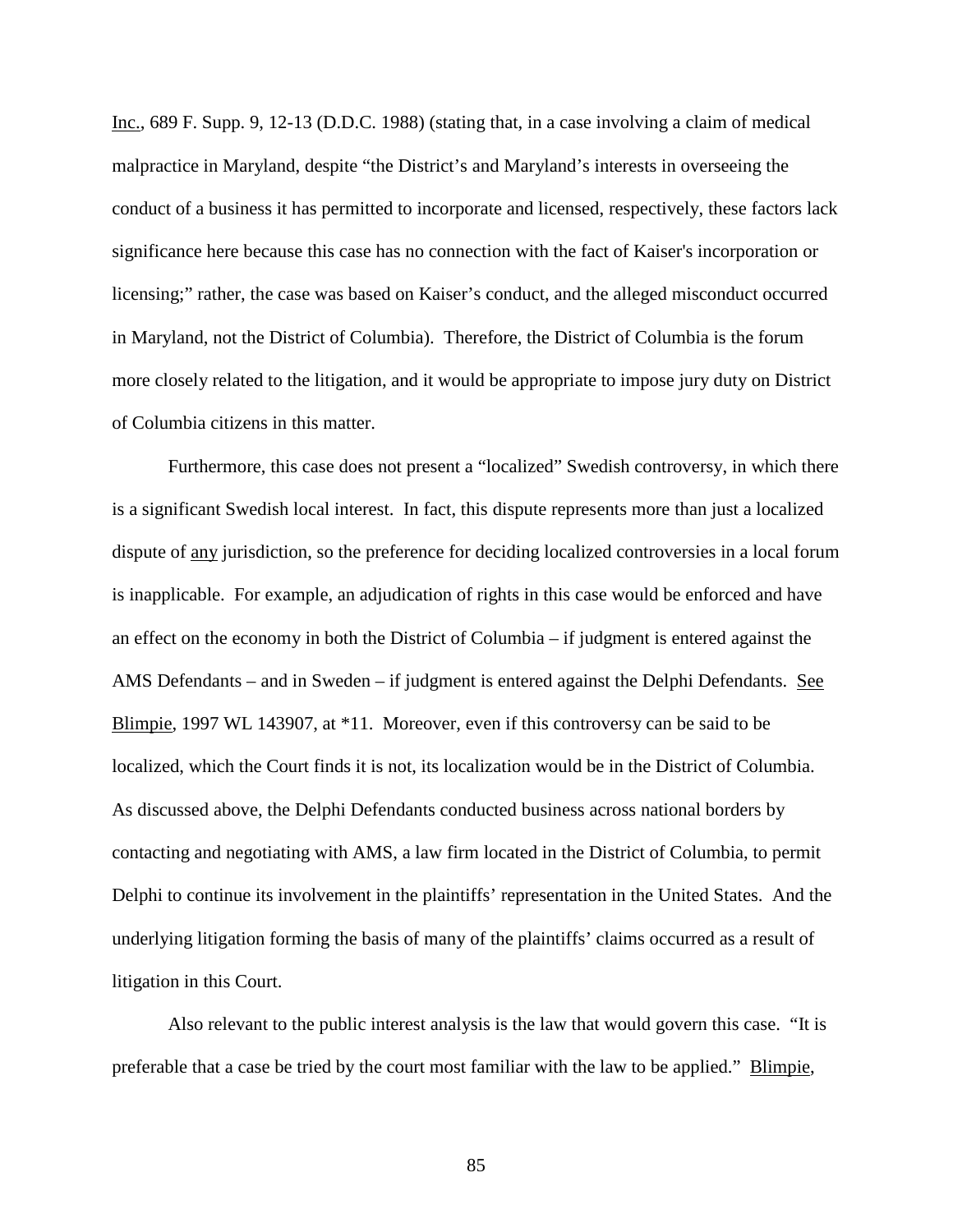1997 WL 143907, at \*9. While "the Court need not definitively resolve the choice of law issue at this point, the likelihood that foreign law will apply weighs against retention of the action." Ioannides v. Marika Maritime Corp., 928 F. Supp. 374, 379 (S.D.N.Y. 1996). However, showing that another jurisdiction's law will apply is not alone sufficient to refuse retention of a case if the court will not have any difficulty applying foreign law. See Lichtenstein, 441 F. Supp. 2d at 14 (explaining that the defendant must also show that the court will have difficulty applying another jurisdiction's law).<sup>[38](#page-82-0)</sup> Where a true conflict exists between the law of the two competing jurisdictions, a court has applied a combination of the "governmental interest" analysis for tort actions, and the "significant relationship" test for contract disputes. Century Int'l Arms, Ltd. v. Fed. State Unitary Enter. State Corp. 'Rosvoorouzhenie', 172 F. Supp. 2d 79, 89 (D.D.C. 2001); Virtual Def. & Dev. Int'l, Inc. v. Republic of Moldova, 133 F. Supp. 2d 9, 15  $(D.D.C. 2001).$ <sup>[39](#page-85-0)</sup>

Under the governmental interest analysis, the "court must apply the law of the jurisdiction which has a more substantial interest in the case." Century Int'l Arms, 172 F. Supp. 2d at 89. In determining which jurisdiction has the greatest interest, courts have considered (1) the place where the injury occurred, (2) the place where the conduct occurred, (3) the domicile, residence, nationality, and place of business of the parties, and (4) the place where the relationship between the parties is centered. Reed v. Islamic Republic of Iran, 439 F. Supp. 2d 53, 64 (D.D.C. 2006); see also Restatement (Second) of Conflict of Laws § 145 (1971). The

 $38$  The Delphi Defendants have failed to demonstrate how, if Swedish law applied, this Court would have difficulty applying the law of Sweden. However, for purposes of this analysis, the Court assumes that it would have some level of difficulty applying Swedish law.

<span id="page-85-0"></span><sup>&</sup>lt;sup>39</sup> Where this approach has been employed, as a threshold inquiry the Court must determine that a true conflict exists between the laws of the competing jurisdictions. See GEICO v. Fetisoff, 958 F.2d 1137, 1141 (D.C. Cir. 1992). Because the parties have not discussed how the law of Sweden compares to the law of the District of Columbia, the court will assume arguendo that there is a true conflict.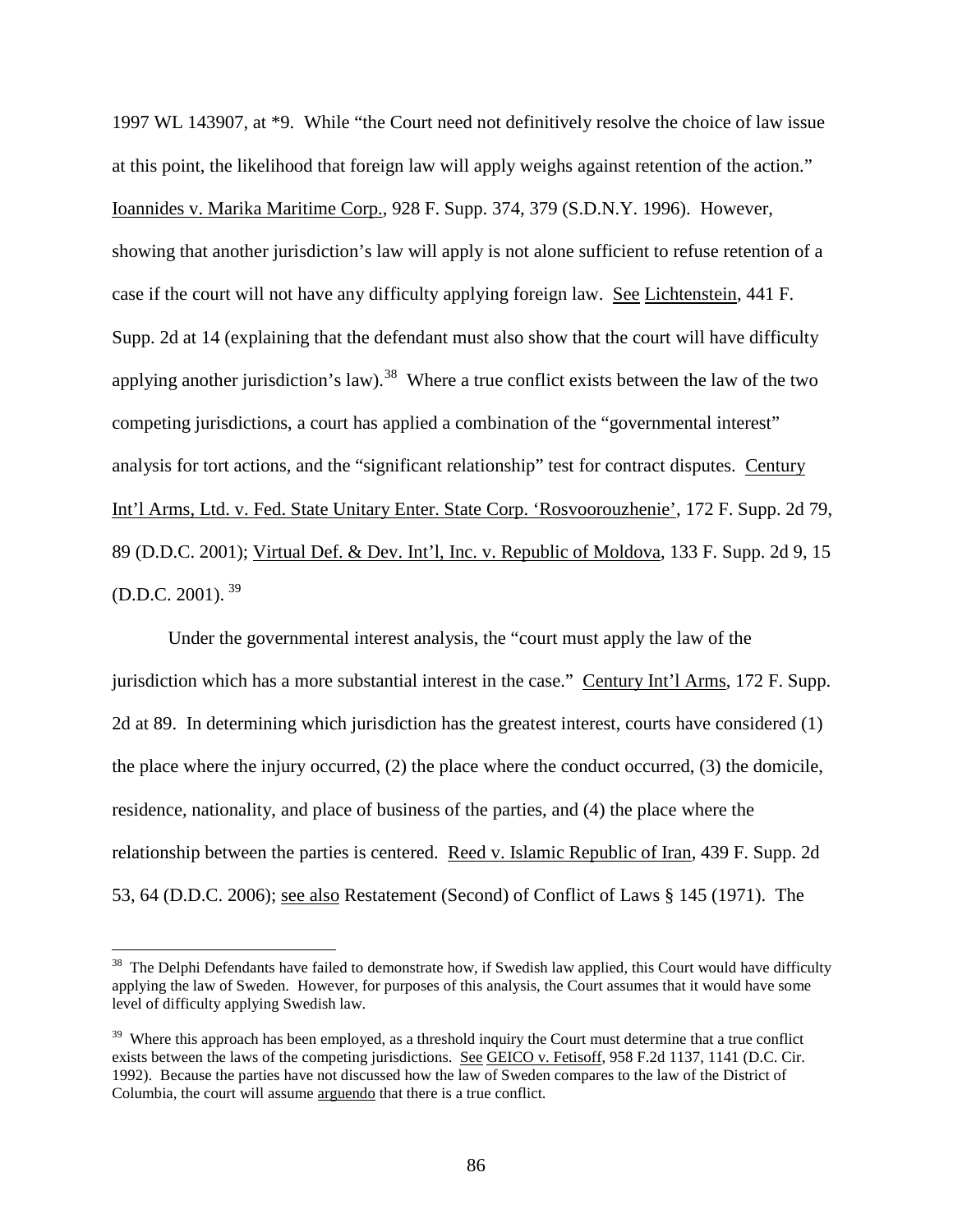Delphi Defendants argue that Swedish law must be applied to the tort claims because "[t]he conduct complained of occurred in Sweden, the [p]laintiffs and the Delphi Defendants are domiciled in Sweden, the relationship between the parties [was] centered in Sweden," and Swedish courts have a "greater interest in the regulation of their lawyers."<sup>40</sup> Delphi Defs.' Mem. at n.12. The Court disagrees. Not only are the Delphi Defendants' allegations regarding the location of the conduct and the center of the parties' relationship conclusory, they are also incorrect. First, certain conduct allegedly causing the injury occurred in the District, namely, knowingly filing Mastriani's allegedly false statement with the Court, Compl. ¶¶ 6, 112-113, 117, 148, while other tortious conduct purportedly occurred in Sweden. Second, in regard to claims being advanced in this case, the relationship between the parties was centered in the District where the underlying litigation was initiated, where the parties met to discuss pursuit of potential patent infringers and possible initiation of the underlying patent infringement suits in the District, and where the allegedly false judicial statement was filed. Delphi Defs.' Mem., Utterström Decl. ¶¶ 14-15; id., Lindström Decl. ¶ 12; Pls.' Delphi Opp'n, Ex. A, Tab 12 (Mastriani Deposition) at 152:4-21. Moreover, "while [Sweden] admittedly has an interest in regulating the conduct of its attorneys, the District has a compelling and overriding interest in regulating the conduct of attorneys who practice within its borders." Jacobsen, 201 F. Supp. 2d at 99-100; see, e.g., Crossland Savings FSB v. Rockwood Insurance Co., 692 F. Supp. 1510, 1512 (S.D.N.Y. 1988) (holding that interest of New York in regulating conduct within its borders outweighed interest of Texas in regulating professionals licensed to practice in Texas). Even though the plaintiffs and the Delphi Defendants are, indeed, domiciled in Sweden, the Court

<span id="page-86-0"></span> $40$  Neither the Delphi Defendants nor the plaintiffs advance a point of view on the place where any injury occurred, and the Court acknowledges that the injury, depending on the specific cause of action, may have occurred in either Sweden or the District. Therefore, this factor has no impact on the Court's analysis and the Court will not discuss it further.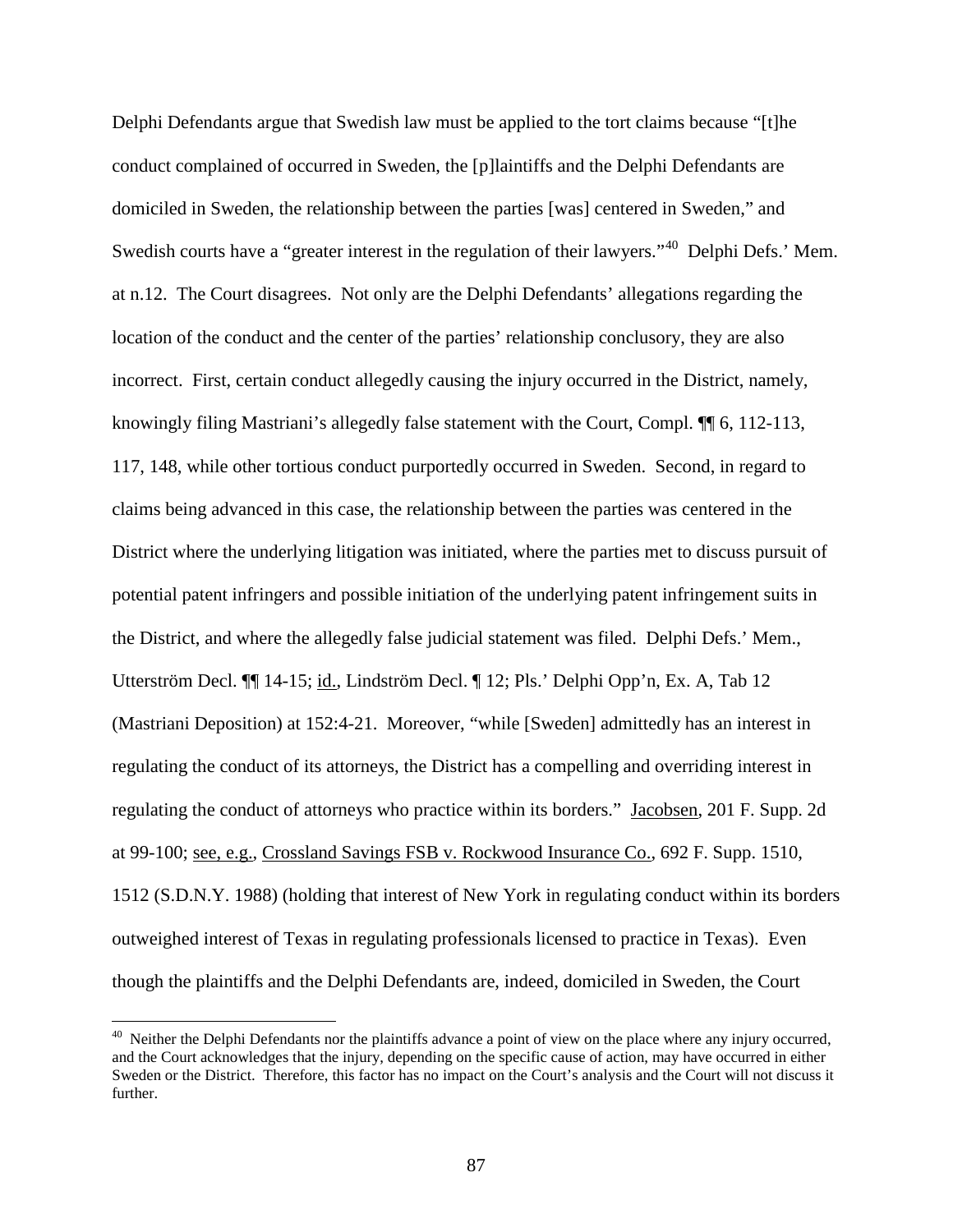concludes that the balance of factors indicate that the District of Columbia has the greater interest in regard to the tort disputes.<sup>41</sup>

Next, in determining the jurisdiction with the most "significant relationship" to a contract dispute, courts have considered five factors: "(1) the place of contracting; (2) the place of negotiation; (3) the place of performance; (4) the location of the subject matter of the contract; and (5) the domicile, residence, nationality, place of incorporation, and place of business of the parties." Virtual Def. & Dev. Int'l, 133 F. Supp. 2d at 16; see also Restatement (Second) of Conflict of Laws § 188. Here, the Delphi Defendants contend that Swedish law must be applied because "the Fee Agreement was negotiated and executed by [the p]laintiffs and the Delphi Defendants in Sweden," Delphi Defs.' Mem. at n.12. While this is true, in the choice-of-law context, "the place of contracting standing alone is typically viewed as rather insignificant, . . . whereas the place of negotiation and performance . . . should generally control." Helmer v. Doletskaya, 393 F.3d 201, 207 (D.C. Cir. 2004) (internal quotation marks omitted). Even though the Fee Agreement was negotiated and signed in Sweden, the plaintiffs' breach of contract claims focus primarily on breaches in the performance of the contract, and performance of the contract primarily occurred in the District, where litigation was initiated and Delphi allegedly participated in the principal conversation regarding who to name as the plaintiff in the underlying suit. Compl. ¶ 60; Utterström Decl. ¶ 14; Pls.' Delphi Opp'n, Ex. A, Tab 12 (Mastriani Deposition) at 152:4-21. Therefore, the District of Columbia has the most significant relationship to the contract disputes.

Finally, even if Swedish law applied to some aspects of this case and United States law to other parts, the Delphi Defendant's argument that the application of several legal standards to the

<span id="page-87-0"></span><sup>&</sup>lt;sup>41</sup> Even if the balance of factors appeared to indicate that Sweden had the greater interest, the Delphi Defendants' conclusory allegations fail to satisfy their burden of proof.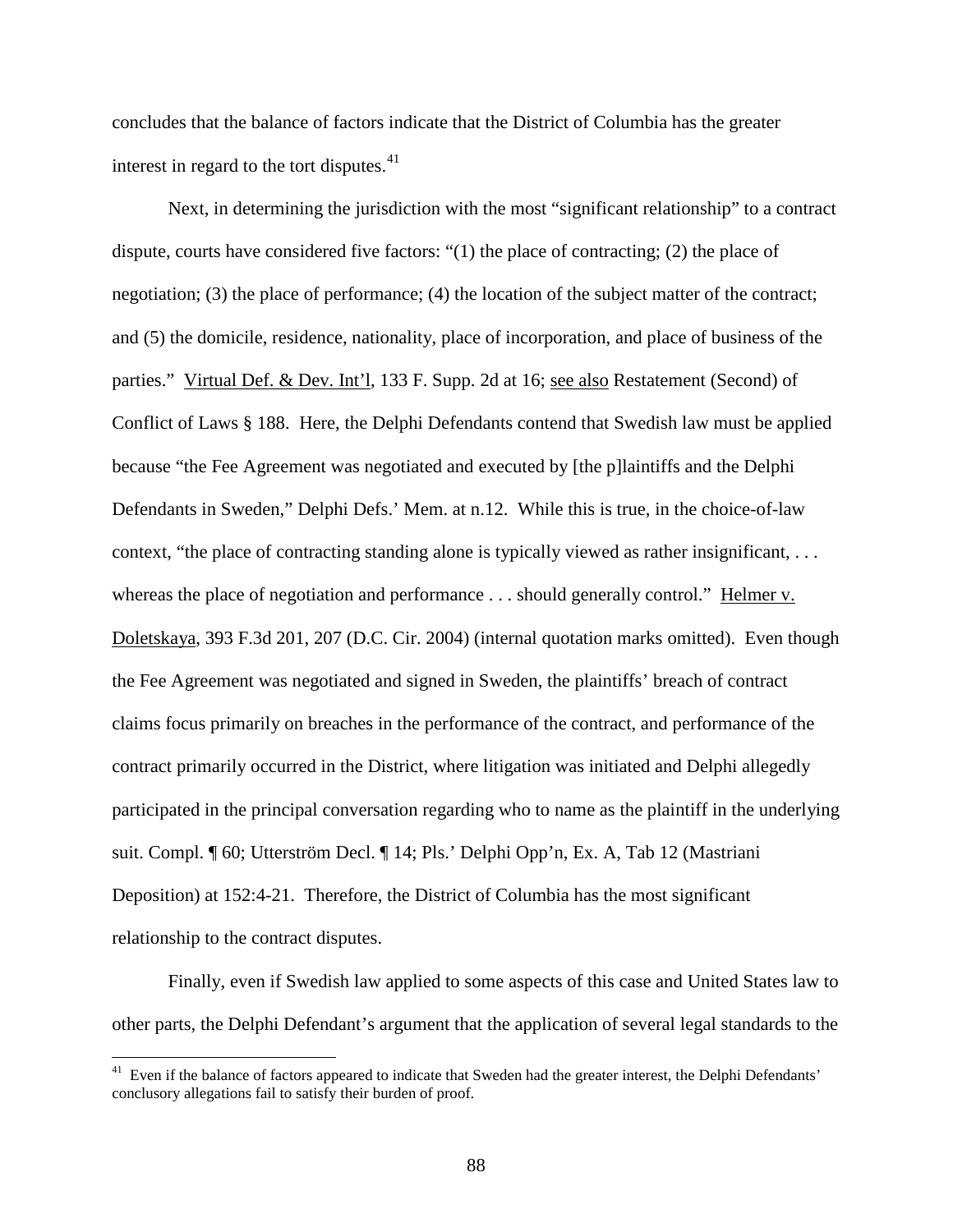issues or parties in the case would make the case "hopelessly complex and confusing," Delphi Defs.' Mem. at 26, is unavailing. The Delphi Defendants offer no basis for concluding that these same problems would not be present if the case was litigated in Sweden. Therefore, the Court concludes that the balance of public interest factors weighs against dismissing the Delphi Defendants.

For the foregoing reasons, the Court denies the Delphi Defendants' motion to dismiss on the basis of forum non conveniens.

#### B. The AMS Defendants

# 1. Preclusive effects of Judge Penn's prior decisions<sup>[42](#page-87-0)</sup>

Claim preclusion prohibits "the parties to a suit and their privies from relitigating in a separate proceeding any ground for relief which they already have had an opportunity to litigate[,] even if they chose not to exploit that opportunity and regardless of the soundness of the earlier judgment." Kissi v. EMC Mortg. Corp., 627 F. Supp. 2d 27, 32 (D.D.C. 2009) (Walton, J.) (quoting Hardison v. Alexander*,* 655 F.2d 1281, 1288 (D.C. Cir. 1981) (internal quotation marks omitted)). In order for the plaintiffs' claims to be barred by the doctrine of claim preclusion, (1) there must have been a final judgment on the merits, (2) the judgment must have been made by a court of competent jurisdiction, (3) the present claim must be the same as a claim that was raised or that could have been raised in the first proceeding, and (4) the parties must be identical in both suits. Does I through III v. District of Columbia, 238 F. Supp. 2d 212, 217 (D.D.C. 2002) (citing Am. Forest Res. Council v. Shea*,* 172 F. Supp. 2d 24, 29 (D.D.C. 2001)); see also Jacobsen, 201 F. Supp. 2d at 102-03 (citing Allen v. McCurry*,* 449 U.S. 90, 94

<span id="page-88-0"></span><sup>&</sup>lt;sup>42</sup> "The preclusive effect of federal court litigation is a question of federal law." Athridge v. Aetna Cas. & Sur. Co., 351 F.3d 1166, 1171 (D.C. Cir. 2003) (citing 17 Charles Alan Wright, Arthur R. Miller & Edward H. Cooper, Federal Practice and Procedure § 4226, at n.10 (2d ed. 1988)). Therefore, federal law controls the application of claim and issue preclusion in this case.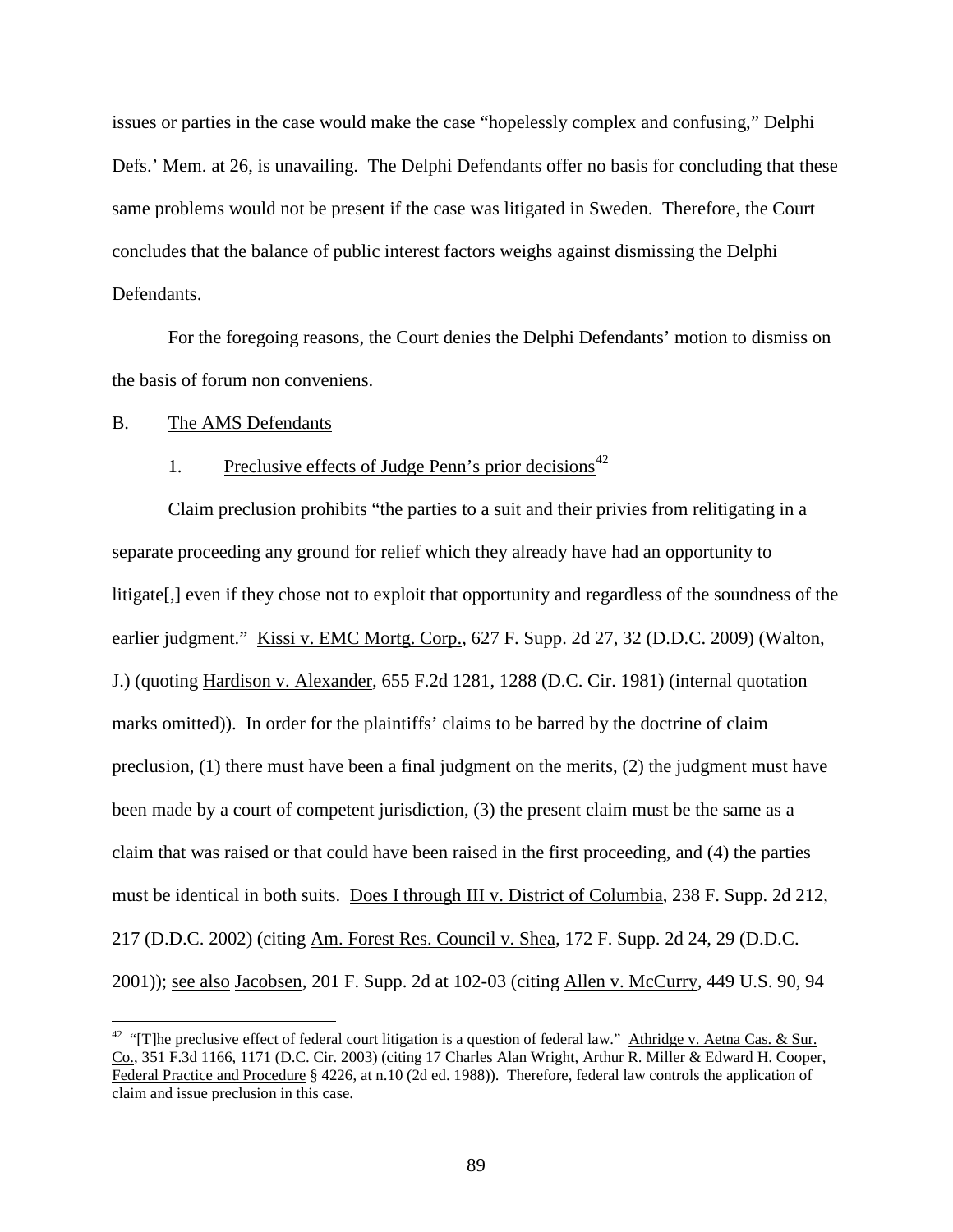(1980)). "[T]here is an identity of the causes of action when the cases are based on the 'same nucleus of facts' because 'it is the facts surrounding the transaction or occurrence which operate to constitute the cause of action, not the legal theory on which a litigant relies.'" Capitol Hill Group v. Pillsbury Winthrop Shaw Pittman, LLP*,* 574 F. Supp. 2d 143, 149 (D.D.C. 2008) (quoting Page v. United States, 729 F.2d 818, 820 (D.C. Cir. 1984)). Additionally, although the requirement of a full and fair opportunity to litigate is most often discussed in the context of issue preclusion, "the invocation of [claim preclusion] . . . is subject to the same limitation." Kremer v. Chem. Constr. Corp.*,* 456 U.S. 461, 481 n.22 (1982). If the requirements for claim preclusion are met, a final judgment on the merits precludes the "parties and those in privity with them, [from re-litigating] not only [those] matter[s] which [were] offered and received to sustain or defeat the claim or demand, but as to any other admissible matter which might have been offered for that purpose." Travelers Indem. Co. v. Bailey, \_\_\_ U.S. \_\_\_, \_\_\_, 129 S. Ct. 2195, 2205 (2009) (quoting Cromwell v. Sac County, 94 U.S. 351, 352 (1876)) (footnote and internal quotation marks omitted). To prevail, the defendant bears the burden of proving all the elements of claim preclusion. See Paley v. Estate of Ogus, 20 F. Supp. 2d 83, 87 (D.D.C. 1998) (placing burden on the defendant).

In contrast, issue preclusion bars only the relitigation of specific issues actually adjudicated in prior proceedings. Athridge v. Aetna Cas. and Sur. Co., 604 F.3d 625, 634 (D.C. Cir. 2010). Issue preclusion requires: (1) that the party against whom preclusion is asserted have been a party to the prior case, <u>see United States v. Mendoza</u>, 464 U.S. 154, 158 (1984);<sup>[43](#page-88-0)</sup> (2) the

<span id="page-89-0"></span><sup>&</sup>lt;sup>43</sup> "The assertion of non-mutual defensive collateral estoppel[]," as well as offensive collateral estoppel, is permitted by District of Columbia law. Bryson v. Gere, 268 F. Supp. 2d 46, 57 (D.D.C. 2003) (permitting defensive use of collateral estoppel against the plaintiff in the prior action) (citing Jackson v. District of Columbia, 412 A.2d 948, 952-53 (D.C. 1980)); Jack Faucett Assocs., Inc. v. Am. Tel. and Tel. Co., 744 F.2d 118, 124-25 (D.C. Cir. 1984) (permitting offensive use of collateral estoppel against the defendant in the prior action).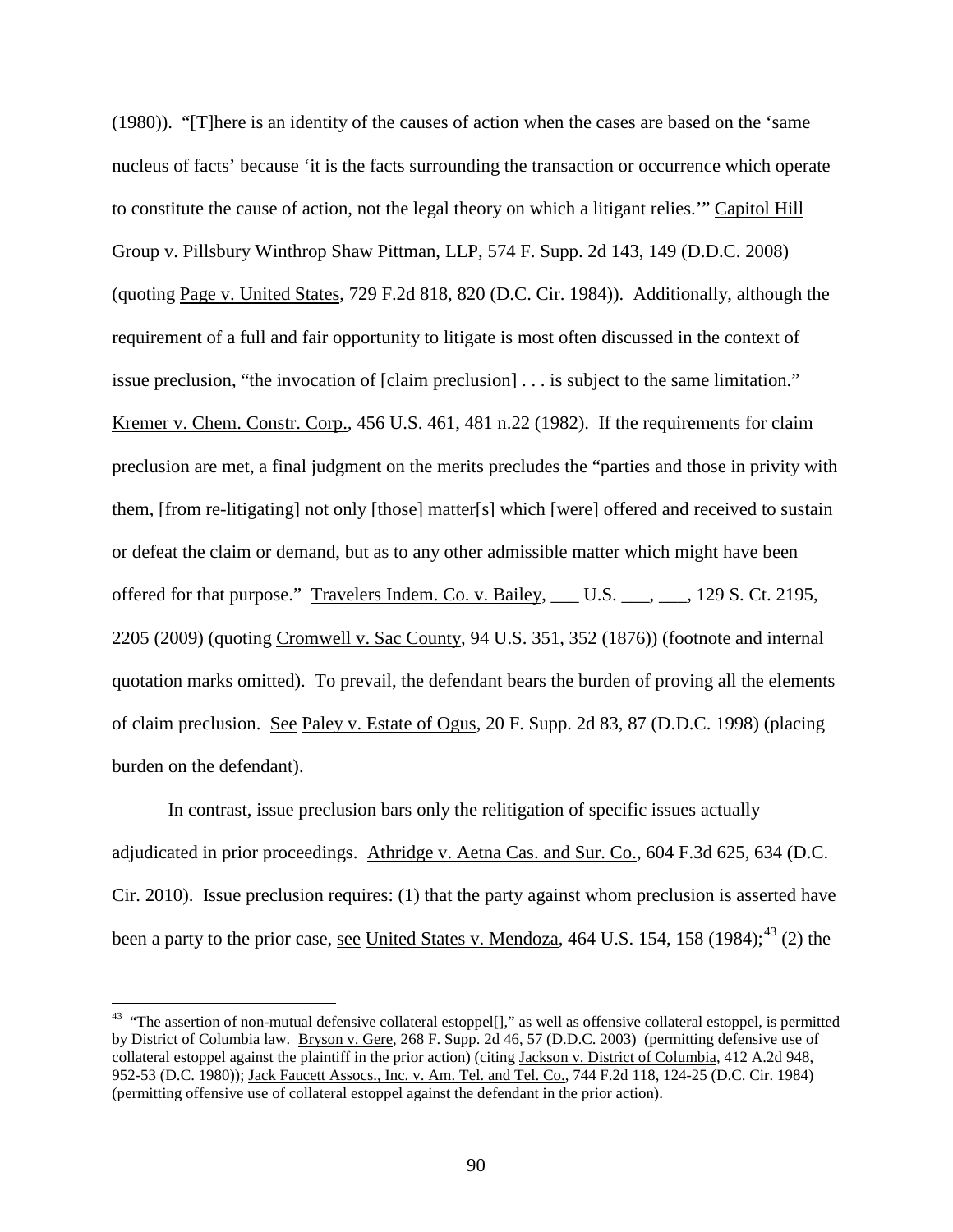issue presently raised must have been actually litigated in the prior case, Athridge, 604 F.3d at 634; (2) the issue must have been "actually decided" by a final judgment of a court of competent jurisdiction, Yamaha Corp. v. United States, 961 F.2d 245, 254 (D.C. Cir. 1992); (3) determination of the issue must have been "essential to the judgment," Athridge, 604 F.3d at 634; and (4) "preclusion in the second case must not work a basic unfairness to the party bound by the first determination[, such as] . . . when the losing party clearly lacked any incentive to litigate the point in the first trial," Yamaha Corp., 961 F.2d at 254. The prior judgment is the foundation for issue preclusion; in other words, the judgment, "not the court's opinion explicating the judgment" is what matters. Id. Furthermore, any "issue necessary to [that] judgment" is barred from re-litigation. Id. Moreover, issue preclusion works to bar re-litigation of the entire issue decided, "not just the particular arguments raised in support of it in the first case." Id. Finally, like claim preclusion, the moving party bears the burden of proving all the elements of issue preclusion. Athridge v. Aetna Cas. and Sur. Co., 351 F.3d 1166, 1171 (D.C. Cir. 2003).

The AMS Defendants assert that the plaintiffs are precluded from pursuing Counts I through X of the plaintiffs' Third Amended Complaint.<sup>44</sup> AMS Defs.' Mem. at 16-30, AMS Defs.' Reply at 8-14. The defendants base their issue and claim preclusion arguments on Lans I (granting summary judgment against Dr. Lans for lack of standing), Lans II (denying reconsideration of the ruling in Lans I based on newly discovered evidence), Lans III (granting attorneys' fees against Dr. Lans), Lans IV (denying motion for reconsideration of attorneys' fees

<span id="page-90-0"></span><sup>&</sup>lt;sup>44</sup> The AMS Defendants argue that the fraud-based claims (Counts VIII through X) are barred by both issue and claim preclusion. However, because the Court is dismissing the fraud and fraudulent concealment claims as a result of the plaintiffs' concession that they failed to allege facts sufficient to state a claim for either of these claims, the Court will not discuss these preclusion arguments. Furthermore, the plaintiffs' arguments regarding the allegedly duplicative nature of Counts II through VI will be discussed in section III.B.2.b, infra. Therefore, this section will only examine whether the plaintiffs' RICO and malpractice claims (Counts I and VII) are precluded under the doctrines of issue or claim preclusion.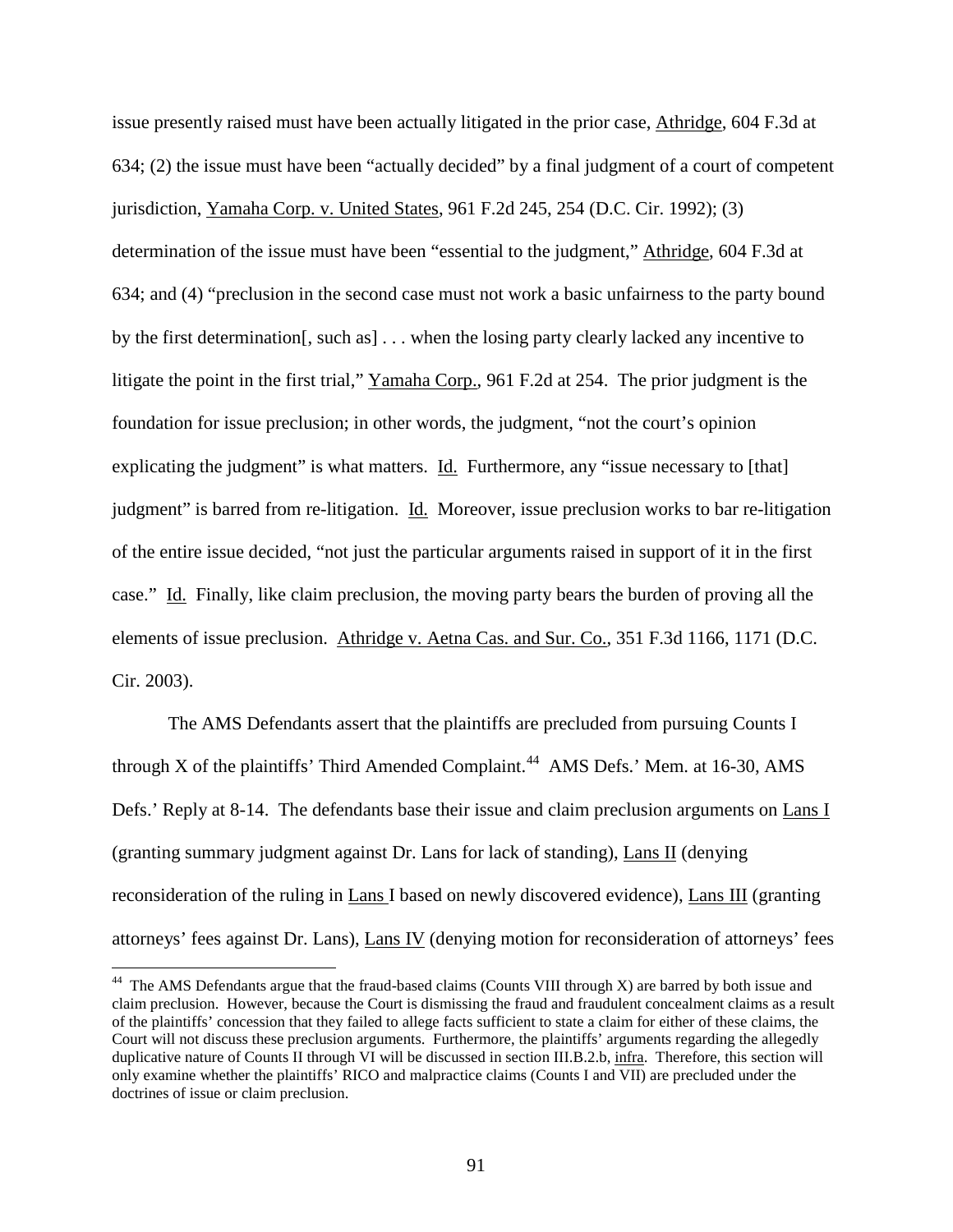award), Lans V (referral to the United States Attorney), and the October 3, 2005 Memorandum Order (denying request for Court to take judicial notice concerning ownership of the '986 Patent).<sup>45</sup> AMS Defs.' Mem. at 16; AMS Defs.' Reply at 10-11.

#### a. Claim preclusion

Two preliminary matters are beyond dispute: a court of competent jurisdiction presided over the underlying proceedings, and each of the relevant proceedings was resolved by a final judgment on the merits. See, e.g., Lans I (granting summary judgment against Dr. Lans due to a lack of standing); Lans IV (denying motion for reconsideration of attorneys' fees); Lans V (denying the plaintiffs' request to refer Mastriani to the United States Attorney's office for perjury); Lans v. Gateway 2000, Inc., Civil Action No. 97-2523 (JGP), Civil Action No. 97-2526 (JGP), Civil Action No. 99-3153 (JGP), Mem. Order (D.D.C. Oct. 3, 2005) (denying Plaintiffs' Request That The Court Take Judicial Notice that the '986 Patent is registered to Dr. Lans). Therefore, the only issues that remain as to whether the claims being challenged on claim preclusion grounds are barred from consideration in this case are whether the parties in the suits are identical and whether the claims that the plaintiff now advances were among those claims on which the Court rendered a final judgment upon the merits.

### i. The legal malpractice claim

The AMS Defendants argue that claim preclusion bars the plaintiffs' legal malpractice claim. AMS Defs.' Mem. at 23-25. They assert that (1) the denial of the motion for reconsideration was a final judgment on the merits, id. at 23; (2) the plaintiffs argued the standard of care issue, based on the same facts as those stipulated in the Complaint, in their motion for reconsideration, id.; and (3) the plaintiffs cannot use breach of the standard of care as

<span id="page-91-0"></span><sup>&</sup>lt;sup>45</sup> The AMS Defendants state that they base their issue preclusion arguments on  $\underline{Lans IV}$  and  $\underline{Lans V}$  alone, but also cite to Lans I, Lans II, and Lans III as support for their position. See, e.g., AMS Defs.' Mem. at 19-20.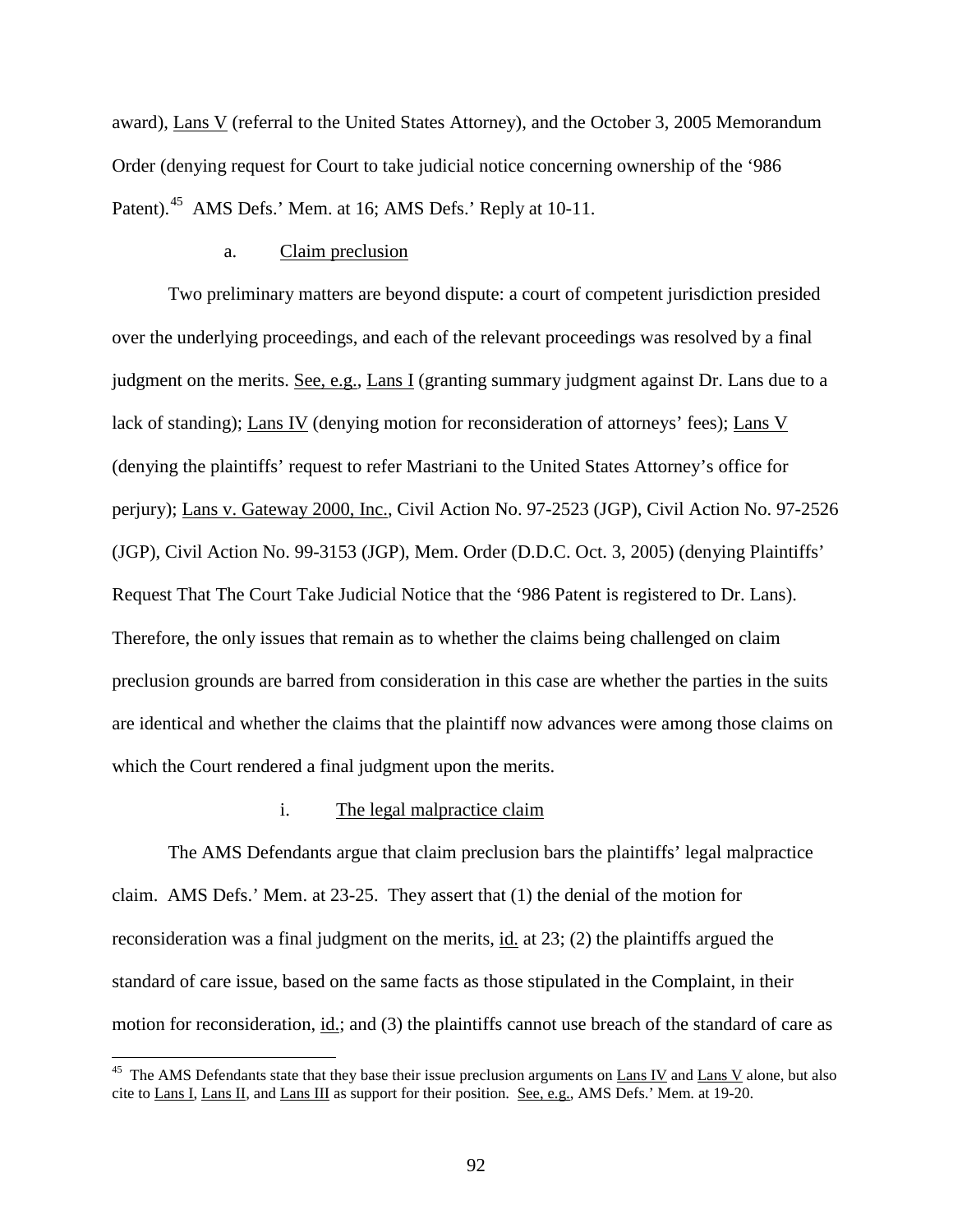the proximate cause of their injuries because AMS's breach of the standard of care has already been argued and decided, id. at 23-24.

The plaintiffs contend that claim preclusion does not apply to any of their claims because (1) "Dr. Lans and Uniboard never asserted any claim against AMS [in the patent infringement proceedings], let alone the identical cause of action," Pls.' AMS Opp'n at 7; (2) the AMS Defendants were not parties to the patent infringement proceedings, and were only permitted to intervene "to a limited extent," id.; and (3) "[c]laim preclusion cannot apply to any claim that arises after the original pleading filed in the earlier litigation," and the plaintiffs' "claims arose from AMS's conduct during the litigation," id. at 8. In addition, the plaintiffs argue that breach of the standard of care and proximate cause are only elements of the claim for malpractice, not claims themselves. Id. at 7.

The AMS Defendants reply that a malpractice claim was asserted against them in the prior proceedings because (1) the "[m]otion for [r]econsideration sought to hold AMS solely liable for a sanctions award" and the plaintiffs "explicitly accused the AMS Defendants of gross negligence and perjury" in that proceeding, AMS Defs.' Reply at 8; (2) as intervenors in the motion for reconsideration, the AMS Defendants were parties to the underlying case for purposes of collateral estoppel and res judicata,  $46$  id.; and (3) the plaintiffs' malpractice claim arose before the Court's rulings on the motion for reconsideration and the request for the referral to the United States Attorney, id. at 10-11. The AMS Defendants, therefore, argue that the issues for which they seek preclusion should be given collateral effect.<sup>[47](#page-92-0)</sup> Id. at 8. For the following reasons, the

<span id="page-92-1"></span><sup>&</sup>lt;sup>46</sup> The plaintiffs argue that the AMS Defendants were not parties to the underlying proceedings for claim preclusion purposes, not issue preclusion (i.e., collateral estoppel). See Pls.' AMS Opp'n at 7.

<span id="page-92-0"></span><sup>&</sup>lt;sup>47</sup> The AMS Defendants focus on the doctrine of collateral estoppel (issue preclusion) in this argument, but the plaintiffs' argument is that claim preclusion does not apply. Also, Lawlor v. Nat'l Screen Serv. Corp., 349 U.S. 322, (continued . . .)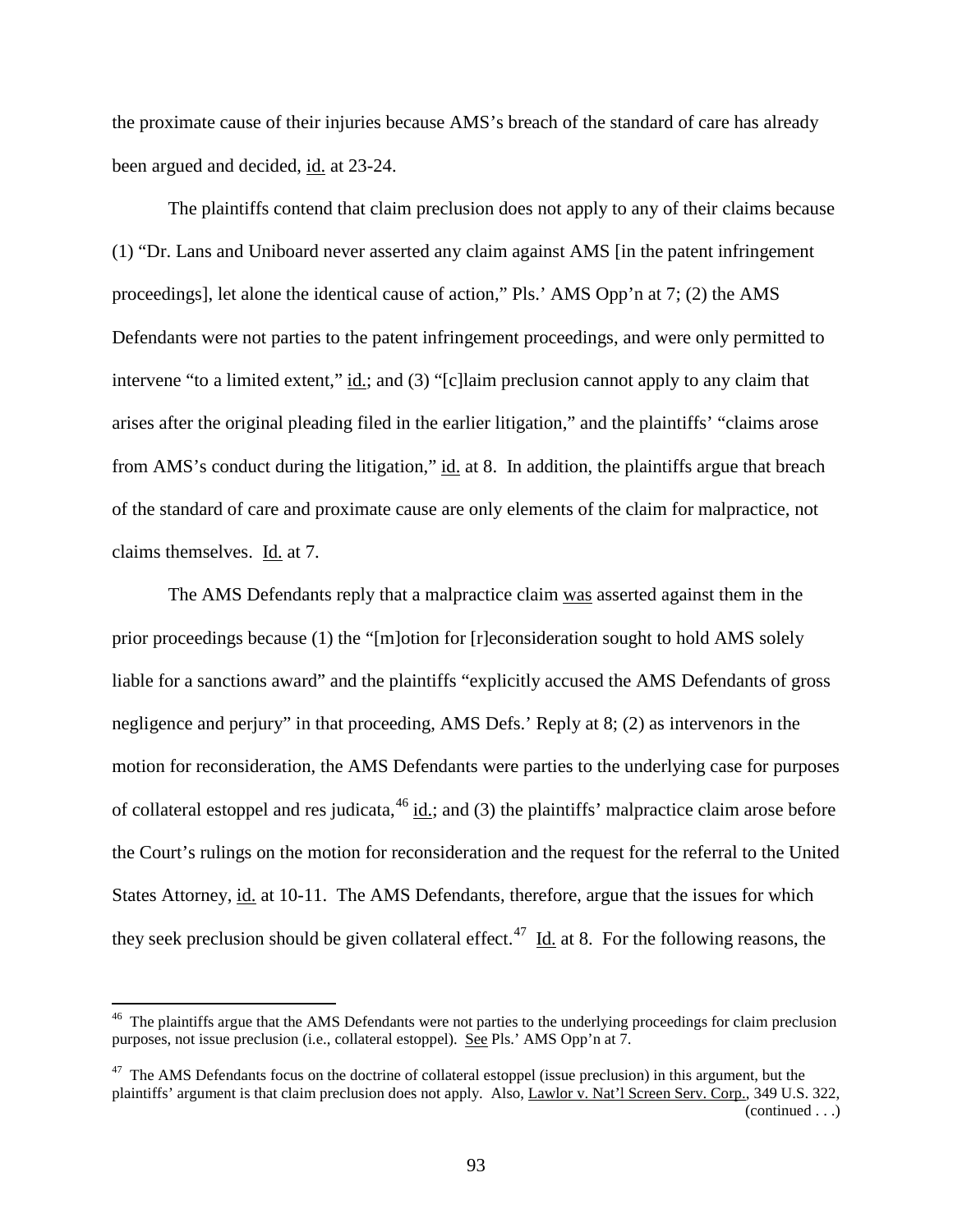Court agrees with the plaintiffs.

The plaintiffs misconstrue the basic principles of claim preclusion by arguing that the only final judgment that can serve as the basis for res judicata is the patent infringement action. See, e.g., Grausz v. Englander, 321 F.3d 467, 473 (4th Cir. 2003) (holding that Chapter 11 debtor's legal malpractice claim against law firm and attorney fee application proceedings arose out of the same "core of operative facts," supporting attorney's res judicata defense in legal malpractice claim brought by debtor, where both actions necessarily included an inquiry into the quality of legal services provided); Police Ass'n of New Orleans v. City of New Orleans, 951 F. Supp. 622, 626 (E.D. La. 1997) (permitting a claim preclusion defense based on a prior attorneys' fees award, but denying motion because there was no identity of cause of action). The defendants may, however, establish claim preclusion if they can demonstrate that the current malpractice claim is based on the same facts as did any final judgment, including the opinions that resolved the motions for reconsideration and referral to the United States Attorney, both which concerned AMS's knowledge of the Uniboard assignment of the '986 Patent.<sup>[48](#page-92-1)</sup>

The malpractice claim is based on the nature and quality of legal services provided to the plaintiffs in connection with the patent litigation. The motion for reconsideration and the Lans V opinion did not include an examination of the quality of professional services rendered by AMS, but rather considered AMS's knowledge of the Uniboard assignment and Dr. Lans's credibility. In Lans III, the Court merely determined that AMS's behavior did not rise to the level of

 $\overline{a}$ 

<sup>(. . .</sup> continued)

<sup>328 (1955),</sup> and the other cases cited by the parties address the claim preclusion requirement that the cause of action being pursued in the present case be the same as the claim that was pursued in the prior case.<br><sup>48</sup> The AMS Defendants never make an argument for preclusion based on <u>Lans V</u> (application for referral to the

<span id="page-93-0"></span>United States Attorney for Mastriani's alleged perjury), except to simply state that it, along with other opinions, "conclusively established that Mastriani did not commit perjury . . . [and t]he Court's determination of th[is] key fact[] eviscerates the factual basis of [the p]laintiffs' suit." AMS Defs.' Mem. at 16. The Court, nevertheless, will consider the potential for preclusion based on Lans V.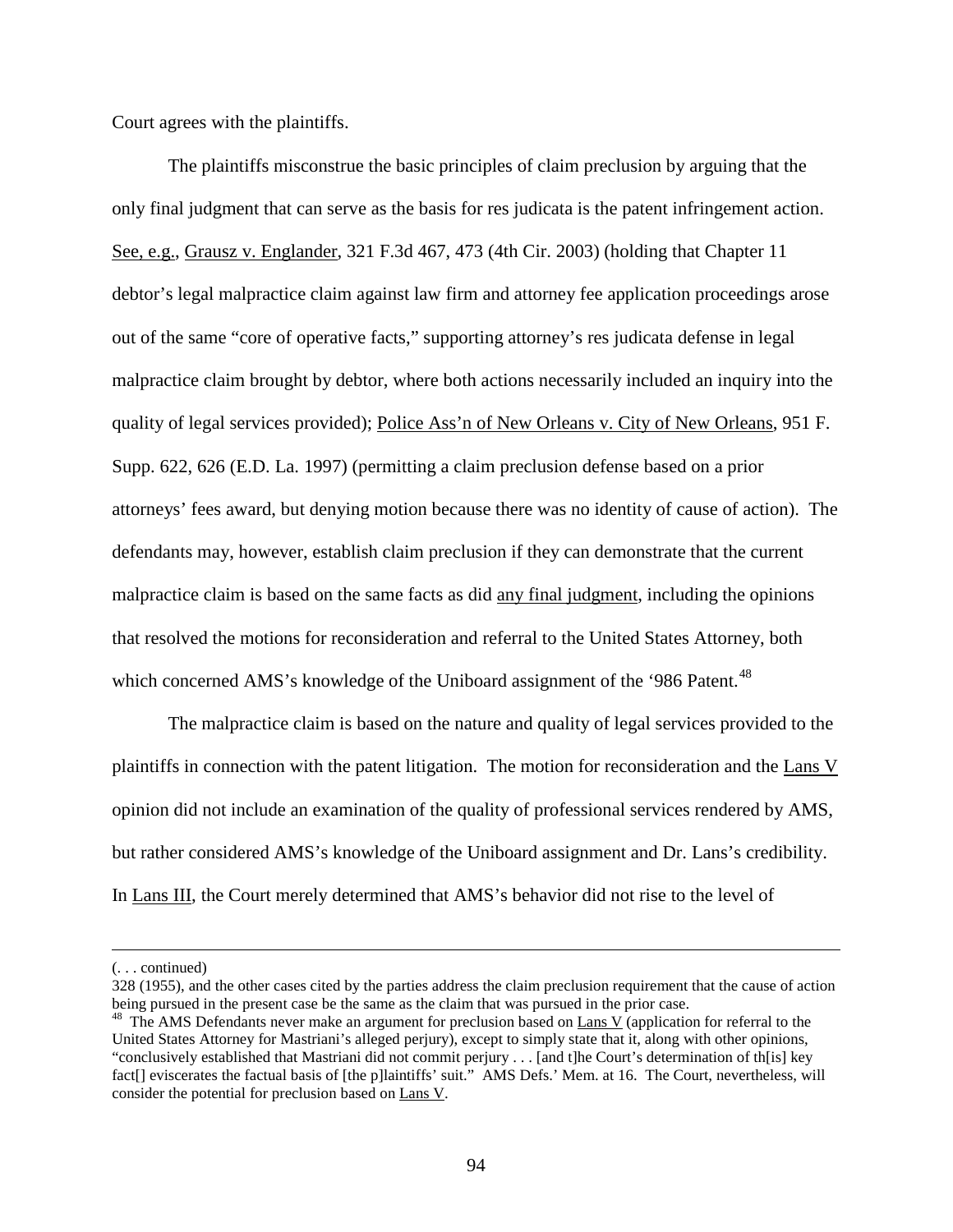recklessness, a standard more onerous than mere negligence. Lans III, slip op. at 7, 14. The Court in Lans IV upheld this determination upon consideration of whether AMS knew of the Uniboard assignment. See Lans IV, slip op. at 10 (upholding Lans III decision). Furthermore, the Court purposely did not address many issues related to the malpractice claim, see id. at 10 n.10, and even noted that Dr. Lans's allegations "cast suspicion on whether AMS acted within the appropriate standard of care," id. at 8. Moreover, the judicial notice opinion merely assesses whether Dr. Lans is the registered owner of the '986 Patent, a decision that did not require any inquiry into the quality of legal services provided by AMS. See Lans v. Gateway 2000, Inc., Civil Action No. 97-2523 (JGP), Civil Action No. 97-2526 (JGP), Civil Action No. 99-3153 (JGP), Mem. Order at 1 (D.D.C. Oct. 3, 2005). As such, the malpractice action is not founded on the same "nucleus of facts" as Lans IV, Lans V, or the October 3, 2005 opinions. Accordingly, the Court concludes that the AMS Defendants have failed to establish all of the elements for claim preclusion of the malpractice claim.<sup>[49](#page-93-0)</sup>

#### ii. The RICO claim

AMS also contends that claim preclusion bars the plaintiffs' claim of perjury because the Lans I, Lans III, and Lans IV opinions constituted final judgments, the plaintiffs in this action are the same as the plaintiffs in the actions that were the subject of those opinions, "the issue of Mastriani's perjury was already raised in the previous proceeding[s]," AMS Defs.' Mem. at 20, and the "RICO claim arises from the same <u>facts</u> decided by the Court in the previous actions," id. at 21. The plaintiffs, on the other hand, again argue that claim preclusion does not apply to any of their claims (including their RICO claim) because no claim was asserted against AMS in the patent infringement proceedings, Pls.' AMS Opp'n at 7, the AMS Defendants were not parties to

<span id="page-94-0"></span><sup>&</sup>lt;sup>49</sup> Because the AMS Defendants have failed to establish identity of cause of action, the Court need not address whether there was identity of parties.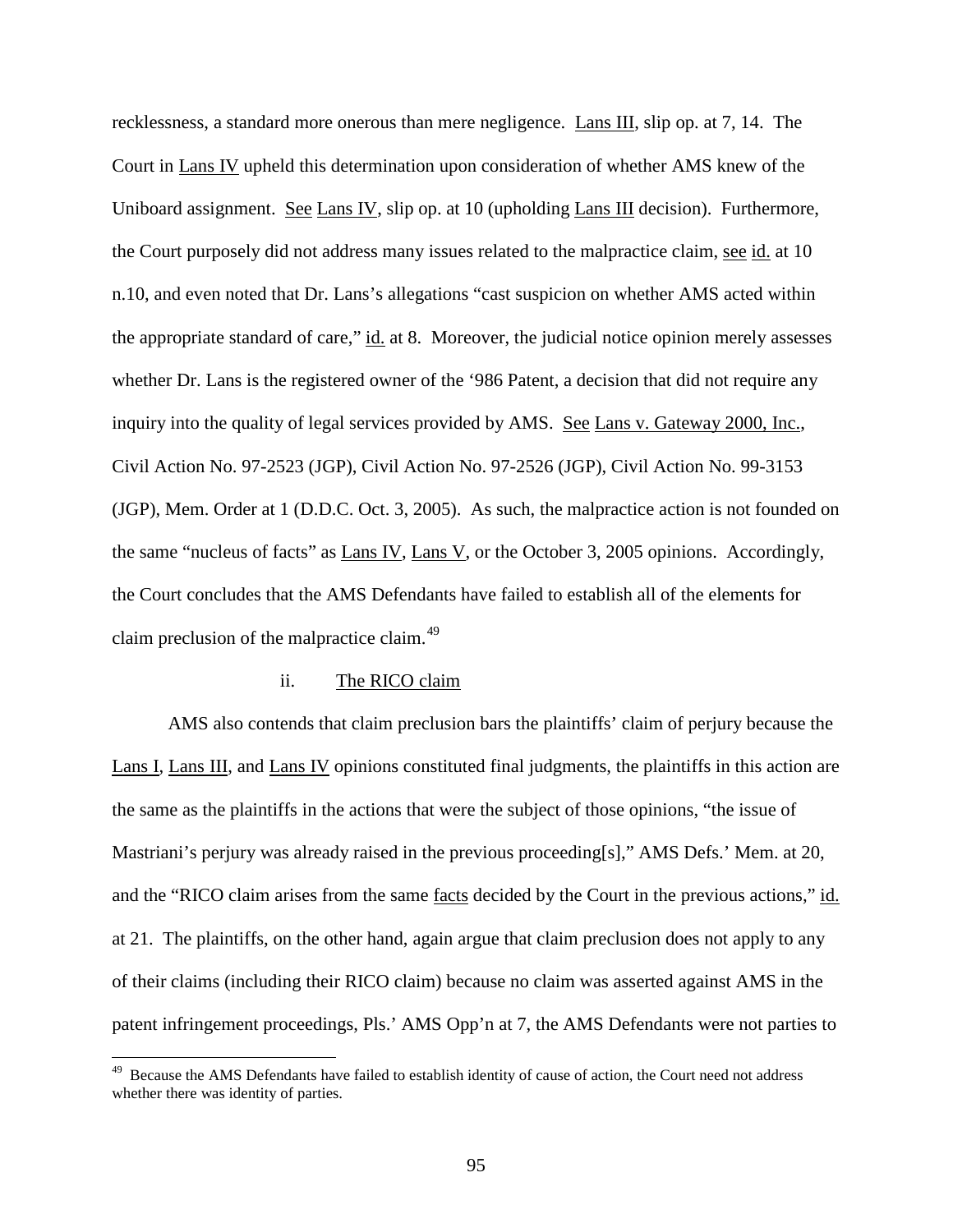the patent infringement proceedings, id., and "[c]laim preclusion cannot apply to any claim that arises after the original pleading filed in the earlier litigation," id. at 8.

The AMS Defendants again reply that a claim was asserted against them in the prior proceedings because (1) the "[m]otion for [r]econsideration sought to hold AMS solely liable for a sanctions award" and the plaintiffs "explicitly accused the AMS Defendants of gross negligence and perjury" in that proceeding, AMS Defs.' Reply at 8; (2) as intervenors in the motion for reconsideration, the AMS Defendants were parties to the underlying case for purposes of collateral estoppel and res judicata,  $^{50}$  $^{50}$  $^{50}$  id.; and (3) the plaintiffs' claims arose before the Court's rulings on the motion for reconsideration and Application for Referral to the United States Attorney, id. at 10-11. For the following reasons, the Court agrees with the defendants.

The "core of operative facts" surrounding the RICO action is the alleged obstruction of justice and mail or wire fraud resulting from the submission of Mastriani's allegedly false statement to the Court with the "intent to impede the administration of justice." Pls.' AMS Opp'n at 16-18; see Compl. ¶¶ 92-93, 147. Therefore, the facts underlying both the RICO action, the motion for reconsideration, and the application for referral to the United States Attorney are the same. All three matters relate to the AMS Defendants' knowledge of the Uniboard transfer of the '986 Patent. An obstruction of justice claim, as well as a perjury claim, requires the making of a knowingly false statement. The motion for reconsideration, and the referral to the United States Attorney for perjury, necessarily included an inquiry into the AMS Defendant's knowledge of the '986 Patent transfer. See Lans I, 84 F. Supp. 2d at 114 (quoting Mastriani's declaration as stating: "I and other counsel to [Dr.] Lans have been repeatedly informed by [Dr.] Lans that no assignment had ever taken place with respect to the ['986 ] patent

<span id="page-95-0"></span> $50$  Again, the plaintiffs argue that the AMS Defendants were not parties to the underlying proceedings for claim preclusion purposes, not issue preclusion (i.e., collateral estoppel). See supra note 45.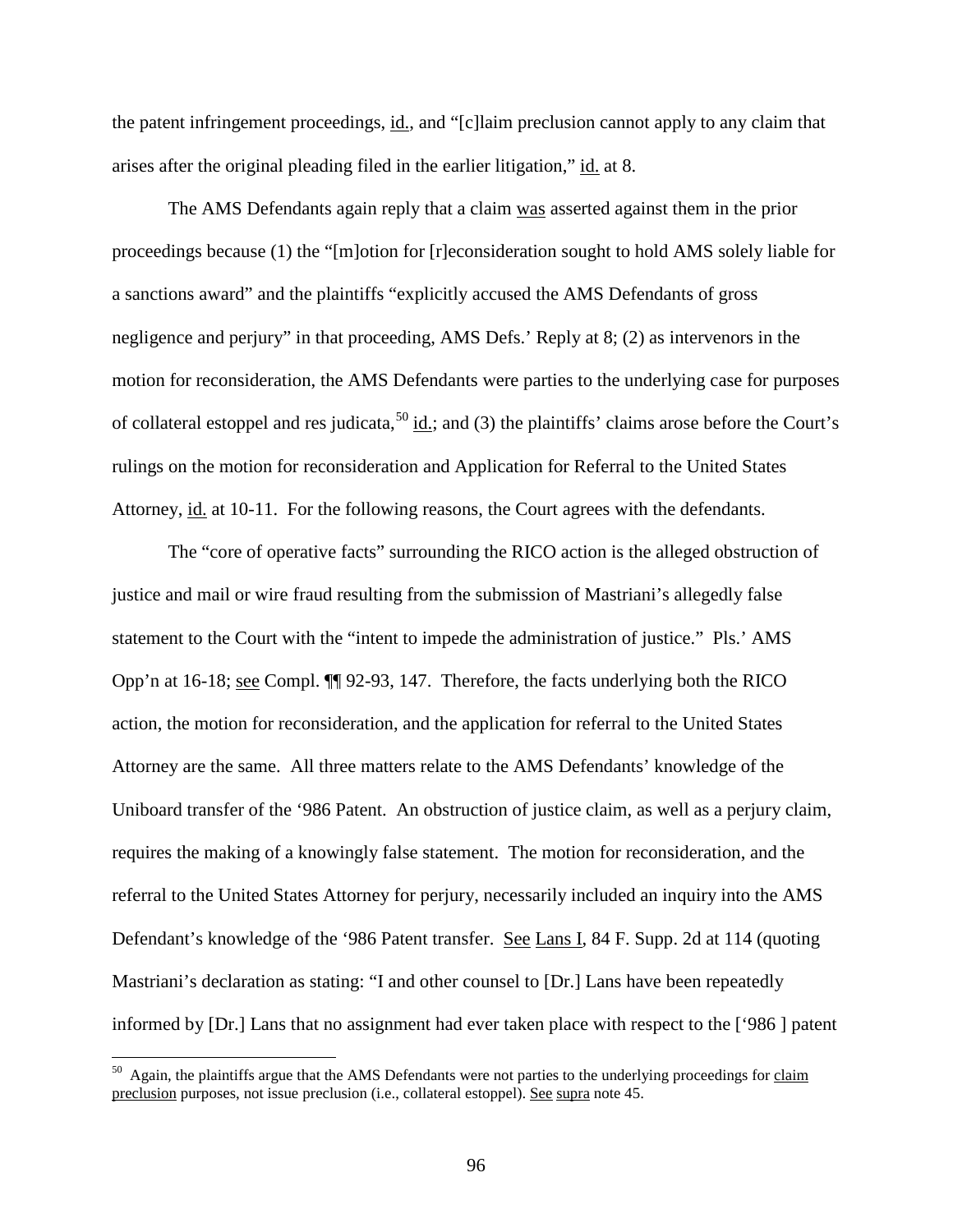. . . "). Without knowledge of the transfer, Mastriani's statement is not false. By denying the motion for reconsideration and the application for referral to the United States Attorney, the Court effectively found that the AMS Defendants had no knowledge of the assignment. The Court, therefore, concludes that Lans IV, Lans V, and the RICO matters all arise out of the same cause of action.

Likewise, there is an identity of parties in all three matters. In order for there to be identity of parties, a claim between the same parties must have been previously litigated. See Bd. of Managers of 195 Hudson St. Condo. v. Jeffrey M. Brown Assocs., Inc.**,** 652 F. Supp. 2d 463**,** 472 (S.D.N.Y. 2009) (quoting City of New York v. Welsbach Elec. Corp., 878 N.E.2d 966, 968 (N.Y. 2007) ("One linchpin of res judicata is an identity of parties actually litigating successive actions against each other: the doctrine applies only when a claim between the parties has been previously brought to a final conclusion." (internal quotation marks omitted))). However, "[a] defendant not named in a prior suit may establish an 'identity of parties' and thus invoke res judicata by demonstrating that it is in privity with a party named in the prior suit." Evans v. Chase Manhattan Mortg. Corp., No. Civ. A. 04-2185 RMC, 2006 WL 785399, at \*7 (D.D.C. Mar. 27, 2006) (emphasis omitted) (citing Apotex, Inc. v. FDA, 393 F.3d 210, 217 (D.C. Cir. 2004)).

<span id="page-96-0"></span>The AMS Defendants argue that as intervenors on the motions for reconsideration of the fee award, they were parties to the underlying proceedings.<sup>51</sup> Generally, intervenors in a suit are parties for res judicata purposes. Watergate West, Inc. v. Barclays Bank, S.A., 759 A.2d 169,

<sup>&</sup>lt;sup>51</sup> The AMS Defendants were permitted to intervene solely in regard to the "motion of [Dr.] Lans and Uniboard for reconsideration . . . [,] the renewed motion to hold counsel jointly and severally liable filed . . . by Gateway 2000, Inc. in Lans v. Gateway 2000, Inc., Civil Action No. 97-2523 . . . [,] and . . . the motion opposing the plaintiffs' motion for reconsideration and requesting modification of the Court's first attorneys fees decision filed . . . by Dell in Lans v. Dell, Civil Action No. 97-2526, and Uniboard Aktiebolag v. Acer America, Civil Action No. 99-3153." Lans v. Gateway 2000, Inc., Civil Action No. 97-2523 (JGP), Civil Action No. 97-2526 (JGP), Civil Action No. 99- 3153 (JGP), Mem. Order at 10 (D.D.C. Apr. 13, 2004).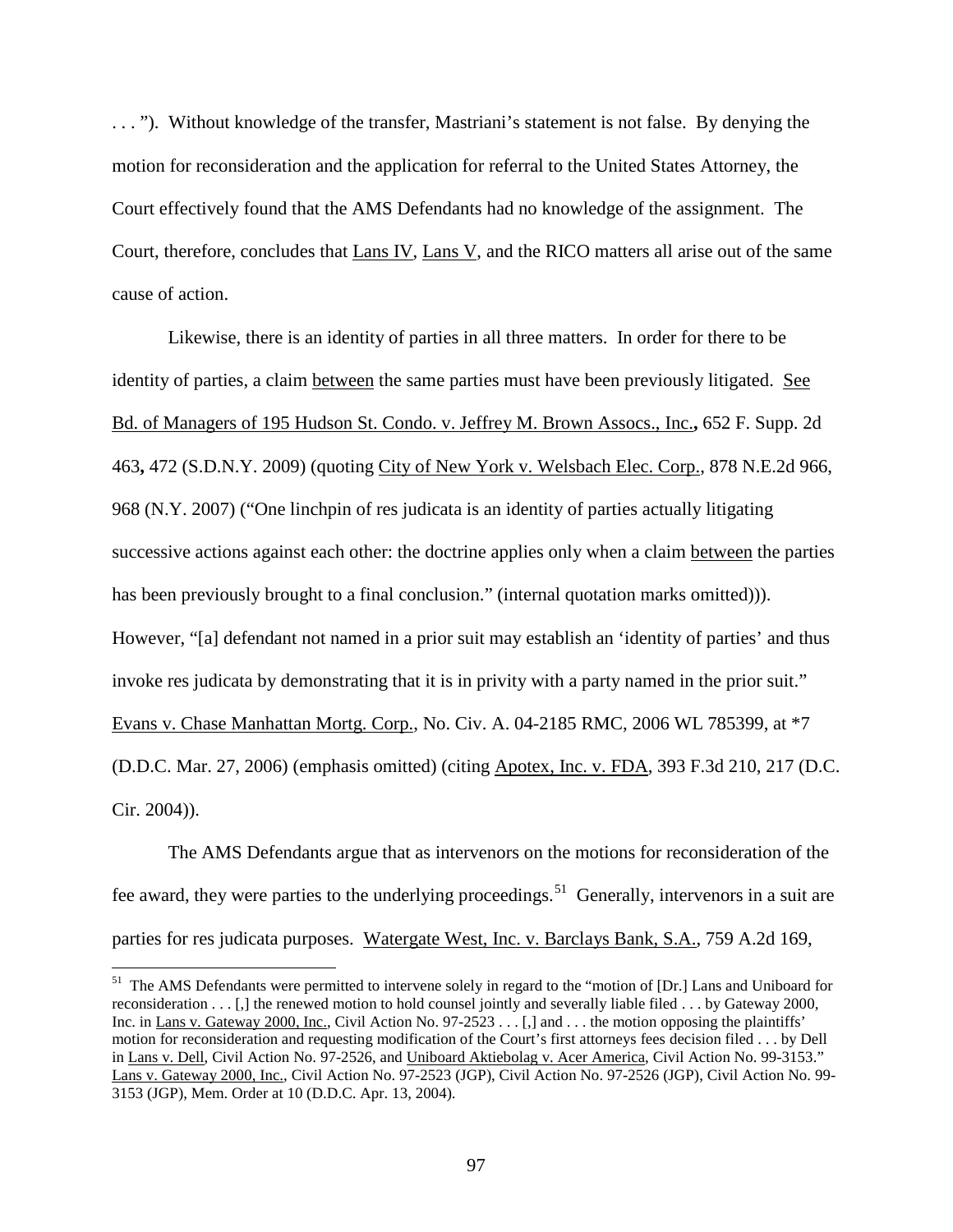179 (D.C. 2000) ("Generally, an intervenor who actively participates in the litigation is subject to res judicata just as an initially named party." (emphasis omitted)); see In re N.M. Natural Gas Antitrust Litig., MDL No. 403, 1982 WL 1827, at \*21 n.24 (D.N.M. Jan. 26, 1982) (judgment had res judicata effect as to intervenors in contract interpretation suit); Police Ass'n of New Orleans, 951 F. Supp. at 626 (following successful § 1983 suit, attorney who intervened as a plaintiff to recover attorneys' fees was a party to the action). In order for intervenors to be considered parties to a suit, however, they must have actively participated in the litigation, either at the trial or appellate court level. Id. at 179 n.23 (fact that intervenors did not join litigation until after the trial court judgment had no effect on res judicata because intervenors actively participated in the appeal). Here, the AMS Defendants actively participated in the motion for reconsideration of the fee award by submitting a brief, and participating in depositions and at an evidentiary hearing. See generally Lans v. Gateway 2000, Inc., Civil Action No. 97-2523 (JGP), Civil Action No. 97-2526 (JGP), Civil Action No. 99-3153 (JGP), Order (D.D.C. Dec. 23, 2004) (ordering deposition of Dr. Lans and Mastriani, and an evidentiary hearing to address the motion for reconsideration); Intervenor's Memorandum of Points and Authorities in Opposition to Lans'/Uniboard's Motion for Reconsideration and the Motions of Gateway and Dell to Hold Counsel Jointly and Severally Liable, Gateway, Civil Action No. 97-2523 (JGP), Civil Action No. 97-2526 (JGP), Civil Action No. 99-3153 (JGP) (May 17, 2004). Therefore, the AMS Defendants, as intervenors in the motion for reconsideration, were parties to the action. As such, there is identity of parties between the plaintiffs' RICO claim and the motion for reconsideration.

For the foregoing reasons, the plaintiffs' RICO claim is precluded by the Lans IV decision.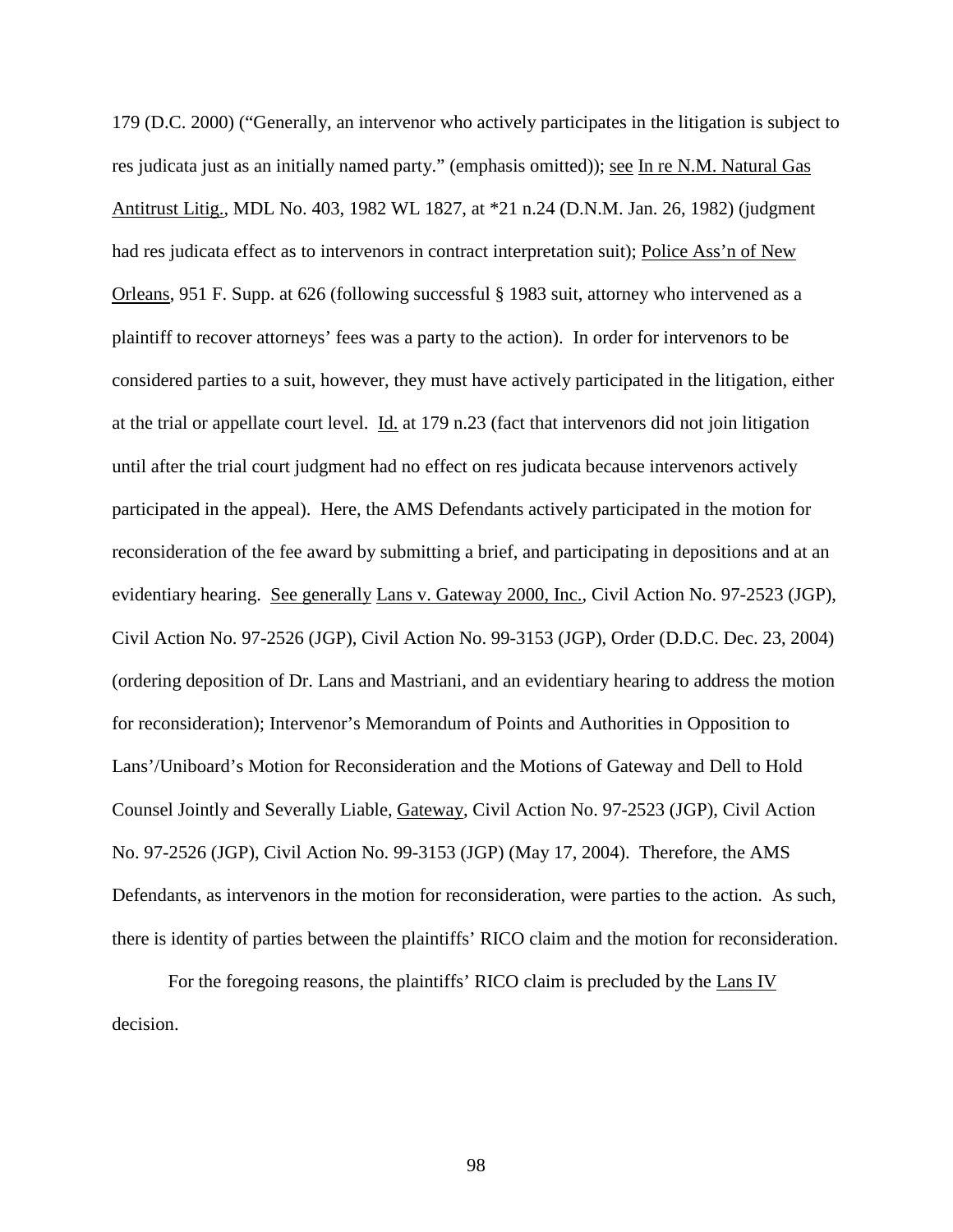### b. Issue preclusion

The parties do not dispute that the plaintiffs – the parties against whom the application of collateral estoppel is alleged to apply – were parties in the underlying proceedings, or that all of the relevant proceedings were resolved by final judgments of a court of competent jurisdiction.<sup>52</sup> Therefore, the remaining issues to be resolved are: (1) whether the issues now raised are identical to the issues raised in the prior proceedings, (2) whether the issues were actually decided, (3) whether determination of the relevant issues was essential to the judgment, and (4) whether it would be unfair to preclude litigation of the issues in this case.

## i. The malpractice claim

Under District of Columbia law, a claim for legal malpractice requires that the plaintiffs establish "that the parties entered into an attorney-client relationship, what the applicable standard of care is, that the standard of care has been violated by the defendant-lawyer, and that there was a causal relationship, or proximate cause, between the violation and the harm complained of" – in this case, the award of a judgment in some amount against the plaintiffs. Smith v. Haden, 872 F. Supp. 1040, 1044 (D.D.C. 1994); see also Mills v. Cooter, 647 A.2d 1118, 1123 (D.C. 1994). The AMS Defendants argue that issue preclusion bars reconsideration

<span id="page-98-0"></span> $52$  Although the plaintiffs argue that "[t]he factual issues asserted by AMS were never decided by a final judgment," the plaintiffs' argument confuses the requirement of what constitutes a final judgment with the doctrine's requirement that the issue must have been actually and necessarily decided. Pls.' AMS Opp'n at 8-9. Thus, the Court will consider these arguments in analyzing the "actually and necessarily decided" element of issue preclusion. Furthermore, the Court concludes that all of the relevant opinions were decided by final judgments. Lans I (granting summary judgment), Lans II (denying reconsideration of Lans I), Lans V (denying application to refer Mastriani to the United States Attorney), Uniboard Aktiebolag v. Acer Am. Corp., and the Federal Circuit Appeal of Uniboard, are all final judgments on the merits. In addition, the opinions concerning attorneys' fees (Lans III and Lans IV) were final judgments as soon as the amount of the award was designated on September 30, 2005. See In re Romanus, No. 05-83933, 2006 WL 1891851, at \*2 (Bankr. C.D. Ill. June 23, 2006) (attorneys' fee judgment is not final for purposes of res judicata until the award amount is set); see also Lans v. Gateway 2000, Inc., Civil Action No. 97-2523 (JGP), Civil Action No. 97-2526 (JGP), Civil Action No. 99-3153 (JGP), Order (D.D.C. Sept. 30, 2005) (awarding Gateway "\$836,220.84 in attorneys' fees minus a 10 percent reduction, \$35,661.72 in expenses, plus pre-judgment and post-judgment interest . . . [plus] \$174,802.98 in fees minus a 10 percent reduction, \$9,266.21 in expenses, and post-judgment interest.").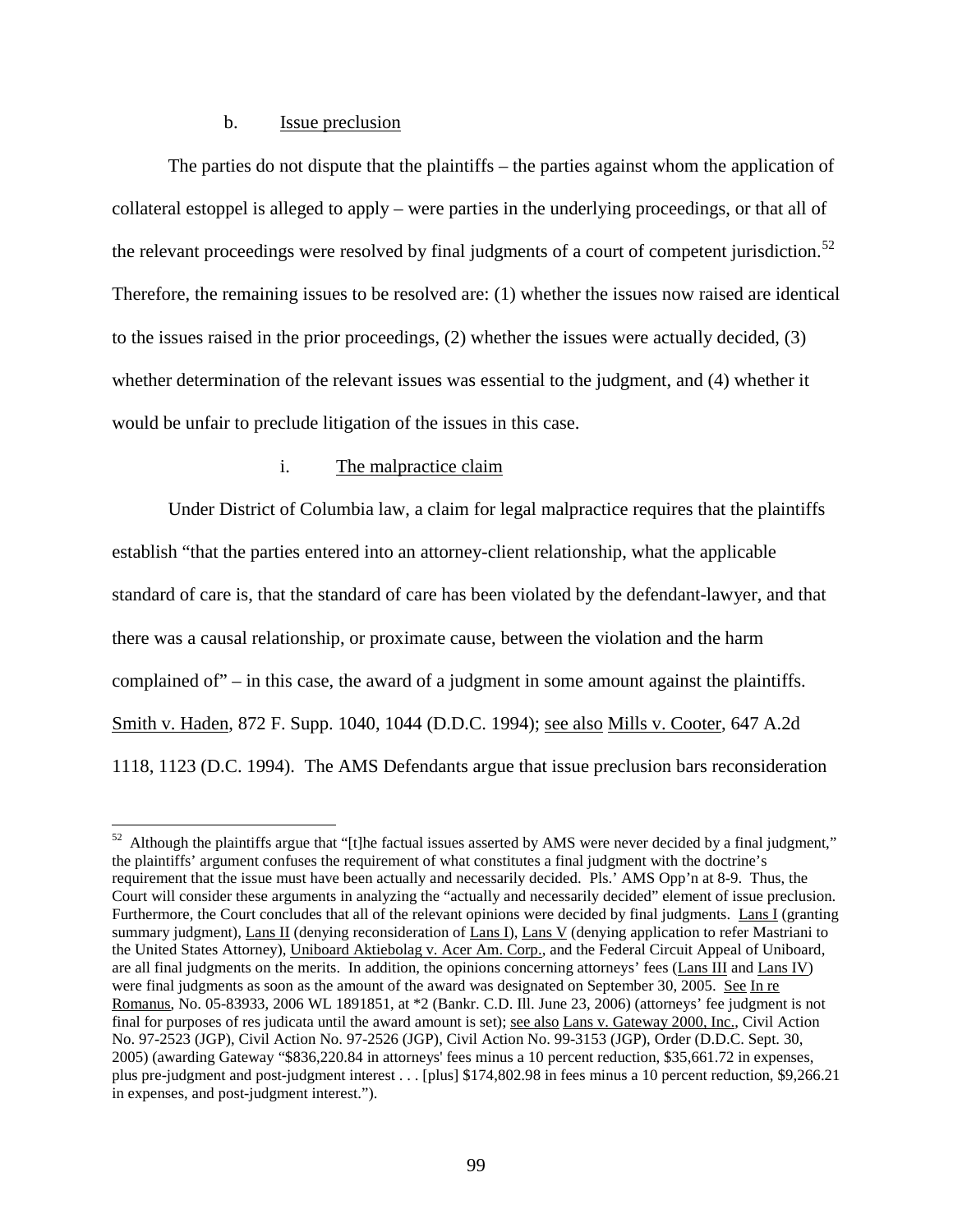of whether their actions or inactions were the proximate cause of the plaintiffs' injuries. In particular, the AMS Defendants argue that the plaintiffs raised the issue of their breach of the standard of care in the plaintiffs' motion for reconsideration, see Mot. for Recons. at 10-11 (stating that "[f]or Mr. Mastriani and his firm to file patent litigation on behalf of [Dr.] Lans, knowing of the IBM license agreement and being familiar with its terms, without obtaining the documentary evidence of Uniboard's right to grant the license to IBM, was below the standard of care," and "[g]iven Mr. Mastriani's knowledge of the confusion regarding ownership of the Lans patent, he and his firm acted beneath the standard of care in failing to prepare and file the necessary clarifying documents"), and the Court twice concluded that AMS's behavior was not unreasonable, see Lans III, slip op. at 14 (stating that "the Court [was] unable to conclude that [AMS's] conduct was vexatious and unreasonable"); Lans IV, slip op. at 5 (repeating Judge Penn's conclusion that "there was no evidence that AMS engaged in 'vexatious and unreasonable conduct'"). AMS Defs.' Mem. at 22-23; AMS Defs.' Reply at 18.

The defendants further allege that the plaintiffs' contributory negligence bars their malpractice claim. AMS Defs.' Mem. at 25; AMS Defs.' Reply at 14-18. The defendants contend that Judge Penn "found facts establishing that [Dr.] Lans was contributorily negligent for the failure of [the p]laintiffs' litigation" and that the current claims arise "from the same nucleus of facts that were established by the Court in the Orders associated with the denial of reconsideration." AMS Defs.' Mem. at 25-26; see also AMS Defs.' Reply at 17. Furthermore, the AMS Defendants state that the Court "concluded on several occasions that [the p]laintiffs were responsible for the fate of their case." AMS Defs.' Mem. at 26; see also AMS Defs.' Reply at 17 (stating that Judge Penn held that Dr. "'Lans only has himself to blame' for the predicament in which the [p]laintiffs now find themselves," see Lans III, slip op. at 11, and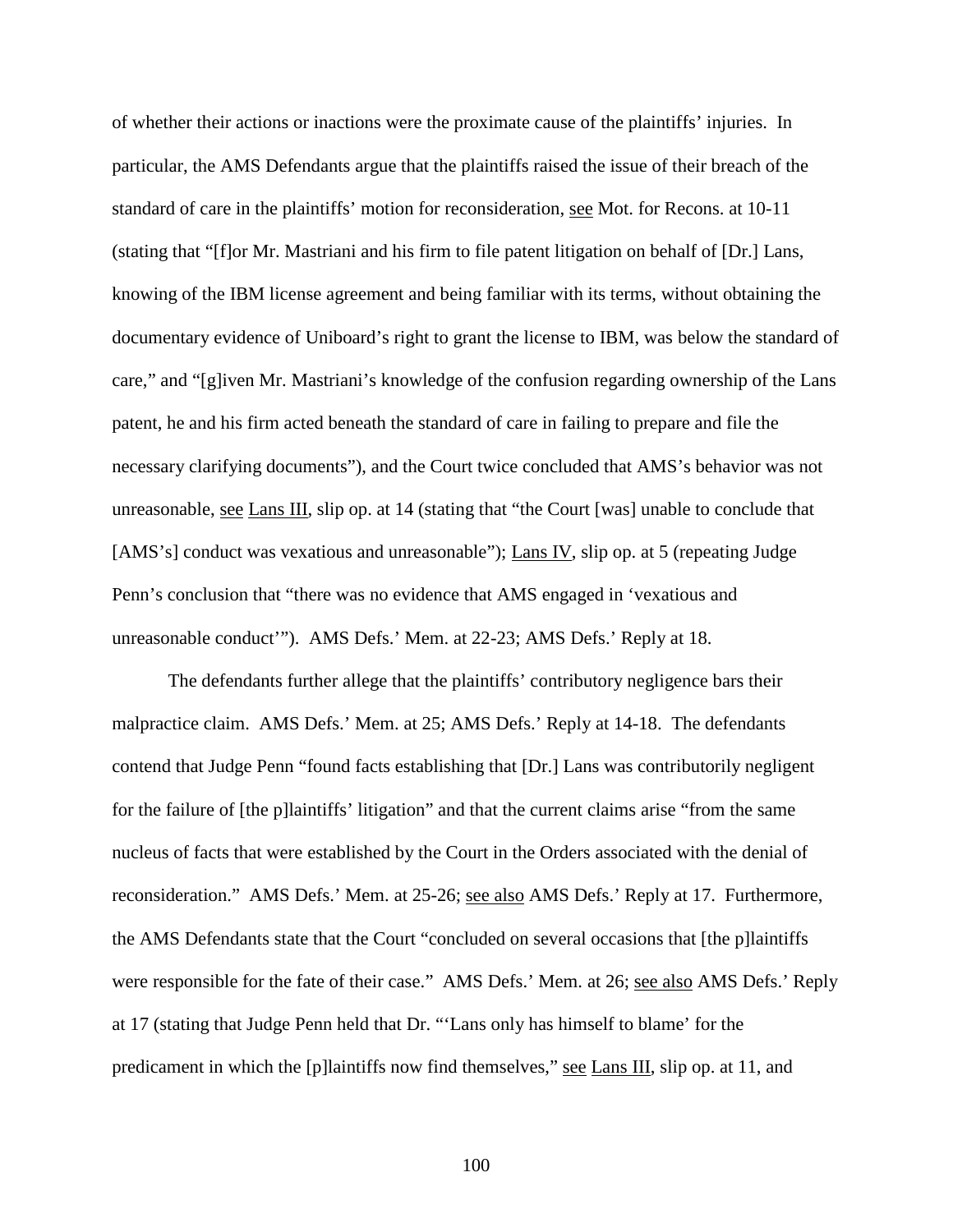"[t]he Court cannot escape the conclusion that [Dr.] Lans chose to conceal all information about the assignment, possibly even from his attorneys, until confronted with irrefutable evidence that the assignment had occurred," Lans I, 84 F. Supp. 2d at 122).

The plaintiffs, on the other hand, contend that issue preclusion does not bar their malpractice claims because the Court "took care not to decide the very issues that AMS claims the Court decided," including questions related to "AMS's failure to . . . advise Dr. Lans of its conflict of interest . . . [,] advise Dr. Lans of AMS's financing arrangements with third parties[,] . . . [investigate ownership of the patent, and] explain American patent law to Dr. Lans." Pls.' AMS Opp'n at 8-9 (citing Lans IV, slip op. at 10 n.10); <u>see id.</u> at 25 ("The Court specifically refused to rule on any issue related to the malpractice action."). In addition, the plaintiffs argue that the Court's statement that AMS did not exhibit "'vexatious and unreasonable conduct' . . . referred to AMS's conduct toward the infringement defendants – . . . not toward Dr. Lans or Uniboard," id. at 25, and relates only to "AMS's conduct under 28 U.S.C. § 1927, and whether AMS unnecessarily multiplied the proceedings," not to whether AMS satisfied the standard of care owed to its clients, id. at 9-10. Finally, the plaintiffs argue that the defendants have failed to prove that a client owes a duty to its attorney or that Dr. Lans and Uniboard breached any such duty for contributory negligence to apply. Id. at 24.

The AMS Defendants' Reply denies that the Court's avoidance of findings on certain issues bars the applicability of collateral estoppel. AMS Defs.' Reply at 9. The AMS Defendants argue that the gravamen of their collateral estoppel arguments are not affected by the Court's limitation on findings related to the standard of care. Specifically, the defendants allege that, in any event, the plaintiffs have failed to demonstrate proximate cause because "the Court determined that [Dr.] Lans did not tell AMS of the assignment and Mastriani did not lie." Id.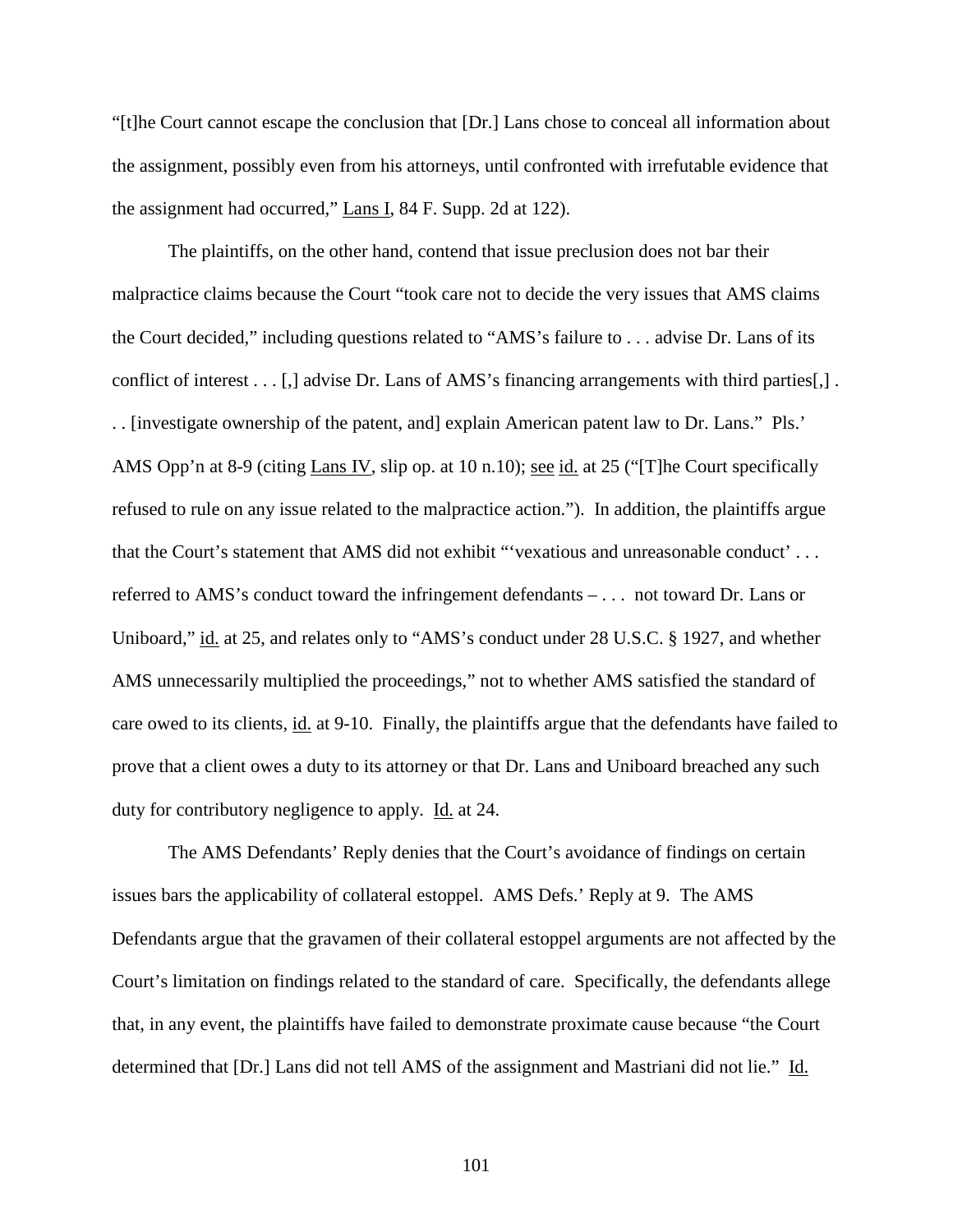(citing Lans IV, slip op. at 8). Moreover, the AMS Defendants state that a court's pronouncements as to the effect of its decisions are merely dictum, and therefore do not "deprive that decision from having collateral effects." Id. at 10. Finally, the AMS Defendants state that a ruling on a motion for reconsideration is a final judgment. Id. For the following reasons, the Court agrees with the plaintiffs.

First, the issue of whether AMS was the cause of the plaintiffs' injuries was raised in Lans IV. In the plaintiffs' motion for reconsideration, the plaintiffs' allege that filing a patent litigation on behalf of Dr. Lans, "knowing of the IBM license agreement and being familiar with its terms, without obtaining the documentary evidence of Uniboard's right to grant the license to IBM, was below the standard of care," and that "[g]iven Mr. Mastriani's knowledge of the confusion regarding ownership of the Lans patent, he and his firm acted beneath the standard of care in failing to prepare and file the necessary clarifying documents." Mot. for Recons. at 10- 11.

Second, the defendants allege that by stating that it was "unable to conclude that [AMS's] conduct was vexatious and unreasonable," Lans III, slip op. at 14; see also Lans IV, slip op. at 10 (denying reconsideration of Lans III decision), the Court found that AMS "did not violate the reasonableness standard in representing [Dr.] Lans," AMS Defs.' Mem. at 22. However, this conclusion by the Court did not relate to AMS's behavior as related to Dr. Lans, but rather was a conclusion that AMS did not "so multipl[y] the proceedings . . . unreasonably and vexatiously" to warrant sanctions under 28 U.S.C. § 1927.<sup>[53](#page-98-0)</sup> Lans III, slip op. at 7. The Court explained that

(continued . . .)

<span id="page-101-0"></span> <sup>53</sup> The full text of 28 U.S.C. § 1927 provides:

<sup>[</sup>a]ny attorney or other person admitted to conduct cases in any court of the United States or any Territory thereof who so multiplies the proceedings in any case unreasonably and vexatiously may be required by the court to satisfy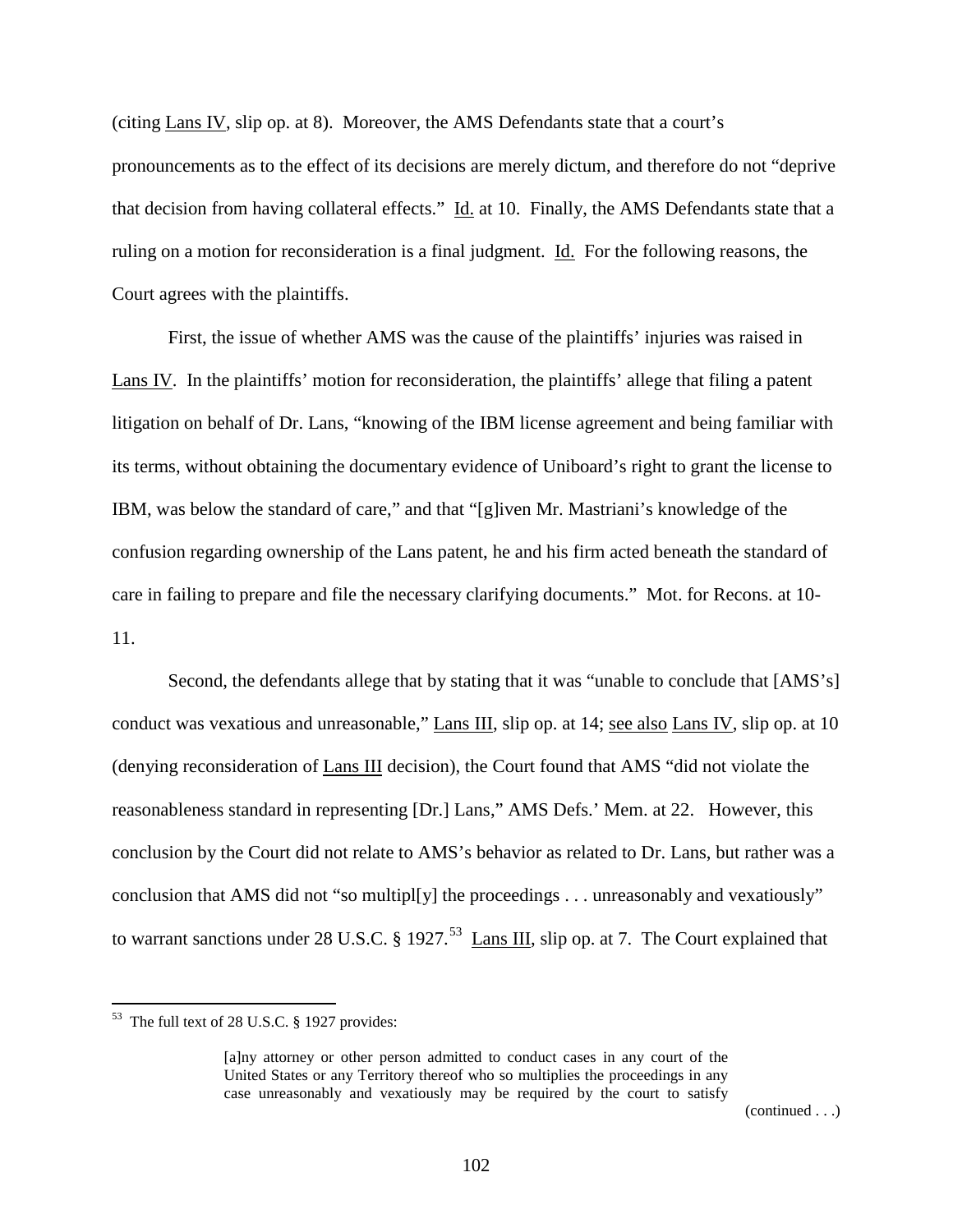this standard required that the attorney's behavior be "at least 'reckless' to be sanctionable" – a standard much greater than the mere negligence required for malpractice. Id. at 7. Moreover, the Court in Lans III noted that it found the "firm's conduct . . . troubling . . . in several regards," including the failure to properly investigate ownership of the patent before initiating litigation or even after the issue of an assignment was raised by the defendants in the case. Id. at 13. Finally, the Court in Lans IV specifically stated that it was making no determination on certain issues related to the malpractice claim, including their "failure to exercise the proper standard of care." Lans IV, slip op. at  $10$  n.10.

The defendants, nonetheless, contend that the plaintiffs cannot establish proximate cause because the Court found that Dr. "Lans did not tell AMS of the assignment and Mastriani did not lie." AMS Defs.' Reply at 9. Accordingly, the defendants attempt to frame the entire malpractice claim on AMS's actual knowledge of the Uniboard assignment, and solely based on the sanctions award. See AMS Defs.' Mem. at 21-22 ("In the present case, the standard of care is the duty . . . in discovering the true facts supporting a complaint. Under Federal Rule of Civil Procedure 11, an attorney must make a reasonable inquiry as to the factual and legal matters of the complaint so that the claims are not frivolous."); AMS Defs.' Reply at 9 (stating that the plaintiffs "cannot establish that AMS proximately caused [the p]laintiffs' injury because the Court determined that [Dr.] Lans did not tell AMS of the assignment and Mastriani did not lie"). However, the reach of the malpractice claim is much broader than the sanctions award, and includes the loss of the underlying patent infringement suit as a result of AMS's alleged

(. . . continued)

 $\overline{a}$ 

personally the excess costs, expenses, and attorneys' fees reasonably incurred because of such conduct.

28 U.S.C. § 1927 (2006).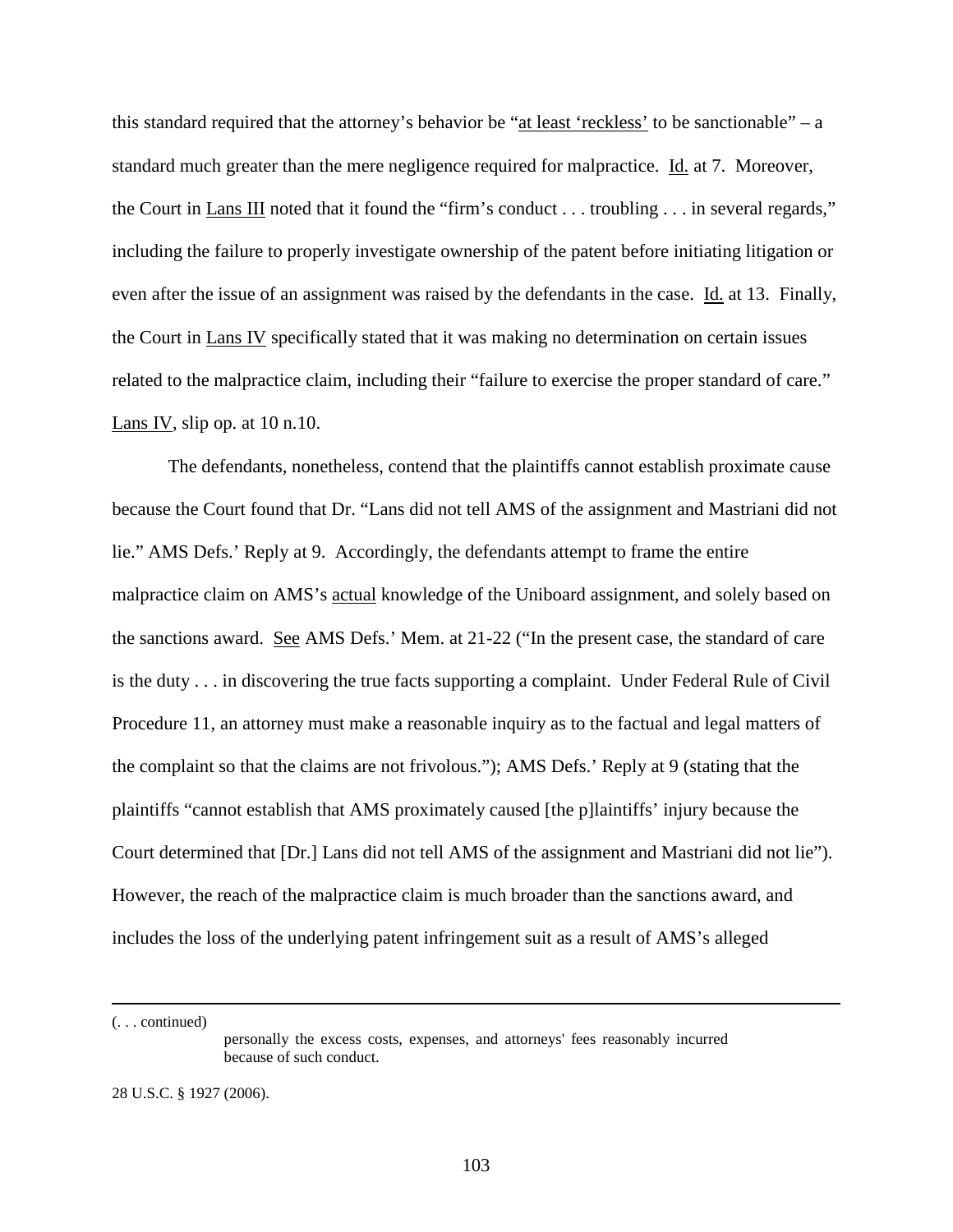malpractice in failing to properly investigate ownership of the patent before filing suit. See Compl. ¶¶ 2, 11, 61, 75-78, 83-84, 122-125 (describing the various allegations of malpractice, including the failure to properly investigate and clarify the ownership of the patent before giving notice to potential infringers, before filing suit, or once the issue was raised in litigation; giving notice of infringement and initiating litigation, in the name of the wrong party, or at least in the name of both Dr. Lans and Uniboard; the award of attorneys' fees; negligently drafting and advising Dr. Lans to sign the Micron-Diamond settlement and license agreements; and refusing to represent the plaintiffs, without an explanation of their conflict of interest). And the alleged false statement to the Court is not a basis for the malpractice claim; rather, it is a basis for the RICO claim. Therefore, the Court did not actually decide the question of proximate cause. Because the defendants have failed to establish that the issue of proximate cause was actually decided, an assessment of whether determination of this issue was essential to the judgment is not necessary. Hence, the Court concludes that the malpractice claim is not barred by an earlier finding by Judge Penn that proximate cause is lacking.

Finally, the District of Columbia recognizes contributory negligence as a defense to negligence claims, including legal malpractice claims. See In re Belmar, 319 B.R. 748, 756-57 (Bankr. D.D.C. 2004) (finding that a genuine issue of fact remained in a legal malpractice action as to whether an attorney's failure to file a timely opposition was excused by the plaintiff clients' contributory negligence); Breezevale Ltd. v. Dickinson, 759 A.2d 627, 634-35 (D.C. 2000) (considering the potential contributory negligence of a client in a legal malpractice case), aff'd, 783 A.2d 573, 574-75 (D.C. 2001). To assert a defense of contributory negligence, the defendant "must establish by a preponderance of the evidence, that the plaintiff failed to exercise reasonable care, and that this failure was a substantial factor in causing the alleged damage or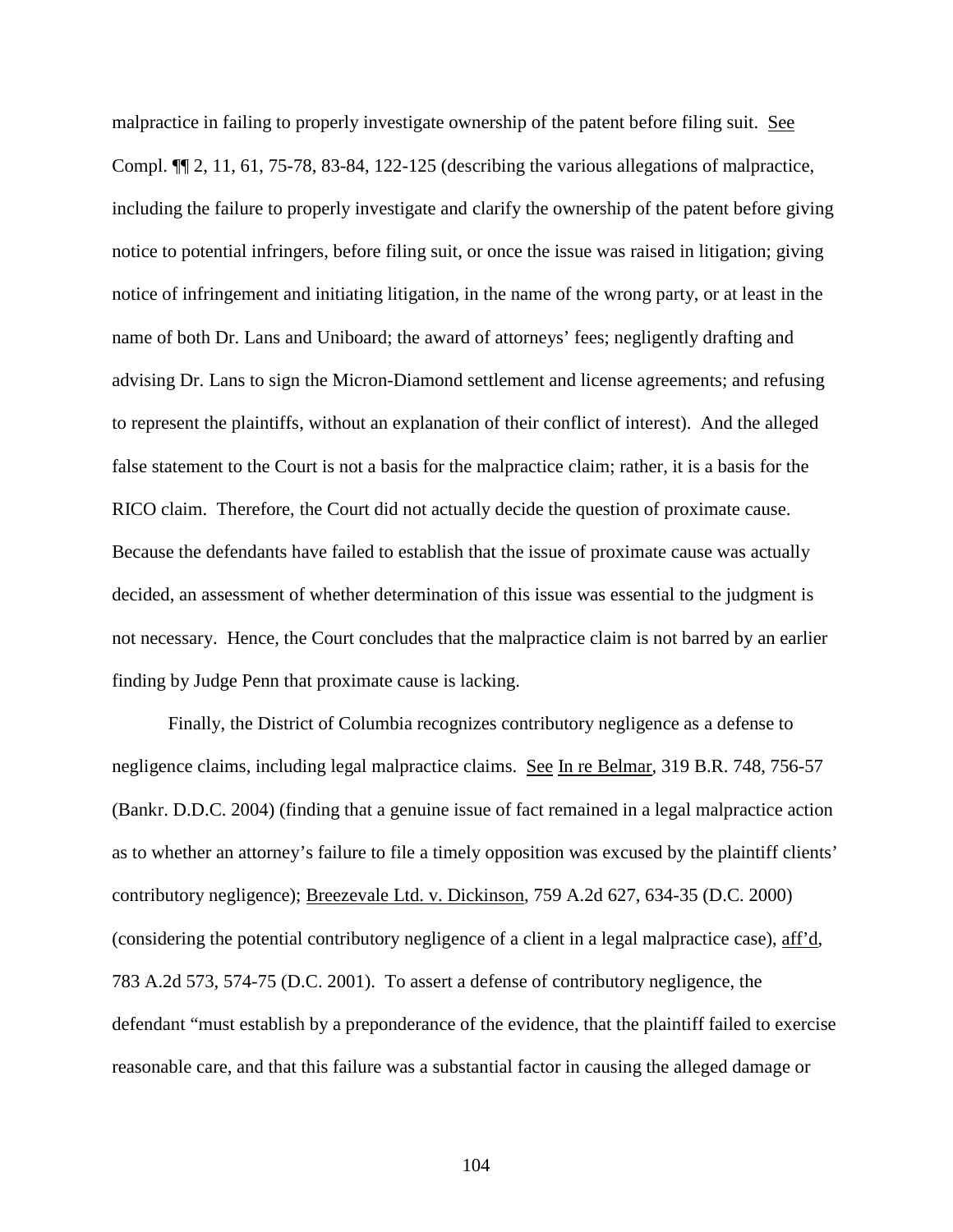injury." Messengale v. Pitts, 737 A.2d 1029, 1031 (D.C. 1999) (internal citations omitted).

The defendants assert that "[m]any courts have . . . held that a client is contributorily negligent in a malpractice action where the client misrepresented important facts." AMS Defs.' Mem. at 25. It must be noted, however, that none of the cases cited by the defendants apply the doctrine of contributory negligence. See Hanlin v. Mitchelson, 623 F. Supp. 452, 457 (S.D.N.Y. 1985) (stating that a client's misrepresentation of important facts should be considered as part of the malpractice claim, and dismissing case, in part due to the client's misrepresentation); Mo-Kan Teamsters Pension Fund v. Creason, 669 F. Supp. 1532, 1543 (D. Kan. 1987) (applying comparative negligence); Burns v. Valene, 214 N.W.2d 686, 690 (Minn. 1974) (denying fraud claim of attorney against client for client's withholding of information from attorney because attorney "close[d] his eyes to the realities of the situation . . . [where there was] obvious uncertainty"). Furthermore, a client's misrepresentation of facts or fraud is not prima facie evidence of contributory negligence. See, e.g., Breezevale, 759 A.2d at 634-35 (finding that client's forging of documents did not play a substantial part in damaging the lawsuit), aff'd, 783 A.2d 573, 574-75 (D.C. 2001) (finding no contributory negligence despite forgery by client affecting settlement).

In any event, the Court has previously determined that the plaintiffs' failed to exercise reasonable care. In Lans III, for example, the Court stated that Dr. "Lans has only himself to blame for the situation in which he finds himself," and that "[i]f he had been more thorough with his recordkeeping and more forthcoming with his attorneys, then perhaps he would be pursuing his infringement claim today." Lans III, slip op. at 11. In addition, in Lans I the Court stated that it could not "escape the conclusion that [Dr.] Lans chose to conceal all information about the assignment, possibly even from his attorneys, until confronted with irrefutable evidence that the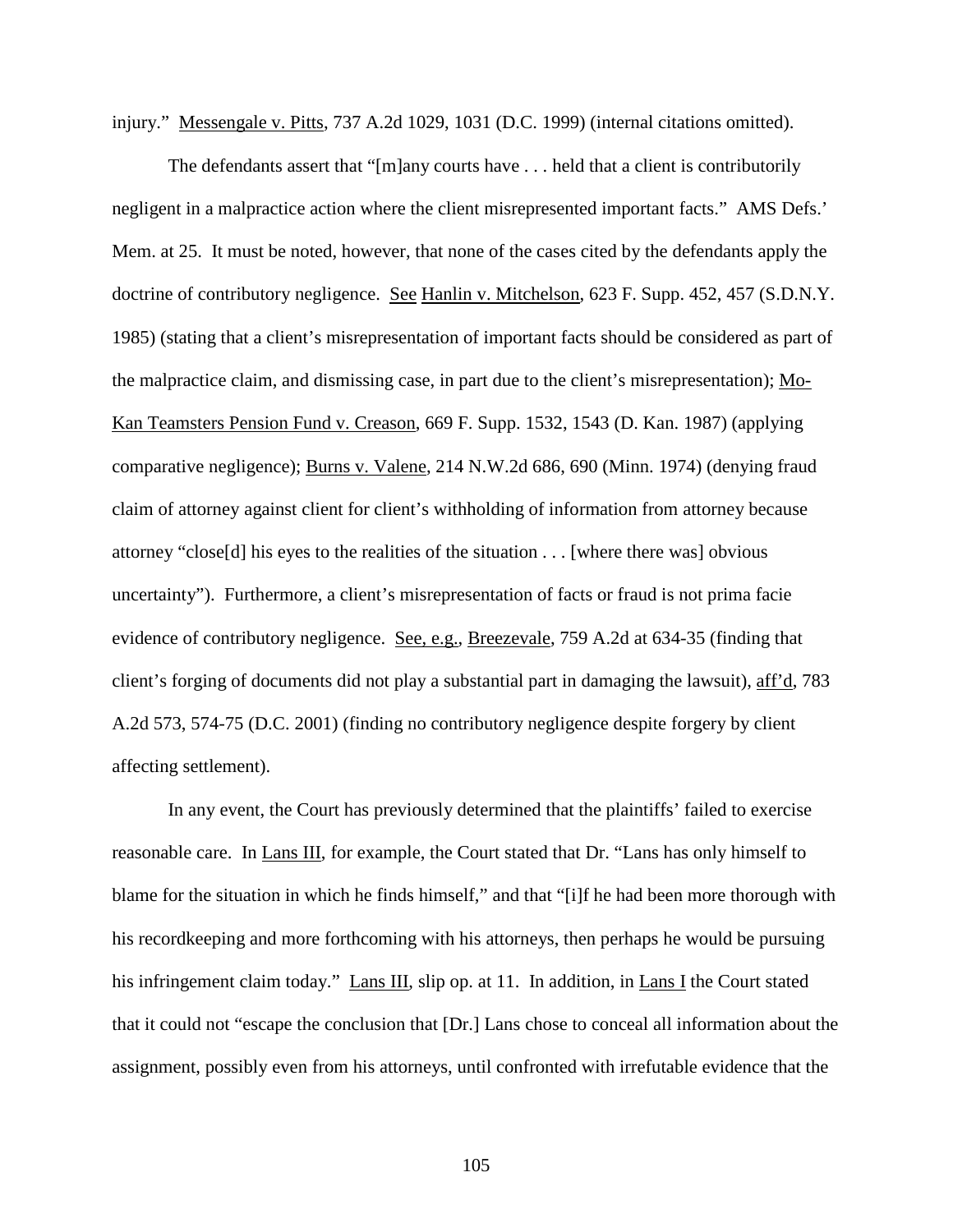assignment had occurred. Therefore, the Court cannot hold that [Dr.] Lans's failure to join or sue in the name of Uniboard was an honest and understandable mistake." Lans I, at 122.

Despite these findings, the Court has never determined whether these failures were a substantial factor in the outcome of the lawsuit. The Court in Breezevale framed the "substantial factor" component of the contributory negligence defense in the context of that case as "whether, if [the law firm] had exercised due care, [testimony from an employee of the client regarding alleged fraud of the client] would have substantially affected [the client's] lawsuit." 759 A.2d at 634-35. The Breezevale Court specifically noted that it was not "whether the employee's allegations [of the client's fraud] were a substantial factor in [the defendant's] decision to make a particular settlement offer."[54](#page-101-0) Id. Likewise, here the question is whether, if the AMS Defendants had exercised due care, the plaintiffs' failure to notify them of the Uniboard assignment would have substantially affected the plaintiffs' lawsuit. The Court has not addressed this question in any of its prior opinions. As such, the Court has never determined that the plaintiffs were contributorily negligent. An assessment of the remaining elements of issue preclusion is, therefore, not necessary.

For the reasons set forth above, the Court holds that the malpractice claim is not barred by issue preclusion, either as to proximate cause or contributory negligence.

## ii. The RICO claim

As to the RICO Count of the complaint, the AMS Defendants argue that issue preclusion

<span id="page-105-0"></span><sup>&</sup>lt;sup>54</sup> Breezevale concerned malpractice in an underlying case in which Breezevale sued Firestone for breach of contract and fraud related to an exclusive distributorship agreement. Breezevale, 759 A.2d at 631. Firestone initially offered to settle the case for \$3,500,000, but Breezevale rejected the offer. Id. On the eve of the deposition of a Breezevale employee, the employee informed Breezevale's attorneys that she planned to testify that she had forged documents produced to Firestone, including documents pertaining to the contracts at issue, and that this was done at the direction of a Breezevale executive. Id. The attorneys decided to go forward with the deposition, even after Breezevale instructed the attorneys to "delay the deposition until [the attorneys] could investigate the allegations." Id. Firestone began drafting a motion to dismiss based upon the fraud, and therefore, at the advice of counsel Breezevale settled for \$100,000. Id.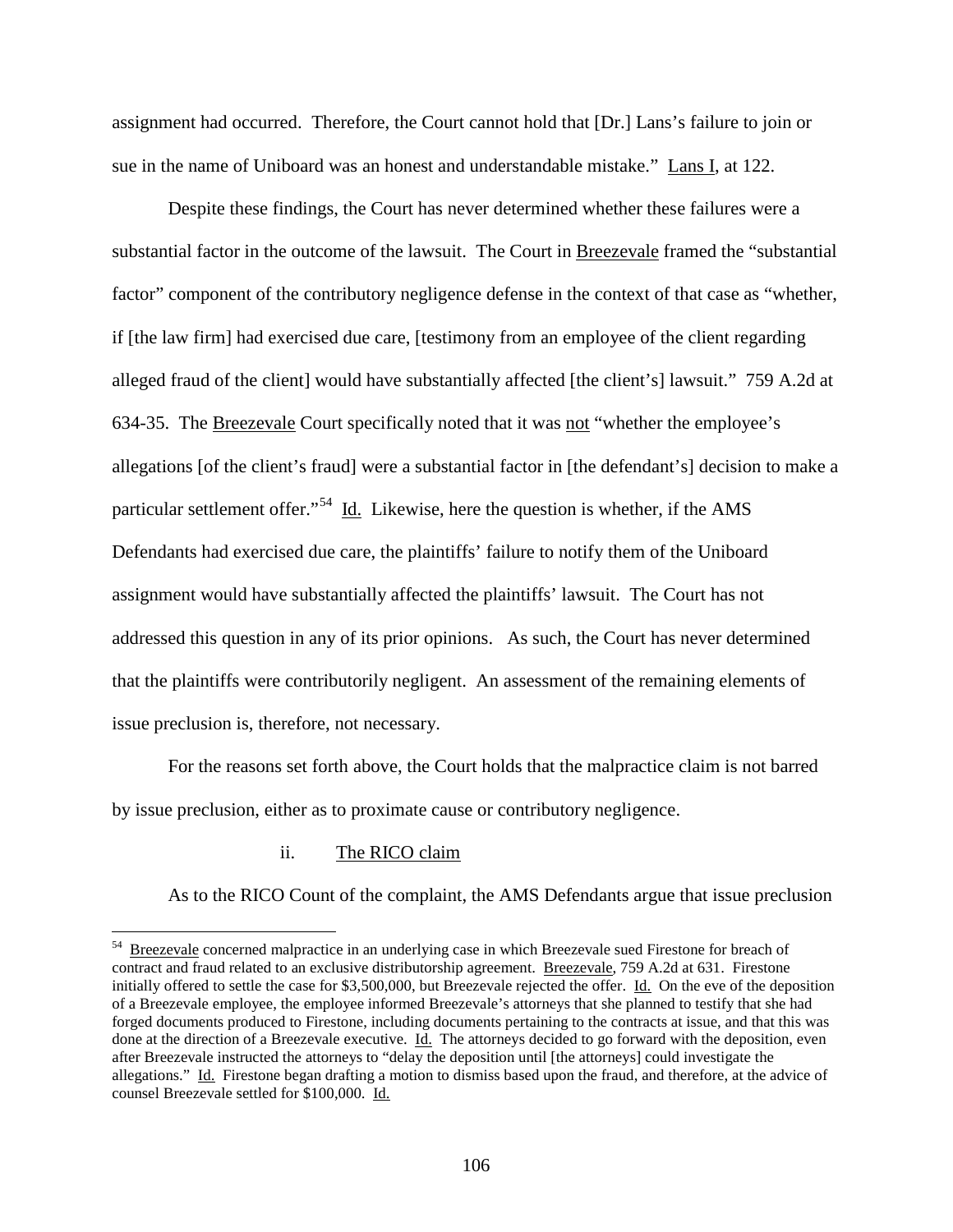bars the plaintiffs "from raising the perjury" of Mastriani as the "racketeering activity" for RICO because the issue was contested in a pre-hearing brief in Lans v. Gateway 2000 and has already been actually and necessarily decided. AMS Defs.' Mem. at 18, 20. Specifically, the defendants point to: (1) the "conclusive opinion" of Judge Penn indicating that Dr. "Lans chose to conceal all information about the assignment, possibly even from his attorneys," Lans I, 84 F. Supp. at 122, and that "even when confronted with [the] defendant's repeated discovery requests surrounding any assignment, [Dr.] Lans neglected to inform even his attorneys that an assignment had taken place," id. at  $114$ ; (2) the Lans III opinion which stated – in response to AMS's argument that it had no knowledge of the assignment to Uniboard and did not act in bad faith to warrant attorneys' fees – that despite the Court's concerns over AMS's conduct, the Court "[was] unable to conclude that [AMS's] conduct was vexatious and unreasonable," and therefore the firm was not liable for attorneys' fees, Lans III, slip op. at 14; and (3) the Lans IV opinion in which the Court repeated that Dr. Lans "should have been more 'thorough with his record keeping and more forthcoming with his attorneys," Lans IV, slip op. at 5 (quoting Lans III, slip op. at 11), and further stated that "[d]uring an evidentiary hearing . . . [Dr.] Lans admitted that he did not tell AMS that he had signed an agreement transferring his ownership rights," Lans IV, slip op. at 8. AMS Defs.' Mem. at 19. Moreover, they assert that "whether or not the AMS Defendants were actual parties is immaterial" because "[i]nvocation of the [issue] preclusion doctrine is not restricted to those litigants who were parties to the first litigation or their privies."[55](#page-105-0) AMS Defs.' Reply at 8.

The plaintiffs, on the other hand, contend that any "opinions prior to the [M]otion for

<sup>&</sup>lt;sup>55</sup> The AMS Defendants are correct that collateral estoppel does not require identity of parties, but as previously noted, the plaintiffs' argument was based on claim preclusion. See supra note 45. Consequently, the Court will only consider the defendants' arguments regarding intervenors as parties in the context of claim preclusion.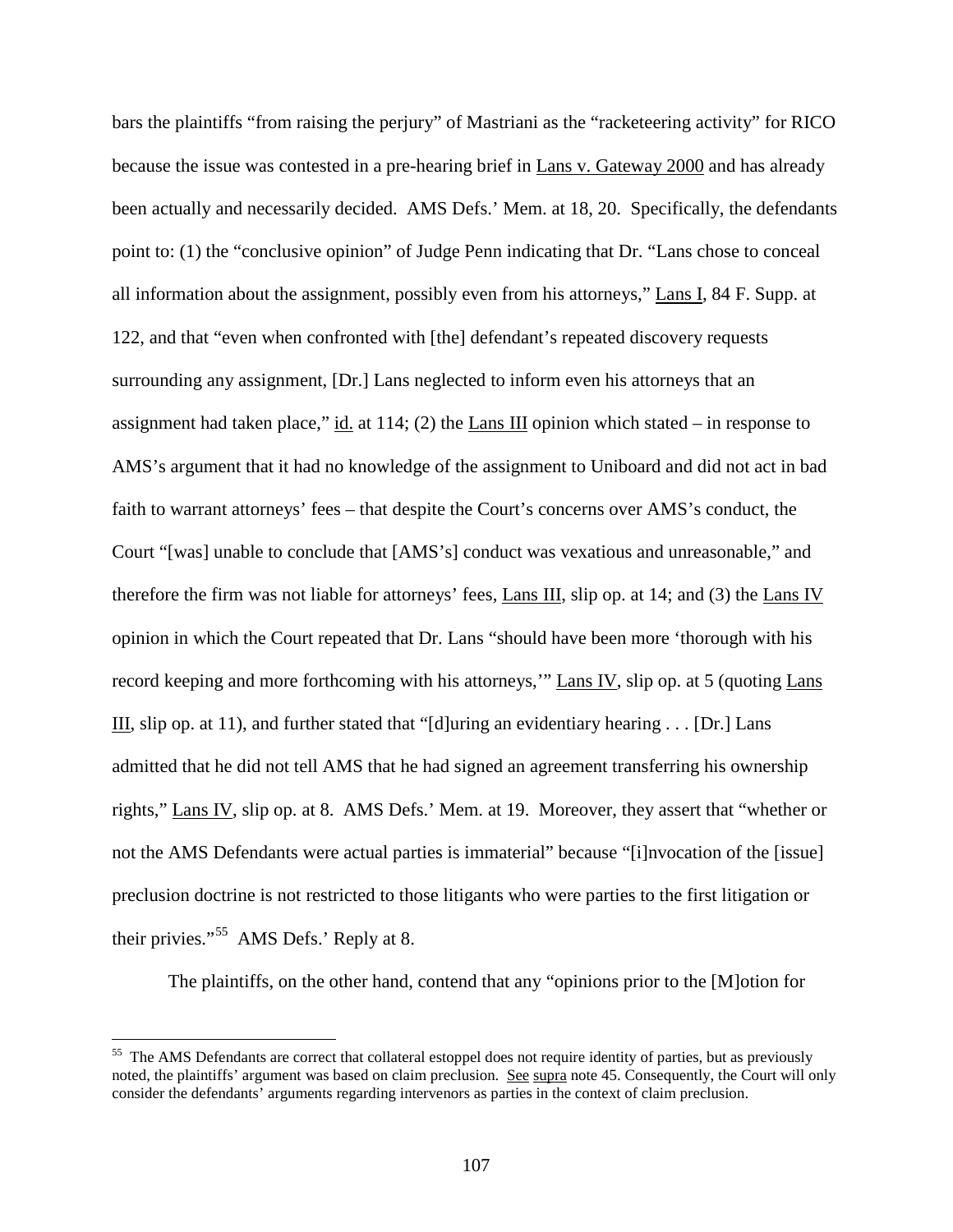[R]econsideration . . . cannot bar any issues in this proceeding because . . . no party ever questioned AMS's conduct toward Dr. Lans and Uniboard" until that time, Pls.' AMS Opp'n at 9, and even if those opinions had preclusive effect, AMS wrongly depicts the Court's holdings, id. For the following reasons, the Court agrees with the defendants.

For the same reasons that claim preclusion bars the RICO claim, issue preclusion bars the plaintiffs from re-litigating Mastriani's knowledge of the Uniboard assignment as the underlying basis for the plaintiffs' RICO claim. As previously noted, the RICO claim arises out of the plaintiffs' allegation that Dr. Lans told AMS about the Uniboard assignment. See Compl. <sup>11</sup> 50-59, 92-93, 147. The Complaint alleges that "[t]he AMS Persons caused AMS to file Mastriani's false statement in the Lans Lawsuit . . . in violation of the obstruction of justice statute," and that "[t]he AMS Persons caused Mastriani's material false testimony . . . to be sent by mail and wire to numerous persons, in violation of the mail and wire fraud statutes." Id. ¶ 147. The motion for reconsideration and application for referral to the United States Attorney also address the issue of the AMS Defendants' knowledge of the Uniboard assignment. See Lans IV, slip op. at 6 ("The main issue before the Court concerns [Dr.] Lans' credibility. . . . [Dr.] Lans argues that AMS knew about the assignment of the . . . [p]atent to Uniboard."); Lans V, Mem. Order at 1 ("[The p]laintiffs' application alleges that . . . Mastriani . . . committed perjury in his sworn statements to the Court . . . . These statements bear on Mastriani's knowledge of the Uniboard assignment . ..."). Furthermore, the Court "actually decided" this issue in each of the opinions. <u>See Lans IV</u>, slip op. at 8 (stating "[w]hile all of [the] plaintiffs' claims cast suspicion on whether AMS acted within the appropriate standard of care in determining ownership of the patent, these claims are not determinative as to whether [Dr.] Lans told AMS about the assignment," and "[d]uring an evidentiary hearing . . . [Dr.] Lans admitted that he did not tell AMS that he had signed an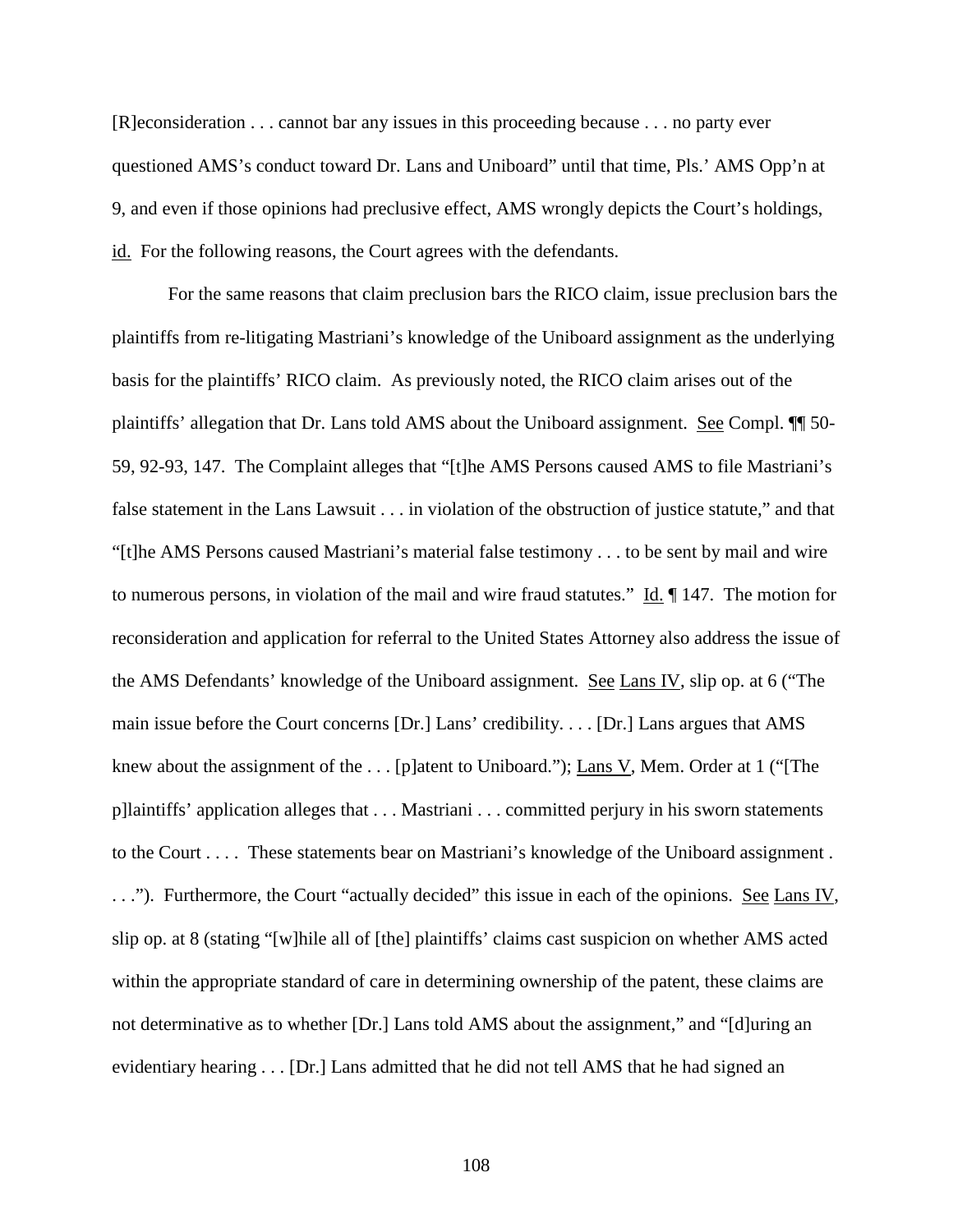agreement transferring his ownership rights"); Lans V, Mem. Order at 2 ("[The p]laintiffs have not proffered evidence in their application that unequivocally proves that the statements in Mastriani's affidavit are false."). Finally, the motions for reconsideration and referral to the United States Attorney for perjury necessarily included an inquiry into the AMS Defendant's knowledge of the assignment. See Lans IV, slip op. at 6 ("The main issue before the Court concerns [Dr.] Lans' credibility. . . . [Dr.] Lans argues that AMS knew about the assignment of the . . . [p]atent to Uniboard."); Lans V, Mem. Order at 1-2 ("[The p]laintiffs' application alleges that [Mastriani] committed perjury in his sworn statements to the Court . . . . These statements bear on Mastriani's knowledge of the Uniboard assignment . . . . The perjury statute only criminalizes 'the giving of testimony which is known to be false.'" (internal citations omitted)). By denying the motion for reconsideration and the application for referral to the United States Attorney, the Court effectively found that the AMS Defendants had no knowledge of the assignment. Cf. Yamaha Corp., 961 F.2d at 256 (concluding that Yamaha-America's claim that it had independent right under section 526 of the Tariff Act "was actually and necessarily rejected by the Ninth Circuit" because the "Court of Appeals must necessarily, albeit implicitly, have rejected Yamaha-America's explicit argument that it had private rights under section 526" in order to reach its conclusion that the district court "correctly granted summary judgment in favor of ABC on Yamaha's claims under the Tariff Act"). The Court, therefore, concludes that Lans IV and Lans V bar the plaintiffs from using Mastriani's alleged knowledge of the Uniboard assignment as "racketeering activity" that supports their RICO claim.<sup>56</sup>

<span id="page-108-0"></span><sup>&</sup>lt;sup>56</sup> Because the Court has determined that the plaintiffs' claim is barred by claim preclusion and that issue preclusion bars Mastriani's alleged knowledge of the Uniboard assignment as the racketeering activity, the Court will not assess whether the plaintiffs have sufficiently alleged a valid RICO claim.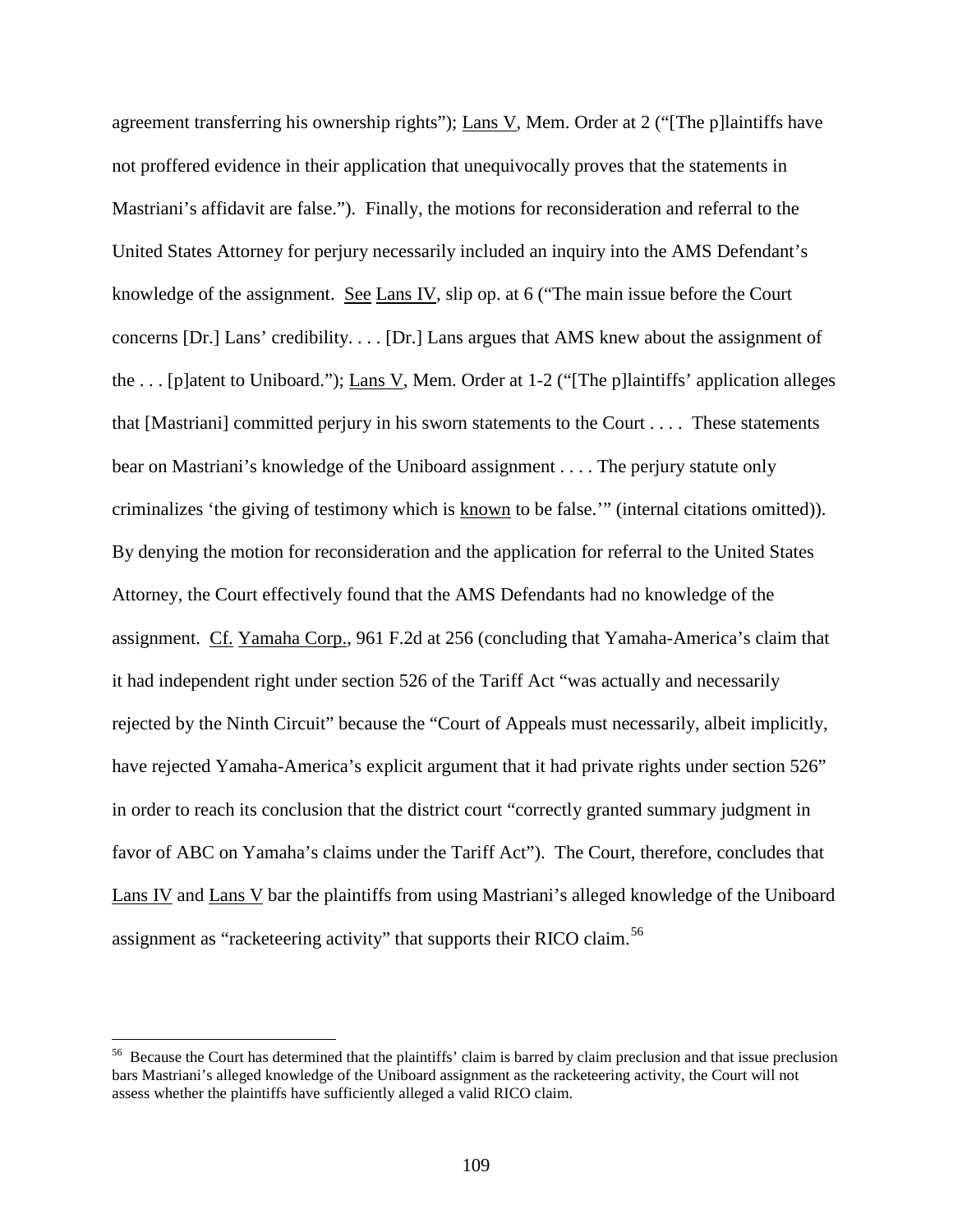## iii. Full and fair opportunity to litigate

The plaintiffs assert that, even if relevant factual issues arose in the prior proceedings, Dr. Lans and Uniboard "did not have a full and fair opportunity to litigate those issues" because (1) AMS refused to produce relevant documents, Pls.' AMS Opp'n at 10-12, and (2) the plaintiffs were represented by attorneys with a conflict of interest who acted in their own self-interest by filing Mastriani's allegedly false statement with the Court, "revealing [confidential] client communications and waiving privilege, . . . [and] exposing its client to . . . sanctions or attorneys fees," id. at 12-13. As to their document discovery arguments, the plaintiffs specifically contend that AMS "withheld broad categories of relevant documents such as attorneys' notes, time records, internal correspondence, and internal legal memoranda," which they contend were relevant to whether Dr. Lans put Mastriani on notice of the Uniboard transfer, claimed that they had no document discovery obligations as a result of the motion for reconsideration, and alleged that these documents would be produced in this malpractice action.  $\underline{Id}$  at 11-12. In addition, the plaintiffs allege that the conflict of interest created by AMS's representation of the plaintiffs in the Motion for Attorneys' Fees matter resulted in AMS "act[ing] in its own interest to the detriment of its client" by filing the allegedly false Mastriani declaration, which placed the blame on Dr. Lans and Uniboard. Id. at 13.

The AMS Defendants counter these fairness arguments, stating that the plaintiffs (1) were afforded full due process, (2) had access to some documents and discovery, and (3) were represented by new counsel on the motion for reconsideration and application for referral to the United States Attorney. AMS Defs.' Reply at 11-14. They allege that the plaintiffs were afforded due process because they were given the opportunity to fully brief their arguments related to the underlying motions, including briefing their arguments prior to and after the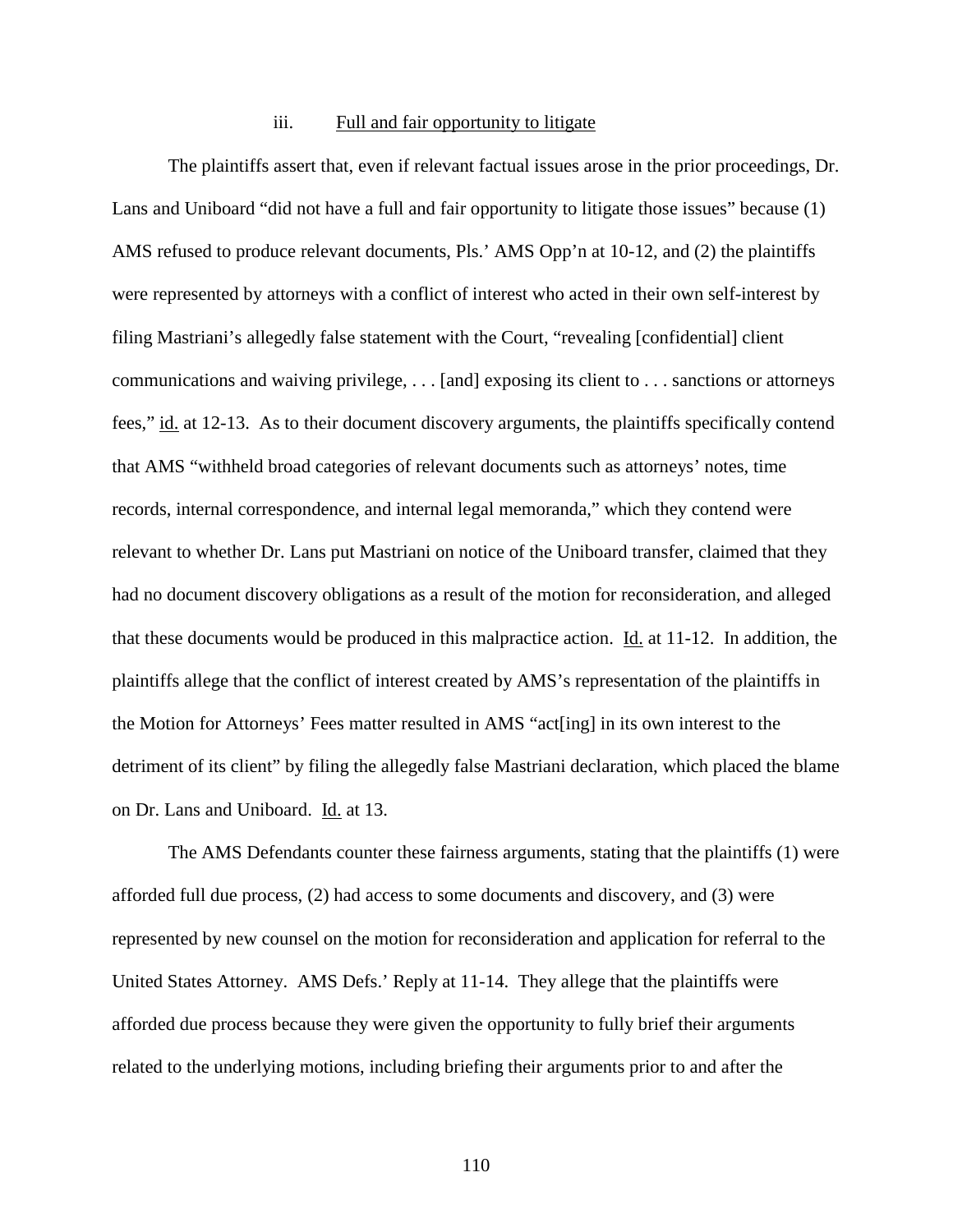evidentiary hearing, depose Mastriani, submit evidence, present oral testimony and crossexamine Mastriani, and they were given a day for oral arguments and two days for an evidentiary hearing. Id. at 12. In addition, they allege that collateral estoppel is not being used offensively by the plaintiff, the prior proceedings were not "severely defective," and Dr. Lans did not "lack any incentive in the first action" to litigate the issue, pointing to the plaintiffs' two requests for reconsideration. AMS Defs.' Mem. at 20 (citing Yamaha Corp., 961 F.2d at 254). They further claim that the plaintiffs had adequate discovery because they had access to some documents and discovery, including the deposition of Mastriani and access to "all communications between themselves and the AMS Defendants" and to all records from the underlying case prior to October 16, 2001. AMS Defs.' Reply at 12. The fact that the plaintiffs were not afforded "unlimited discovery," they argue, does not negate the fact that they had a "full and fair opportunity to litigate." Id. The AMS Defendants also maintain that in order to claim deprivation of a full and fair opportunity to litigate based on inadequate discovery the plaintiffs had to "identify the undiscovered essential fact that could have led to a different result," which they state the plaintiffs failed to do. Id. at 13. Lastly, the AMS Defendants assert that the Lans IV and Lans V decisions are the only two opinions on which the AMS Defendants rely for collateral estoppel, and those opinions were based solely on proceedings where the plaintiffs were represented by new counsel. Id. Consequently, the defendants argue that the plaintiffs were not prejudiced by any alleged conflict of interest. Id. For the following reasons, the Court agrees with the defendants.

The plaintiffs have the burden of establishing the absence of a full and fair opportunity to litigate the issues in the prior proceedings. Hickerson v. City of New York, 997 F. Supp. 418, 423 (S.D. N.Y. 1998). A full and fair opportunity requires procedural due process. Smith v.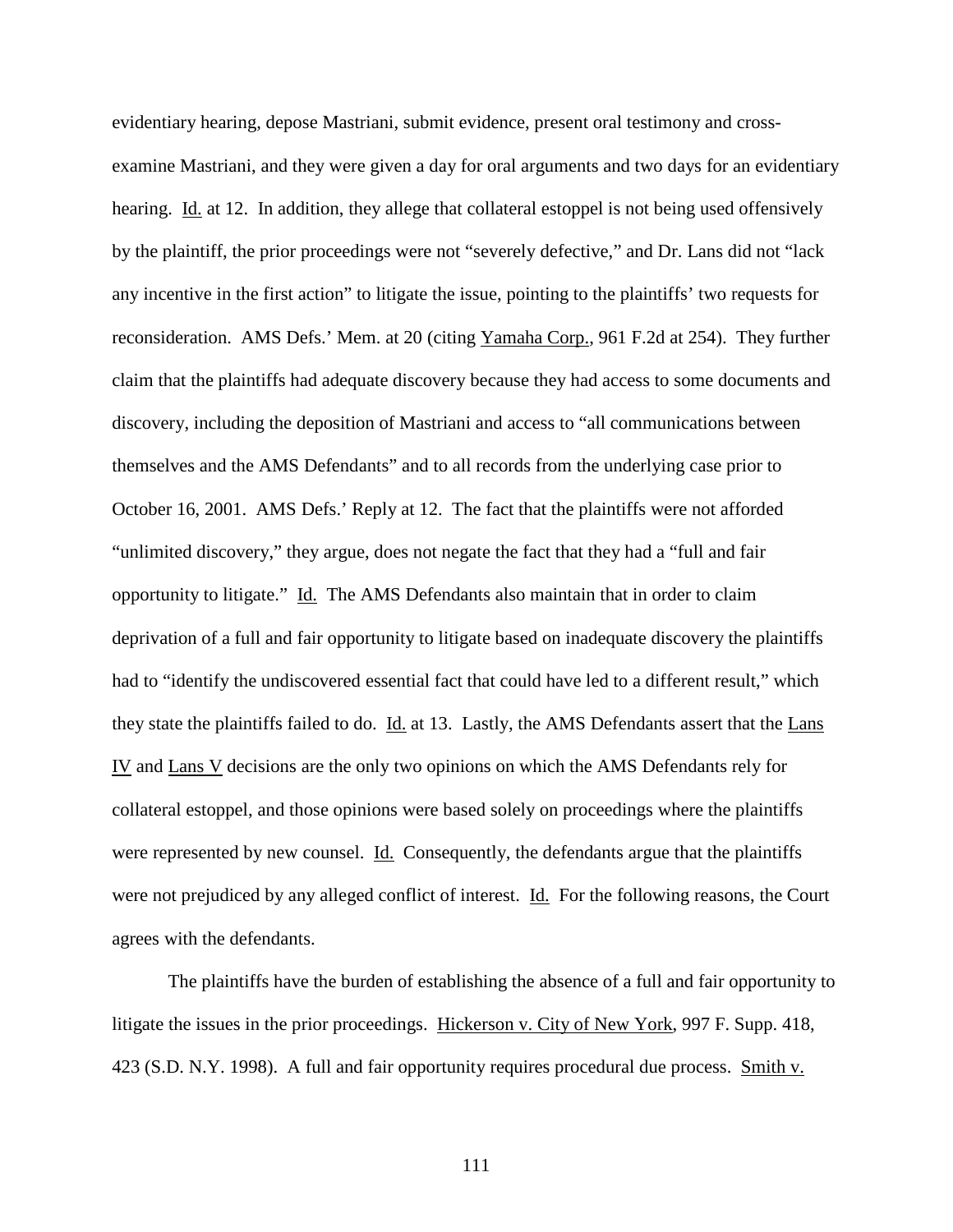District of Columbia, 629 F. Supp. 2d 53, 57-58 (D.D.C. 2009). The Lans IV and Lans V proceedings satisfied the procedural requirements of due process. The Court permitted several briefs to be submitted, held oral argument on the motion for reconsideration, permitted the depositions of Mastriani and Dr. Lans to be taken, and conducted an evidentiary hearing. Pls.' AMS Opp'n at 5. Also, the plaintiffs were represented by independent counsel throughout those proceedings. See Compl. ¶ 1 (stating that the plaintiffs were represented by AMS until October 16, 2001). Moreover, the Court in Lans IV issued a detailed opinion acknowledging each of the plaintiffs' claims and upholding the prior rulings, giving full effect to the earlier proceedings. Although the plaintiffs argue that they were not afforded full discovery, by no means did this deprive the plaintiff of a "full and fair opportunity" to litigate the claim. "[T]he 'full and fair opportunity' requirement does not entitle a party to unlimited discovery." Hickerson, 997 F. Supp. at 424 (full and fair opportunity to litigate satisfied where the plaintiffs were represented by counsel, they were permitted some discovery, permitted to take one deposition, had an opportunity to argue procedural complaints, and the court addressed discovery demands); Porter v. Shah, 606 F.3d 809, 814 (D.C. Cir. 2010) (stating that the plaintiff had received a full and fair opportunity to litigate where he was not afforded discovery or an evidentiary hearing, but was permitted to, and did, submit extensive documentary evidence). But see Compagnie Des Bauxites de Guinee v. L'Union Atlantique S.A. D'Assurances, 723 F.2d 357, 361 (3d Cir. 1983) (finding that the issue of in personam jurisdiction was not fully litigated in the prior proceedings because discovery had been terminated before relevant information could be acquired). Finally, the plaintiffs did not lack any incentive to fully litigate the issue in the underlying matters. See Shell Petroleum, Inc. v. United States, 319 F.3d 1334, 1339 (Fed. Cir. 2003). Accordingly, the Court rejects the plaintiffs' argument that they were denied a "full and fair opportunity to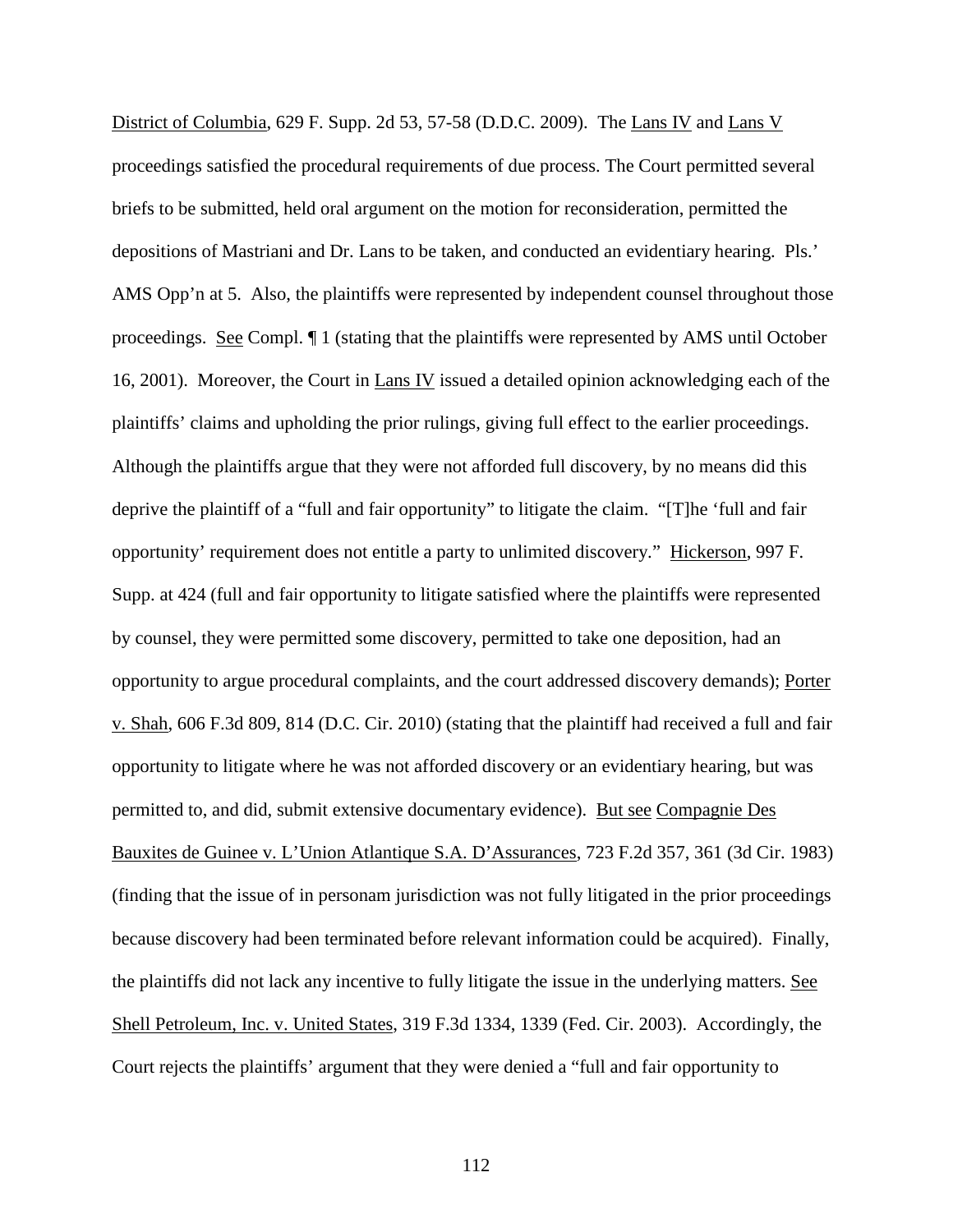litigate" their claims in the prior proceedings.

# 2. The Claims arising under District of Columbia law

## a. Subject-matter jurisdiction

No federal claims remain in this case. Therefore, this Court no longer has federal subject-matter jurisdiction under 28 U.S.C. § 1331. However, original federal question jurisdiction under 28 U.S.C. § 1338 is extended to cases involving state law malpractice claims that require resolution of a substantial question of federal patent law such as infringement, validity, enforceability, or scope of a patent. See 28 U.S.C. § 1338(a) ("The district courts shall have original jurisdiction of any civil action arising under any Act of Congress relating to patents . . . ."); Grable & Sons Metal Prods., Inc. v. Darue Eng'g & Mfg.*,* 545 U.S. 308, 314 (2005) (stating that the test for "arising under" jurisdiction involves determining whether "a state-law claim necessarily raise[s] a stated federal issue, actually disputed and substantial, which a federal forum may entertain without disturbing any congressionally approved balance of federal and state judicial responsibilities"); Air Measurement Techs., Inc. v. Akin, Gump, Strauss, Hauer & Feld, L.L.P., 504 F.3d 1262, 1271-73 (Fed. Cir. 2007) (holding that in case involving state-law legal malpractice claim arising out of underlying patent prosecution and earlier patent litigation, the patent infringement aspect of the malpractice claim favored the exercise of federal jurisdiction because "patent infringement [was] disputed," and it was a "necessary element of the malpractice case," "[t]here [was] a strong federal interest in [adjudicating such] claims in federal court because patents are issued by a federal agency," and that justified "resort to the experience, solicitude, and hope of uniformity that a federal forum offers on federal issues"); Immunocept, L.L.C. v. Fulbright & Jaworski, L.L.P., 504 F.3d 1281, 1284-86 (Fed. Cir. 2007) (holding that, in addition to patent validity and patent infringement, patent claim scope is a substantial question of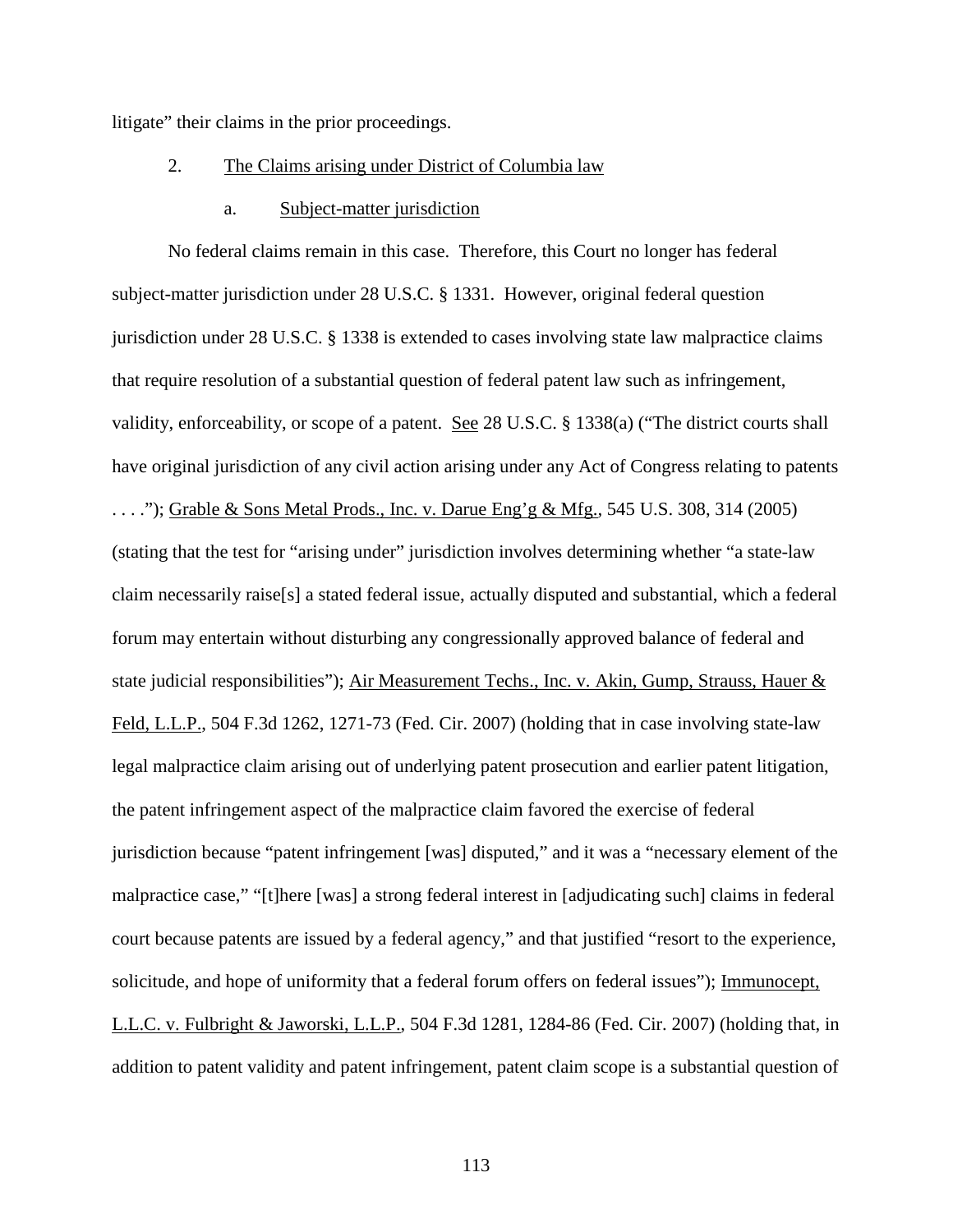patent law, and therefore "serves as the basis of § 1338 jurisdiction" over a legal malpractice claim based on a claim drafting error that narrowed the scope of the patent because, as the only basis for negligence, the "claim drafting error [was] a necessary element of the malpractice cause of action" and was disputed). Given the need to litigate the issue of patent infringement and resulting damages as part of the malpractice claim in this case, this Court will maintain subjectmatter jurisdiction over the malpractice claim. See Jacobsen, 451 F. Supp. 2d at 187 ("In an attorney malpractice action, courts must effectively undertake a 'trial within a trial' or 'case within a case' in order to determine the likely outcome in the underlying action."). As to the remaining state-law claims, the only basis for federal subject-matter jurisdiction is supplemental jurisdiction under 28 U.S.C. § 1367. Because supplemental jurisdiction extends to all claims related to a claim over which a federal court has original jurisdiction, 28 U.S.C. § 1367(a), and this Court has original jurisdiction over the malpractice claim under § 1338, this Court will also maintain subject-matter jurisdiction over all of the remaining state-law claims in this case.

#### b. Allegedly duplicative claims (Counts II through VI)

The defendants argue that the claims for breach of contract, breach of fiduciary duty, and breach of the implied covenant of good faith and fair dealing must fail because these causes of action are essentially "restatements of the failed malpractice claim," AMS Defs.' Mem. at 27 (quoting Macktal v. Garde, 111 F. Supp. 2d 18, 22 (D.D.C. 2000)), "arise out of the same facts as the negligence claims," id. (quoting Asuncion v. Columbia Hosp. for Women, 514 A.2d 1187, 1191 (D.C. 1986)), and "require essentially the same standard of care," id. AMS then reiterates its allegation that the Court found facts that establish the contributory negligence of the plaintiffs, and therefore, the malpractice claim fails. Id. As a result, the AMS Defendants argue that Counts II through VI, allegedly arising from the same facts as the malpractice claims, must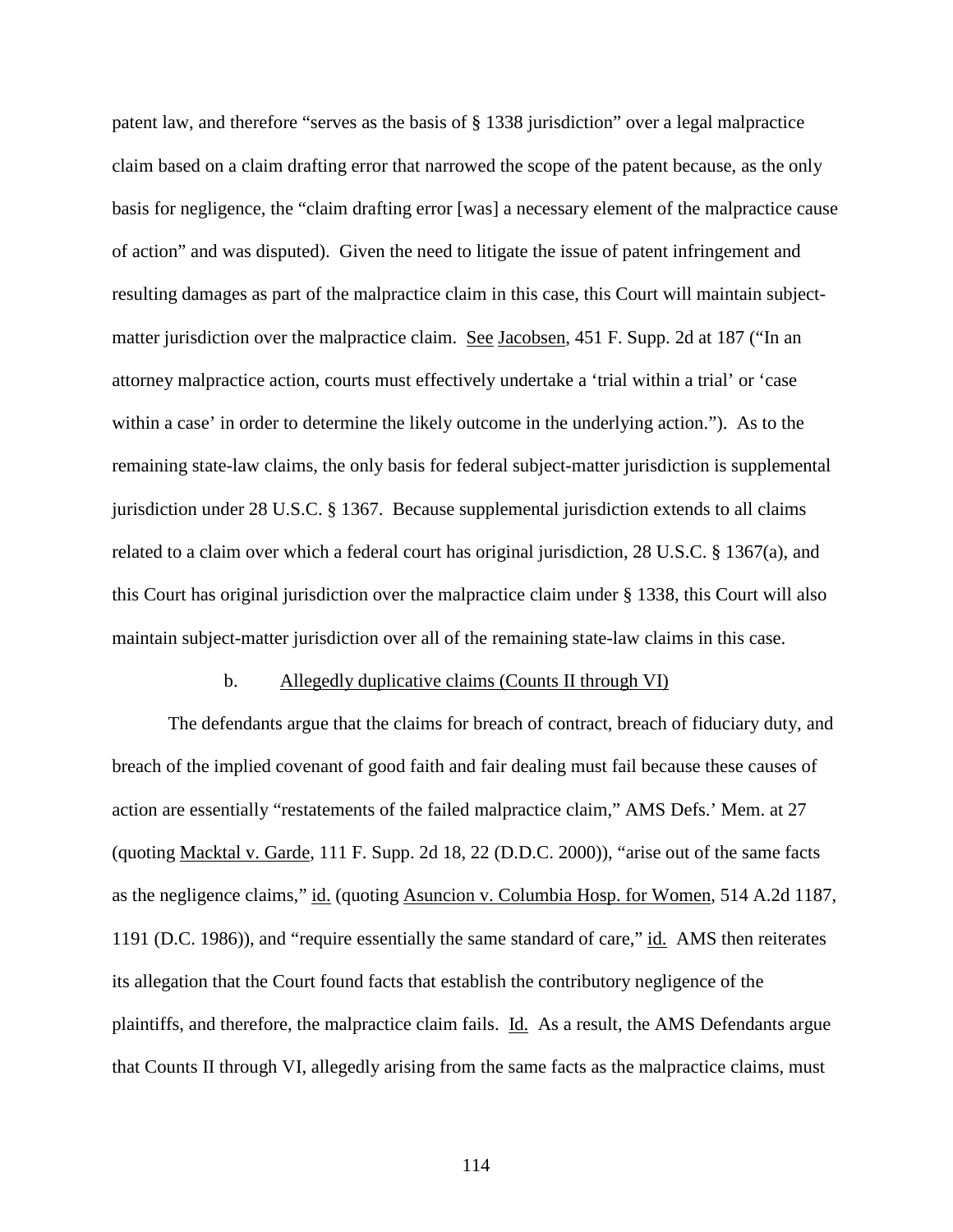also fail. Id. at 27-28.

The plaintiffs, however, contend that the claims for breach of contract, breach of fiduciary duty, and breach of the covenant of good faith and fair dealing are based on different legal theories and facts than the malpractice claim, and therefore, are valid. Pls.' AMS Opp'n at 26. Specifically, the plaintiffs allege that the: (1) malpractice claim arises from AMS's purported "negligence in handling the infringement action" and, therefore, on "allegations regarding AMS's failure to meet the standard of care in investigating or clarifying ownership of the '986 Patent," id.; (2) the claims for breach of contract and breach of the implied covenant of good faith and fair dealing are based on AMS's purported failure to perform under the contingency fee agreement by "refus[ing] to appeal [the plaintiffs'] cases [or file an ITC action] unless Dr. Lans paid AMS substantial sums of money . . . to finance [the] litigation," id.; and (3) the claim for breach of fiduciary duty is centered on AMS's alleged "wrongful[] transferr[ing of] money out of [the plaintiffs'] client trust account and . . . withh[olding of] funds belonging to Dr. Lans and Uniboard," id. at 27. As such, the plaintiffs posit that the contract-based claims do not arise from the same facts as the malpractice claim. Id. at 26.

"[I]f a plaintiff is unable to prove his professional negligence claim, contract and tort claims which are essentially restatements of the failed malpractice claim must also fail." Macktal v. Garde, 111 F. Supp. 2d 18, 23 (D.D.C. 2000); cf. Asuncion, 514 A.2d at 1191 ("Although contract and tort claims arising out of the same incident theoretically have different requirements of proof and assessments of damages, . . . we have noted that, in professional malpractice cases, alleged negligence and breach of contract are typically premised on the same duty of care and, as a consequence, should typically lead to the same legal result." (internal citations omitted)). However, where the actions are based upon "independent legal theories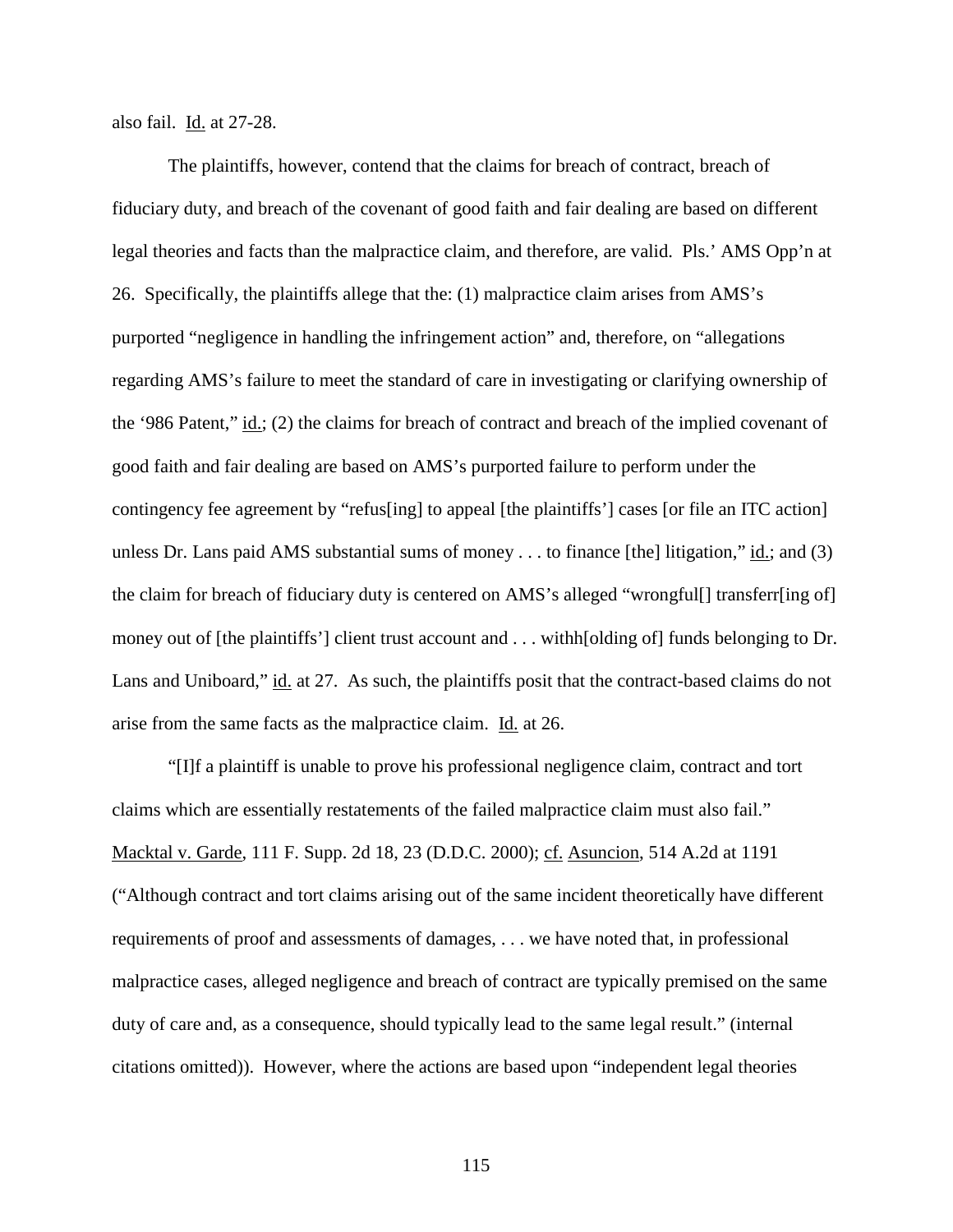which require the proof of different facts," even if both theories arise from one factual scenario, "the dismissal of one action [does] not disturb the legal underpinnings of the second count." Boynton v. Lopez, 473 A.2d 375, 377 (D.C. 1984). This is one such case.

First, the malpractice claim in this case centers on the alleged failure to investigate and clarify ownership of the patent. See Compl. ¶¶ 2, 11, 61, 75-78, 83-84 (failing to adequately investigate and clarify the ownership of the patent before giving notice to potential infringers, before filing suit, or once the issue was raised in litigation; failing to actually give notice of infringement to potential infringers in the name of Uniboard; initiating suit in the name of the wrong party, or at least in the name of both Dr. Lans and Uniboard; drafting and advising Dr. Lans to sign the Micron-Diamond settlement and license agreements that had the effect of giving a release and immunity from suit to all companies that purchased otherwise infringing components from Micron-Diamond, including companies that had received a notice of infringement letter).

Second, the plaintiffs are not alleging that "AMS had a duty to represent them free of charge in matters outside of the parameters of the contingency fee agreement," as the defendants allege, AMS Defs.' Reply at 18-19; rather, the plaintiffs' breach of contract claim alleges that representation in regard to the petition for a writ of certiorari and the filing of an ITC complaint were included in the Fee Agreement, see Pls.' AMS Opp'n at 26, and therefore refusing to represent Dr. Lans in these matters constituted a breach of the Fee Agreement, Compl. ¶¶ 122- 125 (stating that AMS's refusal to represent Dr. Lans on appeals absent another payment of fees breached the fee agreement). In addition, the Complaint alleges that the defendants breached the Fee Agreement by converting funds owed to them under the terms of the Fee Agreement. Id. 130. Similarly, the breach of the implied covenant of good faith claim is based on these same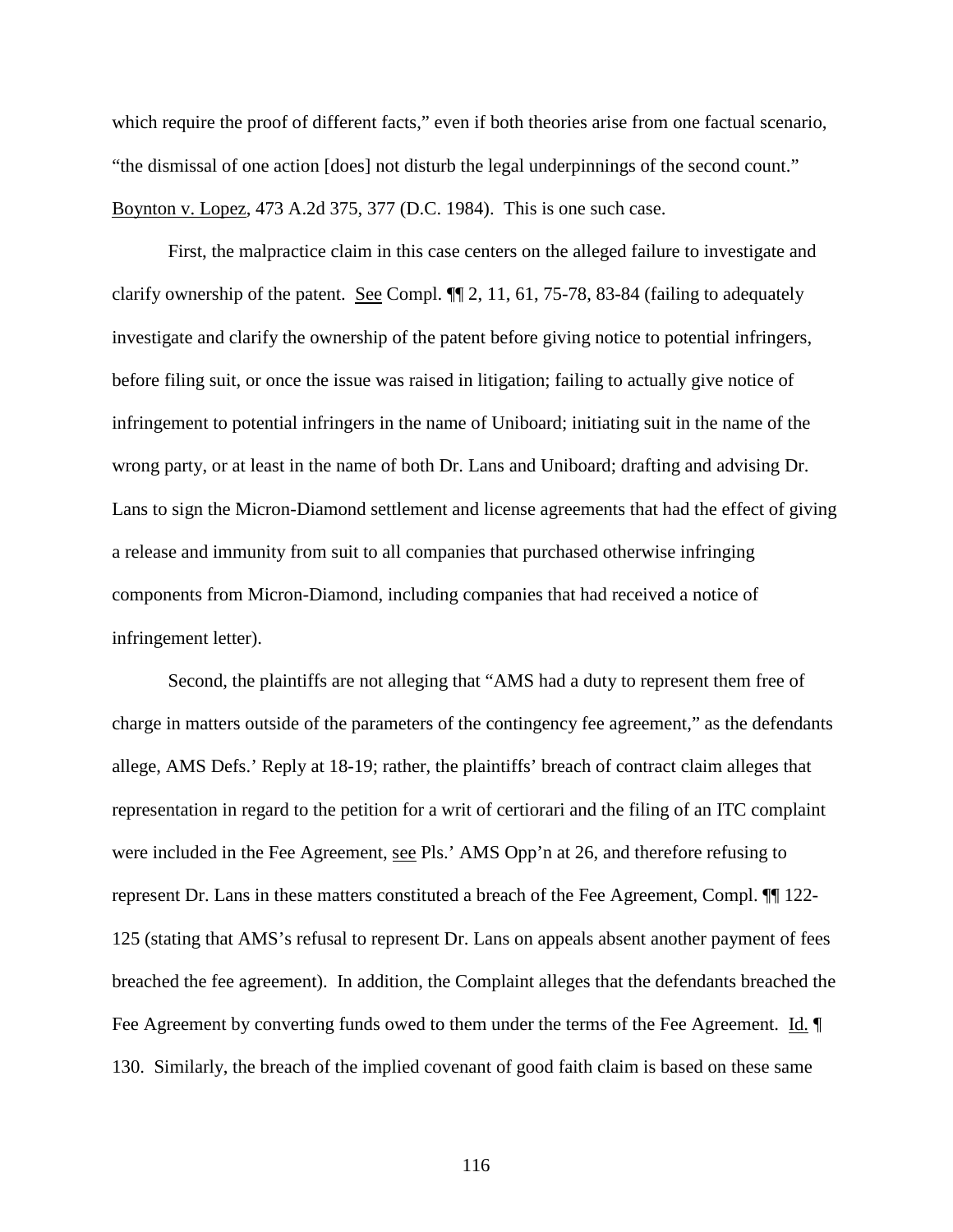facts. See id. ¶¶122-130. The breach of contract and breach of the covenant of good faith claims will, therefore, require proof of different facts than the malpractice claim. Thus, a failed malpractice claim will not necessarily preclude recovery on either of these claims.

Third, the breach of fiduciary duty claim centers primarily on violations of the District of Columbia Code of Professional Conduct ("D.C.P.C.") and the Swedish Bar's Canon of Ethics. For example, the fiduciary duty claims include: entering into the fee-splitting agreement in violation of Swedish ethics rules, Compl. ¶ 47; concealing information regarding the division of fees between AMS and Delphi, id. ¶ 46 (alleged violation of rule 1.5(e) of the D.C.P.C.); revealing confidential client communications to the Court and others, id. ¶¶ 92-93; failing to inform the plaintiffs that there was a conflict of interest at the summary judgment stage of the underlying litigation, at the sanctions hearing, and in relation to the settlement agreement with Gateway, id.  $\P$ [93, 110-111, 121; refusing to further represent the plaintiffs in litigation concerning the patent or in challenging the sanctions order unless the plaintiffs paid additional money, id. ¶¶ 120, 123-25 (purportedly violating Rule 1.16 of the D.C.P.C.); refusing to pay the plaintiffs funds allegedly owed under the Fee Agreement from settlement agreements with infringers, and converting those funds from the Client Trust Account holding such settlement amounts, id. ¶¶ 126-132 (alleged violation of Rue 1.15 of the D.C.P.C.); failing promptly and completely to provide the plaintiffs with all papers upon termination of the attorney-client relationship, <u>id.</u>  $\P$  135-139; failing properly to account for funds held in trust, <u>id.</u>  $\P$  126-136; and interfering with and refusing to cooperate with successor counsel, id. ¶¶ 135-139. Thus, the fiduciary duty claims also do not arise out of the same facts as the malpractice claim. Therefore, a failed malpractice claim will not necessarily preclude recovery on a claim for breach of fiduciary duty.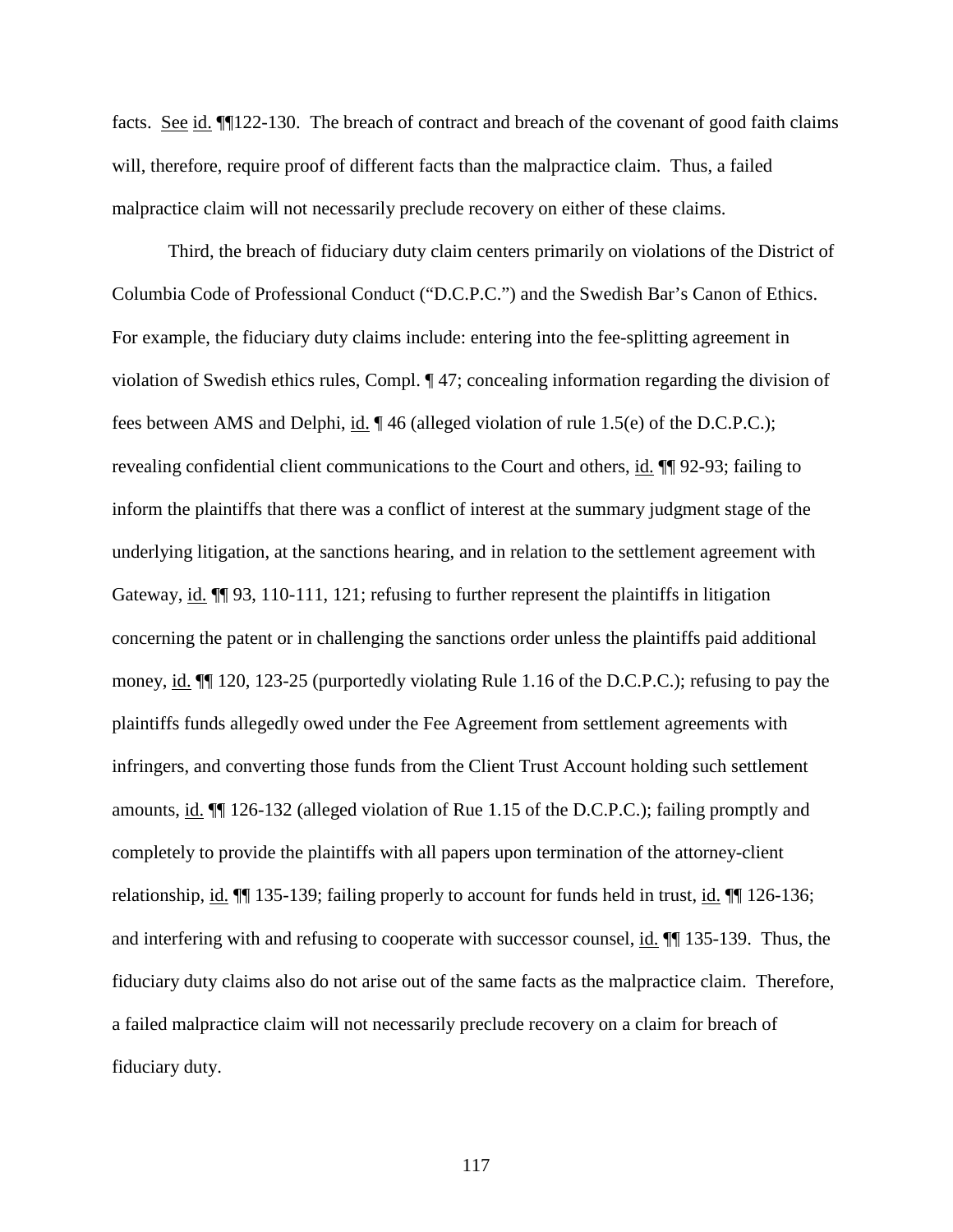For all of the reasons set forth above, the Court finds that the plaintiffs' breach of contract, breach of fiduciary duty, and breach of the covenant of good faith and fair dealing claims are not duplicative of the malpractice claims.

### c. Covenant of good faith and fair dealing (Counts III  $&V$ )

Finally, the AMS Defendants assert that, while an independent cause of action for breach of the covenant of good faith and fair dealing exists in the context of employer-employee disputes, it does not exist in the District of Columbia for claims based on an attorney's representation of a client. AMS Defs.' Mem. at 12-13. The defendants cite to Jacobsen, where the Court dismissed the plaintiff's claim for breach of the implied covenant of good faith and fair dealing because it was identical to the plaintiff's claim for professional malpractice and because "there is no independent cause of action for an implied covenant of good faith and fair dealing with respect to an attorney's representation of a client." Jacobsen v. Oliver, 201 F. Supp. 2d 93, 98 n.2 (D.D.C. 2002). The plaintiffs, on the other hand, simply allege that the District of Columbia recognizes a cause of action for breach of the implied covenant. Pls.' AMS Opp'n at 26 (citing Willens v. 2720 Wisconsin Ave. Co-op Ass'n, 844 A.2d 1126, 1135 (D.C. 2004)). The Court does not find the defendants' arguments persuasive.

First, the Court in Jacobsen dismissed the implied covenant count because it was identical to another claim for relief. Jacobsen, 201 F. Supp. 2d at 98 n.2; see also Northview Motors, Inc. v. Chrysler Motors Corp., 227 F.3d 78, 91-92 (3d Cir. 2000) (cited by Jacobsen, 201 F. Supp. 2d at 98 n.2, for support, and stating that "a party is not entitled to maintain an implied duty of good faith claim where the allegations of bad faith are identical to a claim for relief under an established cause of action" (internal quotation marks and citation omitted)); cf. Macktal, 111 F. Supp. 2d at 23; Asuncion, 514 A.2d at 1191. Second, while the Jacobsen Court ruled that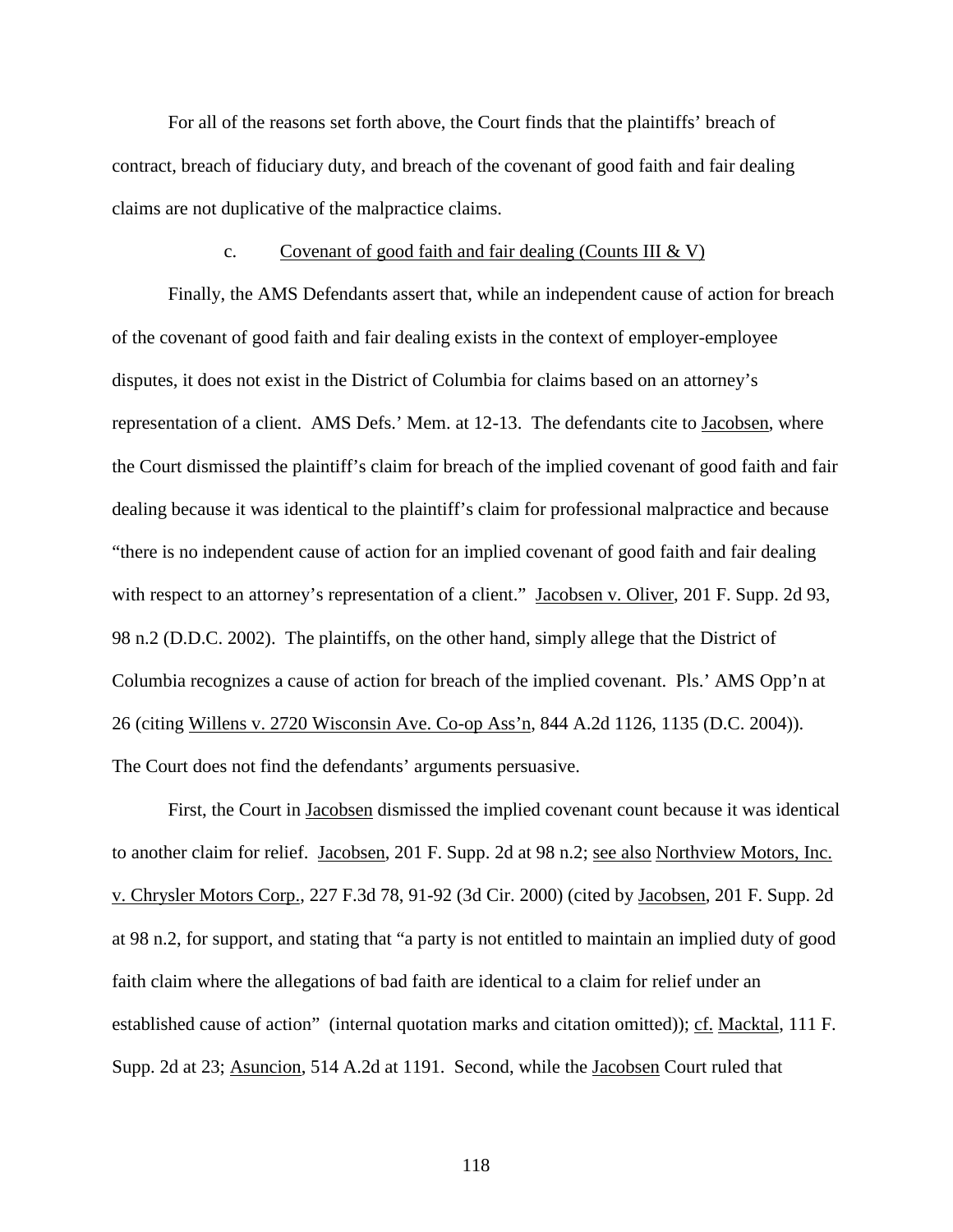implied covenant claims are unavailable where they are based on an attorney's malpractice, the Court did not address whether the same result is warranted when a former client asserts a breach of contract claim against an attorney. Jacobsen, 201 F. Supp. 2d at 98 n.2 (stating that an independent cause of action for implied covenant of good faith and fair dealing did not exist "with respect to an attorney's representation of a client" (emphasis added)).

In this case, the plaintiffs' implied covenant claims are founded upon their contract with the AMS Defendants, not on AMS's representation or any alleged malpractice. Therefore, the general rule that "in every contract there is an implied covenant . . . of good faith and fair dealing" applies. Willens v. 2720 Wisconsin Ave. Coop. Ass'n, Inc., 844 A.2d 1126, 1135 (D.C. 2004) (internal quotation marks and citations omitted). No cases addressing legal malpractice have carved out an exception for such cases, and therefore, just like other contracts, contracts with attorneys are subject to an implied covenant of good faith and fair dealing.

Accordingly, the plaintiffs' claim for breach of the implied covenant of good faith and fair dealing survives the AMS Defendant's motion to dismiss.

### **IV. Conclusion**

For the foregoing reasons, the Court finds that the plaintiffs have made a sufficient showing that personal jurisdiction can properly be exercised over the Delphi Defendants based on specific jurisdiction. Thus, the Court denies the Delphi Defendant's motion to dismiss the complaint for lack of personal jurisdiction, in its entirety. Further, for the reasons set forth above, the Court must also deny the Delphi Defendants motion to dismiss based on forum non conveniens.

Additionally, for the foregoing reasons, the Court denies the AMS Defendants' motion for judgment on the pleadings as to the plaintiffs' malpractice claim based on either issue or